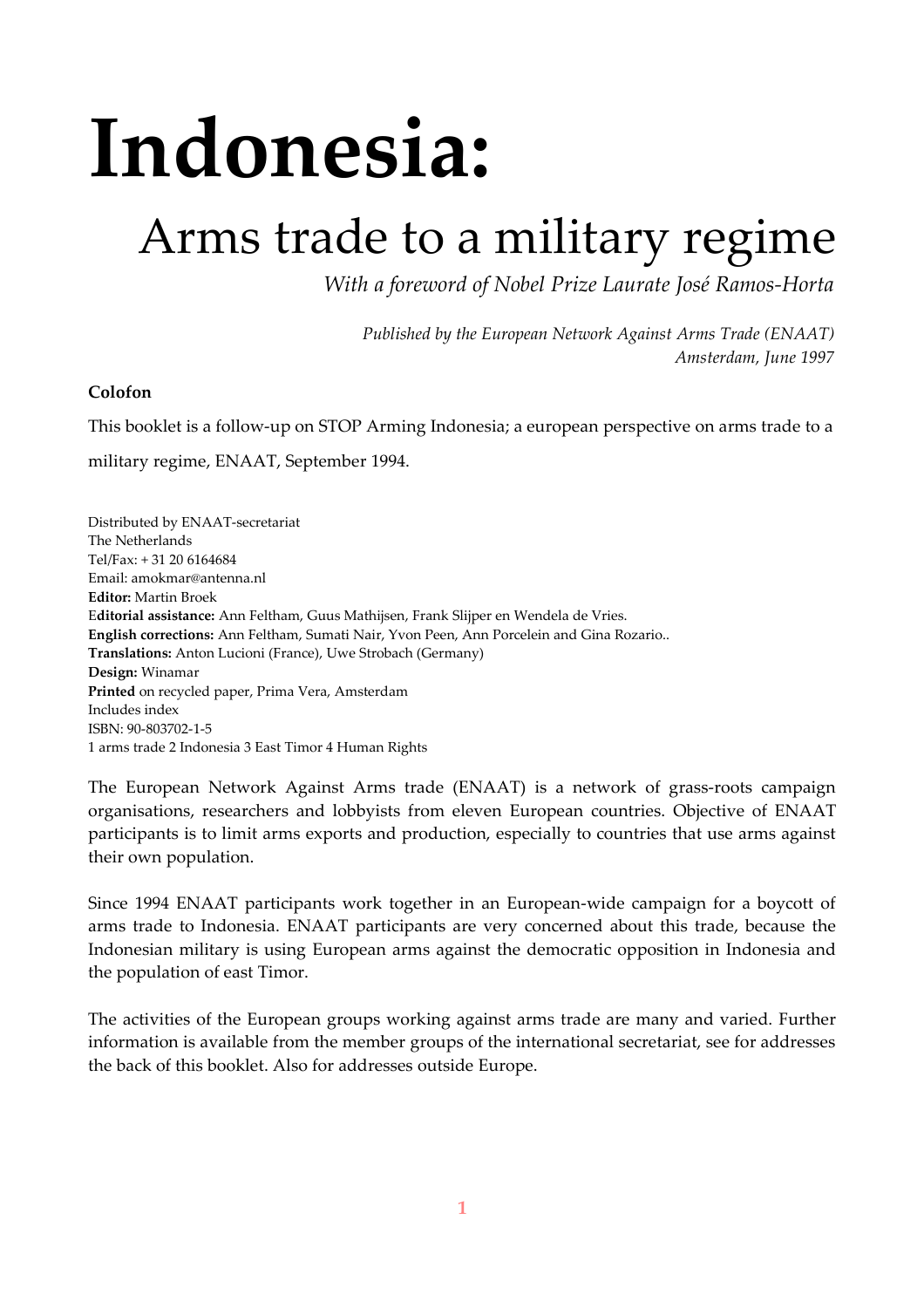## **Contents**

| Introduction                                                                                                                                    | 3              |
|-------------------------------------------------------------------------------------------------------------------------------------------------|----------------|
| Arms sales to Indonesia are immoral, potentially illegal, and strategically unwise<br>José Ramos Horta                                          | 6              |
| Indonesian armed forces: a tight grip on society and East Timor<br>Martin Broek; Campagne tegen Wapenhandel                                     | 9              |
| Australia: major supplier of military training<br>Shane Guthrie, David and Trish Johnson                                                        | 15             |
| U.S. Arms Transfers To Indonesia 1975-1997<br>William D. Hartung and Jennifer Washburn                                                          | 25             |
| Canada: floodgates for exports wide open<br>David Webster                                                                                       | 42             |
| Belgium: development aid paved the way<br>Johan Peleman;                                                                                        | 45             |
| <b>EU</b> relations with Indonesia<br>Dr. Paul Lim                                                                                              | 47             |
| Finland's relations with Indonesia<br>Laura Lodenius                                                                                            | 49             |
| France: looking for an Indonesian Eldorado<br>Belkacem Elomari                                                                                  | 51             |
| <b>Germany: arming the regime of Terror</b><br>Andrea Kolling                                                                                   | 55             |
| Italy: evading the law on arms trade<br>Chiara Bonaiuti                                                                                         | 59             |
| Netherlands: arms from the Dutch state and HSA<br><b>Martin Broek</b>                                                                           | 62             |
| Indonesia and Southeast Asia: a special place in Spanish arms Trade<br><b>Arcadi Olivieres</b>                                                  | 69             |
| Sweden: arms exports under scrutiny<br>Henrik Westander                                                                                         | 72             |
| <b>Switzerland: Guns and assault rifles for Indonesia</b><br>Thomas Gass and Stefan Boss                                                        | 77             |
| <b>UK</b> government position<br>Ann Feltham                                                                                                    | 79             |
| <b>Appendices:</b><br>Agreement between Australia and Indonesia on security<br>European Parliament resolution: June 19, 1996<br>Further reading | 84<br>85<br>87 |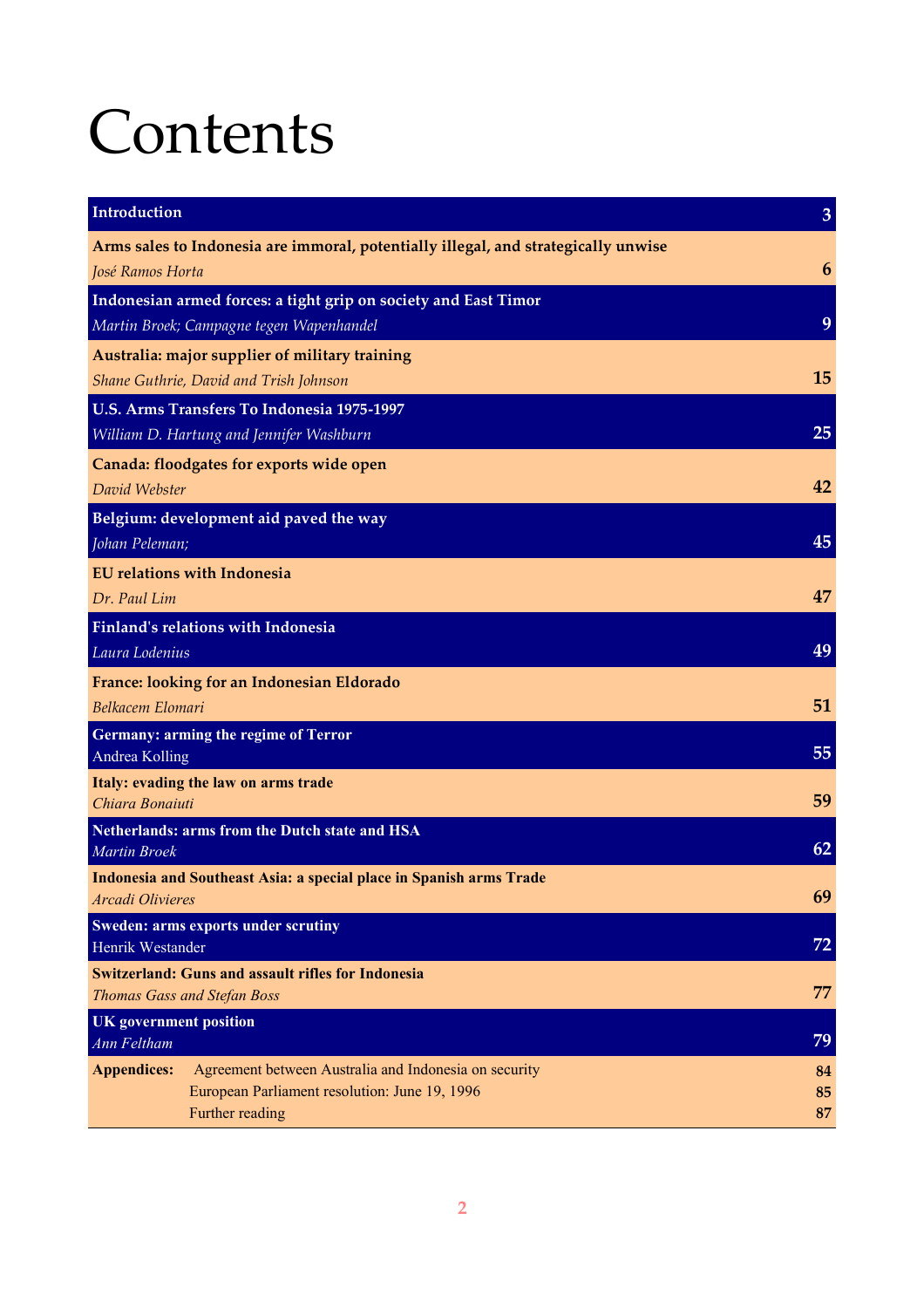## Introduction

This book is the second publication from the campaign STOP Arming Indonesia of the European Network Against Arms Trade (ENAAT). It contains a unique collection of articles about all major countries exporting arms to Indonesia. In Europe, as well as North America and Australia. Only a few countries who sold arms (in the past) to Indonesia, like the Asian and Eastern European countries are not included. More than only facts and figures, this book gives also a view of the broad protest movement that is active against this arms trade to the military regime of Indonesia. Three articles in this book (those of Spain, Sweden and Switzerland) are updated versions of articles which were published before in the first campaign publication of 1994 called 'STOP Arming Indonesia: *a European perspective on arms trade to a military regime*. Most of the articles in this book however are new.

#### **How to read this book**

The articles are organised by country. In that way a quick overview of the export policies of each country is provided. This does not mean however that the reader should only be interested in the article concerning her or his own country. On the contrary: this book offers the opportunity to protests movements against arms trade to Indonesia to learn from each others methods and ideas and use them in their own campaigns.

Several topics return in almost every chapter. Governments evading their own rules, laws and codes of conduct will be found in almost every country. The same is true for the policy of strengthening economical ties with Indonesia after the Cold War, because of growing economical opportunities. Indonesia, a country of nearly 200 million inhabitants, and with an average growth of the economy of 7-8% is a very interesting trading partner. Arms trade is often seen as a key to open the doors for other offsets.

Another element returning in all chapters is the connection between the Western arms industries and the build-up of an domestic Indonesian defence-industry by technical assistance of the West. Most information on this subject is given in the chapter from Germany.

Development Aid is used as a method to strengthen the ties between Indonesia and the Western countries. Sometimes these ties have a direct influence on arms acquisition contracts by Indonesia. But this is not always an undisputed issue. This is very clearly shown in the article on Belgium and Spain.

Because contributions came from different countries, also the angle of approach differs. Groups and researchers in countries who are major arms dealers put forward different facts than those from countries who are selling only smaller quantities. Sweden e.g. is describing in length the efforts to stop a deal of naval cannons to Indonesia. While the United Kingdom the most important arms dealer of the moment can hardly go into detail about the whole wideness of British arms trade.

For the Netherlands the naval industry is the most important to focus on, while Spain is going into detail on the aircraft construction in Indonesia, supported by the Spanish aircraft builder CASA. Australia, the nearest country to Indonesia is providing military training to Indonesian troops, more than it is involved in arms trade, again a different focus.

What all these countries have in common is that they are supporting one of the longest surviving military regimes in the world. But also that in all these countries people are opposing this support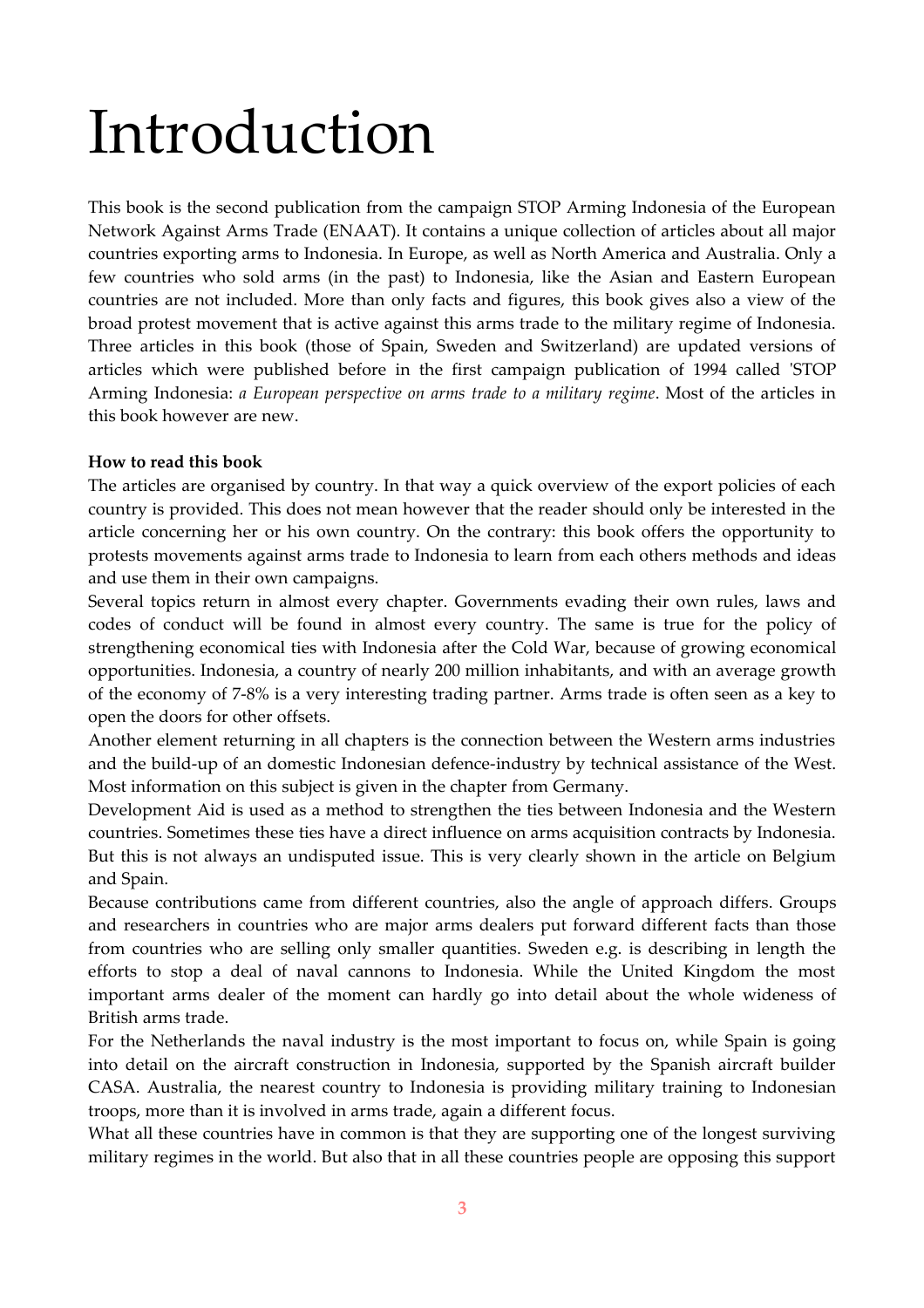by campaigning against arms trade.

#### **Arms embargoes**

Because of the occupation of East Timor, especially after the Santa Cruz massacre in 1991, and the excessive role of the Indonesian military in society some governments imposed (partial) arms embargoes on Indonesia.

Only in a few countries these embargoes are still active, namely in the United States (U.S.) and Sweden. In 1994 and 1995 Belgium and Italy declared an arms embargo to Indonesia. The Belgium arms embargo was totally without meaning, because control on arms exports is not existing in this country. The lobby of the Italian arms industry towards the government resulted in an interpretation of the embargo that made it as good as meaningless. A reinforcement of protests will be necessary to reinstall the embargoes. The present parliamentary elections and forthcoming presidential elections of 1998, that will rise a higher attention to the country, might offer an opportunity for this.

Arms embargoes to Indonesia in one country could offer possibilities for another country to deliver their 'goods.' The Indonesian government stated in 1994, when the U.S. refused to sell fighter aircraft, it could easily turn to Europe. It is striking that while the U.S. and Sweden are banning the export of armoured vehicles to Indonesia, the United Kingdom and France are selling them and the competition between European countries like Germany, Finland, France and the United Kingdom to sell even more of these vehicles is going on. An international campaign against these sales should be the answer. Armoured vehicles have been used by the Indonesian military, even against a small group of students protesting the rise of bus fares, during which three students have been killed.

#### **About the book**

This book is the common product of many groups and in individuals who participate in the world-wide protest movement to stop the arming of Indonesia. We are happy with the number of people and groups who were willing to join in this project and created all together an overview of arms trade to one of the longest existing military regimes in the world. Their contributions are a proof of the fact that in most countries efforts are undertaken to stop arms trade to Indonesia. Although most of us work nationally, we are a world-wide movement.

Due to the difficulty of obtaining information no book on arms trade can be complete. However groups working on the issue have tried to collect as much information as possible, using governmental-, United Nations-, and scientific sources, military- and public papers etc.

The difficulty of researching arms trade is also shown by the figures given on arms trade by different governmental sources. One of the most well known institutes the United States Arms Control and Disarmament Agency provides figures which are disputed by the figures given by European governments. It is another sign of the misty world of arms trade that not even big institutes and governments can or are willing to provide correct data. Nethertheless one has to work with the most accurate figures that can be obtained. The figures in this book give an indication of the value of arms trade to Indonesia as accurate as possible.

For reasons of clearness we have stated all amounts involved in the arms trade with Indonesia in US\$ (exchange rate of January 2nd 1997).

We hope to provide the reader from the solidarity movement with Indonesia and East Timor as well as the people from the peace movement and anti arms trade organisations and researchers with information they can use in their fields of work.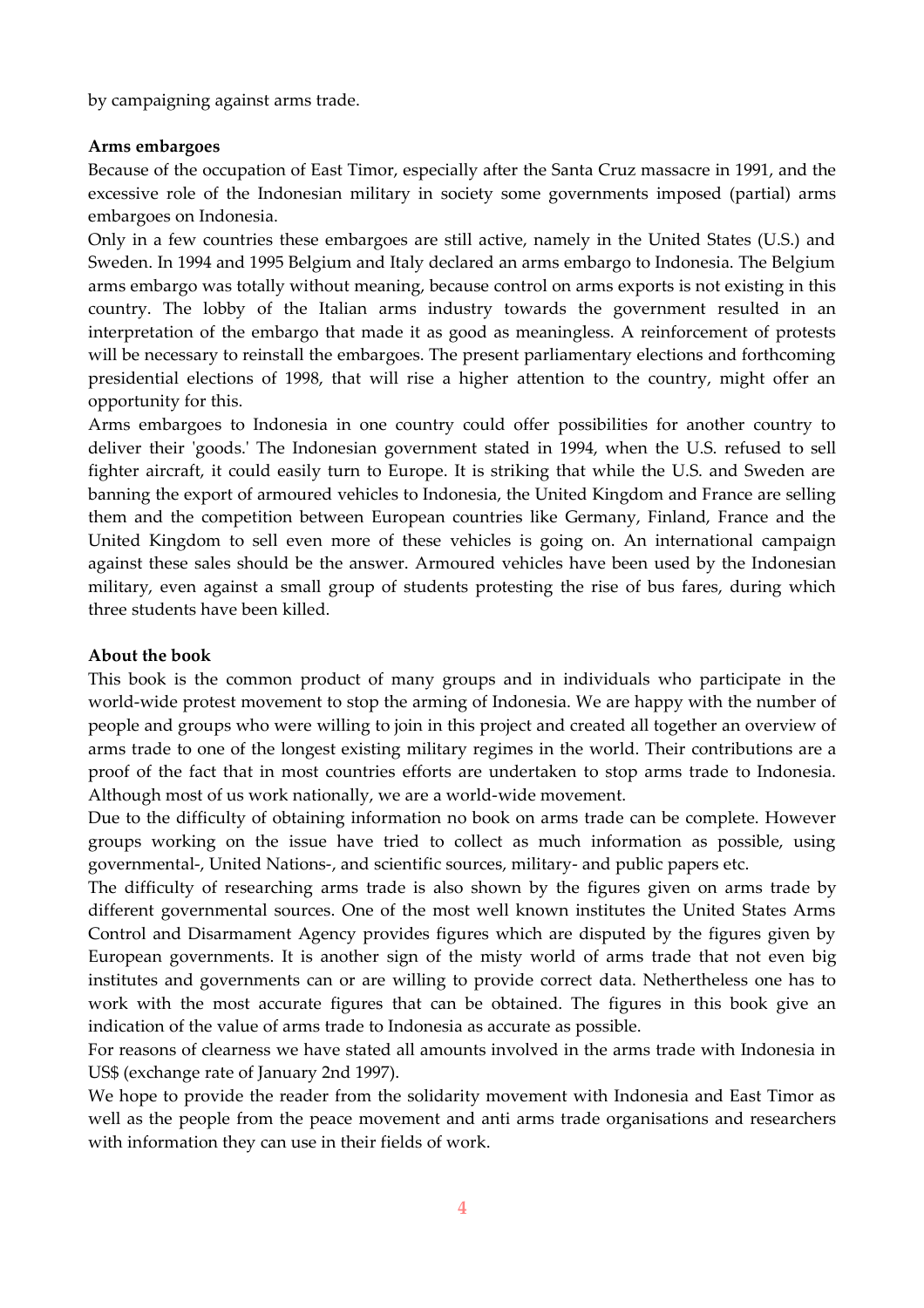The lines of argumentation developed in these articles and the overview of arms trade policies can serve as an inspiration in general for criticising arms trade to area's of tension and to human rights violating regimes.

Because information is gathered on a detailed scale the book is also a valuable source of information for people researching arms trade in general. Although it focuses on Indonesia, several trends can also be seen in respect to arms trade to other countries.

This book is not meant to give an overview of Indonesian and East Timorese politics. Human Rights groups like Amnesty International and Human Rights Watch, and researchers and people of the solidarity movement are much more skilled to provide that kind of information. In the back of this book information on campaign and research contacts can be found. Here one also finds a list with books and magazines for further reading.

We would like to express our gratitude to everybody who co-operated in this project. We hope our common effort to stop arming indonesia is a support for all those trying to create a more democratic society in Indonesia and an independent East Timor.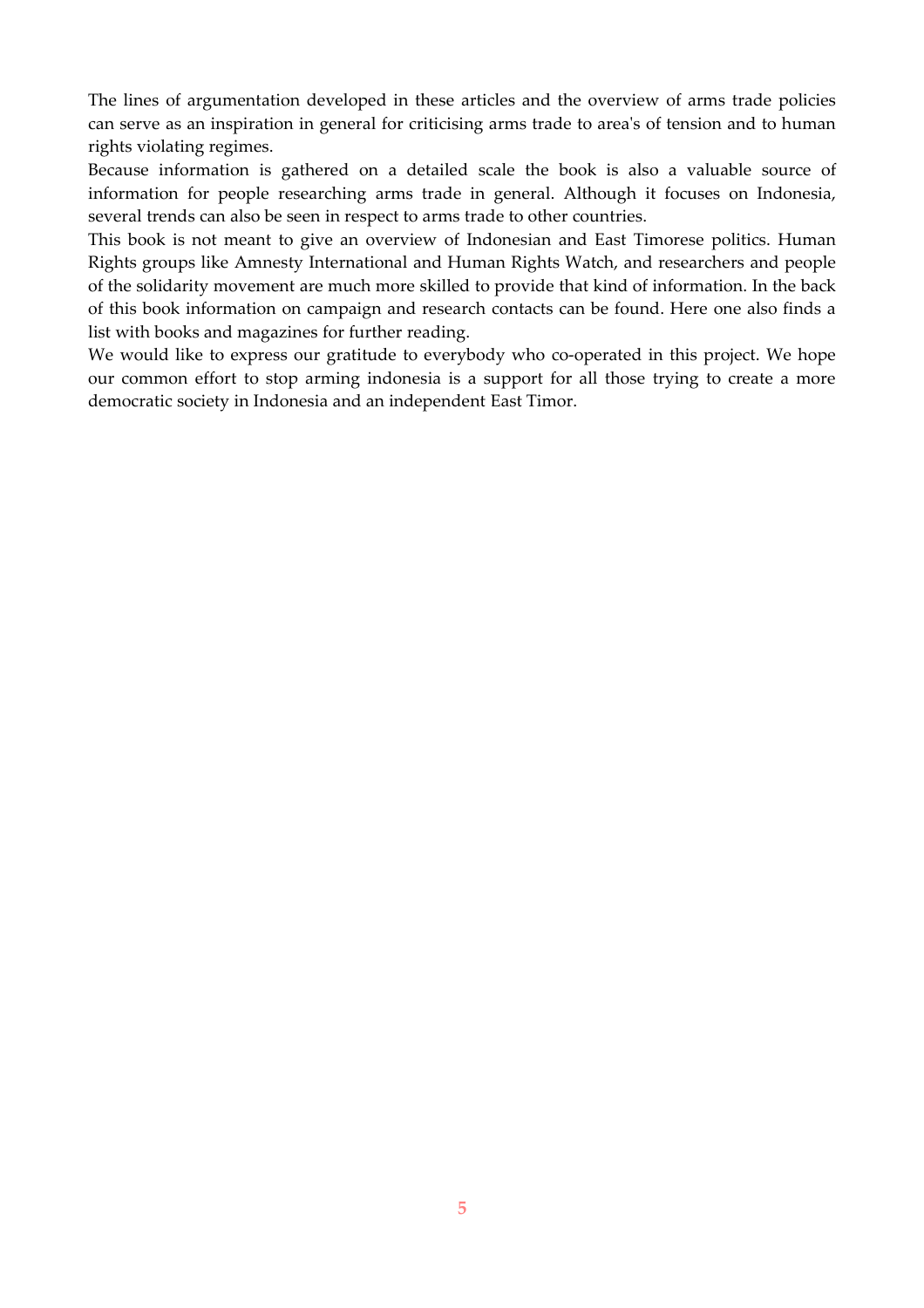## Arms sales to Indonesia

are immoral, potentially illegal, and strategically unwise *José Ramos Horta\* \**

One high-ranking Indonesian general said, when asked if US weapons were being used in the invasion of East Timor in December 1975:

*"Of course there were US weapons used. These are the only weapons we have."*

Since 1975 Indonesia has been fighting a low-level war against the East Timorese military resistance, and has simultaneously been exercising its troops in the use of arms against East Timorese civilians. For the Indonesian armed forces the East Timor conflict has been, not only a profitable economic venture, but also a training ground for its best troops and its best pilots. Such was the case for the British forces in the Falkland Islands. This training naturally involves use of the latest weaponry, bought from the West at great expense. To imagine otherwise, namely that Indonesia used its second-best arms, or that they withheld use of sophisticated weapons out of respect for the East Timorese, does not stand up to reason. It is logical therefore to deduce that Indonesia bought the weapons with East Timor in mind, and the arms vendors sold those weapons that were most suited to a low-level insurgency in difficult terrain, such as exists in East Timor. Without appealing to the abundant evidence about the use of American and British arms against the East Timorese, reason makes it clear that all parties in Indonesia and the West know the truth about their use.

The US and the UK have been the foremost vendors; they have sold powerful weaponry and have done so consistently. Australia, Germany, Finland, Sweden, Belgium and the Netherlands have sold far less, and strangely -- and inexcusably -- most of their governments have done so more recently, at the very time that the repressive nature of the Indonesian regime is becoming widely known. What then have they sold for use against the East Timorese?

They have sold a wide range of weapons, like fighter planes, bombers, missiles, helicopters, light tanks, armoured personnel carriers, armoured water cannons, bailey bridges, Landrovers, frigates, patrol boats, naval guns and firing systems. These weapons have been operated for use in ground attack and counter insurgency roles. As British Aerospace said of their Hawks: "These planes are ideally suited for use against forces in difficult terrain". Witnesses in Dili also indicate that they are useful in threatening urban populations.

In this clear case of Western arms manufacturers and governments collaborating with a dictatorial and military regime such as Soeharto's in Indonesia, there is an important principle that must be drawn. This is that no country should allow the sale of arms of any kind to a non-democratic regime. In other words, all countries should actively prevent such arms from being sold. The reasons for such a high-sounding principle are practical. Sales of this kind are immoral, potentially illegal, and strategically unwise.

Arms sales to non-democratic or dictatorial regimes are immoral in the pure sense that they promote a world environment in which the solution to problems is sought through killing and

<sup>\*</sup> José Ramos-Horta is the Special Representative of the National Council of Maubere Resistance (CNRM), underground umbrella organisation based in East Timor comprising all East Timorese groups opposed to Indonesia's occupation and led by Xanana Gusmao. He is the 1996 Nobel Peace Co-Laureate with the Head of the Catholic Church of East Timor, Bishop Carlos Filipe Ximenes Belo.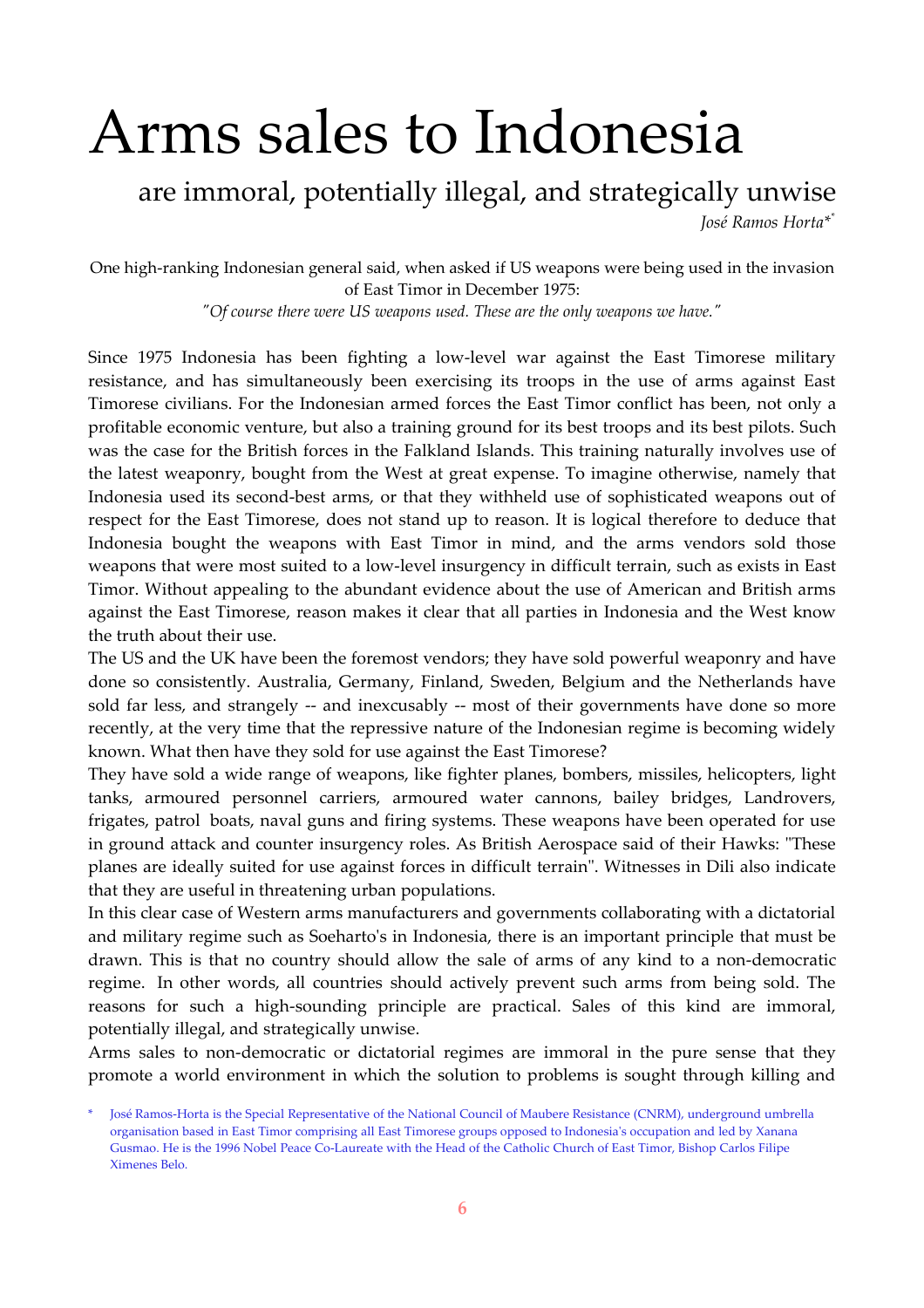fighting rather than through talking. But more particular is the immorality that stems from making arms available to leaders who are not accountable to their people for their actions, nor dependent upon them for their right to govern. They can act against their own people with comparative impunity. Arms sales to such a leader is tantamount to giving a stick to a bully who is busy tying up his victim. With the stick he can prolong his power and oppress his opponents. The accountability of a leader must be the determining factor in any trading in weapons.

Arms sales are also potentially illegal. Indonesia is the illegal occupant of East Timor, in that it has incorporated East Timor, in defiance of the UN Security Council Resolution 389 which called on:

- 1) all states to respect the territorial integrity of East Timor, as well as the inalienable right of its people to self-determination
- 2) Indonesia to withdraw without further delay all its forces from the territory

Arms manufacturers and governments which issue export licences to sell arms to Indonesia are actively collaborating with Soeharto in defying United Nations resolutions. Secondly, they are committing a crime in that they become party to violating the 1948 UN Convention on Prevention and Punishment of the Crime of Genocide, which makes it a duty of everyone to refuse to have any part in genocidal killing. In these two ways UN resolutions and conventions are being openly flouted.

Arms sales to dictators are strategically unwise. Arms are rarely used for legitimate defence. More commonly they are used either for international aggression or for internal repression and the violation of human rights. In the case of external aggression, it is likely that the introduced weapons, far from reducing the number of unsolved problems in the world, will add to them, and so increase the cost of contributions to the UN for peace-keeping, or the likelihood of a wider conflagration. In the case of internal repression, as in East Timor, hatred becomes entrenched and party lines become more permanently drawn, thus ensuring that an ultimate solution will be more distant and more costly. The deliberate exacerbation of the world's troubles clearly comes at a high price, and in a way which may not be in the interests of the arms-supplying nations.

For their example of courage and hope I salute the four Ploughshares ladies of Britain. Quite deliberately, yet unexpectedly, they brought about a watershed both in the campaign against arms trading, and in the campaign to stop arms destined for East Timor. Their struggle and their exoneration -- indeed justification -- will lighten the load of future campaigners. For they have handed on two important messages. First, ordinary people, as represented by the Liverpool jury, are fair-minded, once given the truth. This gives hope for the future; the underdog is now championed by public opinion. Second, we all -- individuals, arms manufacturers, governments - have a duty to participate in refusing to play war games. This is not a passive obligation, but rather an active responsibility which is demanded by the United Nations, and in the case of East Timor, recently acknowledged by the Nobel Peace Prize.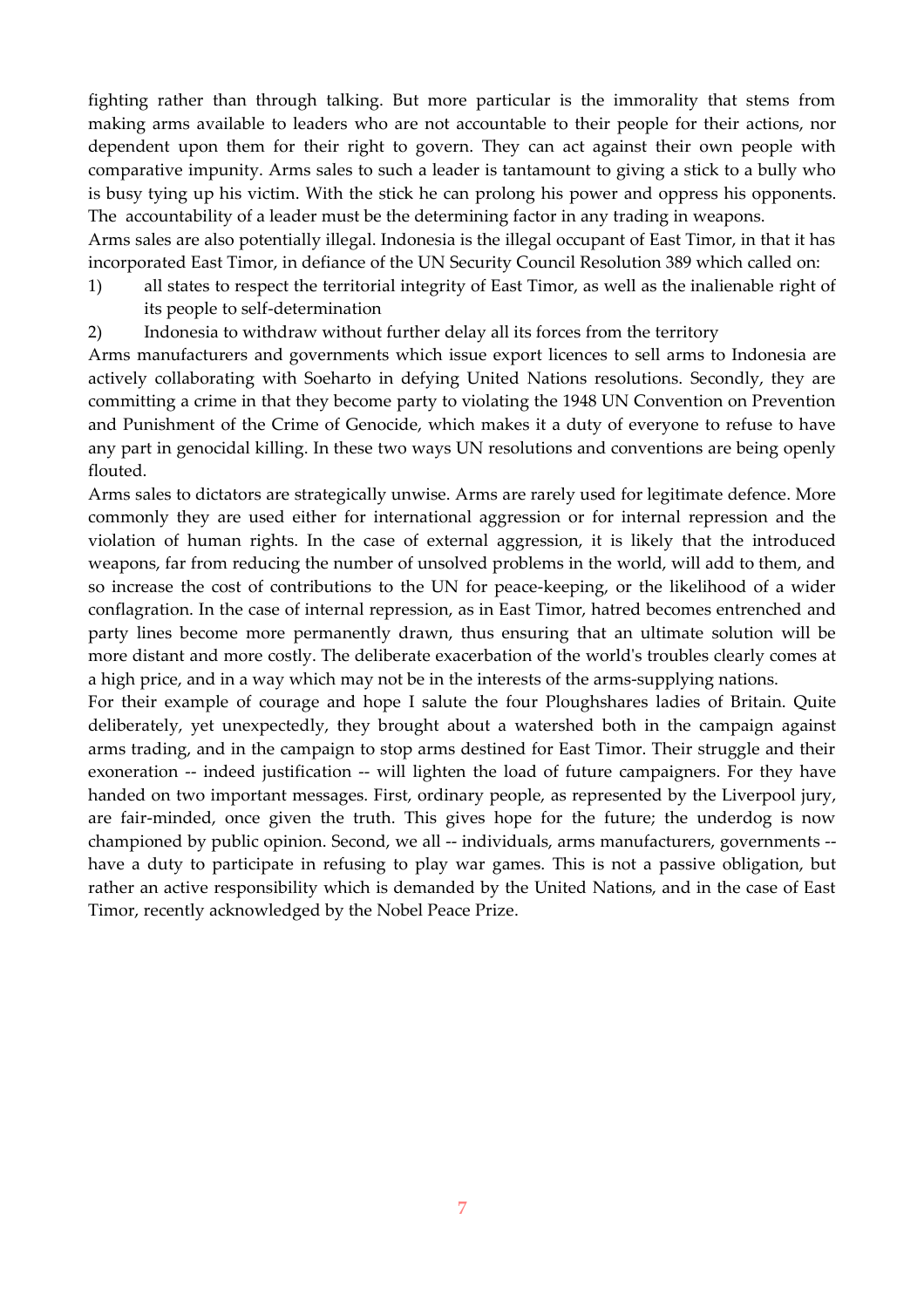### Visit to another republic of fear

In the period July -- August 1996 I stayed in Indonesia to discuss the issue and campaign against arms trade with Indonesian activists and NGO's. The invitation followed the publication in Indonesia of the booklet *STOP Arming Indonesia* which was also translated into Indonesian and published in Indonesia under the title *STOP Perdagangan Senjata*.

During this period the role of the military was very clear. 1996 was a year of growing political activity in Indonesia. This was shown by: the installation of a monitoring group for the elections (KIPP); two new ('illegal') political parties (PUDI and PRD); strong student protests across the country against the brutal killing of three students in Ujung Pandang, South-Sulawesi; political upheavals in Kalimantan and Irian Jaya; and the row inside the PDI, the Indonesian Democratic Party about the chairman of this organisation. This last political upheaval was the most important. The government reacted in the end with a raid on the stronghold of the PDI/Megawati in Jakarta. Demonstrations and riots followed the raid.

Troops and hired people were brought to the spot with military trucks (from Germany and Japan). In the week after the 27th the city was full of soldiers, tanks and armoured vehicles. Even on the 24th of August a water canon and some trucks were kept ready for action near a military camp in the centre of Jakarta. I experienced a raid by the intelligence on the NGO office where I stayed. The building of a human rights organisation I visited was attacked a few days before, when activists talked about establishing a branch of PUDI.

I have heard the stories of people threatened with a gun just because they organised the population against injustice. I have seen the result of the destruction of houses by the military. It is not very difficult to expand this summary. I was not in remote area's like Irian Jaya, Aceh or occupied East Timor. In these regions the situation is even worse. Statements on arms trade by Xanana Gusmao, Ramos Horta and the East Timorese I met in Jakarta made it quite clear they want to stop the flow of arms.

Militarism in Indonesia has a different contemporary history than it has in the West. The history of Indonesia and the ideological framework of the society are part of the reason people have different attitudes to the military. Not in the least part because ABRI does not like harsh criticism.

Nationalism is very strong in Indonesia leading e.g. to the analyses: Indonesia needs to have a strong defence to protect the country against foreign invaders. That the Republic of Indonesia has never had strong armed forces for external use and was never threatened by an invasion, but instead invaded a foreign country itself, was not an argument easily accepted. It is also remarkable is that Western governments selling arms to Indonesia use the argument that Indonesia has the right of self defence, while the Indonesian military themselves do not see the possibility of an external threat as significant.

The role of the Indonesian armed forces in the war of independence is giving these forces credibility and legitimacy. Sometimes it looks as though the war was the only reason the Dutch left the country, while in fact the victory was mainly based on pressure from the United States on the Dutch government and not on a military defeat.

What I discussed extensively during my visit is the availability of information. Before my trip I thought information on arms trade was more easily available in West-Europe than it is in Indonesia itself. This is not true, in fact it is not very easily available in the West and the same is true for Indonesia. Partly the information that exists, is overlapping, but it is also additional. However working with this kind of information is much easier in the West than it is in Indonesia. While information on weapons used can only come from Indonesia itself.

During my visit it became clear that the arms trade is a new subject, which has to be developed and requires education. What is the use of an armoured personnel carrier in human rights violations; what does a rifle from Belgium look like; and, how to trace back the producer of a bullet.

What has been changed in my attitude towards the problem of arms trade after this visit is that not only the use of arms, but also possession of arms is a way of repression. Intimidations are backed in the end by the possibility of the use of arms.(MB)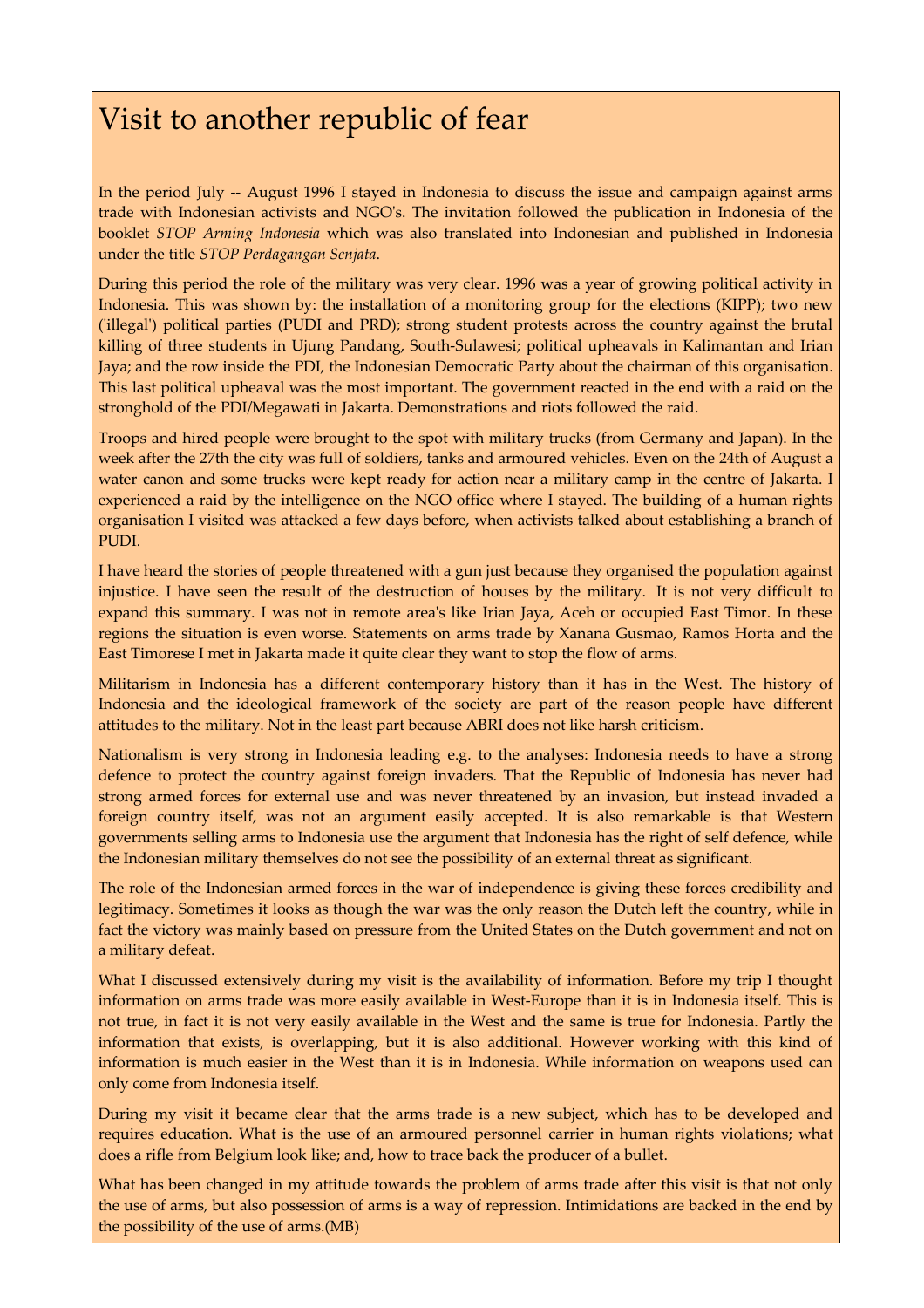## Indonesian armed forces:

### a tight grip on society and East Timor

*Martin Broek; AMOK-Maritiem*

Since president Soeharto took power in 1965 Indonesia has been ruled by a military dictatorship. Troops of the armies strategic reserve command (KOSTRAD) headed by Soeharto suppressed a coup attempt on the 30 September. Side by side with the military and armed by small firearms from the U.S. vigilante groups killed between 500,000 and 1,000,000 people during the following months.<sup>1</sup> Hundreds of thousands were imprisoned and tortured. This bloodshed is the basis of the regime currently in power. The military took control of the country and arbitrariness and repression of the political opposition became the rule. The role of the Indonesian armed forces (ABRI) is declining during the nineties, but ABRI is still the force backing the regime.

This was shown by the 'congress' of the Indonesian Democratic Party (PDI), held in Medan, June 1996, to replace the chairwoman of the party, Megawati Sukarno Putri, by a less popular party leader, Suryadi. The PDI became a threat to the ruling GOLKAR party and Megawati a threat to the position of the president.

This 'congress' was engineered by the military. Weeks of protests followed. The PDI's office in Jakarta, occupied by supporters of Megawati, was raided by 500 police and army troops on the 27th of July.

A demonstration following this violation of the internal sovereignty of the PDI, was ended by police and the army violence. This treatment by the security forces sparked serious rioting. At least 5 people died, 149 were injured and 23 are missing according to a report by KOMNASHAM, the national human rights commission. In the weeks following the raid the police and intelligence started to arrest trade union leaders, activists and people of the left wing Democratic People's Party (PRD). Several NGO offices were raided and destroyed.

This kind of violence is employed by the military against trade unions, political parties, peasants, workers, journalists, students and human right activists, and everybody who wants to organise them independently. In other words the military are the major obstacle to civil society in Indonesia.

#### **East Timor**

On the seventh of December 1975 Indonesia invaded the former Portuguese colony East Timor, which had declared its independence a few days previously. With planes from the U.S. and with military equipment supplied by other countries who allegedly support human rights (the United Kingdom, France, Germany, the Netherlands), the Indonesian armed forces razed hundreds of Timorese villages and carried out authentic genocide against the East Timorese. <sup>2</sup> However the East Timorese resistance to the invasion was enormous and the Indonesians needed more Western weapons to suppress it. The delivery of the Bronco aircraft by the U.S. in particular 'changed the entire character of the war,' according to a retired US navy admiral.<sup>3</sup> At least one

<sup>1</sup> 'Soerharto, Co-authors Ramadhan K.H. en G. Dwipayana, "Mijn gedachten, woorden en daden; Autobiografie" (Franeker, 1991, Van Wijnen) pp. 115 en Budiardjo, Carmel, "Surviving Indonesia's Gulag; a Western Woman tells her story" (London, 1996, Cassell; Wellington House) p. 51 and on the number of dead victims during the months following the 'coup,' see pp. 51-52 in which it is argued that it is no exaggeration to state the death toll was 1,000,000 .

<sup>2</sup> Barbedo de Magelhaes, A, "East Timor Indonesian occupation and Genocide" (Oporto: President's Office - Oporto University, 1992)

<sup>3</sup> Flora Montealegre, "Background Information on Indonesia, the Invasion of East Timor, and U.S. Military Assistance," (Washington,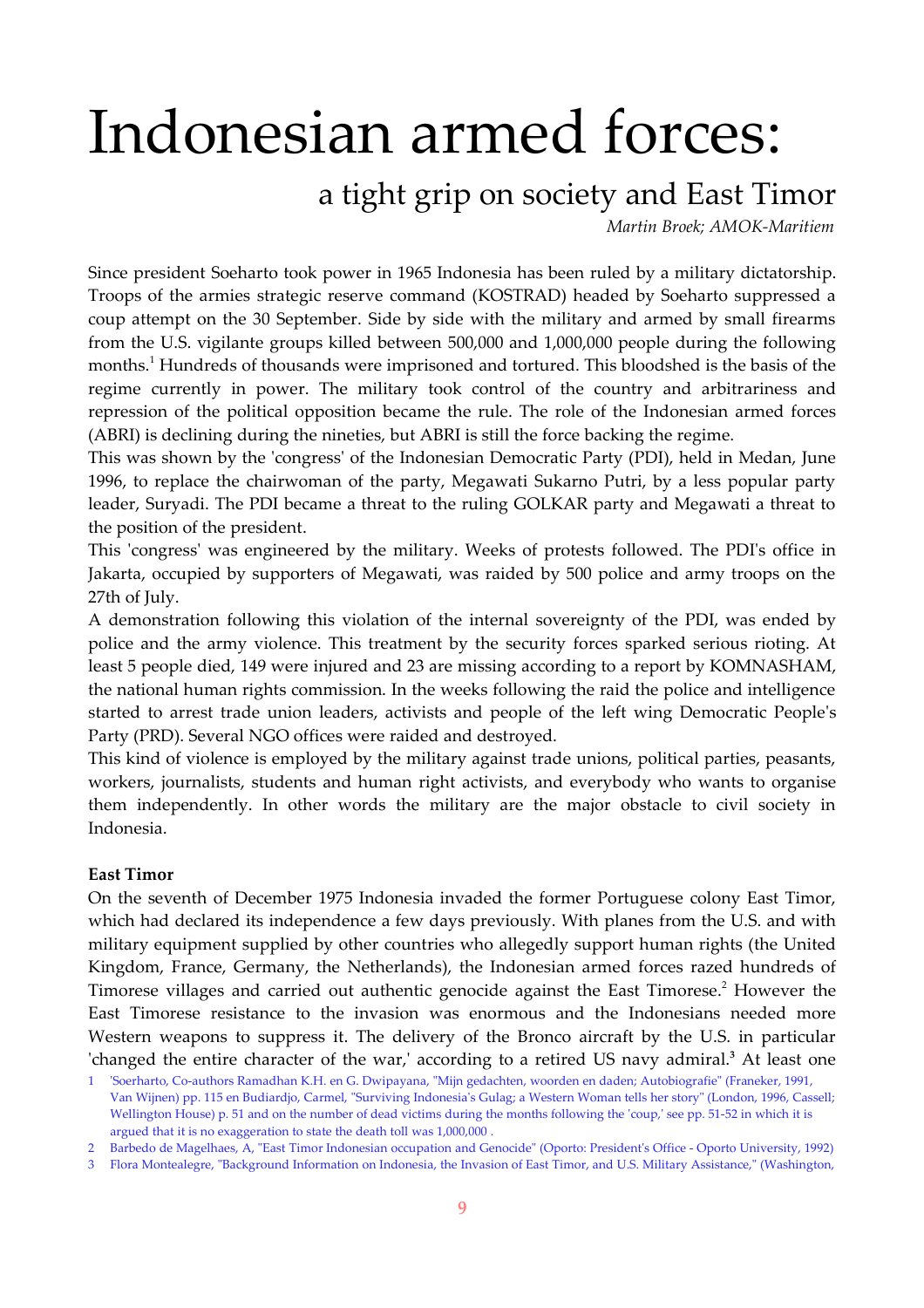third, 200,000 people of the population of East Timor died. Some estimate the death toll to be even higher. George J. Aditjondro, an Indonesian academic living in exile, calculated that at the beginning of 1979 there were 300.000 "missing" Timorese.**<sup>4</sup>**

The annexation of East Timor has never been recognised by the United Nations (UN). Despite this fact, Indonesia continues to this day to suppress the East Timorese population. The murder of hundreds of unarmed civilians on the 17th of November in Santa Cruz is the most well known recent example of the killings by Indonesian troops.

In December 1995 the detained leader of the East Timorese resistance, Xanana Gusmao, condemned the West for supplying Indonesia with arms that were used with devastating effect against the East Timorese resistance.<sup>5</sup> Since November 1996 the Nobel Price for Peace laureate José Ramos-Horta has repeated this condemnation on several occasions. At a time when the East Timorese are seeking an international diplomatic solution for the situation, the major obstacle to self determination for the East Timorese are the Indonesian armed forces, backing the occupation with arms that have been bought from all over the Western world.

#### **West Papua**

In 1963 Dutch New Guinea was handed to the Indonesians by the UN on the condition that Indonesia should organise a plebiscite. This so-called plebiscite took place in 1969. Only 1000 tribal chiefs were allowed to vote. The six years before the referendum were used to influence the result by lionizing chiefs or killing them if they did refused to co-operate. The first Indonesian Governor of West Irian estimated that during these years 30,000 people were killed by the Indonesians **6** . The Papua's were forced to join Indonesia. The Organisasi Papua Merdeka (OPM, Free Papua Movement) is struggling against this result. Since 1995 this struggle is becoming stronger. The most important targets, besides the right for self determination, are to oppose:

- **The activities of Freeport, the Indonesian mining company, which is destroying the** environment, offering the military facilities against the OPM, and severely violating the labour rights of the Papua's; and
- the transmigration to West Irian, because the Papuans are afraid their culture will be destroyed. This fear might well be justified by the fact that Papua's are regarded as backward people in Indonesia and the efforts to keep their cultural dignity are regarded as undermining the unity of the Indonesian state.

Also in this struggle Western arms have been a decisive factor. Author on the military operations in West Papua, Robin Osborn, stated that without Western arms Indonesia would have had to enter the jungle on foot and face the OPM on its own terms **7** . In other words, without helicopters from the West, without the Bronco counter insurgency planes, and without naval vessels for coastal bombardments it would not have been possible to commit all these crimes against the population of West Irian.

#### **Internal repression**

The Bureau of Democracy, Human Rights and Labour of the Department of State in the U.S. recently stated:

"Despite a surface adherence to democratic forms, the Indonesian political system remains strongly authoritarian. The Government is dominated by an elite DC: Transnational Institute, 1982), p. 2

7 Osborne, Robin, "Indonesia's Secret War: The guerilla struggle in Irian Jaya" (North Sydney: Allen & Uwin Australia, 1985), p. 147.

<sup>4</sup> Aditjondro, George J, "In the shadow of Mount Ramelau; the impact of the occupation of East Timor" (Leiden: Indoc, 1994), p. 39

<sup>5</sup> TAPOL Bulletin no. 132: 'Xanana speaks to the world'.

<sup>6</sup> Budiardjo, Carmel en Liong, Liem Soei, "West Papua: The Obliteration of a people" (Londen: TAPOL, 1988 (3rd ed.), p. 78.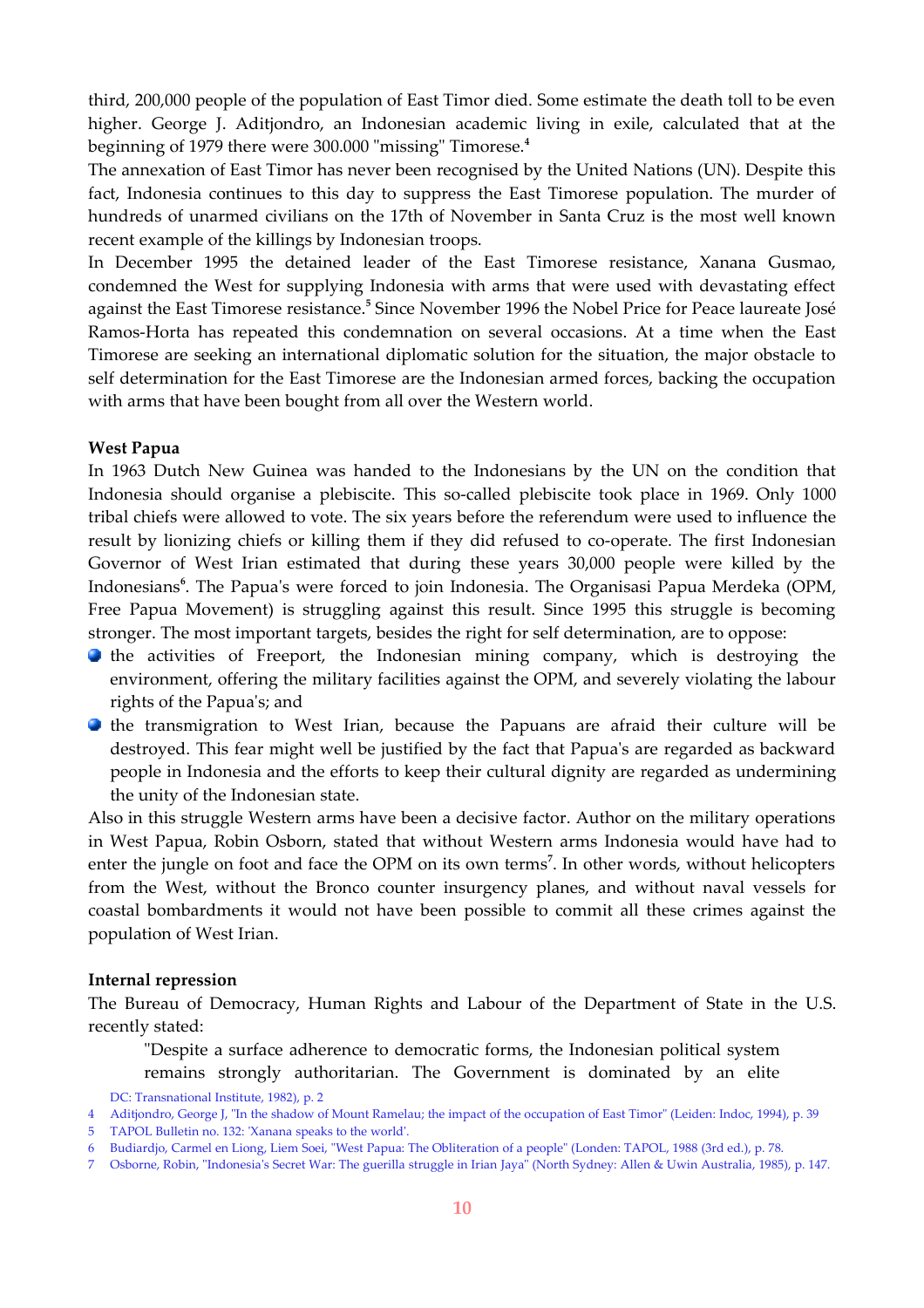comprising President Soeharto, his close associates and the military." And: "Despite a decrease in the number of active or retired military officers in key government positions, the military retained substantial nonmilitary powers under a "dual function" concept that accords it a political and social role in "developing the nation."<sup>8</sup>

This dual function doctrine (or dwifungsi) was proclaimed in April 1965 by ABRI and gave the army two functions:

- a non-military role: to control the developments inside society in ideological, political, social, economic, cultural and religious fields; and
- a military role: the defence of the country against external and internal threats (the internal task is called 'the security approach').

Some of the arms, like the major naval vessels (frigates and submarines) and fighter aircraft also play a role in the regional arms race. However, ABRI and Indonesian policy makers are regarding the external threat as minimal. Because of this and budget constraints most acquisitions must been seen in the connection with internal conflicts, a fact, for the most part neglected by the governments selling arms to Jakarta.

At least two thirds of the army are appointed for internal tasks and regime maintenance. Sometimes it is hard to prove this, but when Feisal Tanjung, the commander in chief of ABRI, said German amphibian assault ships would be used for internal tasks as part of the landing battalions, he underlined that the the German opposition to the deal was right when they opposed it with the argument that the ships would be used for internal repression. But the role of landing battalions was always to move at short notice to a place in the archipelago, and the German government should have known this.**<sup>9</sup>**

#### **Elections**

Recently, Indonesia established riot control centres. A new step in controlling the country, and without legal status, but the laws will follow any problem that may arise, was the response by Hartono, the Army Chief of Staff<sup>10</sup>. These kinds of statements are strengthening the fear that the riot control centres will gain a position like the former KOPKAMTIB (National Command for the Restoration of Security and Order), responsible for much of the extra-juridical killings in the past. The military is expanding its grip on the country because of the parliamentary and regional elections in May 1997, and the forthcoming presidential elections in April 1998. These elections unleashed a struggle for power among elements in the army and government, a direct result of which are the ongoing religious, ethnic and social clashes. The army, who has reportedly backed several of the riots, is strengthening its position by creating, and after that controlling, the people to show that they are indispensable.

Real political parties do not exist in Indonesia. In January 1973 the parties were replaced by two organisations, so-called political parties, but they are organisations which do not deserve such a name: the Indonesian Democratic Party (PDI) and the Development Unity Party (PPP). The PPP became the party for all islamic parties and the PDI was composed of the rest. The parties were under government control. The third party GOLKAR always wins the elections, due mainly to government pressure on its employees and the population to vote for it. At present dissent is

<sup>8</sup> Indonesia Report on Human Rights Practices for 1996; Released by the Bureau of Democracy, Human Rights, and Labor, 30-01-97. p. 1. Available on Word Wide Web (WWW): http://www.state.gov/www/issues/human\_rights/1996\_hrp\_report?indonesia.html.

<sup>9</sup> 9) Asian Defence Journal 10/95, pp. 12 - 16: interview with Feisal Tanjung and Lowry, Bob "Indonesian Defence Policy and the Indonesian Armed Forces," Canberra Papers on Strategy and Defence No. 99 (Canberra, Strategic Defence Studies Centre: The Australian National University, 1993), p 84.

<sup>10</sup> 10)Antara News Agency 12-02-97 on Act.Indonesia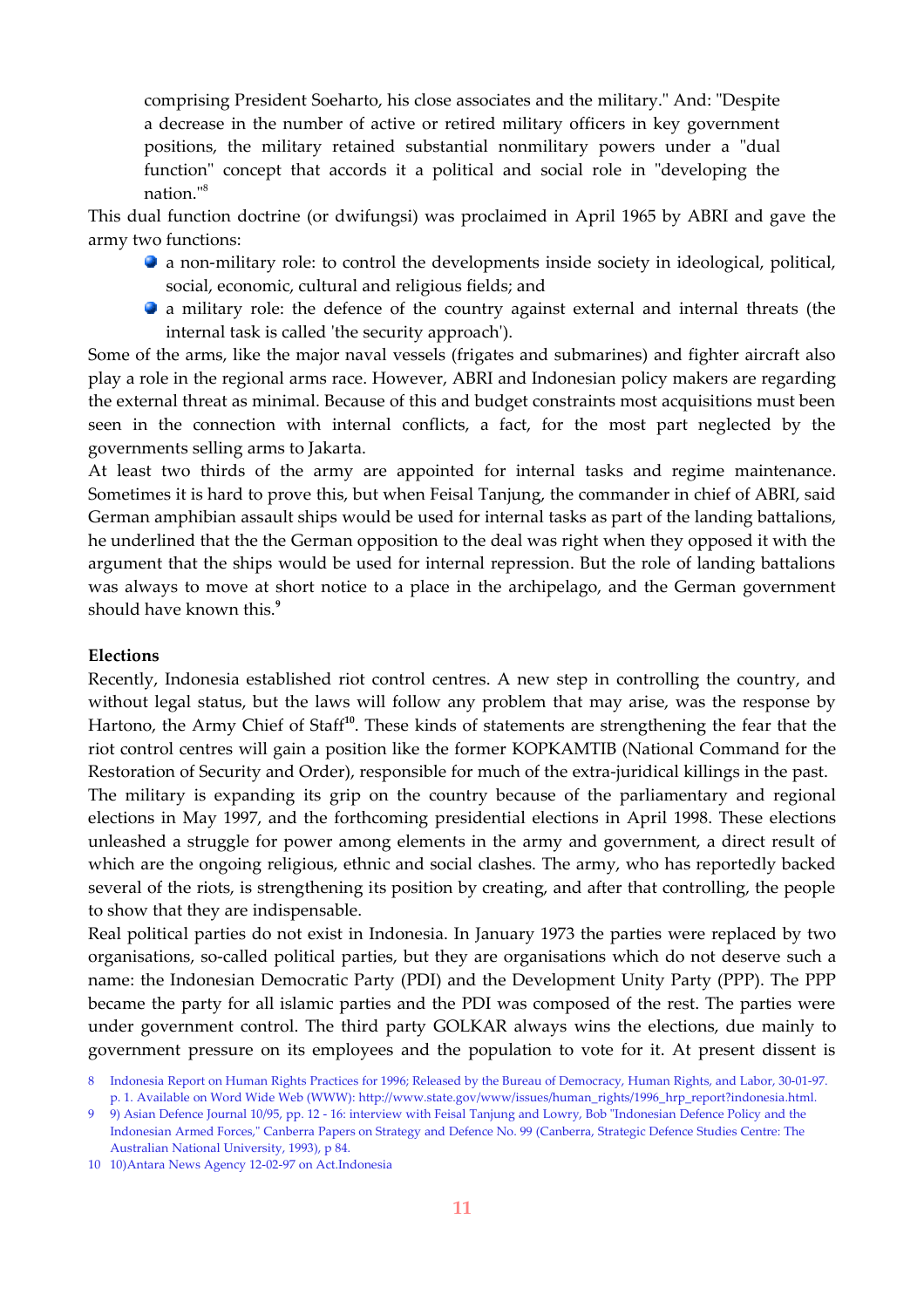growing because of the restrictions on campaigning and the undemocratic form of these elections -- e.g. ABRI is openly backing the ruling party GOLKAR, -- combined with growing discontent about the increasing gap between rich and poor. Feisal Tanjung has already promised a firmer stand by ABRI, because as he stated 'the freedom of democracy is not everything.'**<sup>11</sup>**

|                        | Civil-military control by ABRI |                                               |
|------------------------|--------------------------------|-----------------------------------------------|
|                        | President                      |                                               |
| <b>Other Ministers</b> | Minister for Home Affairs      | Commander Armed Forces                        |
| Provincial Office      | Governor                       | Territorial Commander<br>(KODAM/KOREM)        |
| Regional Office        | Regent                         | Territorial Commander(KODIM)                  |
| <b>District</b>        | District Chief                 | Territorial Commander(KORAMIL)                |
| Village                | Village Chief                  | Village Non-Commissioned Officer<br>(BABINSA) |

There are 10 territorial commands (KODAM). These commands have several tasks inclusive internal security. Consistent with this task they are dispersed throughout Indonesia, but with a weighting to the major centres of population on Java and Sumatra and also on East Timor and West Papua. Each KODAM is divided in smaller units called KOREM. Each of the 39 KOREM has one to three infantry battalions under command, plus minus 2,000 soldiers. Also each district, region and village has its own military command respectively KODIM, KORAMIL and BABINSA. Besides these military commands, the military often occupy positions in the civil bureaucracy.

The territorial troops are 191,500 soldiers strong. While also KOPASSUS (6,000) and KOSTRAD troops (17,000) are mainly absorbed in internal security tasks. All in all more than 90% of the army can be deployed for internal security. While also the 12,000 marines and two battalions of the Air Forces' special troops can be used for this task.

**Source:** Indonesian Defence Policy and the Indonesian Armed Forces, Bob Lowry, Canberra 1993. Military Balance: 1996-1997, IISS London, 1996.

#### **Cost to society**

Many basic needs of the poorest sections of society are sacrificed to the needs of the military. Women, the most exploited group in society, are the first to suffer and often the last to be consulted on political issues. George J. Aditjondro, stated when writing about East Timor, that all money spent on buying arms was detracted from humanitarian projects, such as reducing infant mortality in West Nusa Tengara for instance. **12**

Another aspect of development in Indonesia that conflicts with the needs of a civil society is the financing of a high-tech defence-industry. At a time when the international arms market is shrinking, this expensive high-profile project is hardly conducive to a style of economic development that would help the creation of civil society and support the poorest sections of the community. Notwithstanding the efforts, Indonesia is hardly able to sell these products, making it even more expensive. **13**

This project, which is being promoted at the very highest level, by the Minister of Research and Technology Jusuf Habibie, is even being forced ahead at the cost of environmental protection, as came to light in 1994 when funds for forest administration in Indonesia were used for a civil/military aircraft company.

<sup>11</sup> Kompas March 2, 1997: Armed Forces to adopt stand of limited repressiveness. South China Morning Post March 3, 1997: Army admits backing Soeharto party.

<sup>12</sup> See note 4, Aditjondro, George J, p. 43

<sup>13</sup> During the period 1984-1994 the value of arms export compared to all exports was almost zero. The top years 1992 and 1993 gave results of 0,06% (21 million 1994 US\$) and 0,05% (20 million 1994 US\$). World Military Expenditures and Arms Transfers 1995 (WWW-version).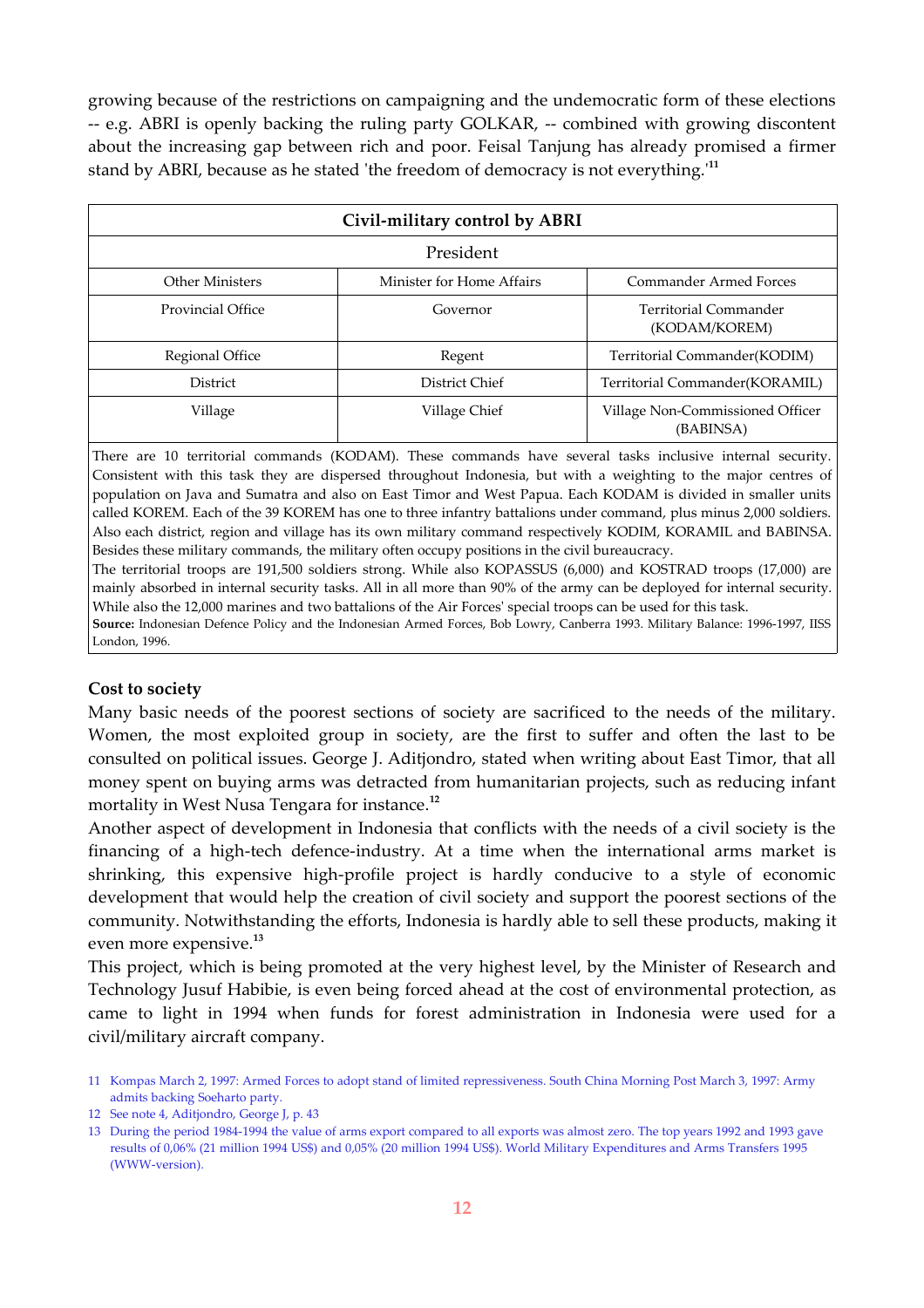#### **Campaigns against arms trade**

However most arms are still sold by Western firms and governments, so decisions on arms trade are made in Western capitals, so this is where people should express their solidarity with people from Indonesia and East Timor by urging their governments to stop the arms trade to Indonesia.

The European Parliament has already adopted five resolutions since November 1994 urging "the Member State governments to halt all military aid and arms sales to Indonesia." **<sup>14</sup>** Also in the U.S. and Canada, the East Timor Alert Networks (ETAN) are working against arms trade to Indonesia. These activities have forced the State Department in the U.S. to ban the exports of small arms, riot control gear, helicopter mounted weapons and armoured personnel carriers to Indonesia. In Australia aswell people are active against the growing collaboration between the Indonesian and Australian government.

The reason for these campaigns against arms trade are obvious. The Indonesian military is not buying arms to use against a foreign invader. It is buying arms to use against the internal enemy and for regime maintenance. The enemy is seen in everybody striving for a civil society in Indonesia, with freedom of press, freedom of organisation and freedom of speech.

Arms deals with Indonesia are a support for the government in power. This government continues to violate human rights violations like the raid on the offices of the PDI, the arrests of several trade union leaders, the murder of a journalist because he reported on corruption by officials in land disputes. While in 1996 Bishop Belo of East Timor said that it should be wrong to conclude that the human rights environment in East Timor is improving. Most of the human rights violations are committed by the army and the police. A human rights organisation from Indonesia itself reported a growing number of human rights violations. The police was responsible for most of them, followed by the army. **15**

The Indonesian armed forces are still fighting to stop the legitimate struggle of the East Timorese against the occupation. Military violence is used as a solution for the situation in West Papua. Measures against the sale of arms to Indonesia are not only important for the people in East Timor, and West Papua, but are a support for all Indonesians seeking a more democratic civil society. ABRI maintains control over this society in a way which is intolerable by any international standards. Given the violence employed by ABRI there is every justification for an international arms embargo against Indonesia.

<sup>14</sup> 17-11-94, 20-09-95, 14-12-95, 19-06-96 en 19-09-96

<sup>15</sup> PBHI's evaluation of human rights in 1994, January 7, 1997 on act.indonesia.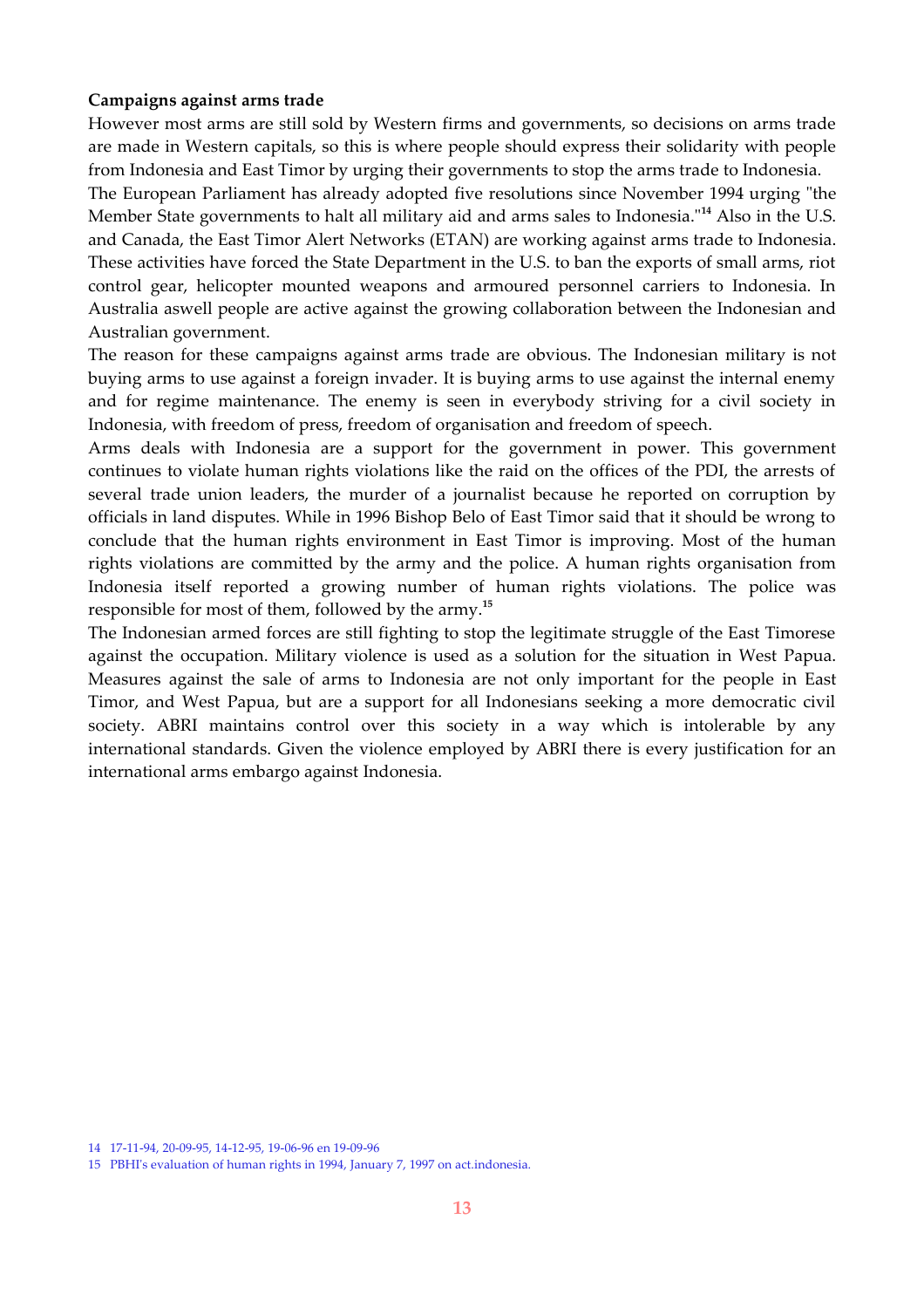### **Prabowo: educated in the West**

The son-in-law of President Soeharto, Major General Prabowo is a rising star on the military firmament. Like all other children of Soeharto, the favourite son-in-law -- because he is the only one with a military career -- is fortunate. This wealth he uses to act as a sugar daddy to his troops.

During last summer he gained the command of KOPASSUS, the army's special forces. In June 1996 KOPASSUS was expanded by 2 battalions and almost doubled in size. Also the commander of the most important military districts of Java are close to the president after the reshuffles of last year. It looks as though Soeharto is surrounding himself with ultra loyal military as a kind of National Guard and Prabowo is one of them.

But Prabowo is not only committed to his father in law. He is also one of the officers known for his brutal repression e.g. in East Timor. The Jakarta Post said without restraint: "Prabowo is considered to have succeeded in quelling the Fretilin separatist group in East Timor." In 1979 he shot the leader of Fretilin Nicalao Lobato.

According to a report by TAPOL Prabowo created an infrastructure of Timorese for the purpose of "using Timorese to fight Timorese". These troops were used to fight against the East Timorese resistance and had to show the world that East Timorese also fight among each other. However: "They knew he was my friend and I was forced to shoot him. They do these things to test you," said one of the recruits who found refuge in Australia. Timor Link reported that 3,000 East Timorese are newly recruited to be trained in a programme set up in 1995 by Prabowo. "Five hundred of these will be assigned to keep tabs on East Timorese students in Java and Bali. Some *agents provocateurs* are already suspected of having been involved in embassy break-ins, and have gone with other East Timorese asylum seekers to Portugal," according to Peter Carey in Timor Link.

Prabowo also served in combat units in Aceh and West Papua. He was also one of the generals who gave the go-ahead for the raid on the PDI offices on the 27th of July, together with general Sutiyoso, against the will of the chief of staff of the general staff.

One of his adopted sons -- he adopted several East Timorese boys -- organised a demonstration in front of the Norwegian embassy in Jakarta. This in connection with the Nobel prize for peace ceremony in Oslo. The demonstration was protesting that the prize was given to José Ramos Horta. A few days before he was in Oslo for the same reason.

Educated in the U.S. at Army Special Forces Officer school and with the German elite unit GSG-9 he is the counter-argument in person against the vision that education in the West is promoting human rights. Recently Prabowo instigated a course for senior Indonesian military officers on ... human rights, by British institutes. After protests by human rights activists this programm was cancelled.(MB)

**Sources:** Jane's Intelligence Review September 1996; Jane's Defence Weekly 3 January 1996; Timor Link October 1996; Report on anti-Horta demonstrations in front of the Norwegian embassy in Jakarta, 18-12-96, by TAPOL; Tapol Bulletin no. 137; VeeDee AMOK no. 1, 1997; Sydney Morning Herald March 6, 1997; and Matthew Jardine; East Timor Genocide in Paradise.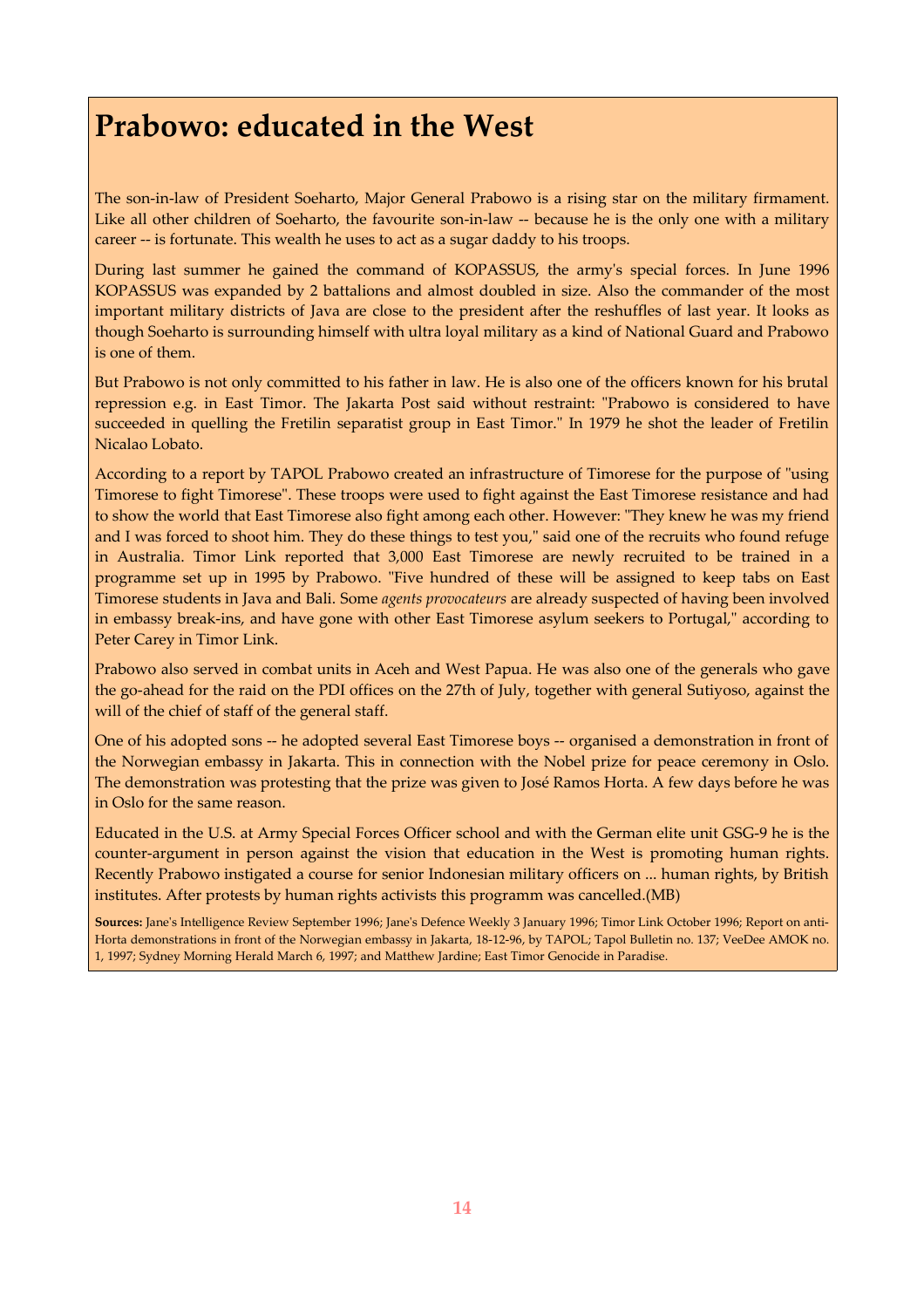## Australia:

### major supplier of military training

*Shane Guthrie; Campaign Against Militarism (Perth), David and Trish Johnson; Australian Campaign Against the Arms With assistance from Kirsten Hawke*

It is worthwhile understanding some of the background since the Australian government's view of Indonesia, as its closest neighbour apart from Papua New Guinea, is influenced by several factors.

Indonesia is the fourth most populous nation in the world (nearly 200 million people) compared to Australia at 18 million. Politically, the country is semi-stable, but with social tensions held just under control by a strong military.<sup>16</sup>

1 Indonesia recognises its stability depends more on internal than external factors. Politically in Australia there is widespread opposition to the human rights abuses in Indonesia and East Timor, not only from human rights activists but also from World War 2 soldiers who remember the support given by the East Timorese in the fighting against Japan. Yet the government continues to accommodate Indonesian government attitudes, and will not denounce them publicly. So, why? The Indonesian archipelago extends across much of the access routes from the north into Australia -- Indonesia could control much of the sea and air traffic to and from Australia. The seabed boundary between the two nations (as required under the UN convention Law of the Sea (UNCLOS)) has just been determined.<sup>17</sup>

2 Trade: Indonesia represents an enormous emerging market, and the balance of trade is presently in Australia's favour: US\$ 2,157 million in exports compared to US\$ 1,179 million in imports in 1995-96. Australia exports cereals, petroleum, metals and many other products; Indonesia exports petroleum, textiles and other products. \*Resources: Indonesia and Australia have declared a joint petroleum exploration Zone of Cooperation in the Timor Sea ostensibly to share the wealth and avoid conflict. Australia sees Indonesia as a market for uranium. Indonesia competes with Australia for coal markets -- Australia's biggest export earner.

Recognising the importance of these links the Australian government secretly negotiated a security treaty with Indonesia which was made public in December 1995. The treaty (see annex in the back of the book) recognises the common interest in peace and stability in the region, and commits each to ministerial consultations on a regular basis, and especially in the case of adverse challenges to either party. While there are some benefits in such an attitude, the fact is Australia still:

- publicly accepts human rights violations in Indonesia which would never be tolerated in Australia;
- assists the Indonesian government in repressing and killing; and
- has made no public effort to mediate between the Indonesian government and the East Timorese resistance -- the government is acceding to violence rather than promoting non-violent resolution of the conflicts.
- 16 The East Timor Human Rights Centre (Melbourne) and Amnesty International have documented many examples of the Indonesian military instigating violence, resulting in turmoil, and thereby justifying a policy of repression and continued high military presence. See Summary Report from ETHRC 1996.

<sup>17</sup> Weekend Australian newspaper 15 Mar 97.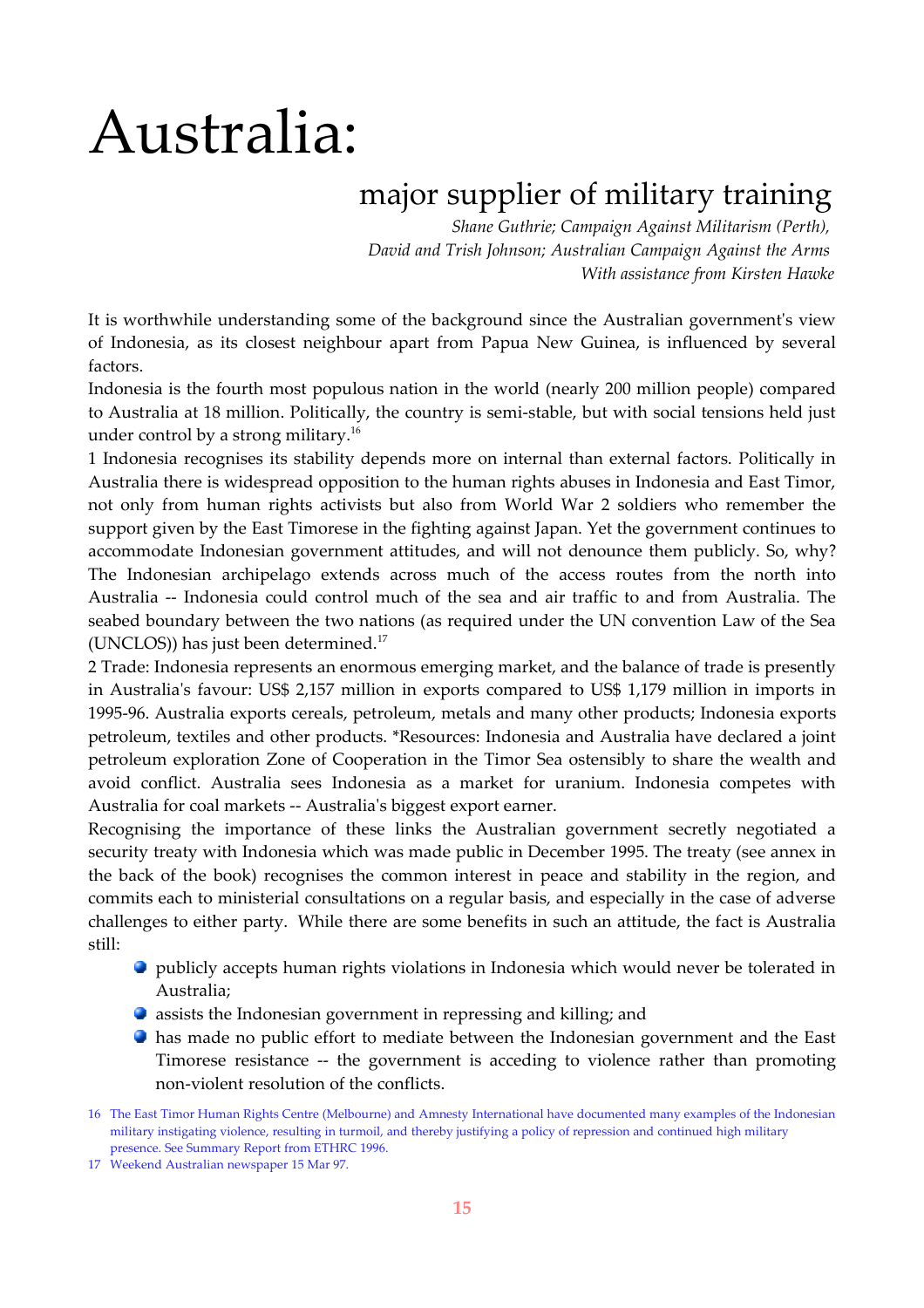#### **Military Cooperation**

Australia has supplemented US military aid to Southeast Asia by itself supplying military equipment and training. Australia began a Defence Cooperation Program (DCP) with Indonesia in 1973, including the transfer of material -- such as a squadron of Sabre fighters and eight patrol boats -- and personnel exchanges -- such as reciprocal visits between military academies.

After the invasion of East Timor, many of the personnel exchanges were cancelled but material-orientated programs were left intact. In April 1986, the relationship was upset by an article in the Sydney Morning Herald headed "After Marcos, now for the Soeharto billions". The relationship advanced, from a security perspective, with the visit in 1989 of General Try Sutrisno, then Commander-in-Chief of ABRI.<sup>18</sup>

The DCP stopped in 1988 when Indonesia suspended the relationship, objecting to the newspaper article critical of corruption in the Soeharto family, and it was replaced in 1990 with a bilateral cooperation agreement. The value of the DCP in the 1980's was in the range US\$ 2.2 - 9.9 million, and the bilateral activities of the order of US\$ 0.4 - 3 million.

US Congressional reaction to the Dili massacre included the suspension of funded military training in the United States. Much of the training lost in the US was taken up by Australia. This was done despite Australian government condemnation and adverse public reaction to the Dili massacre.

In answer to questions in parliament, the government has been very vague, refusing to specify the positions of the visitors. Training has been in professional military skills, technical skills, officer development, management, language training and training techniques.<sup>19</sup>

It is clear the Indonesian soldiers have had time at Lavarack Barracks in Townsville, the Land Command Battle School at Tully and other training camps, presumably for training in jungle warfare.

Indonesian military officers were observers and participants in the Kangaroo 95 military exercise involving 2,500 overseas and 15,750 Australian regular and reservist personnel.

Australian defence planners have also liaised closely with Indonesian staff, as became clear when the first major public document, the 32-page Defence White Paper was published by Indonesia in 1995. 20

In recent years, the number of Indonesian military personnel training with Australia has risen rapidly. The government believes there is potential to cooperate more in military industry, and in logistics and material; which they see as offering commercial and military strategic advantages for the Australian military. They have made a commitment to try to cooperate in logistics, repair and support of equipment; with a long term view to jointly produce military equipment with Indonesia. 21

Despite statements by the Australian government; military aid, training and supplies are not about making representations to Indonesia on human rights issues. Their purpose is simply to increase the effectiveness of military personnel and foster further military cooperation. Close operational contact between military forces binds them into a compliant relationship, where the sensitivities of military cooperation and the economics of arms trading cannot be disrupted.

<sup>18</sup> Australia-Indonesia Security Cooperation: For Better or Worse?, Bob Lowry, Working Paper No. 299, Strategic and Defence Studies Centre, Australian National University, 1996.

<sup>19</sup> Senate Hansard 19 Sep 94.

<sup>20</sup> Defence White Paper 1994.

<sup>21</sup> The Australian newspaper, 7 Sep 95.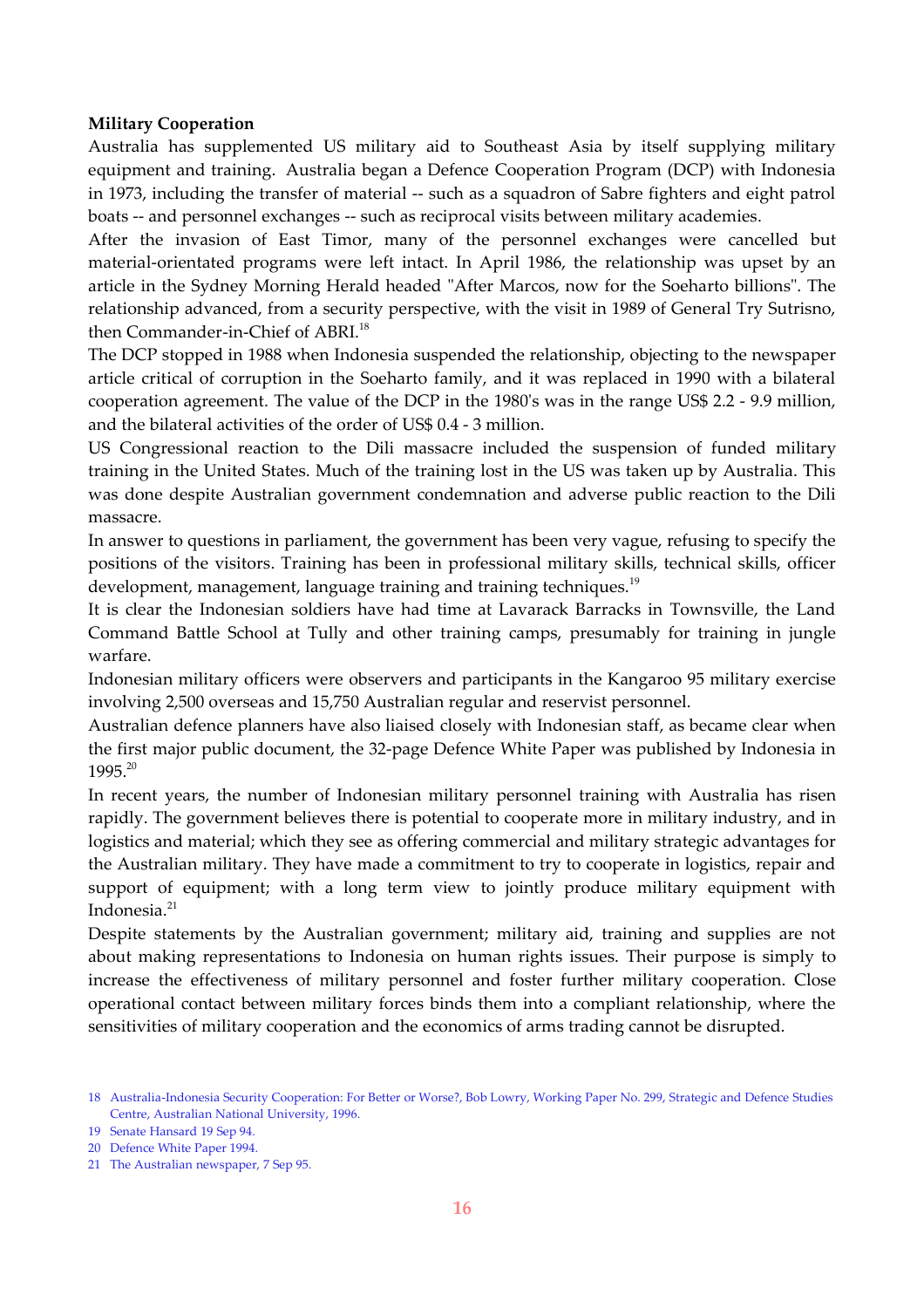#### **Joint military exercises** 22

The Minister for Defence stated during the training of KOPASSUS in March-April 1994, that "The training of any regional military personnel in Australia aims to foster a regional defence relationship. It is not designed to improve the capability of Indonesian armed forces to deal with internal security matters."<sup>23</sup> Training is a sensitive issue for the government and sometimes attracts public and media attention.

| <b>Exercise</b> name                              | <b>Exercise</b> activitt                                                                                                                                                                                                  | <b>Location</b>            |
|---------------------------------------------------|---------------------------------------------------------------------------------------------------------------------------------------------------------------------------------------------------------------------------|----------------------------|
| <b>Navy</b>                                       |                                                                                                                                                                                                                           |                            |
| Passex                                            | On an opportunity basis, where ships encounter each other<br>in the usual run of events conduct small-scale exercise. Has<br>been running for several years                                                               | Anywhere                   |
| Ausina                                            | Continuing series of joint naval exercises                                                                                                                                                                                |                            |
| Ausina 94-<br>95/Patrolex/future name:<br>Causuex | Two exercises for maritime surveillance and patrol<br>procedures. Indonesia is putting more resources into future<br>Ausina exercises                                                                                     | Java Sea                   |
| <b>Air Force</b>                                  |                                                                                                                                                                                                                           |                            |
| <b>Elang Ausindo</b>                              | Both air forces practiced air combat tactics.                                                                                                                                                                             | Indonesia                  |
| Rajawali Ausindo                                  | Tactical troop transport exercise                                                                                                                                                                                         | Indonesia                  |
| <b>Army</b>                                       |                                                                                                                                                                                                                           |                            |
| Night<br>Komodo<br>Kookaburra                     | Series of reciprocal joint training exercises. Havebeen held<br>for a few years between Kopassus Special Forces and<br>Australian SASR (Special Air Services Regiment).                                                   | Perth, Western Australia   |
| Night<br>Komodo<br>Kookaburra 94/95               | Reported to be counter-hijack and a parachute drop.                                                                                                                                                                       | <b>Indonesia and Perth</b> |
| Night Komodo 3-26 Jun<br>96                       | Combined jungle training (patrol and reconnaissance, basic<br>skills<br>military<br>and<br>survival<br>training<br>in<br>varyingenvironments). 25 Australian personnel. Cost <sup>24</sup> to<br>Australia: US\$ 136,434. | Indonesia                  |
| Kookaburra 3-26 Jun 96                            | Counter-terrorist training <sup>25</sup> . 10 Australian personnel. Cost to<br>Australia: US\$ 36,481.                                                                                                                    | Perth                      |
|                                                   | Combined (more than one force from each country)                                                                                                                                                                          |                            |
| Kangaroo exercises                                | Australia's major military exercises with many countries.<br>Previously small scale Indonesian involvement as observers.                                                                                                  | Northern Australia         |
| pre-Kangaroo 95                                   | "Familiarisation" exercise (March 1995)                                                                                                                                                                                   | Shoalwater Bay, Queensland |
| Kangaroo 95                                       | Biggest ever Indonesian participation: army and naval<br>forces, with a company sized paratrooper detachment.<br>Future: will continue, but politically sensitive due to public<br>pressure over East Timor.              | Across northern Australia  |

22 Tables compiled from Australia's Asia Connections: A Stocktake, Parliamentary Research Service, 5 Nov 96; The

Australia-Indonesia Security Agreement: Issues and Implications, Parliamentary Research Service, Gary Brown, Dr Frank Frost and Dr Stephen Sherlock, 1996; Response to question by Senator Margetts, Senate Legislation Committee on Foreign Affairs, Defence and Trade, Estimates Hearing of 17 Sep 96.

23 Hansard 22 Mar 94.

24 Funding from the Defence Cooperation Program might have been provided in addition to these costs for Komodo and Kookaburra.

25 "Counter-Terrorist training" was later regarded as an error by the Department of Defence, who stated it should read "Counter-Hijack training". This is worth noting - there has been controversy over the exact nature of these elite force exercises; there is concern that this training is applicable to counter-insurgency operations.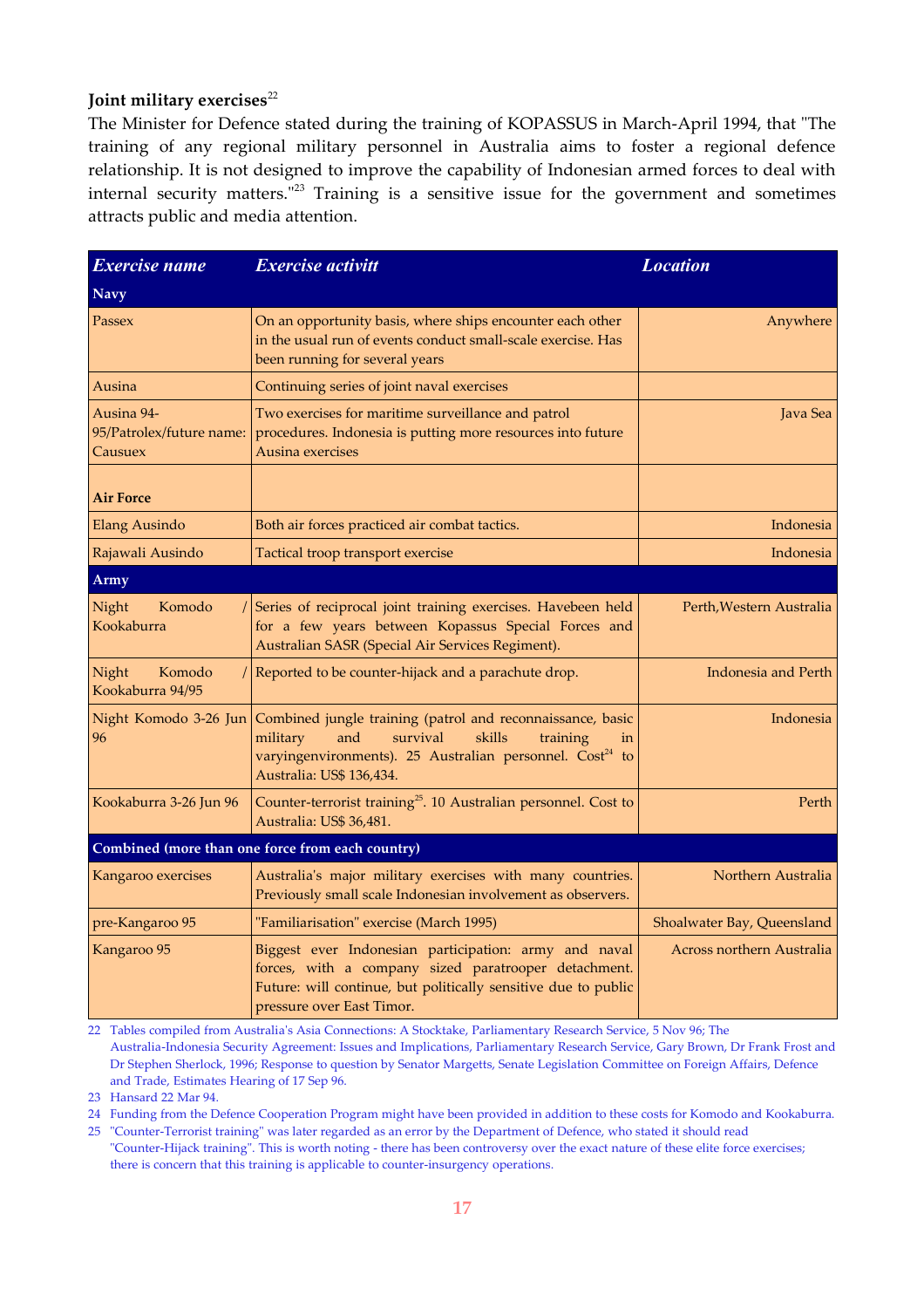#### **Training establishments** 26

The following tables detail the extensive training provided to Indonesian military personnel both in Australia and in Indonesia. The names of establishments can give an indication of the type of training.

| Training in Australia by Royal Australian Navy (RAN)<br>Establishment (training provided at) | 93-94 | 94-95 95-96 |               | Est.<br>96-96  |
|----------------------------------------------------------------------------------------------|-------|-------------|---------------|----------------|
| <b>HMAS Cerberus, Crib Point, Melbourne</b>                                                  | 3     | 3           |               |                |
| <b>HMAS Watson, Sydney</b>                                                                   |       |             |               |                |
| Staff College HMAS Penguin, Middle Head, Sydney                                              | 4     | 5.          | $\mathcal{P}$ | $\overline{4}$ |
| HMAS Creswell, Jervis Bay (ACT)                                                              |       |             |               |                |
| <b>Training Centre East, Sydney</b>                                                          |       |             | $\mathcal{P}$ |                |
| RAN Missile Maintenance Establishment, Kingswood                                             |       |             |               | 12             |
| <b>Total Navy</b>                                                                            | 8     | 9           | 7             | 19             |

| Training in Australia by Australian Army<br>Establishment (training provided at) | 93-94          | 94-95          | 95-96          | Est.<br>96-96  |
|----------------------------------------------------------------------------------|----------------|----------------|----------------|----------------|
| Army TAFE, Bonegilla, NSW                                                        | $\overline{2}$ |                |                |                |
| Army Logistic Training Centre, Bandiana                                          |                | $\mathbf{1}$   |                |                |
| Army Training and TechnologyCentre, Sydney                                       |                |                | 1              |                |
| ADF Helicopter School, Fairbairn                                                 | $\mathbf{1}$   |                |                |                |
| Army Command and Staff College, Queenscliff                                      | $\overline{2}$ | $\overline{2}$ | $\mathbf{1}$   | $\mathbf{1}$   |
| Land Command Battle School, Tully                                                |                |                | 41             | 40             |
| School of Armour, Puckapunyal                                                    | $\mathcal{P}$  | $\overline{2}$ | $\overline{2}$ |                |
| School of Artillery, Manly, NSW                                                  | 4              |                |                |                |
| School of Artillery, North Head                                                  |                | 5              | 3              | 6              |
| School of Infantry, Singleton, NSW                                               | $\mathbf{1}$   | $\overline{2}$ | $\mathbf{1}$   | $\overline{2}$ |
| School of Military Engineering, Holsworthy                                       |                | $\mathbf{1}$   | $\overline{2}$ |                |
| School of Military Intelligence, Canungra                                        |                |                | 8              | $\mathbf{1}$   |
| School of Signals, Watsonia                                                      |                | 3              | $\mathbf{1}$   | $\mathbf{1}$   |
| Land Warfare Centre, Canungra, Qld                                               | 36             | 46             |                |                |
| School of Aviation, Oakey, Qld                                                   | 15             |                | 19             |                |
| School of Army Health                                                            |                | $\mathbf{1}$   |                |                |
| Special Air Service Regiment, Swanbourne, WA                                     | 30             | 25             |                |                |
| <b>Total Army</b>                                                                | 90             | 88             | 80             | 54             |

| Training in Australia by Royal Australian Air Force (RAAF)<br>Establishment (training provided at) |  | 93-94 94-95 95-96 Est. | 96-96 |
|----------------------------------------------------------------------------------------------------|--|------------------------|-------|
| 36 Squadron, Richmond                                                                              |  |                        | 14    |

26 Figures from Senate Hansard, answers from Minister for Defence to Senator Margetts.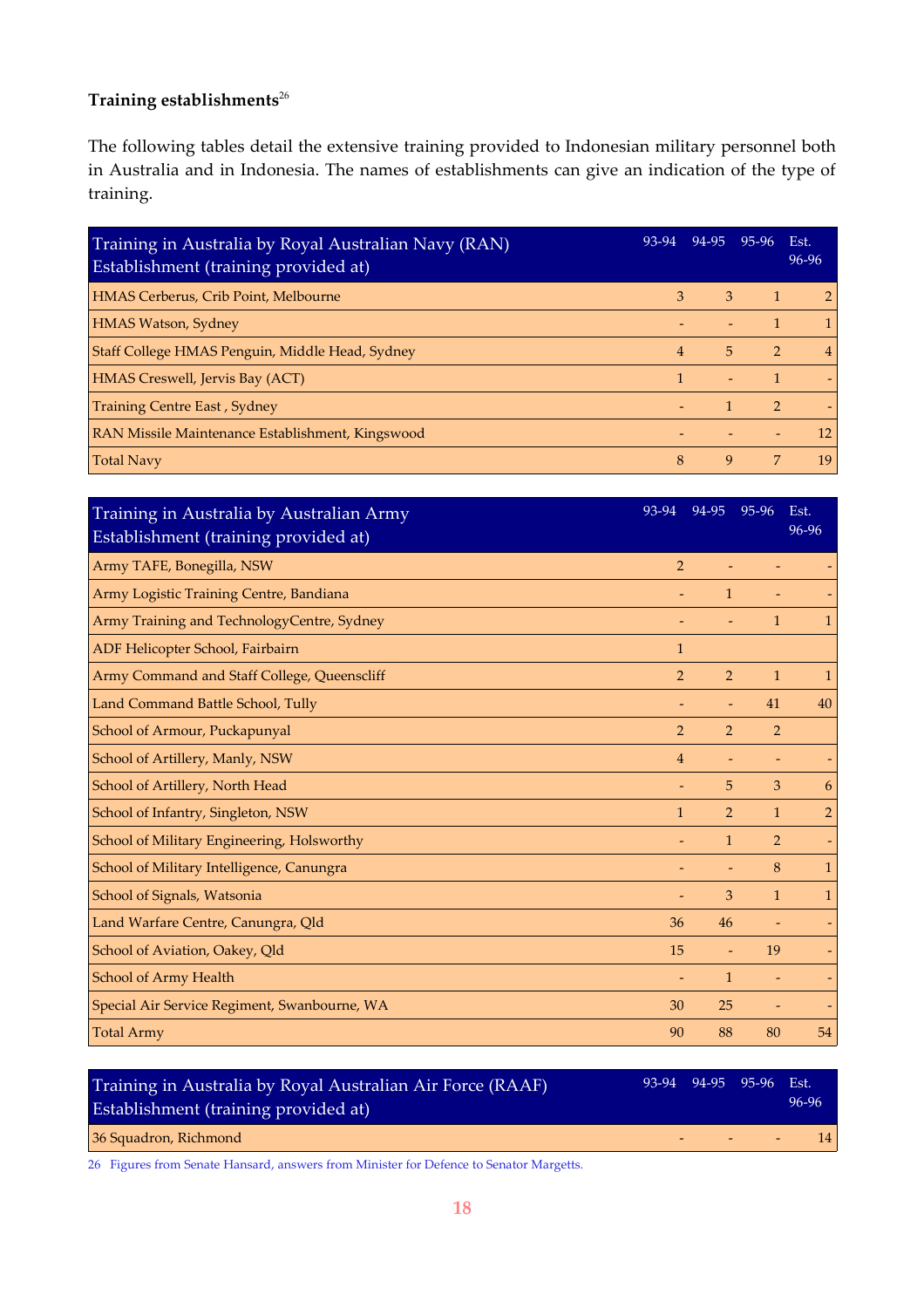| Training in Australia by Royal Australian Air Force (RAAF)<br>Establishment (training provided at) | 93-94          | 94-95         | 95-96          | Est.<br>96-96  |
|----------------------------------------------------------------------------------------------------|----------------|---------------|----------------|----------------|
| 503 Wing, Richmond                                                                                 |                | 4             |                |                |
| Hospital, Richmond                                                                                 |                |               | $\mathbf{1}$   | 13             |
| School of Air Navigation, East Sale                                                                |                |               | 2              | 3              |
| Central Flying School, East Sale, VIC                                                              | $\overline{2}$ |               | $\mathbf{1}$   | $\mathbf{1}$   |
| Directorate of Flying Safety, Canberra                                                             |                |               | $\mathcal{P}$  | $\mathbf{1}$   |
| RAAF Staff College, Fairbairn, ACT                                                                 | $\overline{2}$ | $\mathcal{P}$ | $\mathbf{1}$   | $\mathbf{1}$   |
| RAAF School of Management & Training Technology, Wagga, NSW                                        | 1              | $\mathbf{1}$  | $\overline{4}$ | 3              |
| RAAF School of Technical Training, Wagga                                                           |                |               |                | 3              |
| 501 Wing, Amberley                                                                                 |                | $\mathcal{P}$ | $\mathcal{P}$  | $\overline{4}$ |
| Institute of Aviation Medicine, Edinburgh                                                          |                |               | $\overline{2}$ | 3              |
| <b>Total Air Force</b>                                                                             | 5              | 9             | 15             | 34             |

| Training in Australia by Central Defence and other organisations<br>Establishment (training provided at) | 93-94          | 94-95         | 95-96         | Est.<br>96-96  |
|----------------------------------------------------------------------------------------------------------|----------------|---------------|---------------|----------------|
| Language School RAAF Williams, VIC                                                                       | $\overline{4}$ |               |               |                |
| Australian Defence Force Academy, Canberra, ACT                                                          | $\overline{4}$ | 2             |               |                |
| Australian College of Defence and Strategic Studies, Canberra                                            |                | $\mathcal{P}$ | $\mathcal{P}$ | $\overline{2}$ |
| Peacekeeping School RAAF Williamtown, NSW                                                                | 3              |               |               |                |
| Australian Defence Force Warfare Centre, Williamtown, NSW                                                | $\overline{2}$ | 7             | 8             | 14             |
| Joint Services Staff College, Canberra                                                                   | 4              | 4             | 4             | 4              |
| Integrated Logistic Support Management, Canberra                                                         |                |               |               |                |
| Royal Melbourne Institute of Technology                                                                  |                | $\mathcal{P}$ |               |                |
| <b>University of Wollongong</b>                                                                          |                | 4             |               |                |
| <b>HMAS Creswell, Jervis Bay</b>                                                                         |                | 1             | $\mathbf{1}$  | 1              |
| Defence Science & Technology Organisation, Canberra                                                      |                |               | 12            | 13             |
| <b>Total Central Defence and others</b>                                                                  | 17             | 22            | 27            | 40             |

| Total training in Australia |     |     | 93-94 94-95 95-96 Est. | 96-96 |
|-----------------------------|-----|-----|------------------------|-------|
|                             | 120 | 128 | <b>129</b>             | 147   |

| Sponsoring establishment (training provided at)<br>Training in Indonesia |     | 93-94 94-95 95-96 |                          | Est.<br>96-96 |
|--------------------------------------------------------------------------|-----|-------------------|--------------------------|---------------|
| Navy Staff and Command School, Jakarta                                   |     | 32                | $\overline{\phantom{0}}$ |               |
| <b>Infantry Centre, Java</b>                                             | 103 |                   |                          |               |
| Land Warfare Centre, Sulaiman Air Force Base, Java                       | 40  |                   |                          |               |
| Directorate of Infantry, Army, Singleton                                 |     |                   | 70                       |               |
| Army Headquarters, Canberra                                              |     |                   | 24                       |               |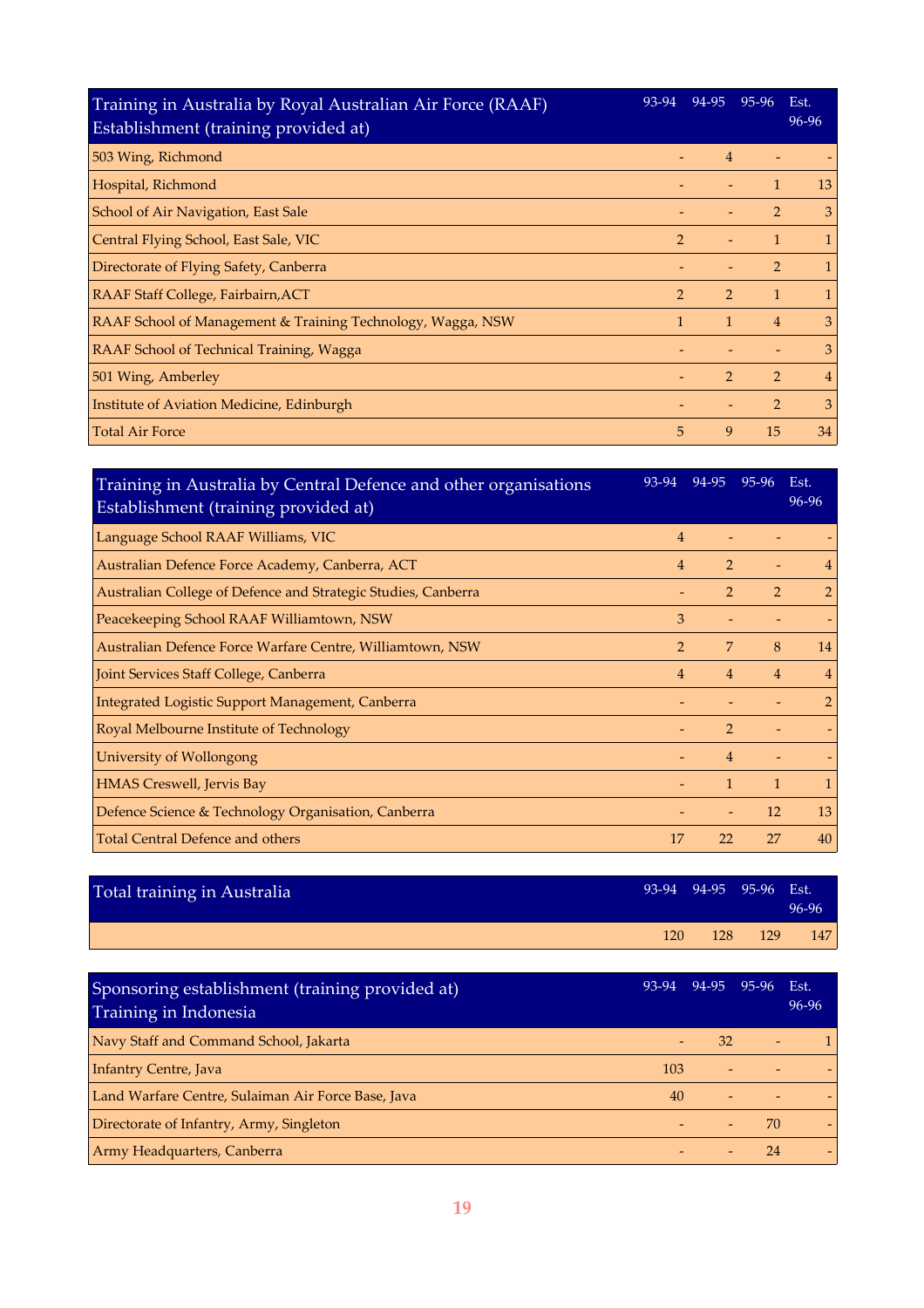| Sponsoring establishment (training provided at)<br>Training in Indonesia |     |    | 93-94 94-95 95-96 Est. | 96-96                    |
|--------------------------------------------------------------------------|-----|----|------------------------|--------------------------|
| Land Command Battle School, Tully                                        |     |    |                        | 40                       |
| Flying Safety Workshop, Headquarters TNI-AU, Jakarta                     |     |    | -67                    | $\overline{\phantom{a}}$ |
| Total training in Indonesia                                              | 143 | 32 | 161                    | 41                       |

| Total training for Indonesia by Australia                   |     | 93-94 94-95 95-96 Est. |            | 96-96 |
|-------------------------------------------------------------|-----|------------------------|------------|-------|
|                                                             | 263 | 160                    | <b>290</b> | 188   |
|                                                             |     |                        |            |       |
| For training before 1993-94, less information is available: |     |                        | $91-92$    | 92-93 |
| Total training in Australia                                 |     |                        | 52         | 89    |
| Total training in Indonesia                                 |     |                        | $\Omega$   | 56    |

#### **Arms sales and related transfers**

The Australian government has attempted to promote Australian weapons sales in Asia by installing specific trade positions in Indonesia, Malaysia and Thailand with dedicated "Defence Trade Commissioners". They work from the Austrade office, because Indonesia is officially regarded a future valuable market for Australian military exports.<sup>27</sup>

In 1994 Defence Minister Senator Robert Ray said Australia might sell weapons to Indonesia.<sup>28</sup> The issue was the sale of the Steyr rifle, made in Australia under licence from Steyr Austria, but which has been modified to suit tropical conditions. After a public outcry, during which the government denied it ever had any intention of selling but was donating 20 rifles for evaluation. In fact Indonesia manufactures some of its own rifles at a factory built under licence from Belgium.

The Australian Defence Force's fleet of Nomad military aircraft are to be sold to Indonesia.<sup>29</sup> Indonesia was reported to be interested in the Nomads for maritime surveillance. Indonesia originally received 18 Nomads from Australia in the late 1970's. In Australia, the Nomads were used as general support aircraft for the army, not for maritime surveillance. Controls The transfer of military and related materials, and non-military lethal materials, is subject to some scrutiny. Export controls are described in "Australian Controls on the Export of Defence and Related Goods, Guidelines for Exporters, March 1994". Exports only require permission from the Minister for Defence or a person authorised by the Minister to issue permits and licences.

As the government is keen to point out, military export "controls do not mean prohibition: The Government encourages the export of Australian-made defence and related goods ... The existence of controls ... does not preclude the export of those goods."

Controls are not legally binding, they are simply placed on

the discretion of the Minister for Defence. It is believed they cannot be challenged legally because the minister has such wide discretionary power in determining when exports will be restricted.

A Standing Interdepartmental Committee on Defence Exports (SIDCDE) can make recommendations to the Minister; these recommendations do not have to be followed. SIDCDE is chaired by the Department of Defence and includes representatives of the Department of Foreign

27 Statement by Minister for Defence, 10 Feb 94, Hansard.

28 Townsville Bulletin 6 Aug 94.

<sup>29</sup> Media release, Minister for Defence, 14 Nov 96.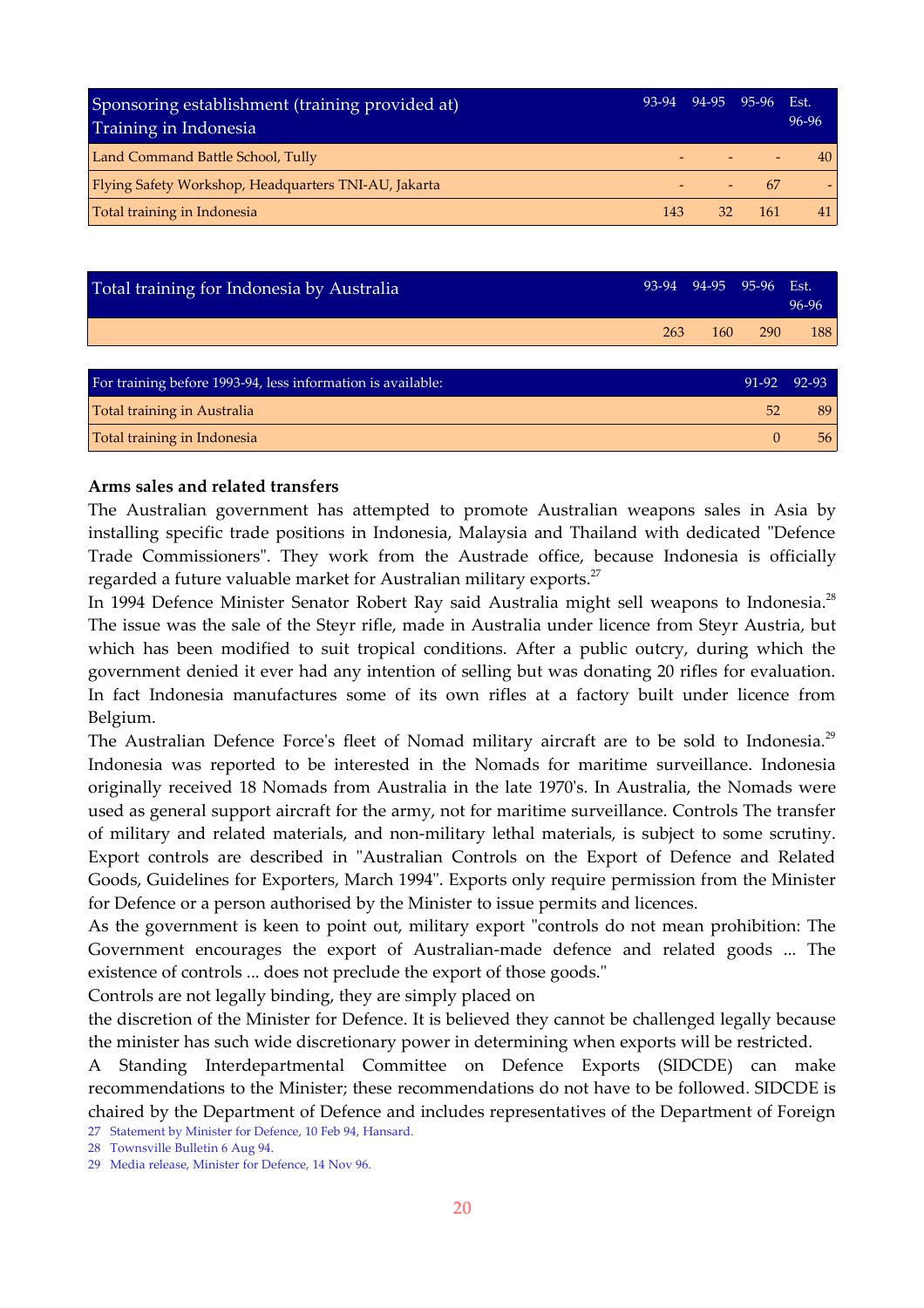Affairs and Trade; Department of Industry, Technology and Commerce; the Attorney-General's Department; Australian Customs Service; Austrade; and Department of Prime Minister and Cabinet (observer).

Actual arms sales are 'regulated' in a highly selective matter. For instance, there have been specific bans in the past on arms sales to South Africa and Iraq under the export regulations. However these regulations have not been used against the Indonesian government in similar circumstances. Military, non-military lethal, and related materials exported to Indonesia contravene many of the criteria under which applications are supposed to be considered. Exports are not permitted:

- to countries with policies or interests which are inimical to the strategic interests of Australia or its allies;
- to governments which seriously violate their citizens rights unless there is no reasonable risk that the goods might be used against those citizens;
- where it is likely that the export may be used in an activity contrary to the provisions of an international agreement to which Australia is a party;
- where the proposed export is likely to be used in a conflict, either external or internal or could further militarise the situation (except "this does not preclude the supply of arms to a friend or ally of Australia which is in conflict");
- where the export is likely to cause adverse reactions by third countries important to Australia;
- where the export is likely to contribute to instability in the region concerned.

The military support for friends and allies begs the question: "If the Indonesian military is in conflict with people in Indonesia and East Timor, does that preclude those people from being our friends and allies?".

| Value (US\$)           | Nature of export                                                                       |
|------------------------|----------------------------------------------------------------------------------------|
| Financial year 1992-93 |                                                                                        |
|                        | 1,535,057   Non-military explosive materials or devices                                |
|                        | 632,264 Non-military explosive materials or devices                                    |
|                        | 307,259 Electronics for military communications, data processing or electronic warfare |
|                        | 145,456 Non-military explosive materials or devices                                    |
| financial year 1993-94 |                                                                                        |
|                        | 3,254,300 aircraft parts for civil aircraft being returned after repair                |
|                        | $1,649,969$ non-military explosives                                                    |
|                        | 1,435,102 hydrographic equipment being exported temporarily for demonstration purposes |
|                        | $1,409,444$ non-military explosives                                                    |
|                        | 1,208,281   non-military explosives                                                    |
|                        | 1,196,868   non-military explosives                                                    |
| financial year 1994-95 |                                                                                        |
|                        | 1,581,010 Commercial explosives or propellants                                         |
|                        | 92,980 Military electronic equipment                                                   |
|                        | $67,263$ Military radio or cryptographic equipment                                     |
|                        | 54,925 Commercial explosives or propellants                                            |
|                        | 51,228 Military electronic equipment                                                   |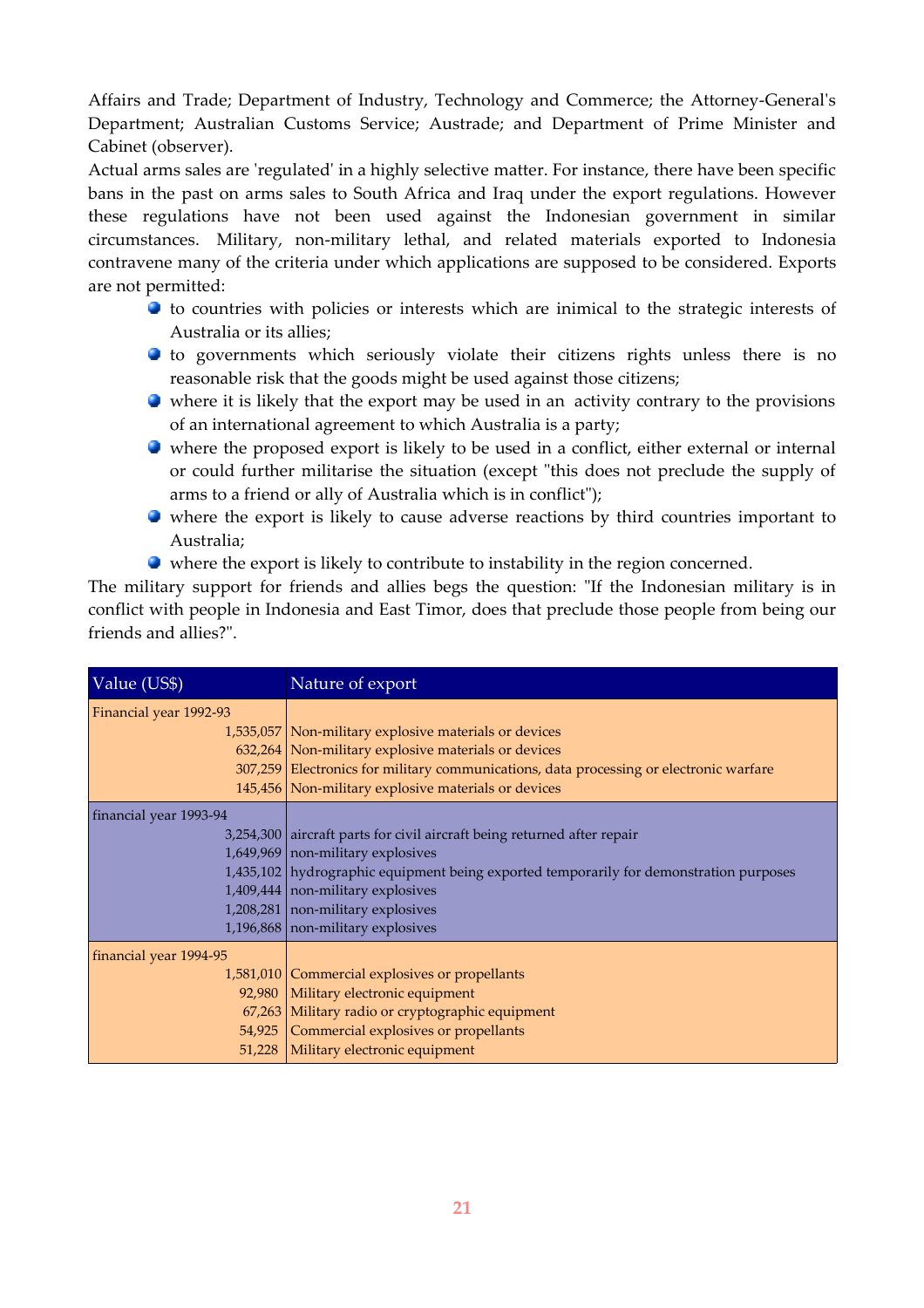| Value (US\$)           | Nature of export                                  |
|------------------------|---------------------------------------------------|
| financial year 1995-96 |                                                   |
|                        | 5,223,106   Mine detection equipment              |
|                        | $2,690,810$ Mine detection equipment              |
|                        | 875,562 Fire control systems                      |
|                        | 407,256 Military radio or cryptographic equipment |
|                        | 62,507 Military firearms                          |
|                        | 34,093 Imaging or countermeasure equipment        |

#### **Nuclear issues**

Indonesia has publicly announced an ambitious nuclear power program involving up to 12 nuclear power plants over 25 years, ostensibly to provide for the rapidly growing power needs. The first at Muria is causing widespread debate with many, including in Indonesia arguing the vast monies required (US\$7 billion) could be better spent elsewhere with the energy needs coming from cheaper sources such as coal and natural gas.

Australia has signed an agreement to provide technical support to the Indonesian nuclear program (the Nuclear Science and Technology Agreement, for ANSTO - Australia's nuclear science organisation - and its counterpart BATAN) though this document has never been released for public comment. Clearly the Australian government, which has recently relaxed export guidelines, sees Indonesia as a potential buyer of Australian uranium.

#### **Security Agreement**

Australia prefers to have bilateral military relations with Indonesia. Both countries signed a "Security Agreement" in December 1995. It is a significant step because Indonesia has never signed a similar agreement with any country. The treaty binds Australia and Indonesia into working together on their common military "security" concerns. It does not oblige either side to intervene militarily in the other's troubles.

The formalisation which the agreement provides affirms the success of previous activities and suggests that (funds being available) some expansion may be possible. Given that Habibie was "impressed by the sophistication of military hardware he saw during a visit to Australia" (he visited the offices of Australian Defence Industries in WA) in 1994, one type of cooperation which may be sought by Indonesia under the Agreement is likely to be in the field of defence science.<sup>30</sup> In 1995, Habibie, raised the possibility of joining Australia and other Asian countries to develop a jet fighter, along the lines of the Eurofighter 2000 combat aircraft designed jointly by Britain, Germany, Italy and Spain.<sup>31</sup> Both major political parties in Australia have removed the issue of East Timor from their policies on military cooperation with Indonesia.

#### **Other military issues**

Publicly, the Department of Defence does not regard Indonesia as a threat to Australia's security. Successive Australian governments have been among the most strident defenders of the Soeharto regime despite widespread international condemnation.

However, the Australian military is not whole-heartedly supportive of Indonesia, in practice it is actually quite suspicious. For example, the SIGINT (Signals Intelligence) system at the Shoal Bay spy base in Darwin is run jointly by the Australian Navy and a detachment of 7 Signal Regiment; part of the Defence Signals Directorate (Australia's largest spy organisation). Under Project

<sup>30</sup> The Australia-Indonesia Security Agreement: Issues and Implications; Parliamentary Research Service; Gary Brown, Dr Frank Frost and Dr Stephen Sherlock; 1996.

<sup>31</sup> The Australian newspaper, 31 Jun 95.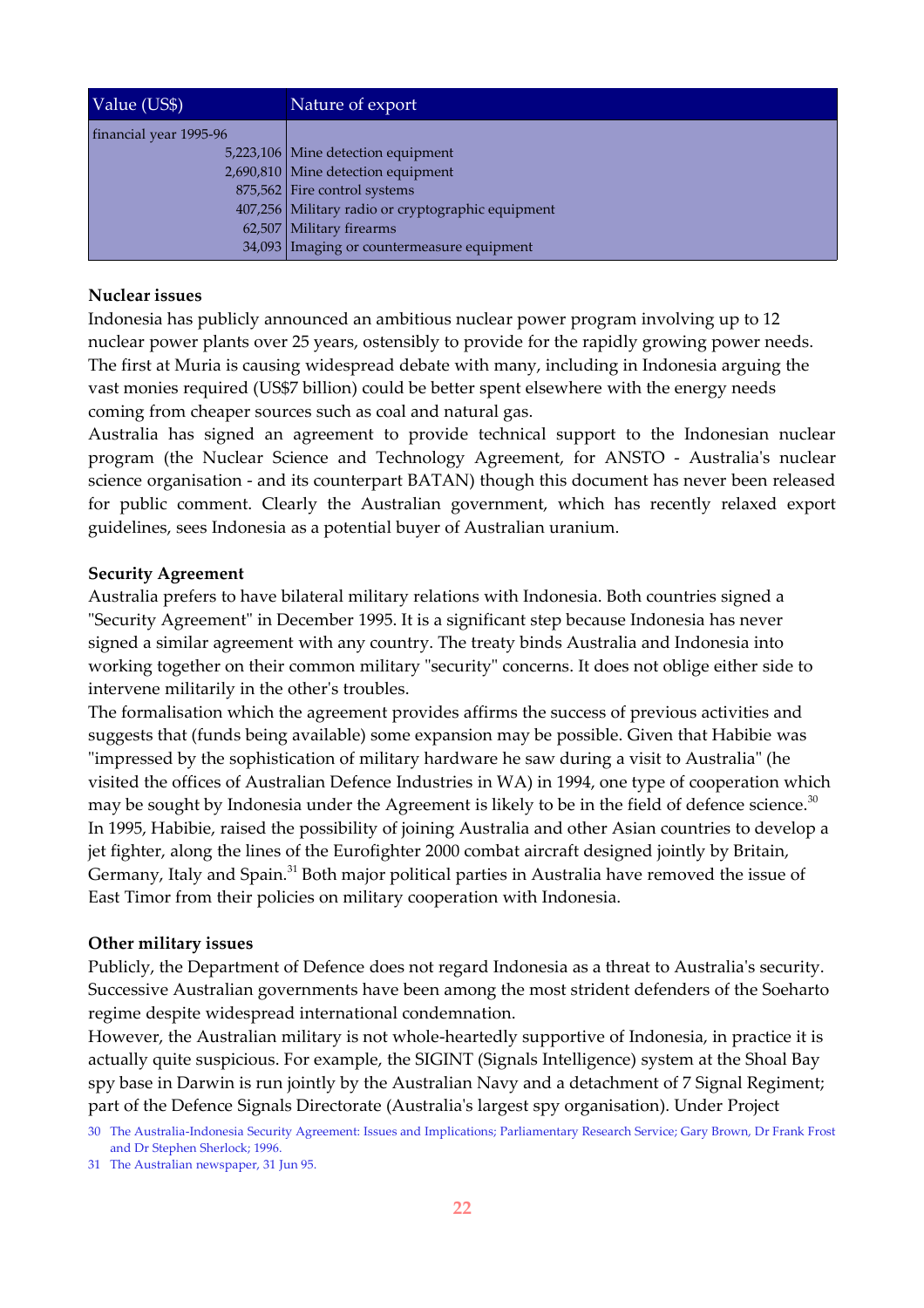LARSWOOD, the CDAA (Circularly Disposed Antenna Array) and two satellite antennae are designed to intercept Indonesian satellite communications.<sup>32</sup>

#### **Actions against arming Indonesia**

The biggest single event against the arms trade was in Canberra during AIDEX 91 (Australia's International Defence Equipment Exhibition - held one month after the Dili Massacre) where 1,000 protesters camped outside the expo. Since then, there has been no similar arms exhibition in Australia - arms bazaars now limit themselves to "defence conferences" and aerospace shows.

The Catholic Worker Community in Brisbane started actions against the training of troops from South East Asia (including Indonesia) at Canungra Land Warfare Centre in 1989. They have leafleted the residences of personnel on the base; entered the base to talk with to talk with soldiers; poured their own blood on the front doors and files of the School of Military Intelligence; held prayer services and picnics on their lawns; burned Australian and Indonesian flags; and have been arrested and jailed for trespassing with coffins, crosses and banners. In 1996 they also held a protest at the Oakley Army Aviation Base over training of Indonesian troops. (19 Indonesian naval and 250 Indonesian air force personnel being trained to repair Nomad Searchmaster aircraft).

As one activist expressed: "Those Indonesian boys aren't killers to start with but the fact that they have to be trained here is our shame."

Around the country, there have been frequent calls to boycott some Indonesian companies, particularly Garuda Airlines. There has been a boycott Bali campaign to highlight the role of the Bali-based Udayana military command which directs operations in East Timor. Indonesian dissident George Aditjondro has listed numerous Australian companies in joint ventures with family and prominent members of the Soeharto regime.

There are many solidary groups (for East Timor, West Papua and Indonesia), and human rights and peace groups which push for a change in Australia-Indonesia relations. Many groups produce information leaflets and newsletters, occasionally both in English and Indonesian. The Australian Campaign Against the Arms Trade provides researched information and lobbies the government.

Groups have held protests over the visits of the Minister for Research and Technology, Dr B J Habibie (who was accompaniedby up to 50 Indonesian government and industry representatives); Commander of the Indonesian Armed Forces, Lt-Gen. Feisal Tanjung; Indonesian Minister for Defence and Security, Lt-Gen. (Ret) Edi Sudradjat; Lt-Gen. Herman Mantiri and Minister for Foreign Affairs Ali Alatas.

The proposed appointment of Mantiri as Indonesia's ambassador to Australia in 1995 was withdrawn after it sparked nation-wide protests, particularly over his justification of the Dili Massacre and the idea of appointing an ABRI official to a diplomatic post.

The Coalition Against Kangaroo Exercises (CAKE) brought together a fortnight of investigations into, and protests against, K95 from around Australia. Events included: photo exhibitions, peace camps, dinners and dances, public meetings, "military mystery tours' (exposing military facilities), distributed "At Ease!" magazine (an alternative news for military personnel) and carried out civil disobedience.

Activists in Darwin have held many vigils and protests at the Indonesian consulate over many years; and convened the Indonesia and Regional Conflict Resolution Conference in 1995. Many groups in Australia have supported pro-democracy groups, unions, journalists and human rights activists. The Green and Democrat political parties have often raised issues in parliament. 32 Darwin Spy Base, Backgrounder on Shoal Bay, Darwin Peace Group, 5 Aug 95.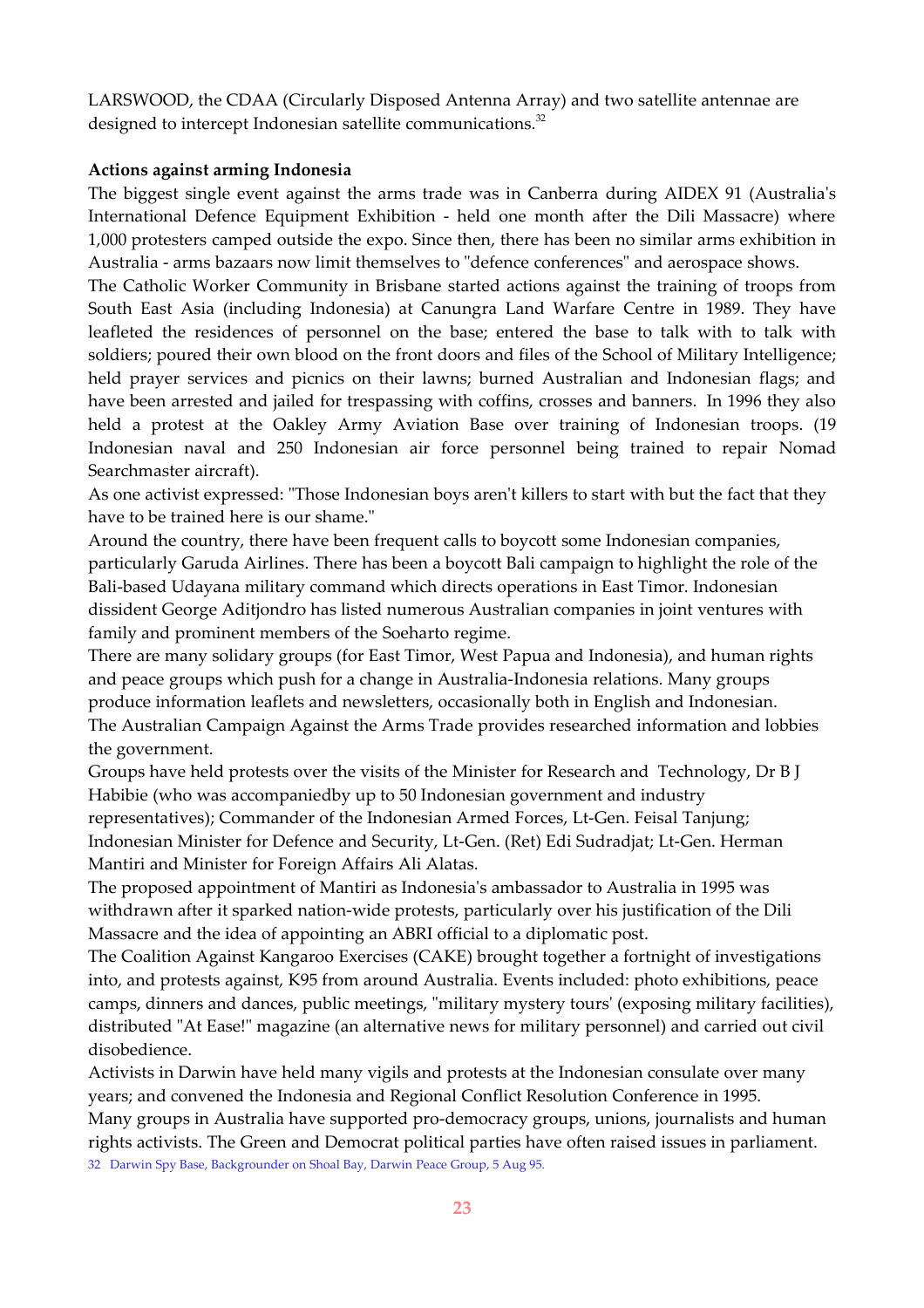The Asia-Pacific Anti-Militarism Forum is increasing cooperation between activists in neighbouring countries.

#### **Conclusion**

While there are benefits in having cooperation treaties and other exchanges which can minimise suspicion and build confidence through open exchanges and trade, there are four key deficiencies in Australia's relationship towards Indonesia (and Asia generally):

- 1. The Australian government will not plainly oppose human rights violations and acquiesces in the continued occupation of East Timor.
- 2. Long-term peace and security may well be at risk from resentment by the wider population against support for violent, repressive and corrupt military regimes.
- 3.It would be better for the struggling Australian arms industry to collapse completely than for Australia to continue to supply the means for internal repression through training and the provision of weapons.
- 4.Australia is not a major supplier of arms to Indonesia, but has been a major supplier of military training.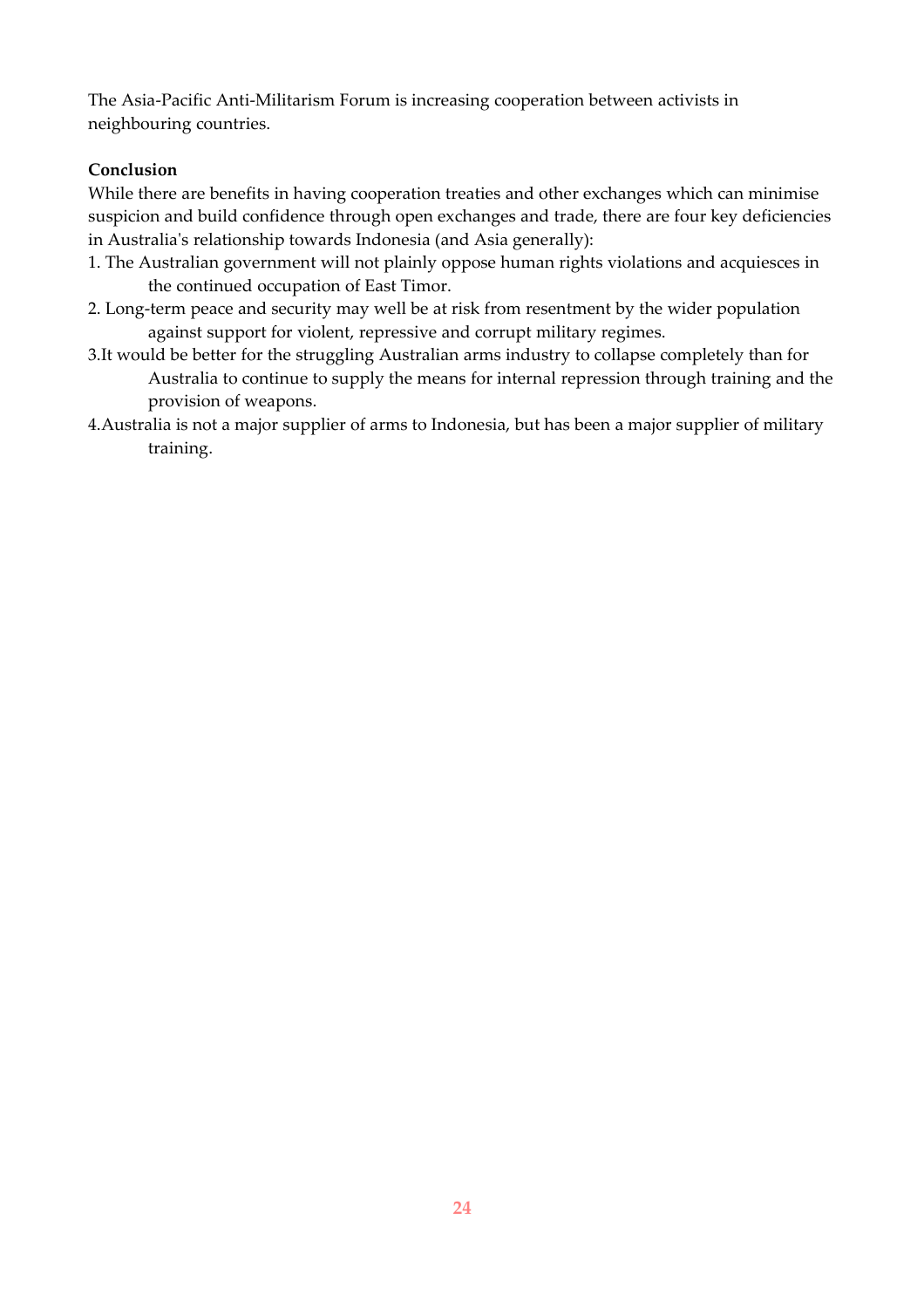## U.S. Arms Transfers

### To Indonesia 1975-1997

*William D. Hartung and Jennifer Washburn; Arms Trade Resource Center*

The United States government has aided and abetted the Soeharto regime's illegal annexation of East Timor from the moment of Indonesia's 1975 invasion up through the present. Beyond turning a blind eye to Indonesian repression in East Timor, the most tangible expression of U.S. support for the Soeharto regime has been a massive, steady supply of U.S. armaments to the Indonesian military.

US weapons have been directly linked to the illegal occupation of East Timor, and have been used to commit untold numbers of atrocities and killings ever since.

The deadly consequence of these weapons was painfully driven home in an October 1996 article in the International Harold Tribune by Nobel Peace Laureate and East Timor independence activist José Ramos-Horta:

"In the summer of 1978, with East Timorese guerillas continuing to resist the Indonesian military occupation, the war struck my family. My sister Maria Ortensia was killed by a U.S.-made Bronco aircraft that was being used by Indonesian forces in East Timor for counterinsurgency operations.

The same year I lost two brothers, Nunu and Guiherme, the first killed by fire from a U.S.-designed M-16 automatic assault rifle made under license in Indonesia, and the second during a rocket and strafing attack by a U.S.-supplied helicopter on an East Timorese village." **33**

In all, the United States has sold more than \$1.1 billion in weaponry to Indonesia since its 1975 invasion of East Timor; the sales have gone on in Republican and Democratic administrations alike, regardless of the rhetoric espoused by those Presidents at the time (see Table I, p.**???**). For details on the numbers and types of U.S. weaponry supplied to Indonesia since 1975, see Appendix and Chart I (pp. **38**, below).

#### **In the Beginning: Kissinger's Green Light, Stepped Up Weapons Shipments**

State Department cable traffic and other contemporaneous accounts have documented the fact that two days prior to Indonesia's 1975 invasion of East Timor, President Gerald Ford and Secretary of State Henry Kissinger gave the green light for Indonesia's invasion of East Timor while attending a state dinner with President Soeharto in Jakarta that was held in their honour. During that visit, the US representatives also pledged a substantial increase in US military aid to Indonesia for the following year. Not so coincidentally, U.S. arms sales to Indonesia more than quadrupled from 1974 to 1975 from \$12 million to more than \$65 million, while U.S. military aid to Jakarta more than doubled from 1974 to 1976, from \$17 million to \$40 million.<sup>34</sup> In 1977, Congressional hearings before the House International Relations Committee confirmed that several major US weapons systems sold to Jakarta during this period -- including 16 Rockwell OV-10 "Bronco" counterinsurgency aircraft, 3 Lockheed C-130 transport aircraft and 36 Cadillac-Gage V-150 "Commando" armoured cars -- were used directly in East Timor. Other US

<sup>33</sup> José Ramos-Horta, "The Way to Right the Wrong in East Timor," International Herald Tribune, October 14, 1996.

<sup>34</sup> U.S. Department of Defense, Defense Security Assistance Agency, Fiscal Year Series as of September 1981 (Washington, DC: DoD, 1982). It should be noted that the military aid received in 1976 was spent out over several subsequent years, which is why the figure for arms aid to Indonesia is larger than the total figure for arms sales to Indonesia for that year.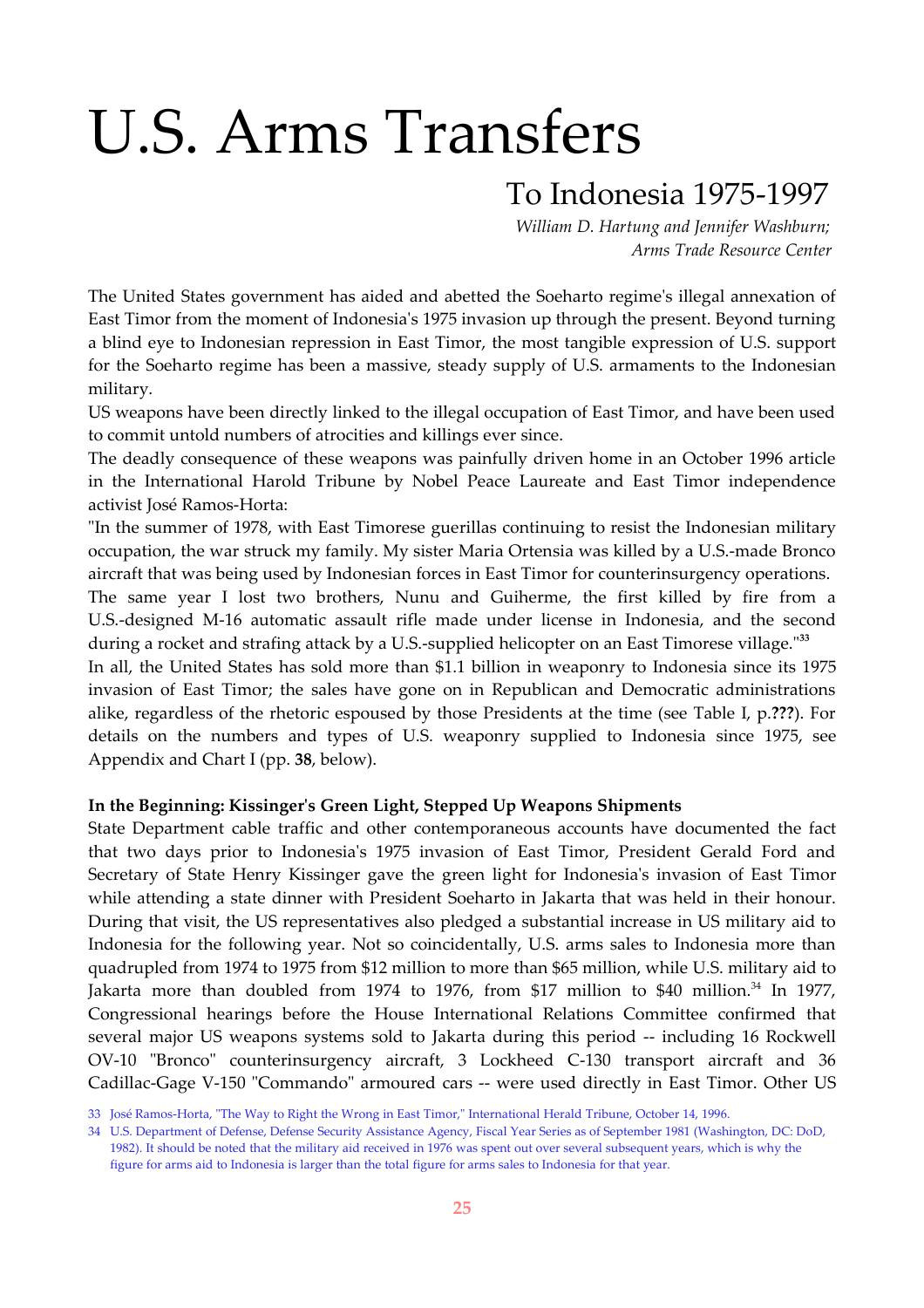weapons linked to East Timor's illegal occupation, and referenced during the hearing, include: S-61 helicopters, patrol craft, M-16 rifles, pistols, mortars, machine guns, recoilless rifles, ammunition, and extensive communications equipment.

Although U.S. arms sales levelled off at \$10 to \$12 million per year for the last two years of the Ford Administration, a pattern of U.S. military support for the Soeharto regime, whenever needed, was firmly established.

#### **From Presidents Carter to Clinton: A Steady Traffic in Arms to Jakarta**

Unfortunately, despite its professions of support for human rights in Indonesia, the Carter Administration picked up where Kissinger and Ford had left off. As Noam Chomsky writes in the preface to Matthew Jardine's 1995 book, East Timor: Genocide in Paradise, "In 1977, Indonesia found itself short of weapons, an indication of the scale of its attack. The Carter administration accelerated the arms flow."**<sup>35</sup>** U.S. arms sales hit \$112 million in 1978, and averaged nearly \$60 million per year for the four years of the Carter administration -- this was more than twice the level of weaponry supplied to the Soeharto regime by the Ford Administration. During a visit to Jakarta in May of 1978, Vice President Walter Mondale offered to sell Indonesia 16 A-4 "Skyhawk" attack planes, a principle counterinsurgency aircraft that was used by US forces in Vietnam and is capable of spraying weapons fire and explosives over wide areas. Delivery of the "Skyhawk" attack planes as well as a brand new batch of 16 Bell UH-1H "Huey" helicopters proved essential to Soeharto's rearmament effort.

The Reagan administration maintained a steady weapons flow to Jakarta, averaging over \$40 million per year in arms sales during its first four years in office. In 1986, however, it approved a record \$300 million plus in weapons sales to Jakarta. This was the same year that the US sold Indonesia its first batch of 12 F-16 fighter planes. (A new, pending sale of F-16s is currently in the works, see below). Then sales to Indonesia dropped slightly during the Bush Administration, to roughly \$28 million per year.

When Bill Clinton first took office, it appeared that conditions were ripe for a drop in U.S. sales to the Jakarta regime: members of Congress were moving to block U.S. training funds to the Indonesian military on human rights grounds, and the State Department -- attempting to head off Congressional and human rights opponents of arms sales to Indonesia -- agreed to a voluntary ban on small arms sales to Jakarta. Unfortunately, despite these concessions, the Clinton Administration has been pushing to sell F-16 fighter aircraft to Indonesia, the first U.S. sale of major combat aircraft to Jakarta in over a decade. The total F-16 package, including upgrades, spare parts, and support equipment, will be worth roughly \$200 million. If the proposed sale of 9 to 11 F-16s goes ahead as planned, the Clinton Administration will have approved roughly \$270 million in arms sales to Indonesia in just over 4 years, or an average of over \$67 million per year. This represents more than twice the level of arms sales to Indonesia concluded during the Bush Administration, and allowing for inflation, it represents the highest level of U.S. sales since the second Reagan term or the early Carter period. In short, unless the Clinton administration changes course and stops its proposed sale of F-16s to Jakarta, it will rank right up there with the top weapons traffickers to Indonesia of any US administration that has been in office since the 1975 invasion of East Timor.

Table I (p. 27, below) presents data on trends in U.S. arms supplies to Indonesia from 1975 to 1995.

<sup>35</sup> Matthew Jardine, East Timor: Genocide in Paradise (Tucson, AZ: Odonian Press, 1995), p. 11.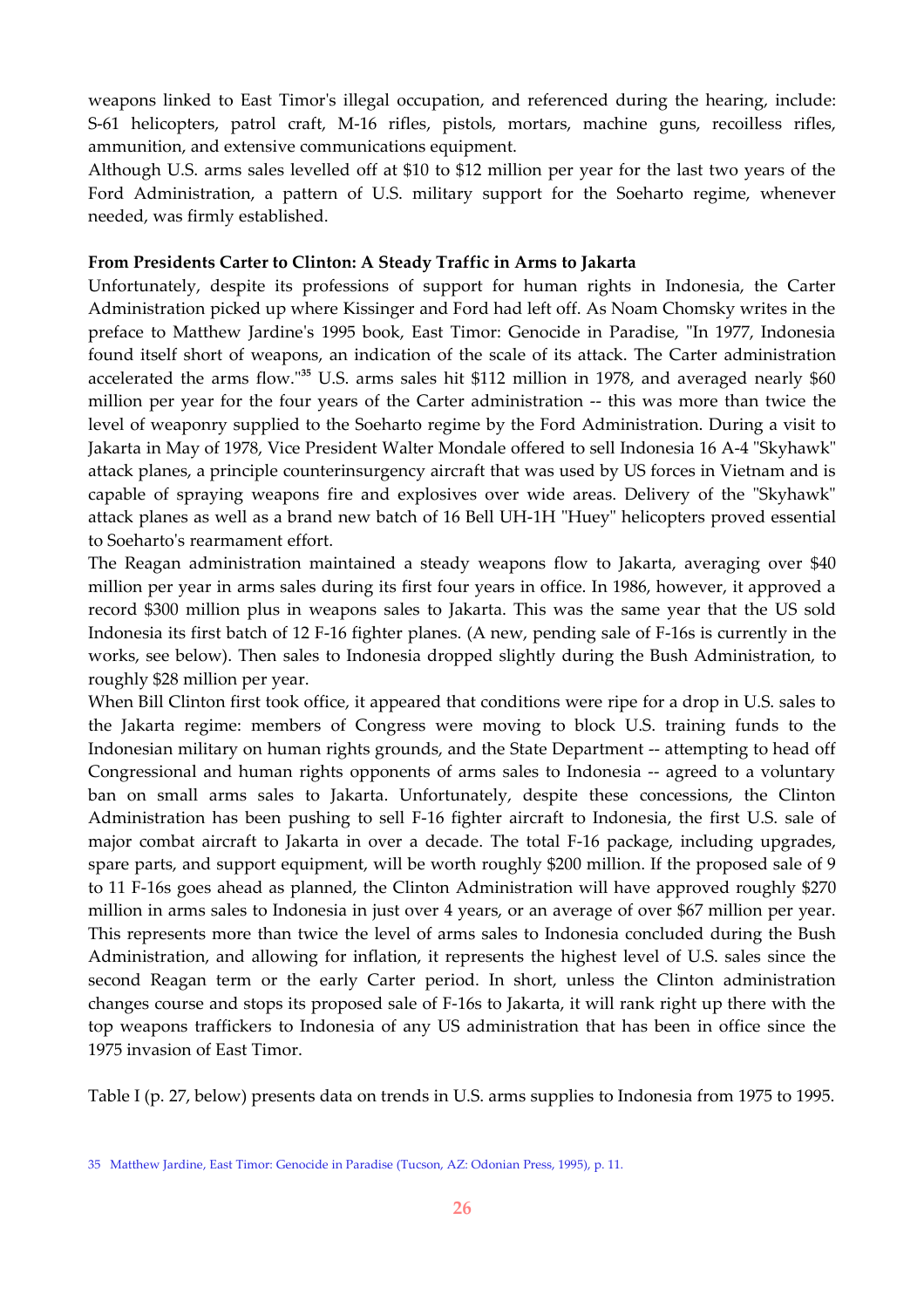| Table I: U.S. Arms Transfers to Indonesia, 1975-1995 (in millions of current dollars) |                   |                 |                  |              |
|---------------------------------------------------------------------------------------|-------------------|-----------------|------------------|--------------|
| Year                                                                                  | <b>FMS</b>        | Commercial      | MAP/Excess       | Total        |
| 1975                                                                                  | <b>US\$ 51.6</b>  | <b>US\$ 0.3</b> | <b>US\$ 13.1</b> | US\$ 65.0    |
| 1976                                                                                  | 3.7               | 6.7             | 26.9             | 37.3         |
| 1977                                                                                  | 7.6               | 5.3             | 14.1             | 27.0         |
| 1978                                                                                  | 109.6             | 3.0             | 14.4             | 127.0        |
| 1979                                                                                  | 37.9              | 17.0            | 1.9              | 56.8         |
| 1980                                                                                  | 14.6              | 6.2             | 5.4              | 26.2         |
| 1981                                                                                  | 45.1              | 6.6             | 0.9              | 52.6         |
| 1982                                                                                  | 52.8              | 0.1             | 1.9              | 54.8         |
| 1983                                                                                  | 32.2              | 7.8             |                  | 40.0         |
| 1984                                                                                  | 9.6               | 16.6            |                  | 26.2         |
| 1985                                                                                  | 19.7              | 29.3            |                  | 49.0         |
| 1986                                                                                  | 295.5             | 16.0            |                  | 311.5        |
| 1987                                                                                  | 3.5               | 21.5            |                  | 25.0         |
| 1988                                                                                  | 5.1               | 6.9             |                  | 12.0         |
| 1989                                                                                  | 1.9               | 32.1            |                  | 34.0         |
| 1990                                                                                  | 18.9              | 33.1            |                  | 52.0         |
| 1991                                                                                  | 27.8              | 6.7             |                  | 34.5         |
| 1992                                                                                  | 10.7              | 18.1            |                  | 28.8         |
| 1993                                                                                  | 30.8              | 4.0             |                  | 34.8         |
| 1994                                                                                  | 11.1              | 0.8             |                  | 11.9         |
| 1995                                                                                  | 11.3              | 1.2             |                  | $12.5*$      |
| Totaal                                                                                | <b>US\$ 801.0</b> | US\$ 239.3      | <b>US\$78.6</b>  | US\$ 1.119.9 |

**Sources:** Data on orders under the Pentagon's Foreign Military Sales (FMS) program, the Commercial arms sales program, and the Military Assistance Program and Excess Defense Articles (MAP/Excess) are drawn from U.S. Department of Defense, Defense Security Assistance Agency, Fiscal Year Series as of September 1981 and Foreign Military Sales, Foreign Military Construction Sales, and Military Assistance Facts (annual, various years, 1982 through 1996).

\*: Clinton Administration figures on arms sales to Indonesia could jump dramatically if a pending \$200 million sale of F-16 fighter aircraft is completed later this year.

#### **The Pending Sale of F-16 Fighter Planes:**

The Clinton Administration's push to sell F-16s to Indonesia was temporarily postponed in mid-1996 due to a new wave of repression by the Soeharto regime against the Indonesian pro-democracy movement. Allegations of improper influence involving Indonesian campaign contributions to the Democratic Party during the 1996 presidential elections have resulted in further delays in the timing of the sale, but the Clinton administration appears to be committed to moving forward on the deal some time later this year.

The F-16s that are being offered are leftover from a previous deal with Pakistan which was interrupted due to US sanctions on that nation for its development of nuclear weapons. Funds from the Indonesia sale will be used to partially reimburse Pakistan for the cost of the 28 planes it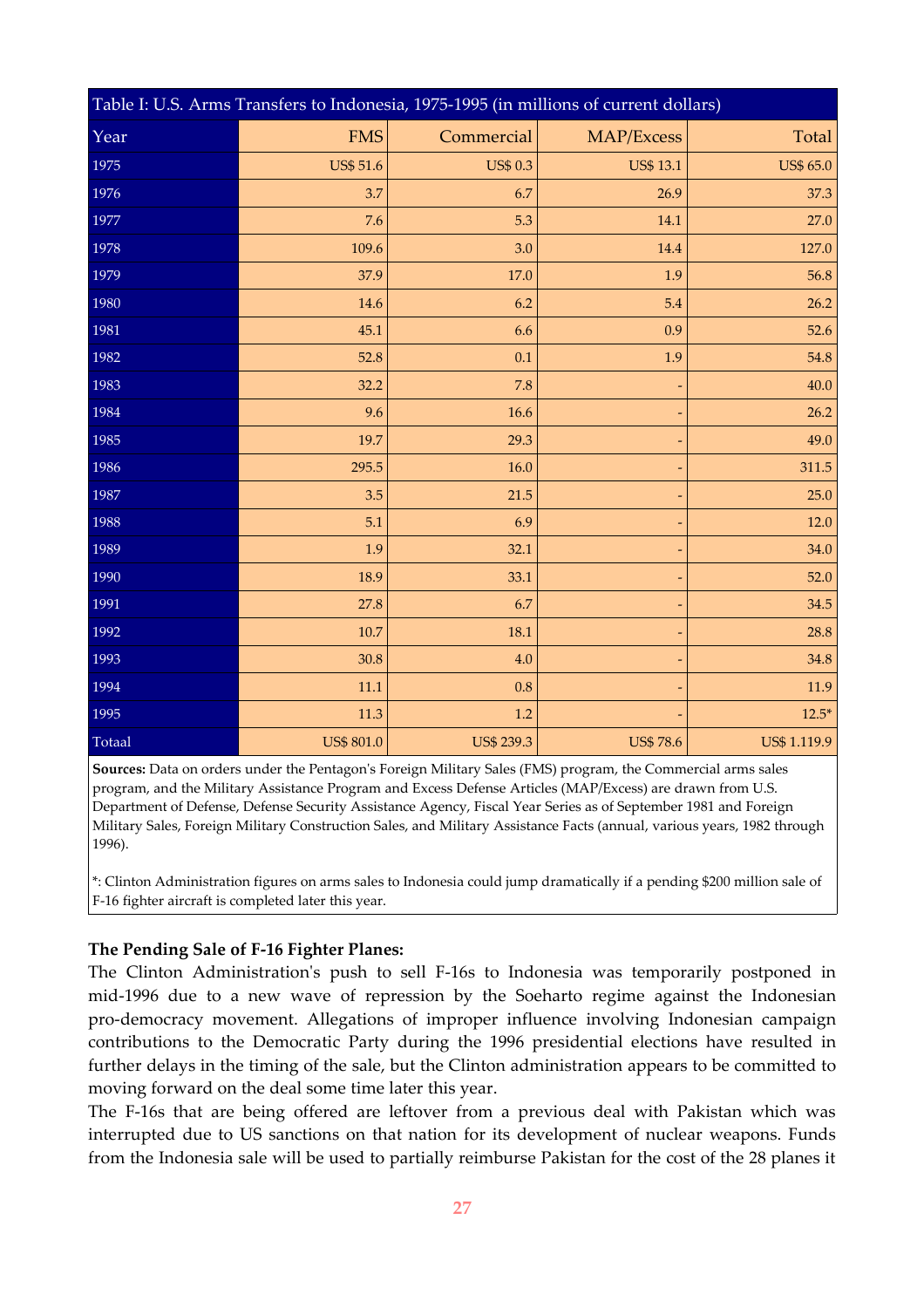originally purchased but never received. Lockheed Martin, who manufactures the F-16, may only stand to make a few million dollars doing "upgrades" on the planes, but their real interest is in opening the door for additional F-16 sales to Indonesia and other parts of Asia. Indonesia has already expressed a strong interest in purchasing the latest-model F-16 fighter planes in the next go around.

Current plans call for the Clinton Administration to formally notify Congress about the Indonesian F-16 sale some time later this year (1997), probably at some decent interval after the Senate completes its investigation of Indonesian financing of the 1996 presidential elections. The sale has already generated strong opposition. Prominent Senators such as Democrat (D) Patrick Leahy have written to the President to express their opposition to the deal, and key House members, including Republican (R) Speaker Newt Gingrich and House International Relations Committee Chairman Ben Gilman (R), have also weighed in against it. In a November 10, 1996 letter to the Washington Post, Representative Gilman revealed that he had informed Clinton Administration representatives in the summer of 1996 that if they went forward with the proposed F-16 sale in the face of the Soeharto regime's crackdown on opposition political leaders that he would "introduce a resolution of disapproval and convene an early meeting of our full committee for the purpose of reporting my resolution to the full house." Major non-governmental organizations that have already taken a stand against the sale include the National Council of Churches, Human Rights Watch, the Federation of American Scientists, Peace Action (the largest grassroots peace and disarmament organization in the United States), and the East Timor Action Network.

At an October 11, 1996 briefing, White House spokesperson Michael McCurry defended the F-16 sale, stating, "Our goal in arms transfers in that region is to promote stability (...) not to engage in anything resembling the repression of individual rights (...) You don't use F-16s to kill civilians in crackdowns on dissidents." During Congressional testimony in September, Assistant Defense Secretary Kurt Campbell sounded the "stability, not repression" theme as well when he argued for the F-16 sale on the grounds that "a regionally respected armed forces with credible defensive capabilities that trains and operates in a non-threatening manner is an important contributor to regional stability." **36**

All of these government arguments overlook the fact that the Indonesian military has been the instrument for Jakarta's illegal occupation of East Timor, during which time over 200,000 people have been killed. Furthermore, while F-16s may not be used directly to put down street demonstrations or torture human rights activists, the Indonesian military's ability to sustain its illegal hold over East Timor ultimately rests on all of the weaponry it has at its disposal (including tanks and advanced combat aircraft like the F-16), not just the items used in day-to-day repression.

#### **US Grassroots and Legislative Efforts: Stopping the Arms Trade to Indonesia**

In the United States today, there is a strong grassroots effort, with growing bipartisan support in Congress, to reverse the US government's misguided policies toward Indonesia. Since the 1991 Santa Cruz massacre -- in which Indonesian troops gunned down more than 200 Timorese civilians -- US citizens have become increasingly aware of the role that US weapons have played in supporting Indonesia's long and brutal occupation of East Timor. What follows is an account of some of the most significant victories that have been won in curbing US arms sales to Indonesia. Although dollar value of these arms control efforts is small (as compared with the total value of

<sup>36</sup> Arms Control Association, "U.S. Government Statements on Arms Sales Made During the Clinton Administration," (Washington, DC: ACA, November 1996), p.16.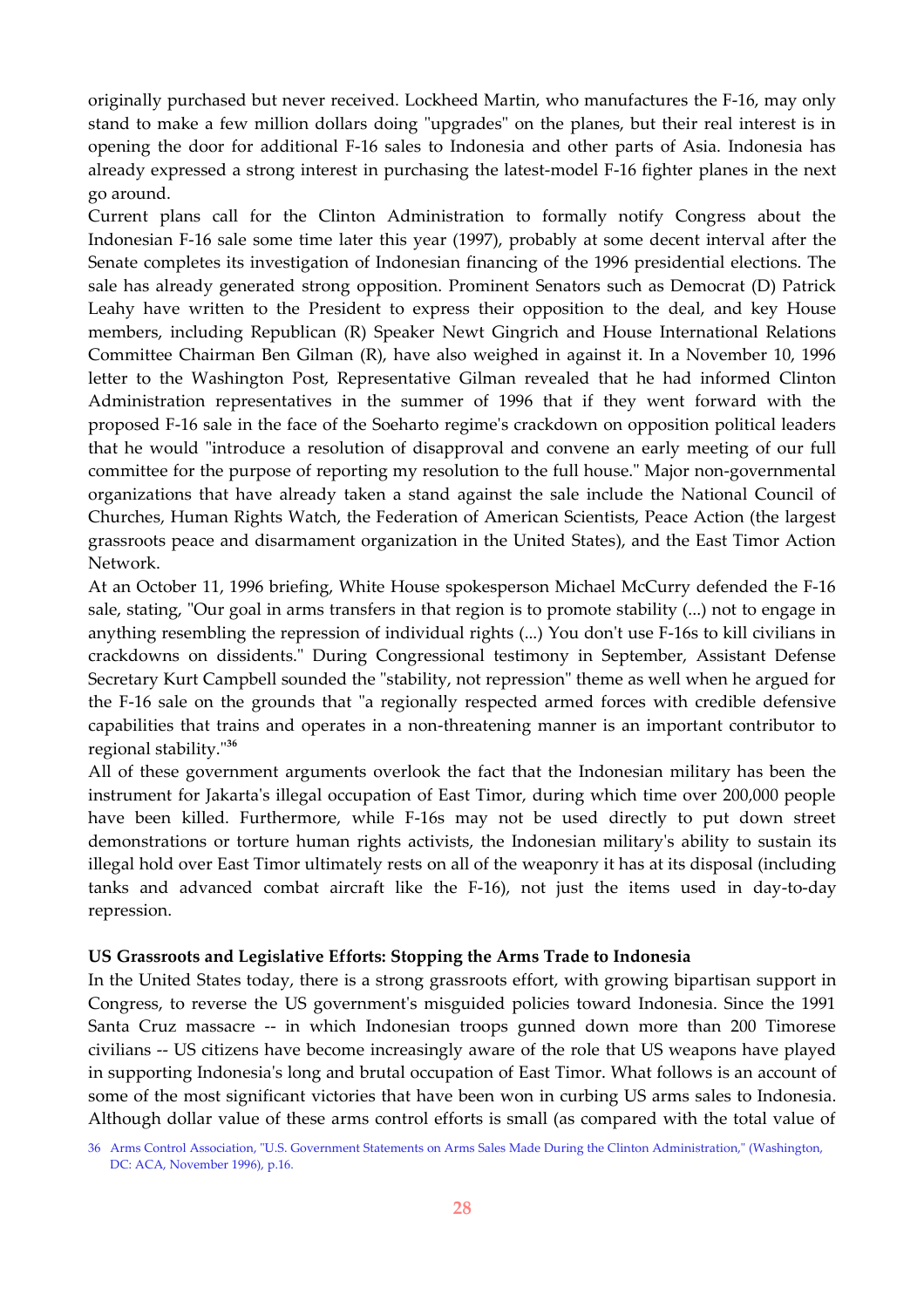weapons sales to Indonesia), it is nonetheless significant and sends an explicit message of disapproval to the Soeharto regime. In 1993, for example, the Jakarta Post editorialized that the cancellation of a US-origin F-5 fighter plane delivery "resounded like a sonic boom" in Indonesia. The planes which would have been upgraded versions of F-5s originally supplied to Jordan were blocked as a result of opposition from human rights and arms control groups in the United States.

In October 1992, against the Bush Administration's wishes, Congress voted to cut off all International Military Training (IMET) aid to Indonesia, a taxpayer financed program that brings foreign military personnel to the US for training. IMET aid remained cut off until 1995 when a Republican-controlled Congress partially restored it. The restored version, still in place today, is supposed to emphasize "human rights" principles, but given that Indonesia's highest generals publicly avow military abuses against civilians, it is unlikely that IMET can have any positive effect on Indonesia's military practices. East Timor supporters continue to advocate for a total cut off of MET which they view as a powerful symbol of continuing US support for Indonesia's military.

In March 1993, under pressure from Congress, the State Department co-sponsored a successful resolution at the UN Human Rights Commission criticizing Indonesian abuses in East Timor. Then, in early 1994, the State Department, again under Congressional pressure, imposed a ban on the sale of small and light arms to Indonesia. The ban was only implemented as law for one year; but for the last two years, the State Department has continued to honour the ban, and even expanded it to include helicopter-mounted armaments (1995) and armoured personnel carriers (1996). This year (1997) there may be an effort underway to expand the ban to also include all military helicopters, a principle weapon in all counterinsurgency warfare.

Other possible legislative efforts this year include a resolution of disapproval blocking the pending F-16 deal, amendments conditioning the sale of any further weaponry to Indonesia on the improvement of human rights and democratic process in Indonesia and East Timor, and a ban on all US military training of the Indonesian military. Beyond the military issue, grassroots and Congressional supporters will continue to push the Administration to make a more forceful statement on the right of East Timorese to self-determination. Last but not least, a strong Congressional effort is underway to substantially overhaul the US arms sales decision-making process through passage of a bill known as the "Arms Trade Code of Conduct."

#### **The US Code of Conduct Bill: Stop Arming Dictators**

The Arms Trade Code of Conduct is a legislative bill that seeks to transform the current US arms sales decision-making process to stop US arms from being sold to repressive, undemocratic countries. A study by the Washington-based Demilitarization for Democracy found that from 1991-1994, 85% of US weapons exports went to countries that the US State Department deems undemocratic. The Code of Conduct bill was originally introduced by Representative (D) Cynthia McKinney and Senator (R) Mark Hatfield (now retired). Its provisions would prohibit U.S. arms sales to any governments that holds power through undemocratic methods, abuses the human rights of their citizens, engages in aggression against their neighbours, or refuses to participate in the United Nations Arms Register. If cases arise in which the President wants to sell U.S. weaponry to a nation that can't meet these basic standards of conduct on the grounds of an overriding security interest, he could seek a waiver from Congress. The advantage of a Code of Conduct is that it would put concerns about human rights and democracy at the heart of U.S. arms transfer decision making, instead of at the end of a long list of other political, economic, and security concerns. So far, this visionary bill has had a respectable showing in each house, going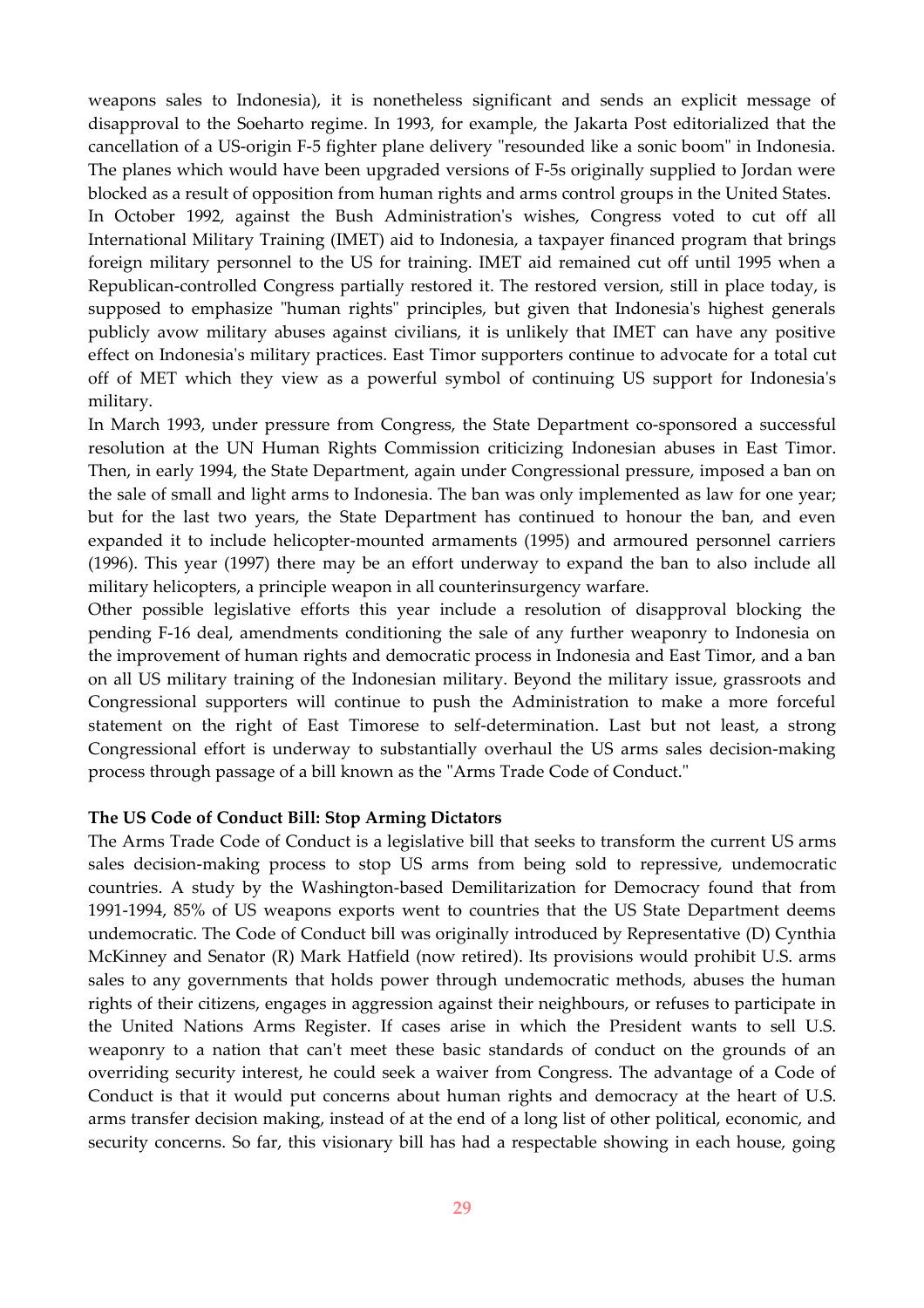down to defeat by a margin of 262 to 157 in the House of Representatives in May of 1995, and by a vote of 65 to 35 in the Senate in July of 1996. Proponents of the bill plan to push for another House vote on the measure in the spring of 1997, with a possible Senate vote to follow later in the year. Passage of the Code of Conduct bill has been a priority for many groups working on East Timor because its stringent human rights and democracy provisions would make Indonesia and many other repressive regimes ineligible to receive US weapons.

Unfortunately, any effort to make changes US arms sales policy must inevitably run up against the US weapons industry, which is a both a powerful political as well as financial force in Washington. During 1995/96, the top 25 U.S. weapons exporting companies donated over \$10.7 million in Political Action Committee and soft money contributions to the major parties and candidates for office. On the Code of Conduct vote, Senators voting with industry to block the bill received and average of \$17,947 in contributions from weapons exporting firms, a figure eight times higher than the average received by Senators who voted in support of the Code of Conduct.**<sup>37</sup>** Whether the industry is simply rewarding friends or attempting to buy votes, the net result is the same. Special interest money from the defense industry helps sustain a Congressional majority that is on record against stopping U.S. arms sales to dictators at a time when over 90% of the American people are in favour of stopping U.S. weapons exports to repressive regimes.

#### **How Important Are U.S. Arms To Indonesia?**

During the 1977 House International Relations Committee hearing, George H. Aldrich, the State Department's Deputy Legal Advisor, testified that "roughly 90%" of Indonesia's weapons during the time of the 1975 invasion of East Timor came from the United States. As one high-ranking Indonesian general bluntly pointed out, "Of course there were US weapons used [during the attack on East Timor]. These are the only weapons that we have."**<sup>38</sup>**

During Indonesia's prolonged battle to occupy the island of East Timor, US-supplied counterinsurgency aircraft also proved essential. Certainly one of the deadliest weapons in Indonesia's arsenal was the US-supplied OV-10 Bronco, especially designed for close-combat, which is equipped with infrared detectors, and can carry up to 3600 pounds of ordnance, grenade launchers, rockets, napalm, and machine guns.**<sup>39</sup>** In the late 1970s, Indonesia used OV-10 Broncos and other US-supplied equipment to carry out extensive and continuous bombing missions in the interior highlands, eradicating crops and forcing 300,000 East Timorese to flee to the Indonesian-controlled lowlands. From there, refugees were herded into concentration camps, where thousands died of starvation and disease.

Although Jakarta has diversified its weapons sources since that time, turning to Britain, France, Germany and others to round out its arsenal, U.S. supplies remain essential. According to the U.S. Arms Control and Disarmament Agency, from 1992 to 1994 (the most recent years for which full data is available), Indonesia received 53% of its weapons imports from the United States.

Since the mid-1980s, Indonesia has relied almost entirely on the United States and its Western European allies (particularly the United Kingdom, France, and Germany) for its imported armaments, obtaining anywhere from 91 to 100% of its imported weapons from U.S. or Western European sources over this time period.<sup>40</sup>

<sup>37</sup> For background on the information on campaign spending by arms exporters contained in this section, see William D. Hartung, Peddling Arms, Peddling Influence (New York: World Policy Institute, October 1996).

<sup>38</sup> Flora Montealegre, "Background Information on Indonesia, the Invasion of East Timor, and U.S. Military Assistance," (Washington, DC: Transnational Institute, 1982), p. 8.

<sup>39</sup> Ibid., p. 7.

<sup>40</sup> Stockholm International Peace Research Institute, World Armaments, Disarmament, and International Security 1996 (New York: Oxford University Press, 1996), p. 502.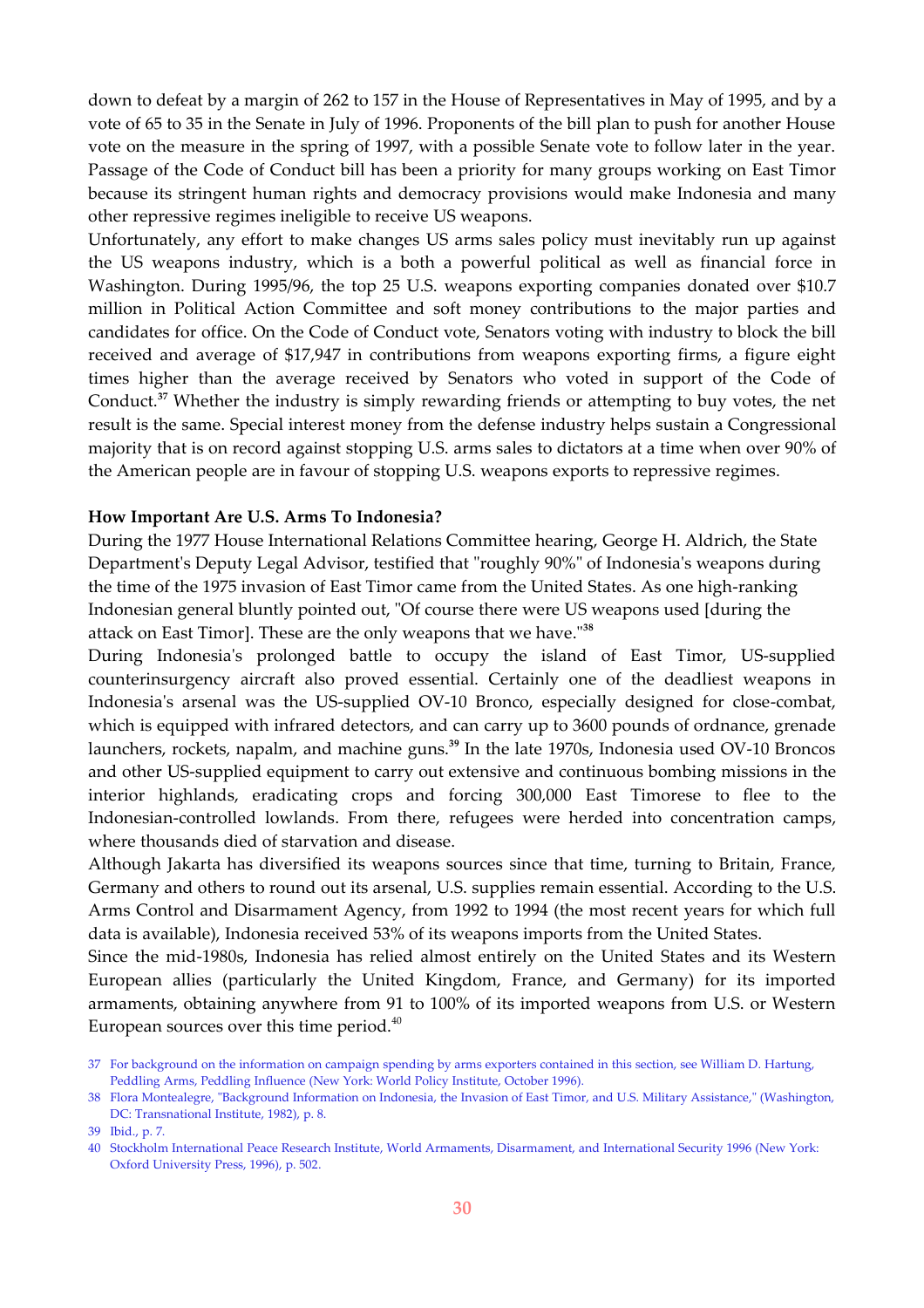This concentration of imports from the U.S. and its key European allies suggest that a coordinated policy among these nations to limit arms to Indonesia in exchange for improvements in human rights and withdrawal of Indonesian forces from East Timor could have a considerable impact in shaping Indonesian policy. With a handful of close allies supplying most of Indonesia's weaponry, the old argument that "if we don't sell it, somebody else will" rings particularly hollow.

Table II provides data on the major sources of arms to Indonesia from 1978 through 1994, based on data from the U.S. Arms Control and Disarmament Agency (see p.**36**, below). Because Indonesia has accumulated so much U.S. weaponry in the past two decades, there is also a brisk trade in spare parts and upgrades for U.S. systems that are already in Jakarta's arsenal. According to data supplied by the State Department's Office of Defense Trade Controls (ODTC), in Fiscal Year 1994 U.S. companies received 198 licenses for the export of \$88.3 million worth of weapons and weapons components to Indonesia; in fiscal year 1995, the Department granted 248 licenses for items worth more than \$221 million. The majority of these licenses will not result in final sales; historically only about one-sixth to one-third of the value of licenses granted to a given country result in actual sales. Nevertheless, even if \$50 to \$100 million of the \$309 million in licenses approved during 1994 and 1995 result in transfers of arms and arms technology to Indonesia, that will represent a significant boost to the Indonesian military. Among the items licensed are millions of dollars in spare parts for Indonesia's U.S.-origin A-4, F-5, F-16, and C-130 aircraft; spare parts for armoured combat vehicles and Sidewinder missiles; and small licenses for spare night vision scopes for U.S. made rifles, pistols and revolvers, and ammunition manufacturing.<sup>41</sup>

| Years     | <b>Total Arms Imports</b> | Top Suppliers (by %)                                                                                |
|-----------|---------------------------|-----------------------------------------------------------------------------------------------------|
| 1992-1994 | \$170 million             | U.S. 53%<br>Germany 47%<br>Total, Top 2: 100%                                                       |
| 1991-1993 | \$210 million             | France 47%<br>U.S. 33%<br>Germany 19%<br>Total, Top 3: 99%                                          |
| 1987-1991 | \$950 million             | U.S. 37%<br>France 14%<br>Other Western European 45%<br>Total from U.S./Western Europe: 96%         |
| 1985-1989 | \$770 million             | U.S. 26%<br>United Kingdom 10%<br>Other Western European 55%<br>Total from U.S./Western Europe: 91% |
| 1984-1988 | \$715 million             | U.S. 29%<br>United Kingdom 15%<br>Total, Top 2: 44%                                                 |
| 1984-1988 | \$715 million             | U.S. 29%<br>United Kingdom 15%<br>Total, Top 2: 44%                                                 |

| Table II: Major Arms Suppliers to Indonesia 1978-1994 |  |  |  |
|-------------------------------------------------------|--|--|--|
|-------------------------------------------------------|--|--|--|

<sup>41</sup> U.S. Department of State, Office of Defense Trade Controls, "Ad Hoc Query Report: Indonesia," F.Y. 1994 and F.Y. 1995 editions, undated.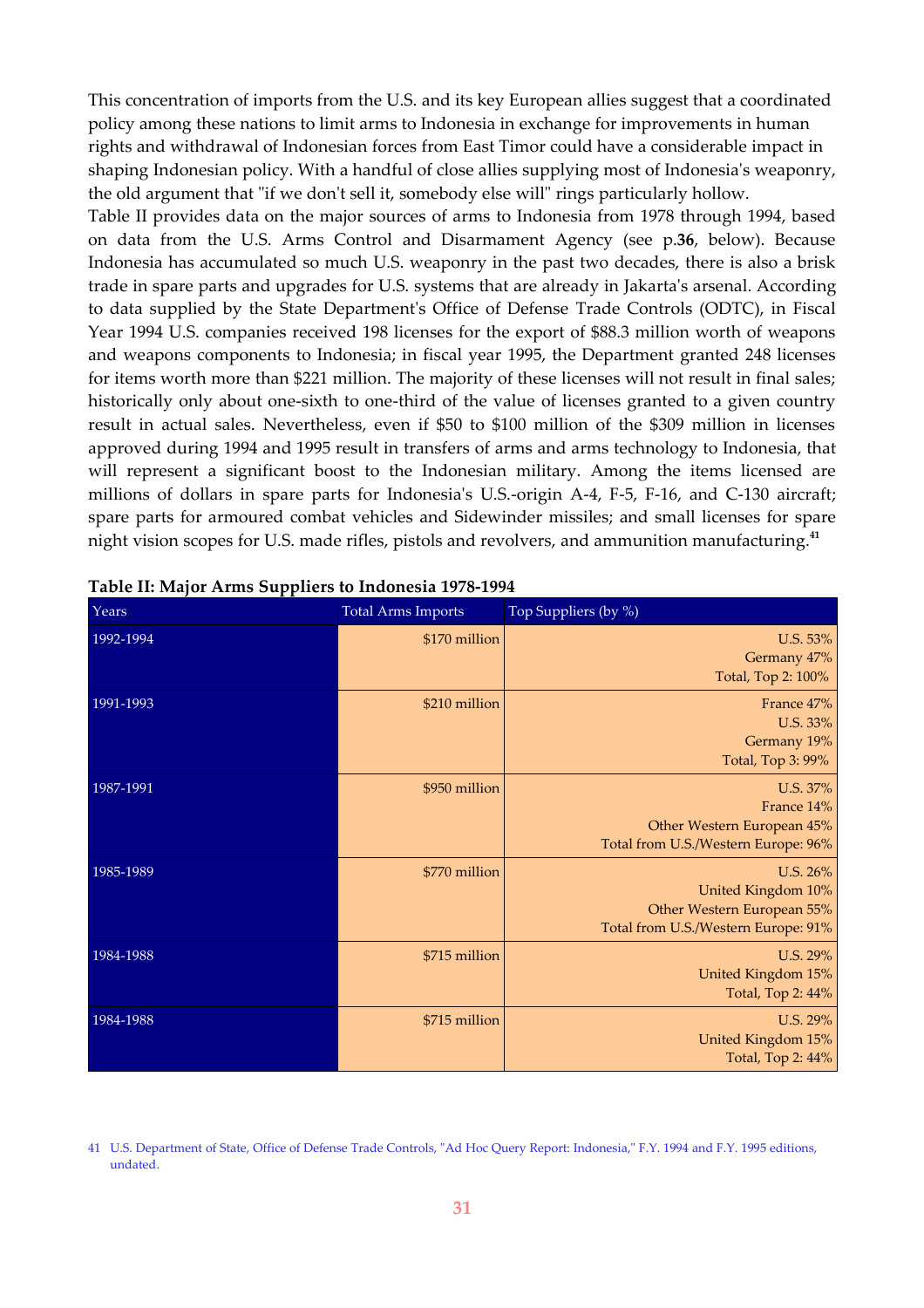| Years                                                                                                                                                                                                      | <b>Total Arms Imports</b> | Top Suppliers (by %) |
|------------------------------------------------------------------------------------------------------------------------------------------------------------------------------------------------------------|---------------------------|----------------------|
| 1982-1986                                                                                                                                                                                                  | \$750 million             | U.S. 25%             |
|                                                                                                                                                                                                            |                           | U.K. 13%             |
|                                                                                                                                                                                                            |                           | France 13%           |
|                                                                                                                                                                                                            |                           | Total, Top 3: 51%    |
| 1979-1983                                                                                                                                                                                                  | $$1,360$ million          | U.S. 20%             |
|                                                                                                                                                                                                            |                           | France 15%           |
|                                                                                                                                                                                                            |                           | U.K. 7%              |
|                                                                                                                                                                                                            |                           | Total, Top 3: 42%    |
| 1978-1982                                                                                                                                                                                                  | $$1,300$ million          | U.S. 19%             |
|                                                                                                                                                                                                            |                           | Germany 11%          |
|                                                                                                                                                                                                            |                           | France 9%            |
|                                                                                                                                                                                                            |                           | Total, Top 3: 39%    |
| Source: United States Arms Control and Disarmament Agency, World Military Expenditures and Arms Transfers,<br>editions covering, 1993-94, 1991-92, 1990, 1989, 1987, 1985, and 1972-82. Corporate Culprits |                           |                      |

Among the major U.S. corporations that are profiting from arms sales to Indonesia are Lockheed Martin (maker of the F-16 and the C-130 transport, both of which have been shipped to Indonesia); Textron (whose Cadillac Gage and Bell Helicopter divisions have supplied armoured vehicles and military helicopters to the Jakarta regime); Colt Industries (which has sold thousands of M-16 rifles to the Indonesian armed forces); and General Motors/Hughes (which has sold 500MD helicopters to Jakarta as well as air-to-air missiles).

#### **Financing and Offsets: Who Will Pick up the Tab?**

Indonesia received its last major instalment of military aid from the United States in 1991, when the U.S. supplied the Soeharto regime with \$25 million under the Pentagon's Foreign Military Financing (FMF) program. Since that time, however, Indonesia has become eligible for several new channels of arms export subsidies, one of which it has taken advantage of already and the other of which could come into play as part of the pending F-16 sale. The first channel involves guaranteed loans offered by the U.S. government's Export-Import Bank which are granted for so-called "dual use" items: equipment with both military and civilian applications. Indonesia was one of the first countries to benefit from this new program, which was implemented after intensive lobbying by the Aerospace Industries Association. In late 1995 Indonesia received a \$22 million loan guarantee from the Export-Import Bank to refurbish seven of that nation's U.S.-origin C-130 and L-100 transport aircraft. The second channel of assistance is the Pentagon's newly created \$15 billion arms export loan guarantee fund:**<sup>42</sup>** Indonesia is one of 37 nations in Europe and Asia that is currently eligible to receive support from the fund. Indonesian officials have indicated an interest in receiving some kind of credit or subsidized financing for the F-16 sale, which raises the possibility that the new Pentagon loan guarantee fund could be tapped for this sale. If so, Indonesia would receive very cushy financing: any missed payments on the roughly \$200 million involved in the F-16 sale and the shortfall would be fully covered by U.S. taxpayers.**<sup>43</sup>** A second form of indirect subsidy for arms exports is the practice of providing "offsets": steering business from the exporting country to the purchasing country to offset the economic burden of a major weapons deal. B.J. Habibie, Indonesia's state minister of Research and Technology, told Reuters in May of 1996 that Indonesia would expect at least a 30% offset for the F-16 sale, in the

<sup>42</sup> Aerospace Industries Association, AIA Newsletter, November 1995, p. 7.

<sup>43</sup> For details on the arms industry's campaign to establish the \$15 milliard arms export loan guarantee fund, see William D. Hartung, Welfare for Weapons Dealers (New York: World Policy Institute, 1996), pp. 34-36 and 51-60.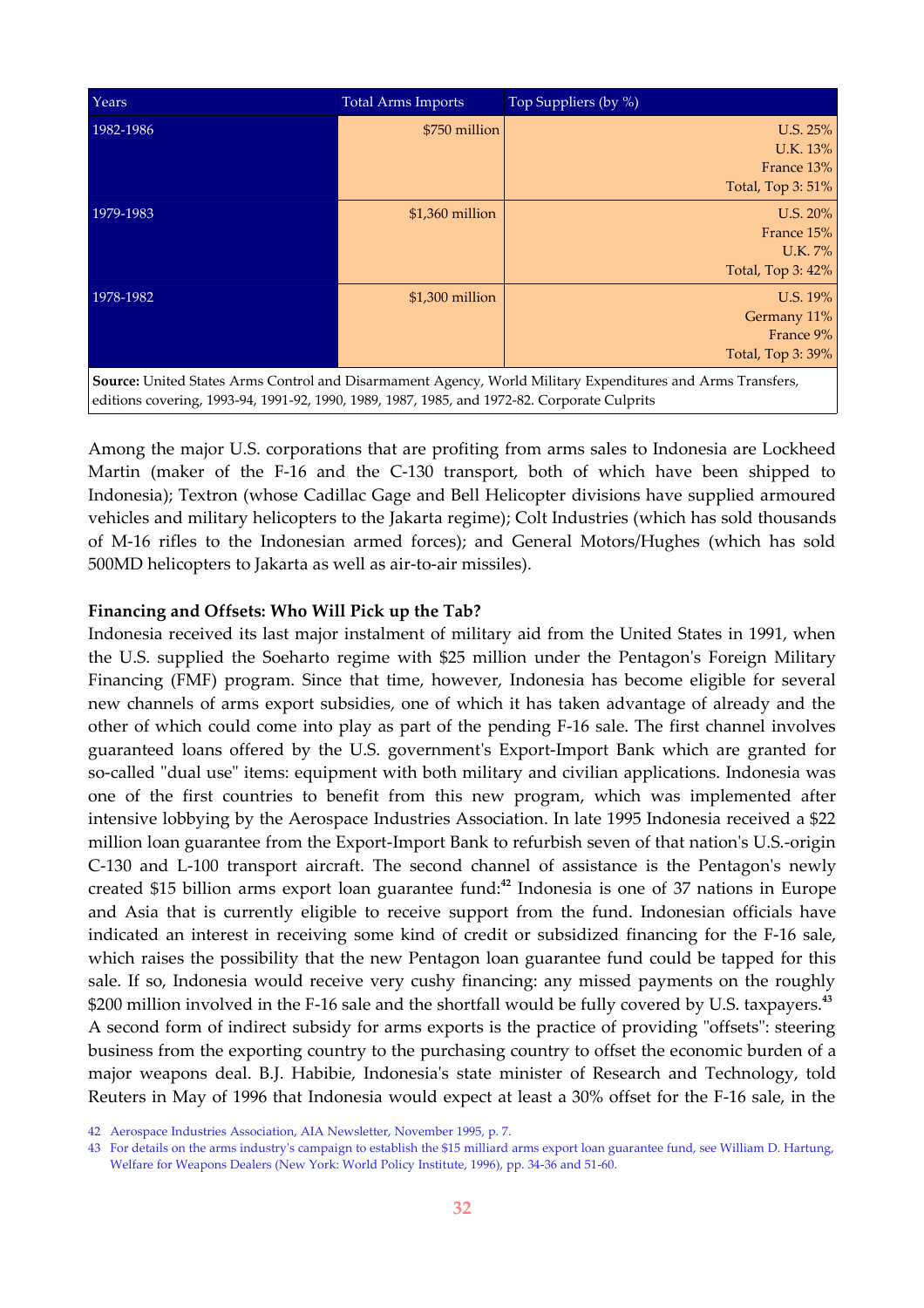form of U.S. purchases of parts and equipment from Indonesia's state-owned aircraft company, IPTN. In the past IPTN has produced components for U.S.-built F-16 fighters and Boeing 737 airliners; the F-16 deal, if approved, could lead to the reinstatement of F-16 components production in Indonesia. IPTN has also produced 19 Textron-Bell 412 utility helicopters under license in Indonesia; according to Textron-Bell, these helicopters are currently being used by the Indonesian Army and Navy in the province of Java.**<sup>44</sup>**

To the extent that U.S. government financing and company-directed offset production in Indonesia come into play in the F-16 sale, they will undercut the already minimal benefits the sale may have for the U.S. economy by exporting dollars and jobs to Indonesia.

#### **Sources of data on US arms exports and military aid:**

- Arms Control Association, ACA Register of U.S. Arms Transfers and "Statements on Arms Transfers Made During The Clinton Presidency," Washington, DC, ACA, November 1996.
- Arms Control and Disarmament Agency, World Military Expenditures and Arms Transfers 1995.
- Department of Defense, Defense Security Assistance Agency, Foreign Military Sales, Foreign Military Construction Sales and Military Assistance Facts, annual, various years.
- Stockholm International Peace Research Institute, SIPRI Armaments, Disarmament, and International Security Yearbook 1996 (Oxford University Press, 1996).

<sup>44</sup> Letter from Susan Gillette, Director of Media Relations, Textron-Bell, to Michael Ellsberg, Brown University chapter, East Timor Action Network, December 18, 1996.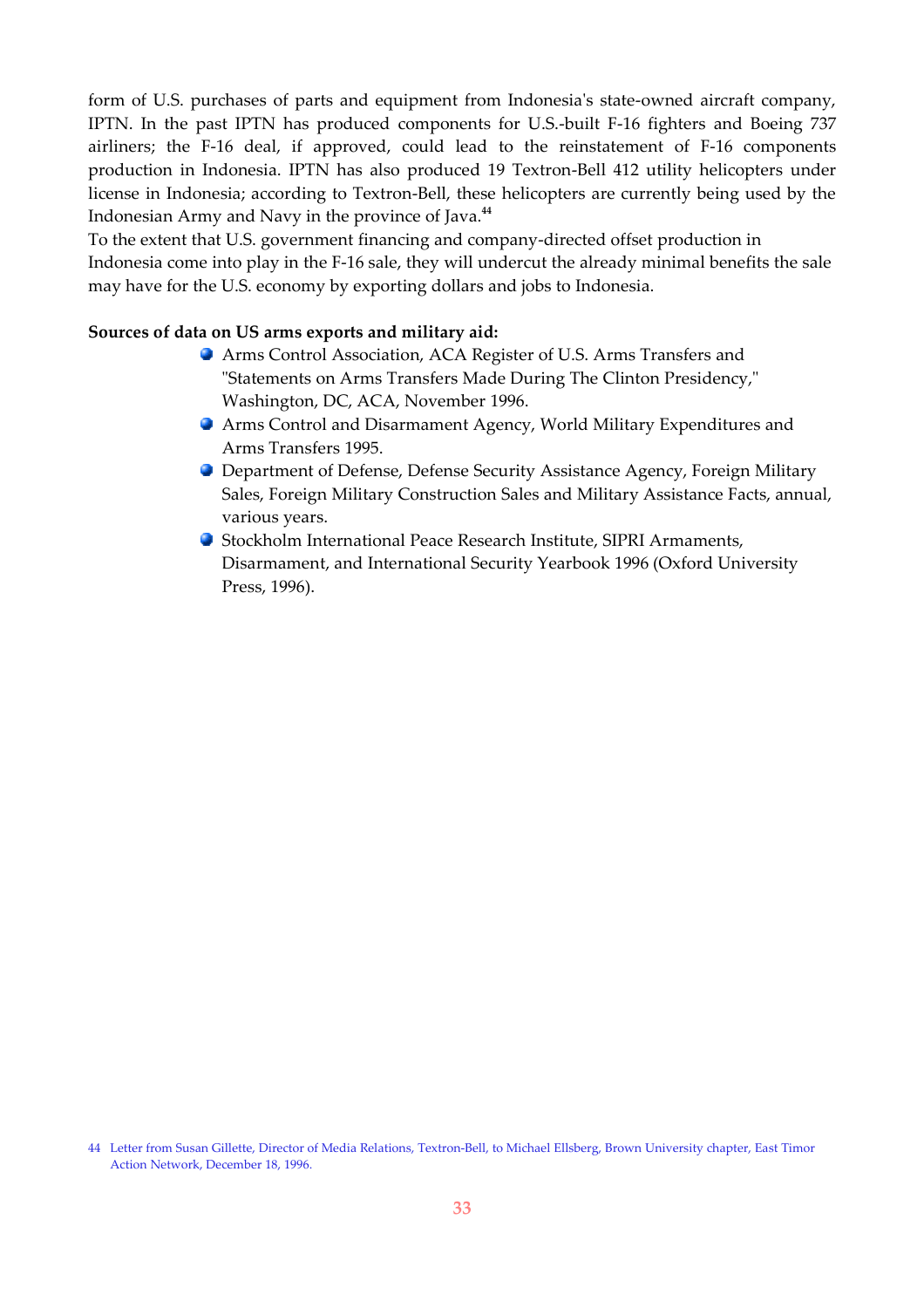### Appendix: U.S. Arms Sales to Indonesia, 1975-1997

The following chart, "U.S. Arms Sales to Indonesia," (see p. 38) documents orders and deliveries of U.S. weapons and militarily useful equipment to Indonesia from the time of the Soeharto regime's 1975 invasion of East Timor to the present. Information on U.S. arms sales is derived from standard sources such as the International Institute for Strategic Studies' Military Balance series, the Stockholm International Peace Research Institute (SIPRI) yearbooks on armaments and disarmament, the Arms Control Association, and the Pentagon's Defense Security Assistance Agency. Sources for each transaction are listed in abbreviated form in the right hand column. A guide to sources that explains each abbreviation is presented at the end of the chart. Wherever possible, references to companies refer to the company that currently controls the production line and/or provision of spare parts for a given weapons system; due to mergers and acquisitions in the defense industry, the current parent company may differ from the company that controlled the firm at the time of the original arms sale to Indonesia. The information contained in the chart below represents a conservative accounting of U.S. transfers of weaponry and military-related technology to Indonesia. Sales of major weapons systems such as fighter planes, tanks, and large caliber artillery are regularly reported to Congress and commented upon in the media, but information on exports of light weaponry such as rifles, machine guns, and mortars is much harder to come by. On occasion, a persistent researcher using the Freedom of Information Act or an interested member of Congress can prevail upon the State Department to release a listing of items on the U.S. Munitions List that have been licensed for export to a particular nation, but these instances are few and far between. Likewise, sales of "dual use" items ranging from shotguns and unarmed helicopters to advanced computers and machine tools that can be used to manufacture weaponry are licensed by the Commerce Department, and details of these exports are generally denied to the public on the dubious grounds that they are confidential business information that could somehow undermine the competitive position of U.S. firms if they were to be revealed. Until these constraints on information pertaining to the sale of small arms and dual use technologies are lifted, via changes in regulations or legislation, it will not be possible to get a full picture of U.S. exports of militarily useful items to Indonesia or any other country. The following chart (p.38) represents a best effort based on currently available sources.

**Chart I:** "U.S. Arms Sales to Indonesia, 1975-1997" (on p. 18) covers several different categories of weapons systems, including: 1) Aircraft; 2) Missiles; 3) Combat Ships; 4) Armored Vehicles/Tanks; and 5) Small Arms/Ammunition. A summary of U.S. deliveries in each category follows: **Aircraft:** U.S. companies have delivered 229 military aircraft to Indonesia since 1975, including 12 Lockheed Martin F-16 fighters, 16 Northrop Grumman F-5 fighters, 33 McDonnell Douglas A-4 attack jets, 19 Lockheed Martin C-130 military transport planes, 16 Rockwell OV-10 Bronco counterinsurgency aircraft, and 38 transport and utility helicopters produced by Bell Helicopter/Textron and McDonnell Douglas Helicopter Company.

**Missiles:** U.S. companies have delivered 264 missiles to Indonesia since 1975, including 168 Raytheon/Loral Sidewinder air-to-air missiles, 16 Hughes Maverick air-to-surface missiles, 64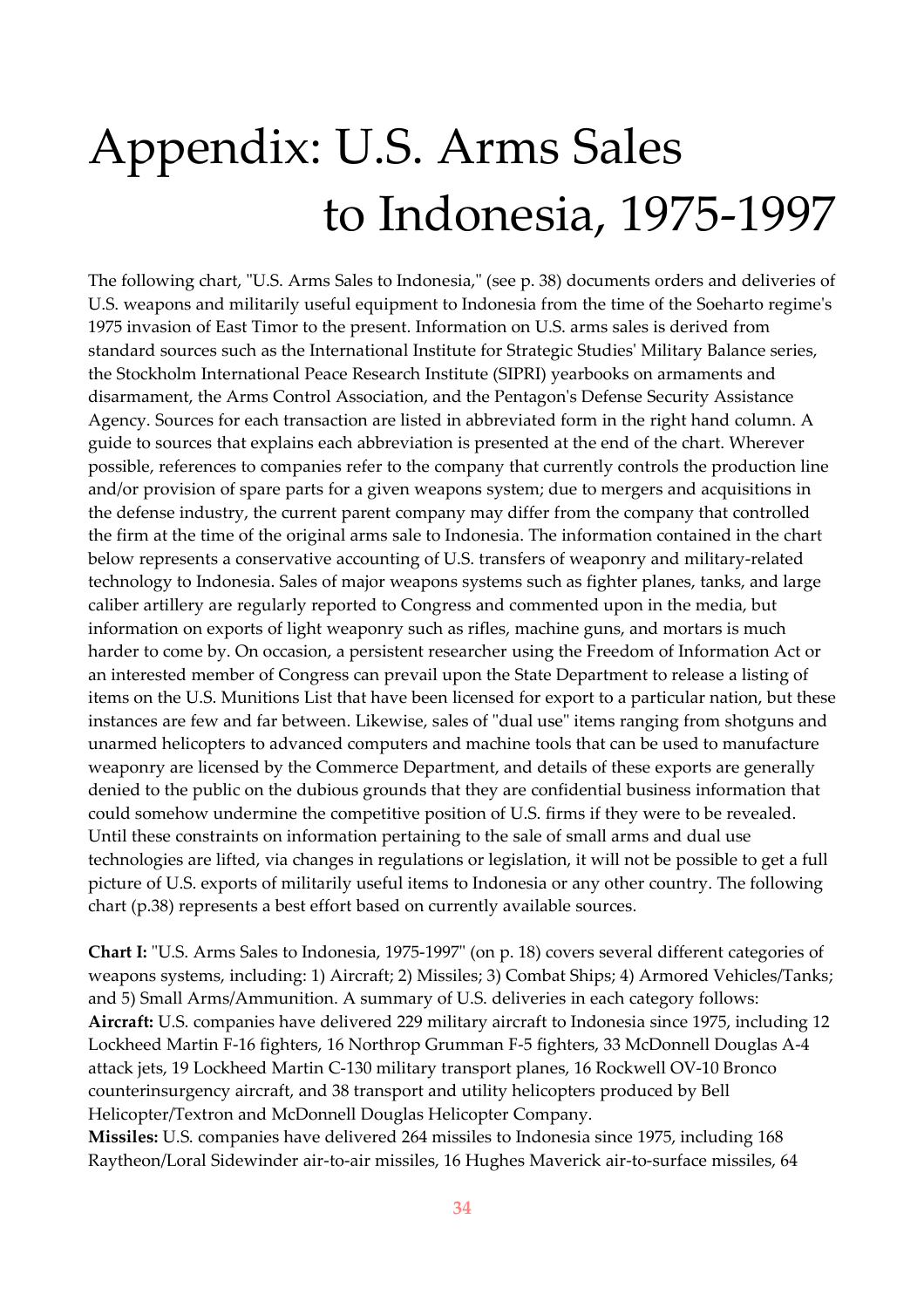McDonnell Douglas Harpoon anti-ship missiles, and 16 Hughes/General Dynamics Standard ship-to-ship/surface-to-air missiles.

**Combat ships:** U.S. firms have delivered 9 combat ships to Indonesia since the mid-1970s, including 5 Boeing Jetfoils (a high speed hydrofoil) and 4 Avondale Industries Claude Jones class frigates.

**Armoured Vehicles/Tanks:** U.S. firms have delivered over 402 armored combat vehicles to Indonesia since 1975, including 22 Cadillac Gage/Textron Commando Ranger armored personnel carriers, 200 Cadillac Gage/Textron V-150 Commando armored personnel carriers, and 180 M-101 105 mm. towed howitzers.

**Small Arms/Ammunition:** U.S. firms have delivered massive quantities of guns, ammunition, crowd control equipment, tear gas, shock batons and other small arms to Indonesia since 1975 including over 15,000 Colt Industries M-16 rifles, 15,000 Colt Industries M-7 bayonets, 7,300 pistols and revolvers made by Colt Industries, Smith and Wesson, and Roberts Industries, 100 General Ordnance Equipment Corporation Mk-VII chemical batons, and over 1.5 million rounds of ammunition from Winchester International and International Armament Corporation.

| QTY.                           | <b>DELIVERED</b>                                                                                                                                                                                                                                                                                                                                                                                                                                                                                                                                                                                                                                                                                   | <b>SOURCE</b>                                                                                                                                                                             |
|--------------------------------|----------------------------------------------------------------------------------------------------------------------------------------------------------------------------------------------------------------------------------------------------------------------------------------------------------------------------------------------------------------------------------------------------------------------------------------------------------------------------------------------------------------------------------------------------------------------------------------------------------------------------------------------------------------------------------------------------|-------------------------------------------------------------------------------------------------------------------------------------------------------------------------------------------|
| <b>AIRCRAFT:</b>               |                                                                                                                                                                                                                                                                                                                                                                                                                                                                                                                                                                                                                                                                                                    |                                                                                                                                                                                           |
| 5<br>(2)<br>(3)                | Boeing 737-200 "Surveiller" land-based maritime reconnaissance<br>aircraft. (Boeing describes these early-warning aircraft as smaller<br>versions of the AWACS aircraft used by the US Air Force. This was the<br>first delivery of this kind of aircraft to a South-East Asian nation.)<br>According to Jane's Defense Weekly, Indonesia plans new upgrades on<br>these aircraft for its Air Force and Navy.<br>Current Inventory: (3) Boeing 737-200<br>* Boeing Commercial Airplanes, Seattle, WA. Breakdown/Delivery<br>Dates: Boeing 737-200 acquired in 1994<br>Boeing 737-200, delivered: 5/82-9/83. Fitted with "side-mounted<br>military radar for martime surveillance," made by Boeing. | JFS'94/95, p.300;<br>PDR (2/83).<br>TNI'82: MilitBal'81-82;<br>FEER (9/15/83);<br>FT(10/10/83).<br>JDW(12/11/96)<br>MilitBal'96-'97, p.184.<br>TNI'82: MilitBal'81-82;<br>FEER (9/15/83); |
|                                | Technical assist and equip for 737 "Surveiler" Improvement Program,<br>Commercial delivery, date of order: 5/31/90, worth >\$50 million.                                                                                                                                                                                                                                                                                                                                                                                                                                                                                                                                                           | ACA register, 7/96, p.28                                                                                                                                                                  |
| 19<br>(9)<br>(3)<br>(7)<br>(2) | Lockheed Martin C-130 "Super Hercules" cargo/troop transport aircraft<br>in inventory. Far Eastern Economic Review describes these C-130s as<br>"the workhorses" of Indonesia's transport squadrons.<br>*Lockheed Martin, Marietta, Georgia. Inventory breakdown:<br>C-130B; delivered 1975.<br>C-130H;.<br>C-130H-30, delivered 1981.<br>C-130H-30, yr of license: 1990, delivered:1991;                                                                                                                                                                                                                                                                                                          | MilitBal'96-'97, p.184.<br>SIPRI'92, p.338.<br>TNI'82: MilitBal'81-82.<br>TNI'82: SIPRI'76.<br>FEER(9/15/83).                                                                             |
|                                | C-130 Upgrades: In August, 1995, Derco Industries Inc., Milwaukee, WI<br>was awarded a \$9.27 million contract to supply Indonesia C-130 parts,<br>materials and component overhaul services. Derco Industries will<br>provide logistical support to the Konsorsium Dirgantara (consisting of<br>the Indonesian Air Force, the Jakarta-based PT Garuda Indonesia, and<br>Industri Pesawat Terbang Nusantara (IPTN), Indonesia's aerospace<br>company in Bandung) for the in-country maintenance and modification<br>of seven Indonesian Air Force C-130s.                                                                                                                                          | DN(8/28-9/3, 1995), p. 13;<br>ADJ(12/95), p.67.                                                                                                                                           |

### Appendix Chart I: U.S. Arms Sales To Indonesia, 1975-1997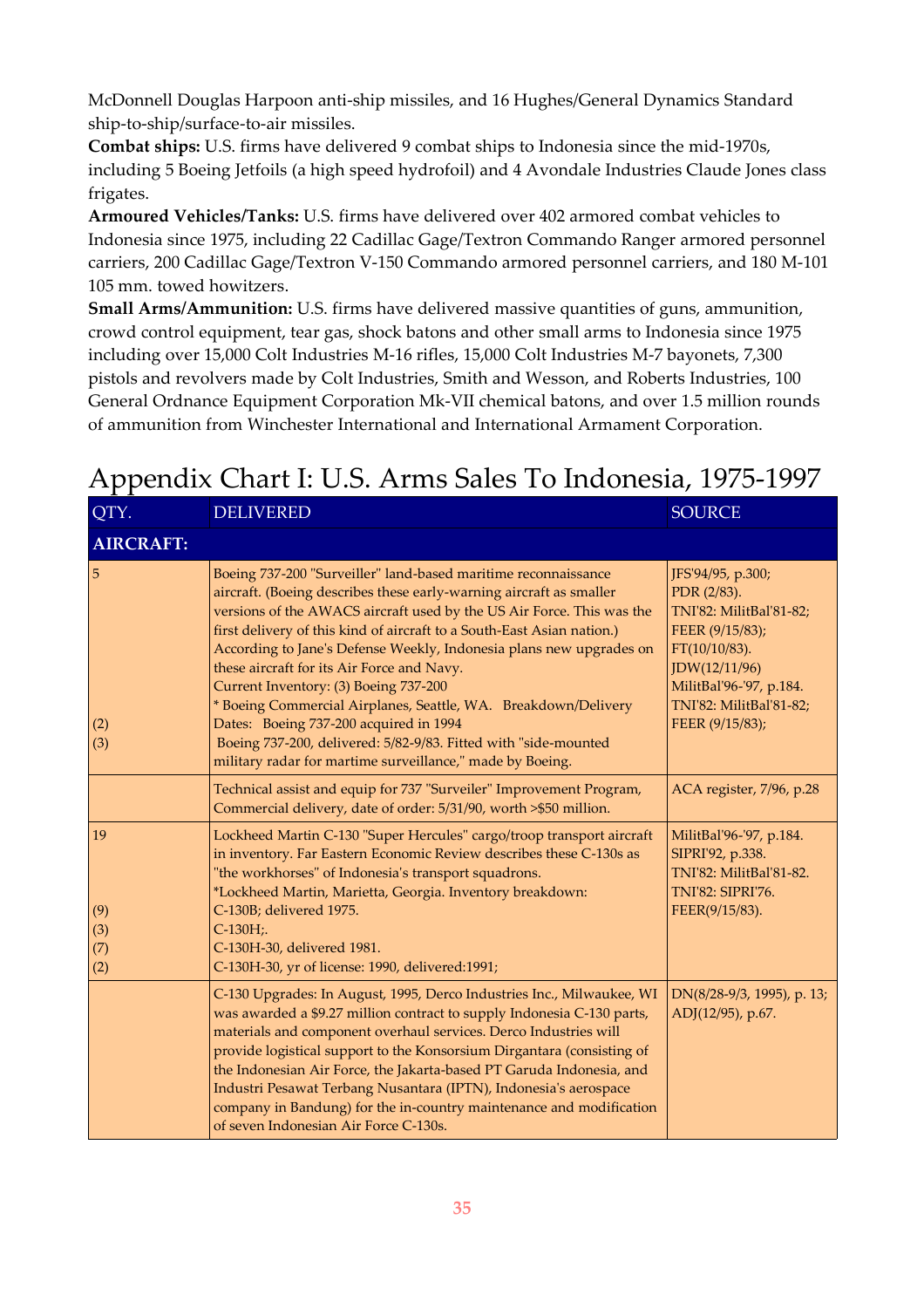| QTY.               | <b>DELIVERED</b>                                                                                                                                                                                                                                                                                                                                                                                                                             | <b>SOURCE</b>                                                                                                                                    |
|--------------------|----------------------------------------------------------------------------------------------------------------------------------------------------------------------------------------------------------------------------------------------------------------------------------------------------------------------------------------------------------------------------------------------------------------------------------------------|--------------------------------------------------------------------------------------------------------------------------------------------------|
| 12<br>(8)<br>(4)   | Lockheed Martin F-16 "Fighting Falcon" fighter plane, total deliveries.<br><b>Breakdown/Delivery Dates:</b><br>F-16A, FMS delivery, yr of license: 1986, delivered: 1990-91;<br>F-16, yr of license: 1986, delivery date: unconfirmed.<br>All 12 fighters worth \$336 m., with offsets worth \$52m.<br>Current inventory: (11) F-16 -fighters, (including 7 F-16A and 4 F-16B)<br>*Lockheed Martin Tactical Aircraft Systems, Ft. Worth, TX. | SIPRI'89, p.252;<br>SIPRI'92, p.338;<br>SIPRI'89, p.252;<br>SIPRI'92, p.338;<br>DSAA(30 Sept 95).<br>SIPRI'89, p.252.<br>MilitBal'96-'97, p.184. |
| $\mathbf 1$        | Lockheed Martin L100-30 "Super Hercules" transport plane.<br>Delivery Dates/Orders: (1) L-100-30 delivered 1981; (2) L-100-30 on<br>order in 1980, delivery uncertain.<br>Current Inventory: (1) L-100-30 transport plane (Civil version of C-130).<br>*Lockheed Martin Aeronautical Systems, Marietta, GA.                                                                                                                                  | TNI'82:SIPRI'80;AOD'81.<br>TNI'82: SIPRI'81.<br>MilitBal'96-97, p.184.                                                                           |
| 16<br>(6)<br>(4)   | Northrop Grumman F-5 "Tiger II" fighter aircraft, total deliveries.<br>Breakdown: (12) F-5E, and (4) F-5F, FMS deliveries.<br><b>Delivery Dates:</b><br>F-5E, FMS delivery, delivered: FY1980, value \$23.5 m.<br>F-5F, FMS delivery, delivered: FY 1980, value \$19.9 m.<br>Current Inventory: (12) F-5 fighters, including: (8) F-5E and (4) F-5F.<br>*Northrop Grumman, Los Angeles, CA.                                                  | <b>TNI'82: SIPRI'80 TNI'82:</b><br><b>SIPRI'80;</b><br><b>DSAA</b> (30 Sept'95)<br>Annual Report'80, part II,<br>p.8.<br>MilitBal'96-'97, p.184. |
|                    | F-5E/F Upgrades: In 1995, Indonesia launched a major program to<br>upgrade (12) F-5E/Fs at a cost of US\$40 million. The main contractor is a<br>Belgium company, SABCA, but the upgrades include LN-93 inertial<br>navigation systems made by *Litton, Guidance & Control Systems<br>Division (Woodland Hills, CA). The new avionics for the F-5s will<br>provide commonality with Indonesia's F-16s and Hawk 109/209s.                     | IDR(9/95), p.1,<br>ADJ(12/95), p.66.                                                                                                             |
| 33<br>(16)<br>(16) | McDonnell Douglas A-4 "Skyhawk" attack aircraft, total deliveries.<br>Delivery dates:<br>A-4 attack aircraft, FMS delivery, delivered: FY 1980, value: \$25m.<br>A-4M "Skyhawk II", delivered: FY 1978.<br>*McDonnell Douglas factory: St. Louis, MO.                                                                                                                                                                                        | DSAA(30 Sept 95).<br>Annual Report'80, part II,<br>p.8.<br>TNI'82: SIPRI'79.                                                                     |
| 50<br>(16)         | T-34 aircraft trainer, FMS delivery, total deliveries.<br><b>Delivery Dates:</b><br>T-34C, delivered: 1978.<br>Related: Spare parts for T-34 aircraft, Commercial delivery, delivered:<br>FY 1980, value: \$5.9 m. Current Inventory: (22) T-34C aircraft.<br>*Raytheon Aircraft Co. (formerly Beech), Wichita, KS.                                                                                                                          | DSAA(30 Sept'95).<br>TNI'82/SIPRI'79.<br>Annual Report '80, part I,<br>p. 57.<br>MilitBal'96-97, p.184.                                          |
| 16<br>(9)          | Bell 205 UH-1H "Iroquois" transport helicopter, delivery date: 1978. In<br>the US Army, the UH-1 unofficially became known as the "Huey."<br>Current Inventory: Bell 205 helicopters<br>*Bell Helicopter Textron, Ft. Worth, TX.                                                                                                                                                                                                             | <b>TNI'82: SIPRI'79</b><br>MilitBal'96-'97, p.183.                                                                                               |
| 16                 | Rockwell OV-10 "Bronco" counterinsurgency aircraft, FMS delivery,<br>delivered: 1976-1977. Current Inventory: (12) OV-10F "Bronco"<br>counter-insurgency aircraft.<br>*Rockwell: Seal Beach, CA.                                                                                                                                                                                                                                             | <b>TNI'82: SIPRI'78</b><br>MilitBal'96-'97, p.184.                                                                                               |
| 15                 | Cessna T-41 aircraft trainer, total deliveries.<br>Delivery Dates: Military Assist/Emerg. Drawdown delivery, delivery<br>dates: unknown.<br>Current Inventory: (6) T-41D aircraft trainers.<br>*Cessna Aircraft (division of Textron), Wichita, KA.                                                                                                                                                                                          | DSAA(30 Sept'95).<br>MilitBal'96-97.                                                                                                             |
| $\overline{2}$     | Bell 206B light single engine utility helicopter, delivered: 1976 approx.?<br>*Bell Helicopter Textron, Ft. Worth, TX.                                                                                                                                                                                                                                                                                                                       | TNI 82: SIPRI'76-77,<br>MilitBal'76.                                                                                                             |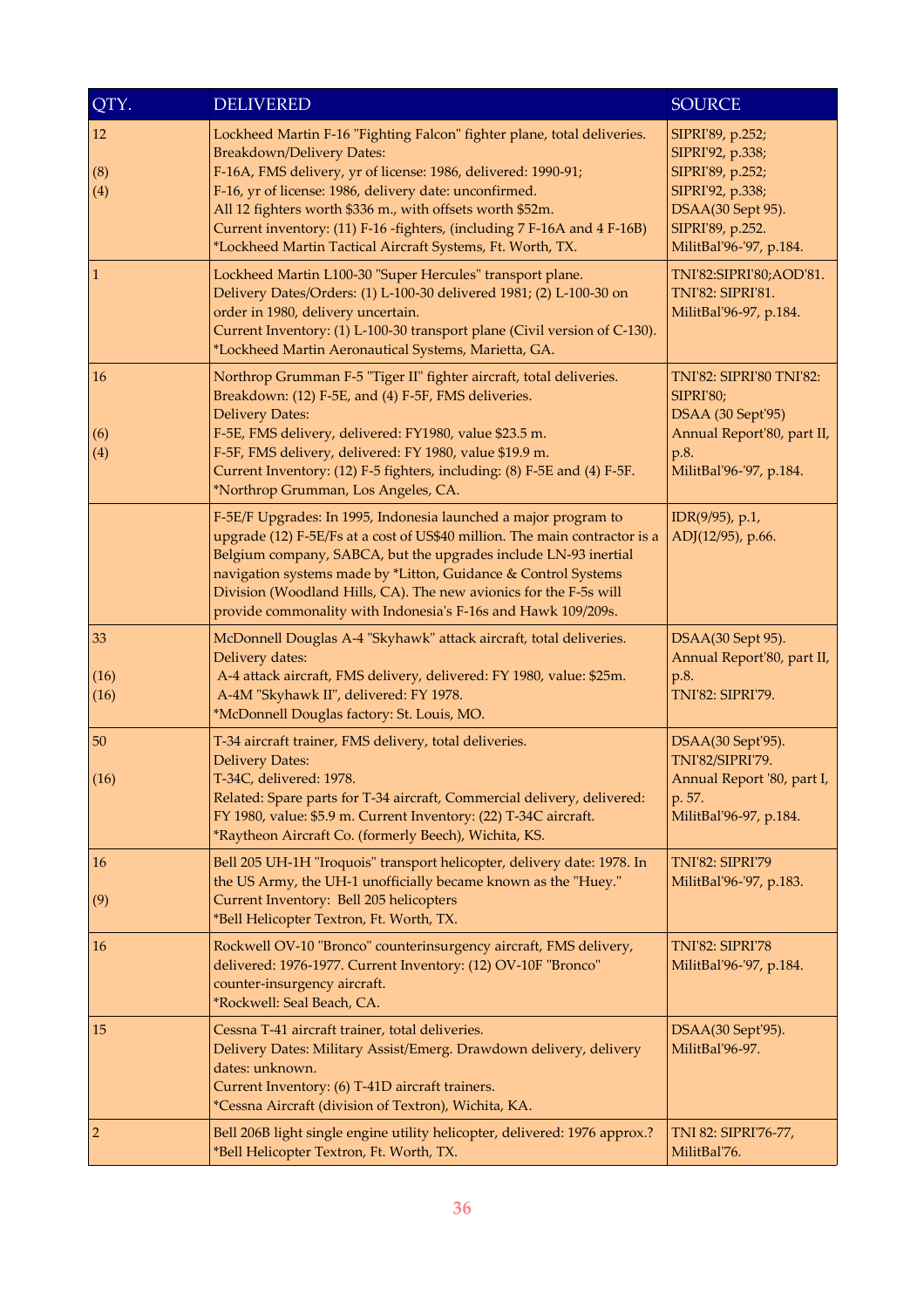| QTY.             | <b>DELIVERED</b>                                                                                                                                                                                                                                                                                                         | <b>SOURCE</b>                         |
|------------------|--------------------------------------------------------------------------------------------------------------------------------------------------------------------------------------------------------------------------------------------------------------------------------------------------------------------------|---------------------------------------|
| 3                | Bell 47G light piston powered utility helicopter; delivered: 1976<br>approx.? This helicopter can be mounted with machine guns.<br>*Bell Helicopter Textron, Ft. Worth, TX                                                                                                                                               | TNI 82: SIPRI 76-77,<br>MilitBal 76.  |
| $\overline{2}$   | Cessna 172 training aircraft, delivery date: unknown.<br>*Cessna Aircraft (devision of Textron), Wichita, KS.                                                                                                                                                                                                            | MilitBal'96-97, p.184.                |
| $\overline{c}$   | Cessna 310 aircraft, delivery date: unknown.<br>*Cessna Aircraft (devision of Textron), Wichita, KS.                                                                                                                                                                                                                     | MilitBal'96-97, p.183.                |
| $\overline{5}$   | Cessna 401 transport plane, delivery date: unknown.<br>*Cessna Aircraft (devision of Textron), Wichita, KS.                                                                                                                                                                                                              | MilitBal'96-97, p.184.                |
| $\overline{2}$   | Cessna 402 transport plane, delivery date: unknown.<br>*Cessna Aircraft (devision of Textron), Wichita, KS.                                                                                                                                                                                                              | MilitBal'96-97, p.184.                |
| $\mathbf{1}$     | Boeing 707 transport plane, delivery date: unknown.<br>*Boeing Commercial Airplanes, Seattle, WA.                                                                                                                                                                                                                        | MilitBal'96-97, p.184.                |
| $\mathbf{1}$     | C-47 aircraft cargo transport, FMS delivery, delivery date: unknown.                                                                                                                                                                                                                                                     | DSAA(30 Sept'95).                     |
| $\overline{c}$   | Bell 204B transport helicopter, delivery date: unknown.<br>*Bell Helicopter Textron, Ft. Worth, TX.                                                                                                                                                                                                                      | MilitBal'96-97, p.184.                |
| 10               | Schweizer 300C light utility helicopter, delivery date: unknown.<br>*Schweizer Aircraft Corp., Elmira, NY (formerly made by Hughes).                                                                                                                                                                                     | MilitBal'96-97, p.183.                |
| 10               | McDonnell Douglas/Hughes 500 military helicopter, adapatable to<br>attack, reconnaissance and training missions, Delivery date: unknown.<br>*McDonnell Douglas Helicopter Co., Mesa, AZ (formerly Hughes).                                                                                                               | MilitBal'96-97, p.184.                |
| <b>MISSILES:</b> |                                                                                                                                                                                                                                                                                                                          |                                       |
| 168<br>(72)      | Raytheon/Loral "Sidewinder" infared homing air-to-air missiles, total<br>deliveries, via FMS. Delivery dates:<br>Raytheon AIM-9P "Sidewinder" infared homing air-to-air missile, (for<br>arming F-16 fighters), yr of order: 1986, delivered: 1986-88.<br>*Loral Aeronutronic, Newport Beach, CA; Raytheon, Bedford, MA. | DSAA(30 Sept'95).<br>SIPRI'92, p.338. |
| 16<br>(48)       | AGM-65D "Maverick" air-to-surface missiles, total cumulative FMS<br>deliveries.<br>Delivery dates/Orders:<br>AGM-65D "Maverick" air-to-surface missiles, (for arming F-16 fighters),<br>yr of order: 1987, delivery date: unknown.<br>*Hughes Missile Systems, Tucscon, AZ.                                              | DSAA(30 Sept'95).<br>SIPRI'89, p.252  |
| 64               | McDonnell Douglas R/UGM-84A "Harpoon" ship-to-ship missiles.                                                                                                                                                                                                                                                             | SIPRI'89, p.252.                      |
| (64)             | Delivery dates:<br>R/UGM-84A "Harpoon" missiles, arming 4 Van Speijk Class Frigates, yr<br>of order: 1986, delivered: 1986-88.                                                                                                                                                                                           | DSAA(30 Sept'95).                     |
| (8)              | "Harpoon" missiles, FMS delivery.<br>*Prime Contractor: McDonnell Douglas Missile Systems, St. Louis, MO.<br>Subcontractors: Texas Instruments, Loral, Northrop Grumman.                                                                                                                                                 |                                       |
| $\bf 4$          | Launchers for RGM-84A missiles (ship-to-ship), arming 4 Van Speijk<br>class frigates, yr of order: 1986, delivered: 1986-88.<br>*Mc Donnell Douglas Missile Systems, St. Louis, MO.                                                                                                                                      | SIPRI'89, p.252                       |
| 16               | RIM-66A/SM-1 naval surface-to-air missile/ship-to-ship missile;<br>delivered 1979.<br>*Standard Missile Systems, VA contracts out to Hughes Missile Systems,<br>Tucson, AZ.(formerly General Dynamics before takeover 1992) and<br>Raytheon, Lexington, MA.                                                              | TNI'82/SIPRI'79                       |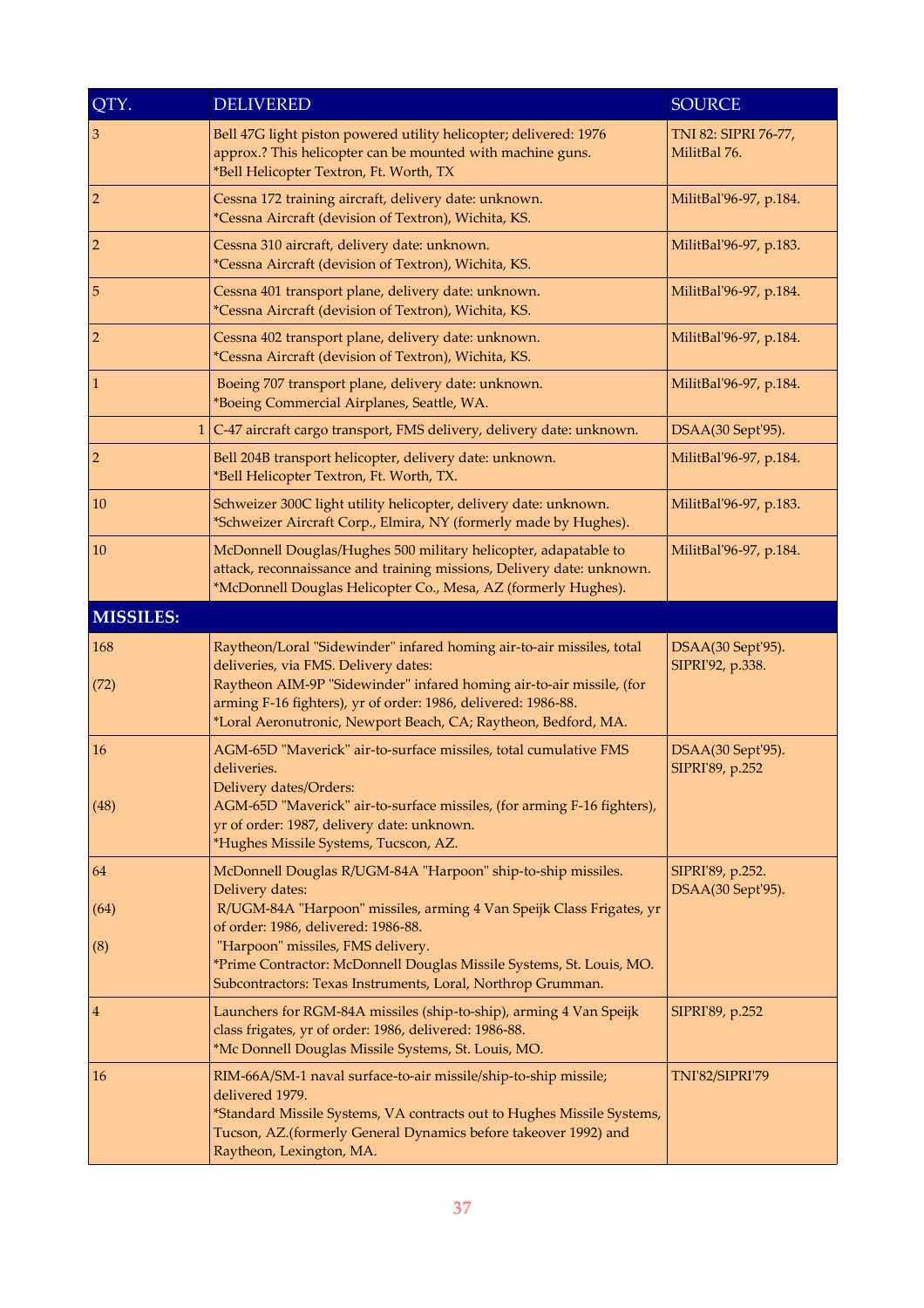| QTY.                         | <b>DELIVERED</b>                                                                                                                                                                                                                                                                                                                                                                                                                                                                                                                                                                                                                                                                                                    | <b>SOURCE</b>                                                                              |
|------------------------------|---------------------------------------------------------------------------------------------------------------------------------------------------------------------------------------------------------------------------------------------------------------------------------------------------------------------------------------------------------------------------------------------------------------------------------------------------------------------------------------------------------------------------------------------------------------------------------------------------------------------------------------------------------------------------------------------------------------------|--------------------------------------------------------------------------------------------|
| <b>NAVAL SHIPS:</b>          |                                                                                                                                                                                                                                                                                                                                                                                                                                                                                                                                                                                                                                                                                                                     |                                                                                            |
| $\overline{5}$<br>(1)<br>(4) | Boeing Jetfoil, high-speed hydrofoils; cumulative orders. (The jetfoil, a<br>160-ton vessel operable in heavy seas, can be mounted with modern<br>missiles.) Delivery dates:<br>delivered in January, 1982; "first ordered for evaluation in sundry naval<br>and civilian roles including gunboat and troop transporter."<br>more ordered in 1983; delivered by 1986; value: \$150 m.; with the<br>inititial contract involving the purchase and joint production of jetfoils<br>in Indonesia. The initial contract also involves Boeing assisting P.T.<br>Pabrik Kapal, the Indonesian national shipbuilding company. Current<br>Status: "Operational status is doubtful."<br>*Boeing Marine Systems, Seattle, WA. | JFS'94/95, p.303;<br>PDR(2/83).<br>JFS'94/95, p.303;<br>FT(10/10/83).<br>JFS'94/95, p.303. |
| $\overline{4}$               | Claude Jones class frigate, total deliveries.<br>Delivery date: All (4) were delivered prior to the 1975 invasion of East<br>Timor (2/73 - 12/74), but were then refitted at Subic Bay during the<br>period 1979-82. Current Inventory: (4) US Claude Jones; with 2 x 3<br>anti-submarine torpedo tube (ASTT).<br>*Avondale Industries, New Orleans, LA (formerly Avondale Marine<br>Ways), and American Ship Building Co., Toledo, OH.                                                                                                                                                                                                                                                                             | JFS'94-95, p.300;<br>MilitBal'96-97, p.183.                                                |
|                              | <b>ARMORED VEHICLES/TANKS:</b>                                                                                                                                                                                                                                                                                                                                                                                                                                                                                                                                                                                                                                                                                      |                                                                                            |
| 22<br>(22)                   | Cadillac Gage Textron "Commando Ranger" armoured personnel<br>carrier.<br>Commando Rangers, delivered: 1983.<br>In 1983 it was confirmed that Indonesia had placed an order for (28)<br>Commando Scout vehicles, as well as (22) Commando Ranger armoured<br>personnel carriers.<br>*Textron Marine and Land Systems, New Orleans, LA (formerly<br>Cadillac Gage Textron, Warren, MI).                                                                                                                                                                                                                                                                                                                              | MilitBal'96-97, p.183.<br>MILPOW'91, p.92<br>Jane's A&A, p.205-06,<br>(photos on p.401).   |
| 200<br>(58)<br>(36)          | Cadillac Gage Textron V-150 "Commando" armoured personnel carrier.<br><b>Delivery Dates:</b><br>V-150, delivered: 1978-79.<br>V-150, Commercial delivery, delivered: 1975.<br>*Textron Marine and Land Systems, New Orleans, LA (formerly<br>Cadillac Gage Textron, Warren, MI).                                                                                                                                                                                                                                                                                                                                                                                                                                    | MilitBal'96-97, p.183.<br>MILPOW'91, p.92<br>TNI'82/OMC.                                   |
| 180<br>(171)<br>(9)          | M-101 "Howitzer" tank, 105mm. (towed), FMS delivery, total deliveries.<br><b>Delivery Dates:</b><br>M-101 tanks, FMS delivery;<br>M-101 tanks, Military Assist/Emergency Drawdown delivery, delivery<br>date: unknown. Current Inventory: (170) M-101 tank.<br>*Rock Island Arsenals, Rock Island, IL.                                                                                                                                                                                                                                                                                                                                                                                                              | DSAA(30 Sept'95).<br>DSAA(30 Sept'95).<br>MilitBal'96-97, p.183.                           |
|                              | <b>SMALL ARMS/AMMUNITION:</b>                                                                                                                                                                                                                                                                                                                                                                                                                                                                                                                                                                                                                                                                                       |                                                                                            |
| 463                          | Crowd Control Items made and exported by *Smith and Wesson<br>(Springfield, MA) to the Indonesian Police; license date 8/76.                                                                                                                                                                                                                                                                                                                                                                                                                                                                                                                                                                                        | TNI'82 (Table 4):<br>Klare, Arnson IPS study,<br>1981.                                     |
| 100                          | Mk-VII chemical batons made by *General Ordnance Equipment Corp.<br>(Pittsburgh, PA), exported by Smith and Wesson (Springfield, MA), to<br>the Indonesian Police; license date: 8/76.                                                                                                                                                                                                                                                                                                                                                                                                                                                                                                                              | TNI'82(Table 4): Klare,<br>Arnson IPS study, 1981.                                         |
| 1.37million                  | rounds Centerfire Ammunition, made and exported by *Winchester<br>International (New Haven, CT), to the Indonesian National Police;<br>license date: 6/77.                                                                                                                                                                                                                                                                                                                                                                                                                                                                                                                                                          | TNI'82(Table 4): Klare,<br>Arnson IPS study, 1981.                                         |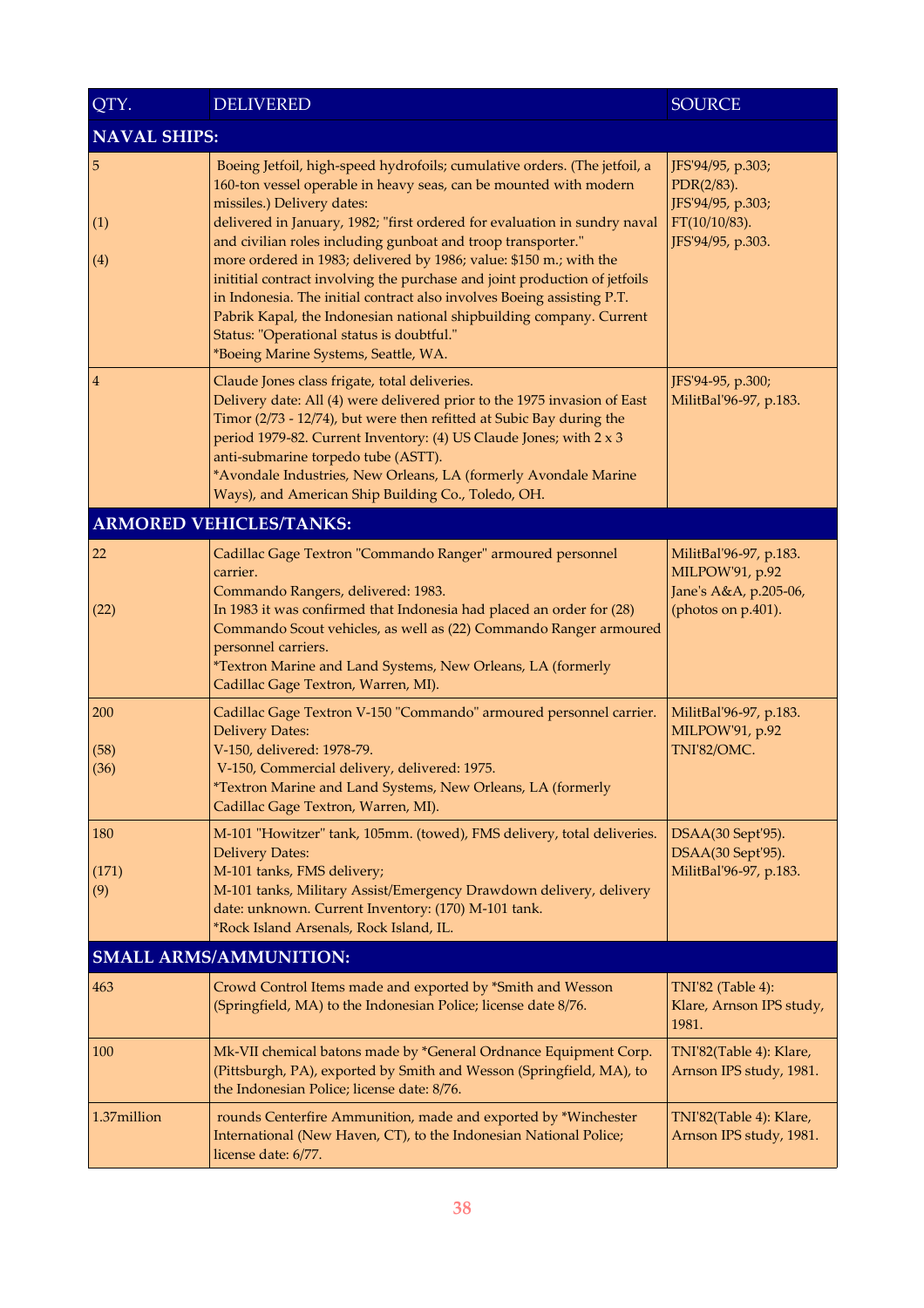| QTY.                       | <b>DELIVERED</b>                                                                                                                                                                                                                                                                                                                                                                                                                     | <b>SOURCE</b>                                                                                           |
|----------------------------|--------------------------------------------------------------------------------------------------------------------------------------------------------------------------------------------------------------------------------------------------------------------------------------------------------------------------------------------------------------------------------------------------------------------------------------|---------------------------------------------------------------------------------------------------------|
| 250 thous.                 | [Inform. unobtain.] 8-rd. Clips for M-1 rifles exported by *International<br>Armament Corp. (Alexandria, VA) to the Indonesian Department of<br>Defense & Security; license date: 9/78.                                                                                                                                                                                                                                              | TNI'82(Table 4):Klare,<br>Arnson IPS study, 1981.                                                       |
| $\overline{5}$             | Star-tron MK-303A night vision scope, made by *General Ordnance<br>Equip. Corp. (Pittsburgh, PA), and exported by Smith and Wesson<br>(Springfield, MA) to the Indonesian Policy; license date: 12/78.                                                                                                                                                                                                                               | TNI'82(Table 4): Klare,<br>Arnson IPS study, 1981.                                                      |
| 435                        | Gas Masks, made and exported by *Smith and Wesson (Springfield,<br>MA) to the Indonesian Department of Police; license date: 1/79.                                                                                                                                                                                                                                                                                                   | TNI'82(Table 4): Klare,<br>Arnson IPS study, 1981.                                                      |
| 15,032<br>(15,000)<br>(32) | M-16 rifles Delivery dates:<br>M-16 rifles made and exported *Colt Industries (New York, NY), to the<br>Indonesian Dept. of Defense & Security; license date: 2/79.<br>M-16 rifles (all models), license applicant: *New Colt Holdings Corp.,<br>dollar value: \$29,884; license dates: 9/13/91, 4/22/92.<br>Note: In FY1979, according to the US State Dept., Commercial deliveries<br>of M-16 and M-16 A1 rifles totalled \$7.9 m. | TNI'82 (Table 4): Klare,<br>Arnson IPS study, 1981.<br>DTCAdhoc (5/30/95).<br>TNI'82(Table 3): USState. |
| 60 thous.                  | 30 round Magazines, made and exported by *Colt Industries (New<br>York, NY), to the Indonesian Dept. of Defense and Secur.; license date:<br>2/79.                                                                                                                                                                                                                                                                                   | TNI'82 (Table 4): Klare,<br>Arnson IPS study, 1981.                                                     |
| 15 thous.                  | M-7 Bayonnets w/ Scabbord, made and exported by *Colt Industries<br>(New York, NY), to the Indonesian Dept. of Defense; license date: 2/79.                                                                                                                                                                                                                                                                                          | TNI'82 (Table 4): Klare,<br>Arnson IPS study, 1981.                                                     |
| 1,326                      | .38 Caliber Revolvers, made and exported by *Colt Industries (New<br>York), to the Indonesian Dept. of Defense & Secur.; license date: 6/79.                                                                                                                                                                                                                                                                                         | TNI'82 (Table 4): Klare,<br>Arnson IPS study, 1981.                                                     |
| 500                        | .38 Caliber Launching Cart, made and exported by *Smith and Wesson<br>(Springfield, MA), to the Indonesian Dept. of Police; licensed 7/79.                                                                                                                                                                                                                                                                                           | TNI'82 (Table 4): Klare,<br>Arnson IPS study, 1981.                                                     |
| 64                         | #210 Gas Guns, made and exported by *Smith and Wesson (Springfield,<br>MA), to the Indonesian Dept. of Police; licensed 7/79.                                                                                                                                                                                                                                                                                                        | TNI'82 (Table 4): Klare,<br>Arnson IPS study, 1981.                                                     |
| 500                        | 12 gauge Launching Cart, made and exported by *Smith and Wesson<br>(Springfield, MA), to the Indonesian Dept. of Police; licensed 7/79.                                                                                                                                                                                                                                                                                              | TNI'82 (Table 4): Klare,<br>Arnson IPS study, 1981.                                                     |
| 300                        | #98 CS Riot Agent, made and exported by *Smith and Wesson<br>(Springfield, MA), to the Indonesian Dept. of Police; licensed 7/79.                                                                                                                                                                                                                                                                                                    | TNI'82 (Table 4): Klare,<br>Arnson IPS study, 1981.                                                     |
| 8                          | Rifles (non-military, all); worth: \$6,133. License applicant/license dates:<br>Robert's Precision Arms (6/5/90, 5/22/92); Pacific Supply Express Co.<br>$(3/23/93)$ .                                                                                                                                                                                                                                                               | DTCAdhoc(5/30/95).                                                                                      |
| 5,38                       | Pistols & Revolvers; worth: \$1,294,717. License applicants: Robert's<br>Precision Arms, Smith & Wesson, Embassy of Indonesia. License dates:<br>3/21/90-5/31/94.                                                                                                                                                                                                                                                                    | DTCAdhoc(5/30/95).                                                                                      |
| <b>OTHER MISC.:</b>        |                                                                                                                                                                                                                                                                                                                                                                                                                                      |                                                                                                         |
| 158                        | SIM Sys Laser M251, FMS delivery, delivered FY1985.                                                                                                                                                                                                                                                                                                                                                                                  | FOIA/DSAA, 9/19/94, p.9                                                                                 |
| 14                         | AN/PUS-4 Starlight Scope, Commercial delivery, delivered: FY 1980,<br>value: \$87.3 m.                                                                                                                                                                                                                                                                                                                                               | Annual Report'80.                                                                                       |
| 24                         | AN/VRC-64 radio set, Commercial delivery, delivered: FY1980, value:<br>\$111.9 m.                                                                                                                                                                                                                                                                                                                                                    | Annual Report'80.                                                                                       |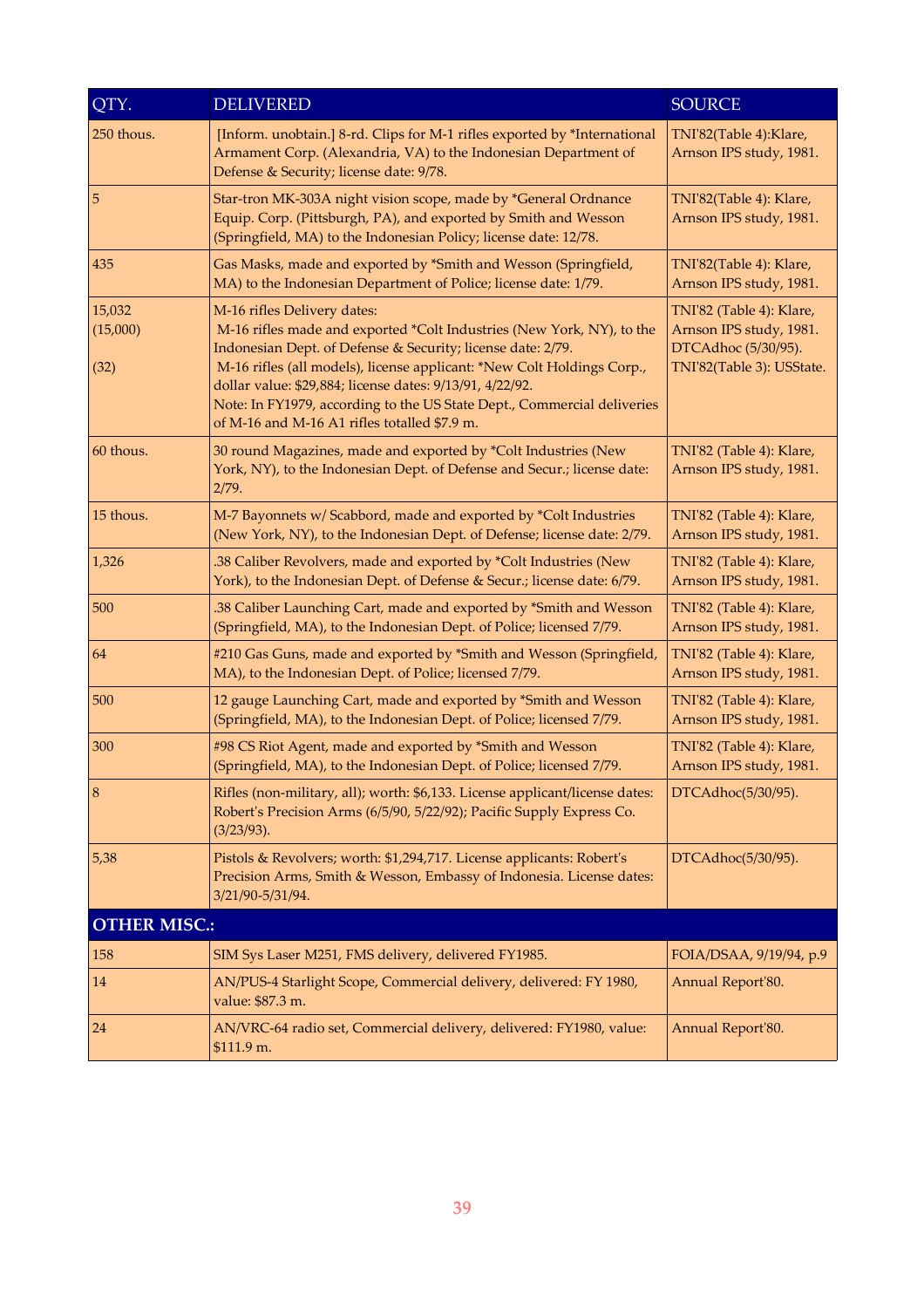| QTY.           | <b>DELIVERED</b>                                                                                                                                                                                                                                                                                                                                                                                                                                                                                                                                                                                                                                                                                                                                                                                                                                                                                                                                                                                                                                                                                                                                                                                                                                                                                                                                                                                                                                                                                                                                                                                                                                                                                                                                                                                                                                                                                                                                                                | <b>SOURCE</b>                                                                   |
|----------------|---------------------------------------------------------------------------------------------------------------------------------------------------------------------------------------------------------------------------------------------------------------------------------------------------------------------------------------------------------------------------------------------------------------------------------------------------------------------------------------------------------------------------------------------------------------------------------------------------------------------------------------------------------------------------------------------------------------------------------------------------------------------------------------------------------------------------------------------------------------------------------------------------------------------------------------------------------------------------------------------------------------------------------------------------------------------------------------------------------------------------------------------------------------------------------------------------------------------------------------------------------------------------------------------------------------------------------------------------------------------------------------------------------------------------------------------------------------------------------------------------------------------------------------------------------------------------------------------------------------------------------------------------------------------------------------------------------------------------------------------------------------------------------------------------------------------------------------------------------------------------------------------------------------------------------------------------------------------------------|---------------------------------------------------------------------------------|
| $\overline{7}$ | Palapa A, B and C commercial communications spacecraft, with<br>valuable military applications.**<br>Palapa-A1, Indonesia's first domestic communications satellite,<br>achieved orbit in July, 1976. The satellite was launched for Indonesia by<br>the National Aeronautics and Space Admin. from Kennedy Space<br>Center, FL; it was retired May 1985.<br>Palapa-A2 was launched March 1977 and retired Jan. 1988. These<br>satellites are identical to the Anik and Westar satellites Hughes built for<br>the first domestic systems in Canada and the US.<br>Palapa-B1 (launched June 1983) and<br>Palapa-B2 (launched Feb. 1984) are second generation satellites<br>Hughes designed and built for Indonesia, based on the Hughes HS 376<br>model. Palapa-B2, after having been placed in improper orbit, was<br>refurbished by Hughes, renamed Palapa-B2R, and relaunched on April<br>1990 (replacing Palapa-B1 which was ready to retire).<br>The third and fourth satellites in this series, Palapa-B2P and Palapa-B4<br>achieved orbit in March 1987 and May 1992 respectively.<br>Palapa-C commercial communications spacecraft & propellant,<br>Commercial delivery, date of order: 12/1/93, worth: >\$50 m.<br>In April 1993 Hughes won a contract for two spacecraft, Palapa-C1<br>(launched Jan. 31, 1996) and Palapa-C2 (launched May 15, 1996), based<br>on Hughes' HS 601 model, with an option good until 1999 to order a<br>third.<br>Note: To accomodate each new generation satellite, Hughes won<br>follow-on contracts to augment the master control station near Jakarta,<br>as well as ground stations in Bandung and Cilacap. Hughes is also<br>conducting two internship programs, with SATELINDO and PTNI,<br>Indonesia's aerospace company, which "give Indonesian engineers the<br>opportunity to work on Palapa-C and other satellite systems" and gain<br>valuable technical know-how.<br>*Hughes Space and Communications Co., El Segundo, CA | Hughes Space &<br>Communications Co. fact<br>sheet.<br>ACA register, 7/96, p.28 |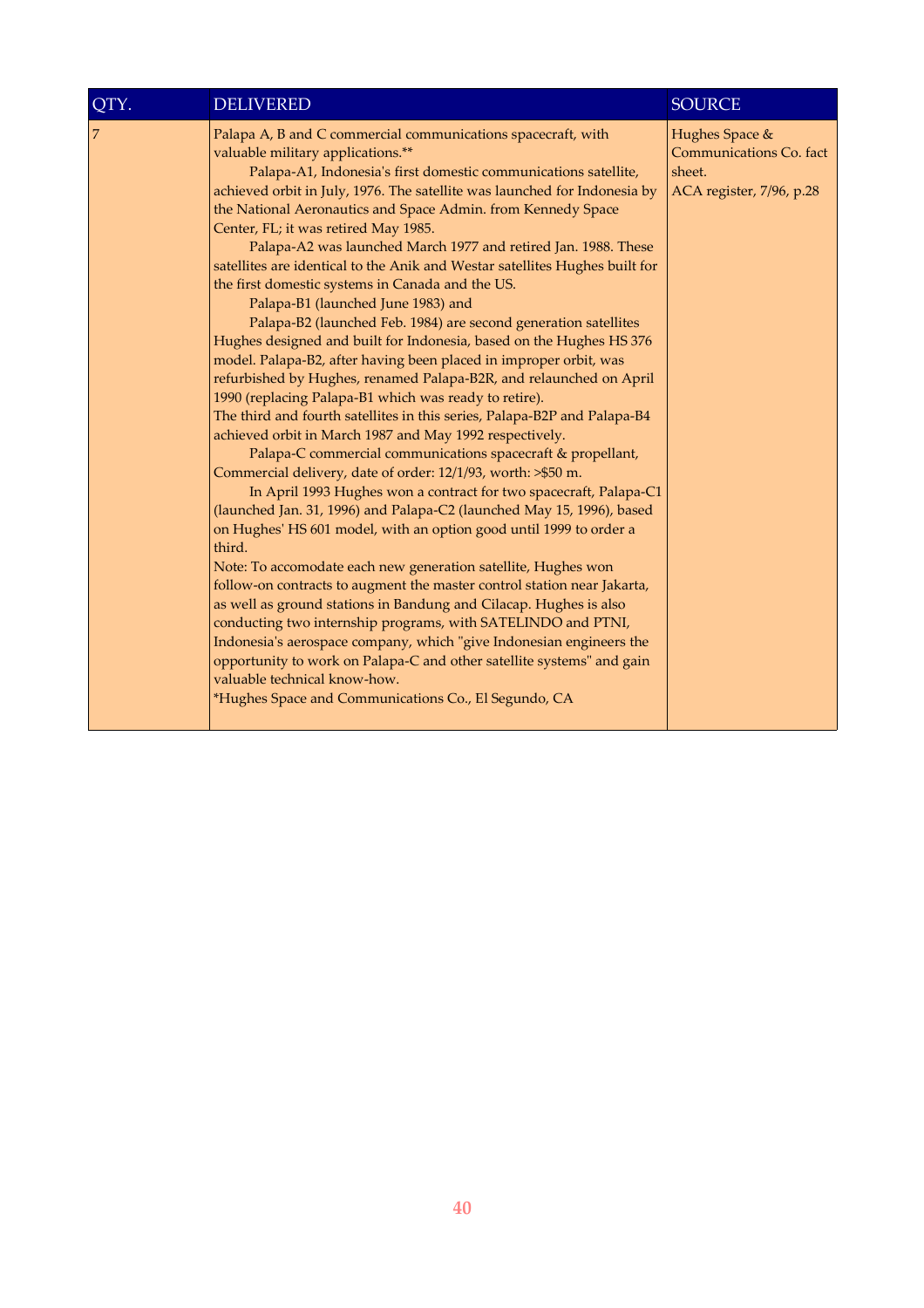|                         | Key to Source Abbreviations (for Appendix Chart I):                                                                                                                                                                                                                                                                                                                                                                                                                                                                                                                                                                                                                                     |
|-------------------------|-----------------------------------------------------------------------------------------------------------------------------------------------------------------------------------------------------------------------------------------------------------------------------------------------------------------------------------------------------------------------------------------------------------------------------------------------------------------------------------------------------------------------------------------------------------------------------------------------------------------------------------------------------------------------------------------|
| <b>ACA</b>              | Arms Control Association report: "ACA Register of US Arms Transfers," (202) 463-8270.                                                                                                                                                                                                                                                                                                                                                                                                                                                                                                                                                                                                   |
| <b>ADJ</b>              | Asian Defence Journal                                                                                                                                                                                                                                                                                                                                                                                                                                                                                                                                                                                                                                                                   |
| <b>Annual Report'80</b> | "Annual Report on Military Assistance and Exports," US Dept. of State, as required by Section<br>657 Foreign Assistance Act, FY1980.                                                                                                                                                                                                                                                                                                                                                                                                                                                                                                                                                    |
| DN                      | <b>Defense News</b>                                                                                                                                                                                                                                                                                                                                                                                                                                                                                                                                                                                                                                                                     |
| <b>DSAA</b>             | Defense Security Assistance Agency, "Status of Foreign Military Sales Foreign Military<br>Construction Sales and Military Assistance Programs," as of 30 Sept 1995, Indonesia.                                                                                                                                                                                                                                                                                                                                                                                                                                                                                                          |
| <b>DTCAdhoc</b>         | Office of Defense Trade Controls, Dept. of State, "Adhoc Query Report," Indonesia, May 30,<br>1995.                                                                                                                                                                                                                                                                                                                                                                                                                                                                                                                                                                                     |
| IDR                     | <b>International Defense Review</b>                                                                                                                                                                                                                                                                                                                                                                                                                                                                                                                                                                                                                                                     |
| <b>FEER</b>             | Far Eastern Economic Review                                                                                                                                                                                                                                                                                                                                                                                                                                                                                                                                                                                                                                                             |
| FT                      | <b>Financial Times</b>                                                                                                                                                                                                                                                                                                                                                                                                                                                                                                                                                                                                                                                                  |
| F OIA/DSAA              | Freedom of Information Act request to Defense Security Assistance Agency, response dated<br>9/19/94: "Foreign Military Sales/Deliveries of Light Weapons, Purchased During the Period<br>FY1980-1993.                                                                                                                                                                                                                                                                                                                                                                                                                                                                                   |
| Jane's A&A              | Jane's Armour and Artillery, 14th edition, ed. Christopher F. Foss, 1993-94.                                                                                                                                                                                                                                                                                                                                                                                                                                                                                                                                                                                                            |
| <b>JDW</b>              | Jane's Defence Weekly                                                                                                                                                                                                                                                                                                                                                                                                                                                                                                                                                                                                                                                                   |
| <b>IFS'94-'95</b>       | Jane's Fighting Ships, 1994-1995                                                                                                                                                                                                                                                                                                                                                                                                                                                                                                                                                                                                                                                        |
| "The Military Balance", | for South East Asia, published by Oxford Press for the International Institute for Strategic<br>Studies, London and Washington, DC.                                                                                                                                                                                                                                                                                                                                                                                                                                                                                                                                                     |
| <b>MILPOW</b>           | Military Powers Encyclopedia, published by Socit I3 C (Impact International Information<br>Company, Paris.                                                                                                                                                                                                                                                                                                                                                                                                                                                                                                                                                                              |
| OMC                     | Office of Munitions Control export licenses for commercially sold defense equipment.                                                                                                                                                                                                                                                                                                                                                                                                                                                                                                                                                                                                    |
| <b>PDR</b>              | Pacific Defense Reporter                                                                                                                                                                                                                                                                                                                                                                                                                                                                                                                                                                                                                                                                |
| <b>SIPRI</b>            | "SIPRI Yearbook: Armaments, Disarmament and International Security," Stockholm<br>International Peace Research Institute, 1966-1996, Oxford University Press.                                                                                                                                                                                                                                                                                                                                                                                                                                                                                                                           |
| <b>TNI'82</b>           | Transnational Institute report: "Background Information on Indonesia: the Invasion of East<br>Timor and US Military Assistance," prepared by Flora E. Montealegre, May 1982.<br>TNI'82(Table 3): "Value of Selected Policies and Paramilitary Gear Exported Under License to<br>Indonesia, FY 1975-1980," Dept. of State, Annual Report on Assistance Act, FY 1975, 76, 77, 78,<br>79, 80.<br>TNI'82(Table 4): "Documented US Arms Sales to Indonesian Police Forces, Sept. 1976-May<br>1979," reproduced from: Michael T. Klare and Cynthia Arnson, Supplying Repression: US<br>Support for Authoritarian Regimes Abroad, Institute for Policy Studies, Washington, DC<br>1981, p.154. |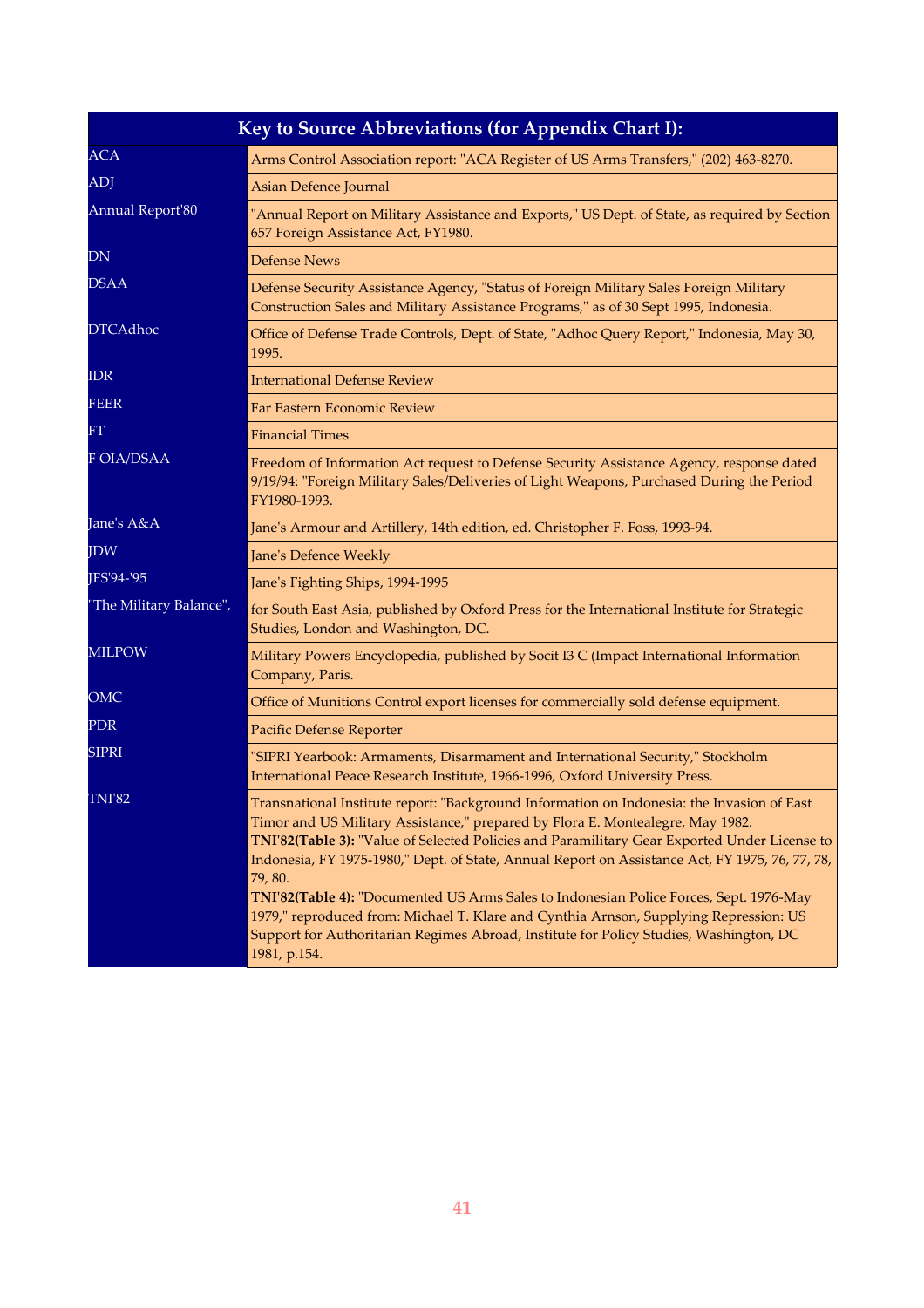# Canada: floodgates

### for exports wide open

*David Webster; East Timor Alert Network (ETAN)-Vancouver*

Canada has never ranked among the leading arms suppliers to Canada. However, as one of the few countries to impose even a temporary arms embargo (from 1992-93), it has the ability to lead by example. And as the country most integrated into United States military production, its actions have the potential to affect those of the U.S. Canada is currently increasing its efforts to up trade with Indonesia. That trend was symbolized by the January 1996 "Team Canada" trade mission, in which Prime Minister Jean Chrétien led the largest-ever foreign delegation to Jakarta. High on the Chrétien trade agenda is trade in military hardware.

The Canadian government boasts that its restrictions on arms exports are among the toughest in the world. Before any military sale can be made to Indonesia, it is supposed to be approved by four separate government departments.**<sup>45</sup>** This has generally proven to be a simple administrative hurdle for companies to clear. Government policy, affirmed by successive Liberal and Conservative ministries, has claimed to bar the export of Canadian-made arms to countries considered enemies or under sanctions (the former Soviet bloc and South Africa), countries that are at currently at war, and countries that might use the arms to violate the human rights of their own people. According to the current formulation, "exports of military goods to Indonesia are restricted to those items where there is no reasonable risk that they might be used against the civilian population." **46**

Indonesia is clearly both at war in East Timor and elsewhere, and likely to use Canadian-made military goods against its civilian population. Except for a short period after the November 1991 Santa Cruz massacre, however, this has not prevented the free flow of Canadian military goods and technology to Indonesia. Weapons made in Canada have almost certainly been used in the war in East Timor, according to Jose Ramos Horta. **47**

#### **The 70s and 80s**

Prime Minister Pierre Trudeau cultivated a reputation as an international peacemaker. At the same time, he cultivated close ties with Indonesia under President Soeharto, who visited Ottawa in 1975. It has been reported that bullets used by the invading Indonesian army in 1975 were made by Valcartier Industries of Montreal, which reported a further sale of ammunition in 1981, the year of the infamous "fence of legs" operation in East Timor. During this operation East Timorese between 8 and 50 years old where forced to act as an human shield between the Fretilin and the Indonesian army. Hundreds of them were killed.

Another top supplier in this period was Pratt and Whitney Canada Inc., a major international helicopter engine manufacturer that entered into a deal with the Indonesian government's aircraft maker, IPTN, in 1985. That contract was financed by the Canadian government's Export Development Corp. Many sales of this nature leave Canada classified as civilian aircraft parts, but they can easily be incorporated into military aircraft in a third country or in Indonesia itself.

47 Jose Ramos Horta, FUNU.

<sup>45</sup> Sharon Scharfe, Complicity: East Timor and Canadian Foreign Policy (Montreal: Black Rose Books, 1996)

<sup>46</sup> Letter from André Ouellet, Minister of Foreign Affairs, Aug. 9, 1995.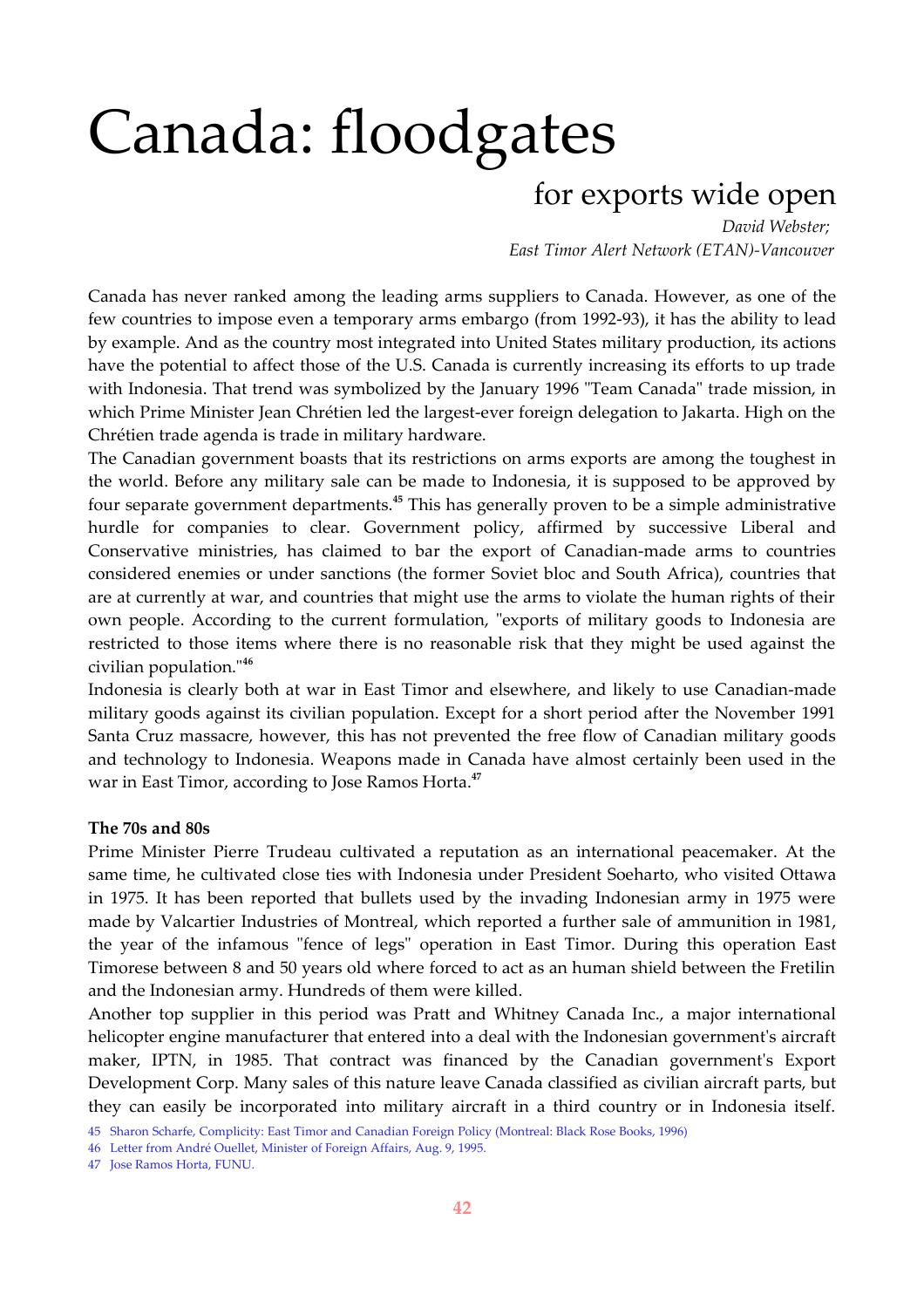Canadian-made "civilian" components that end up in military systems in the Third World are valued at \$20-30 million a year.<sup>48</sup> There is no effort to track the end-use of Canadian-made components. Over the 1980s, the government admitted to making more than \$5.7 million (Cdn) in direct military sales to Indonesia. **<sup>49</sup>** This figure does not include indirect sales through third countries or sales classed officially as civilian that end up being incorporated into military equipment. Ottawa also organized a 1986 high-tech exhibition in Jakarta in which ten Canadian companies hawked their wares to Indonesian buyers.

#### **After Santa Cruz**

Public outcry after the Santa Cruz massacre prompted the foreign minister of the day, Barbara McDougall, to launch a review of Canadian aid to Indonesia that resulted in a temporary freeze in 1992. At the same time, McDougall stopped signing applications for arms export permits destined for Indonesia, citing concern over East Timor as her reason. The Liberal opposition, with foreign affairs critic Lloyd Axworthy leading the charge, attacked McDougall for not going far enough.

In 1993, the Liberals swept to power. Their first foreign minister, André Ouellet, reversed decades of party policy, going back to Nobel Peace Prize laureate Lester Pearson, when he announced human rights was being severed from Canadian foreign policy. "Canada can no longer act as a boy scout," he said. Accordingly, weapons exports to Indonesia resumed. This was actually written into government policy. The Chrétien government's 1995-6 International Trade and Business Plan listed seven countries -- including Indonesia and China -- as the key target markets for a new Canadian push to export arms worldwide. The new direction was symbolized by the dispatch of a Canadian frigate to show the flag to potential buyers in eastern Asia.

In 1994, Ouellet authorized a sale of communications technology by Canadian Marconi to the Indonesian armed forces valued at just over \$1 million -- an innocuous-sounding beginning to the new Canadian policy, but one that was to prove the narrow end of the wedge. The following year, he put his seal of approval on a grand total of \$362,380,101 worth of military export permits to Indonesia. In the end, none of the companies concerned managed to negotiate a final sale, but the message from Ottawa was clear: the floodgates for exports were wide open, no matter how lethal the cargo might be.

Ouellet argued that arms exports were needed to create jobs in Canada, despite numerous studies that show the "defence" sector is among the least efficient in job creation. "We have to sustain those companies who have major investments in this area [arms] and who have a substantial workforce," he said. "Our number one priority is job creation (...) I'm admitting candidly that for the short term there is a contradiction here." **50**

Ouellet has now been replaced as foreign minister by Lloyd Axworthy, a strong supporter of East Timor when in opposition. This has raised the hopes of human rights activists, but Axworthy has yet to make any substantive changes on policy towards Indonesia. He has refused calls for a renewed embargo. Although Canada's share of the global arms trade is just 2 per cent, it is a \$4 billion per-year industry that is heavily dependent on exports. Arms manufacturers are concentrated around Toronto and especially Montreal, cities where unemployment is a major problem. These companies are also leading donors to the Liberal and Conservative parties. Bombardier Inc., one of the Canadian companies that exports to Indonesia, ranks among the top five donors to the Liberals.**<sup>51</sup>**

51 Scharfe, p. 201.

<sup>48</sup> Ernie Regehr, "Military Sales," in Matthews & Pratt, Human Rights in Canadian Foreign Policy (Montreal, 1988), p. 211.

<sup>49</sup> Canadian Military Industry Database, Project Ploughshares ecumenical coalition

<sup>50</sup> Allan Thompson, "Canadian arms sales like dabbling in arson," Toronto Star, April 8, 1995.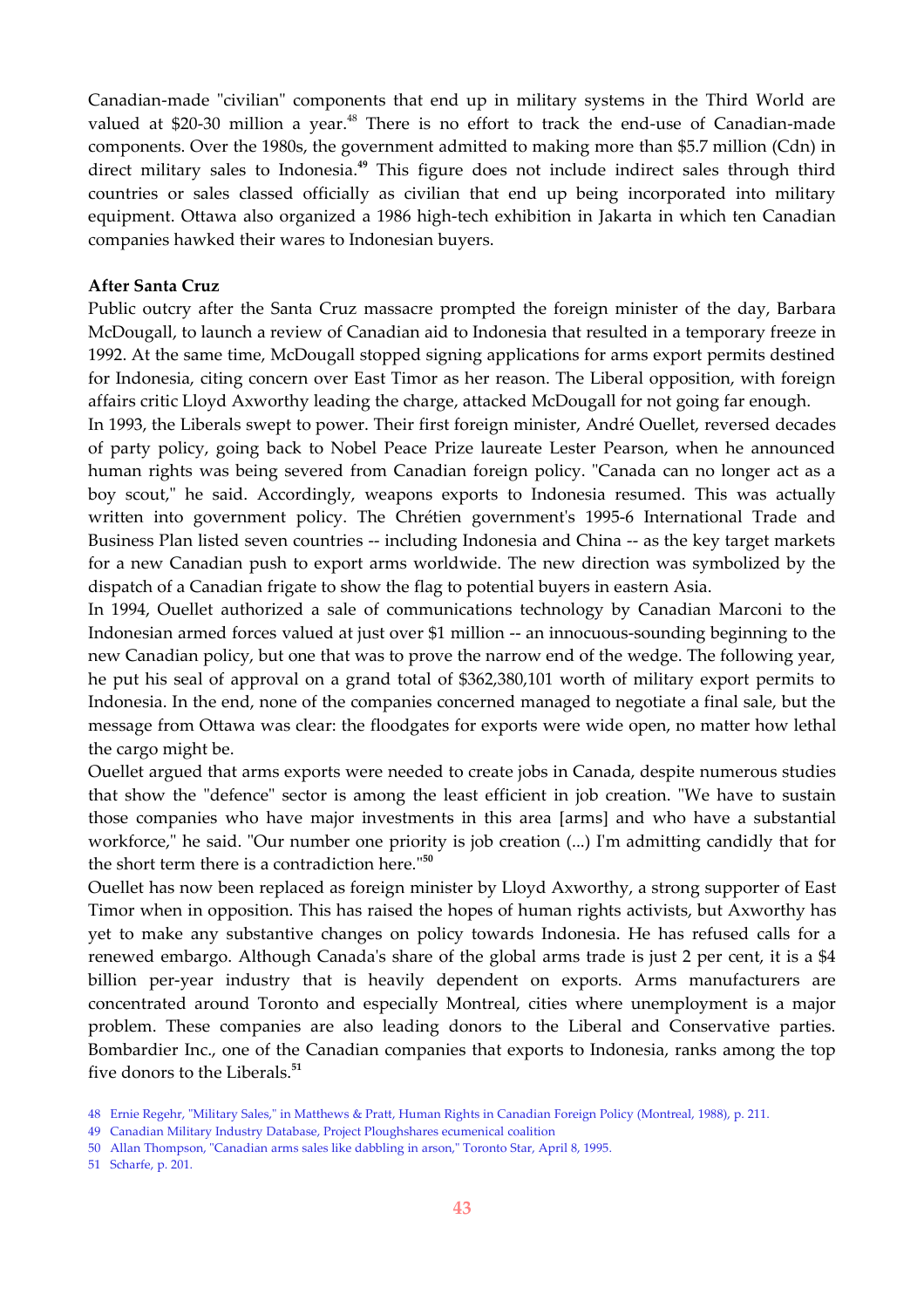#### **The North American arms complex**

Canada is unique in the world in having a privileged relationship with the United States military-industrial complex. The Defence Production Sharing Agreements (DPSA) between the two countries guarantees a fixed share of the U.S. arms production to branch-plants located in Canada. Canadian military production is considered domestic under U.S. law and exempted from American-content regulations. In return, the Canadian government does not attempt to regulate arms exports to the U.S.

The DPSA marked the first continental integration of Canada into the larger North American economy, and spawned a Canadian military industry that is geared primarily towards the production of component parts, primarily for U.S. weapons systems. Well over half of Canadian military production ends up south of the border. This has also meant that Canadian markets, by and large, will be the same as American markets, since the military products of the two countries are designed to fit together.

#### **Canadian opinion**

In parliament, the Bloc Québécois the right-wing Reform Party have both been critical of arms exports to Indonesia, as have several backbench Liberals associated with Parliamentarians for East Timor. The social-democrat New Democratic Party has on several occasions introduced private members' bills that seek a blanket embargo on arms sales to Indonesia, but these have never reached the floor.

A broad range of organizations in Canada has joined the call for a formal military embargo on Indonesia. These include the national Canadian Conference of Catholic Bishops and general synod of the Anglican Church of Canada; the national churches through the ecumenical coalitions Project Ploughshares and Canada-Asia Working Group; most of the country's biggest trade unions as well as the national Canadian Labour Congress; the National Action Committee on the Status of Women, and many others.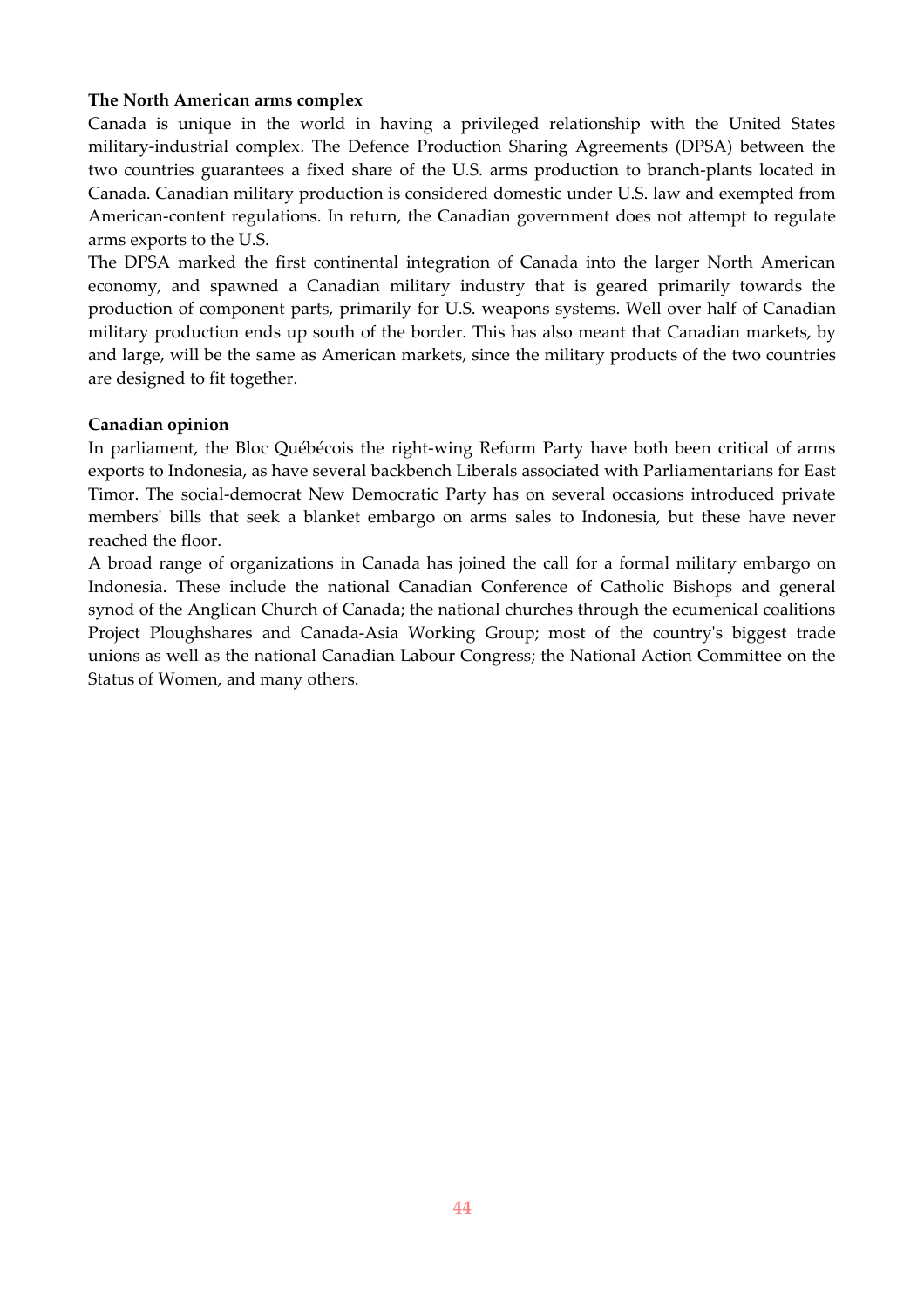## Belgium: development aid paved the way

*Johan Peleman; International Peace Information Service*

In a spectacular move, the Belgian State Secretary for Development Aid, Mr. Reginald Moreels, proposed last autumn to abolish any kind of development aid linked to export subsidies for Belgian industry, the so called "tied aid".

If implemented, this extraordinary change of policy, may bring an end to a tradition of dubious aid projects, through which Belgian industrial offsets where promoted with development aid. Often enough, private companies were specifically established to get hold of funds from export promotion programmes in third world countries. After a series of detailed articles in Belgian newspapers, the Belgian office for Development Aid (ABOS) will be restructured.

Metal Industries Development (MIDC) in Java, near Bandung, was one of those peculiar projects that triggered Mr. Moreels revolutionary proposal. This small scale factory was built in 1970. The first phase of the project, from 1970 until 1975, was considered a success story.

Two Belgian engineers assisted a local work force in repairing and rebuilding small machinery and tools. In the late seventies, the Belgian staff was reinforced, and the project budget was doubled from 2 to about \$4 million. The entire "tool clinic" was funded by ABOS.

In 1980, just before the third phase of the project, ABOS

stepped back to leave the co-ordination of the project to a subcontractor called, "Bandung 3". An additional \$6 million were granted over a three year period.

Bandung 3 turned out to be a business group of Belgian companies with an urgent need for new export-contracts. One of the partners in Bandung 3 was Fabrique National Herstal (FN-Herstal), Belgian's biggest arms producer, now a subsidiary of the French group GIAT Industries. FN took the lead in the consortium and finally got a position on the Indonesian arms market with a first \$9 million contract (1995-rates). The original ABOS-funding of the MIDC-project in Bandung, totalling over \$30 million until 1992, paved the way for FN's adventure in Indonesia.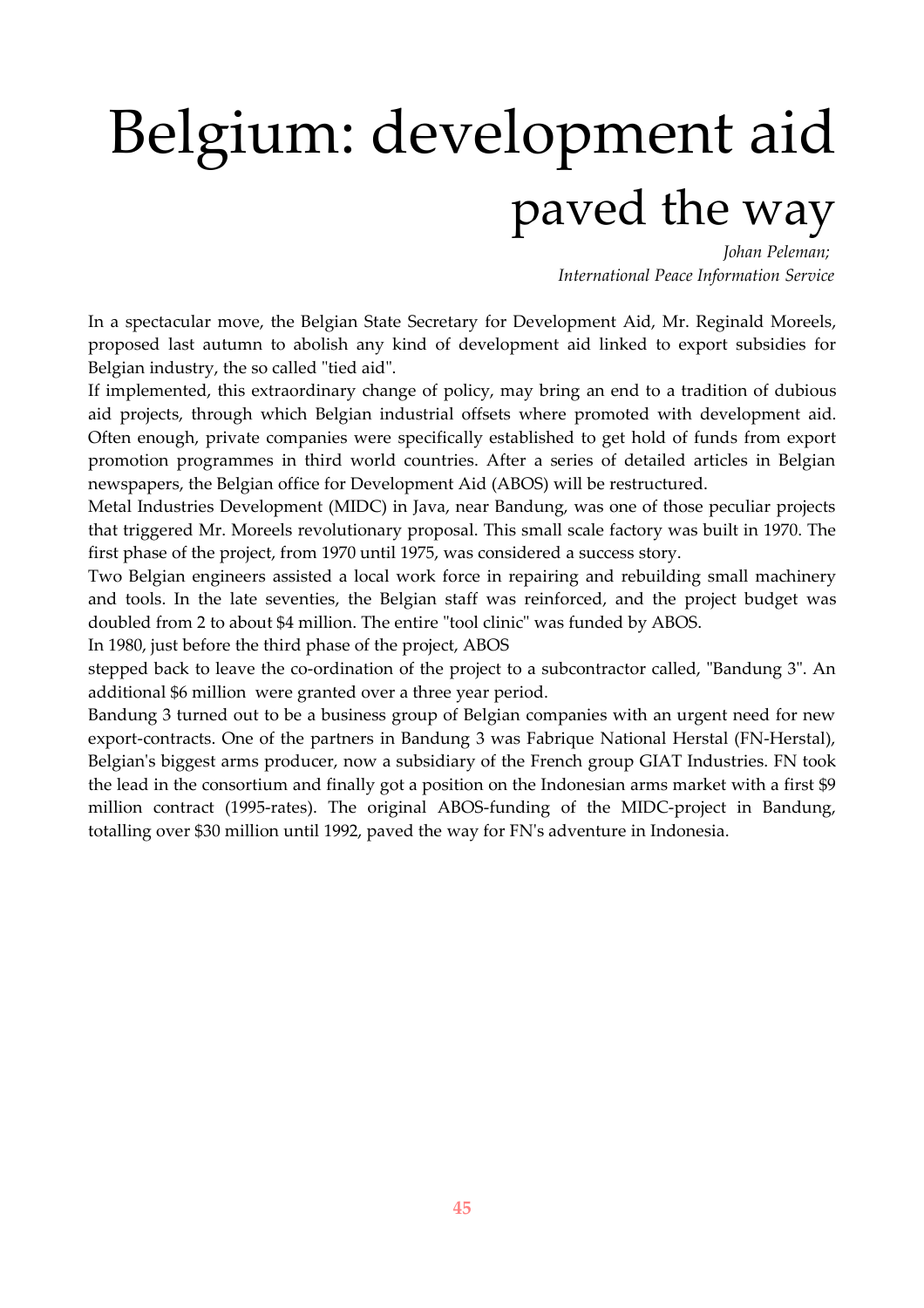#### **Belgium fire arms in Indonesia**

From the early 1980's on, the Indonesian ordnance factory for small arms PT Pindad manufactures the 9-mm FN Browning. Other types of FN-weapons produced under licence are the 7.62 mm FAL, the 7.62 mm SAF, and the 5.56 mm FNC (Indonesian type called SS1), all in use with the Indonesian armed forces (ABRI). The FNC appeared to be the new standard rifle for ABRI. In 1982 the Indonesian Air Force ordered 10,000 pieces of it. In 1984 the Indonesian government signed an agreement with FN that permits manufacturing in Indonesia. In the late eighties Indonesia also bought the FN 5.56 mm "Minimi" light machine-gun.

#### **Rocket and gun pods**

ABRI also received a special machine-gun for light airplanes, the FN-7.62 mm Twin Mag Pod (TMP). Since the beginning of the eighties the system was the standard equipment of the BO-105 helicopters produced by the German company Messerschmitt Bolkow Blohm (MBB) -- now Eurocopter -- and licence-produced in Indonesia by IPTN since 1976. Only the rotors and transmission are still delivered by Germany. The helicopters are in use with the Indonesian Air force and the police. The stretched version NBO-105 MPDS (multipurpose delivery system) can carry 50 mm to 81 mm rockets and machine gun pods.

IPTN also obtained a Canadian licence to manufacture approximately 100 NBell-412 Special Performance helicopters. Standard armament for the Canadian and Italian (Agusta) models includes the twin dual FN Herstal 7.62 mm gun pods, single FN Herstal 0.50 inch pod, pods of seven or nineteen 2.75 inch rockets, the FN Herstal four-round 70 mm rocket launcher and a 0.50 inch gun or two (French) Giat M621 20 mm cannon pods. These rocket pods are also qualified for the Indonesian versions and fitted to several of them.

#### **Armour and artillery**

The British Alvis-deal for Scorpions 90s(see UK) are having a Belgium connection. The Belgian company Cockeril Mechanical Industries (CMI) supplies the 90 mm Mk III-gun, the standard armament of the Scorpion light tank version. Other recently sold APC's (Armoured Personnel Carriers) include the Alvis Stormer and French Panhards. It is not clear if any of these have been fitted with Cockerill C25 turrets or with externally mounted 7.62 mm guns. The CMI-contracts with Indonesia are confirmed to have a value of approximately \$10 million.

The Belgian company Forges de Zeebrugge SA developed a 70 mm Multiple Rocket Laucher System, the LAU97, for export. From 1985 on IPTN started producing this 70 mm rocket system under licence. This rocket launcher can be mounted on a variety of vehicles, for instance the Alvis Saladin.

#### **Air Force**

Apart from possible requirement by the Indonesian air force of F-16s, or alternative fighter types such as the Mirage 2000 or the Su-27 in case of an American embargo on the F-16 deal, several aircraft types are being upgraded.

In 1995 it was announced that the Belgian avionics company SABCA/Sonaca acts as a systems integrator in a \$40 million programme to upgrade eight F-5E and four F-5Fs. The three-year programme includes installation of new avionics, providing exchangeability with the F-16s and Hawk series of the Indonesian air force, structural repairs and rewiring to operate air-to-air missiles.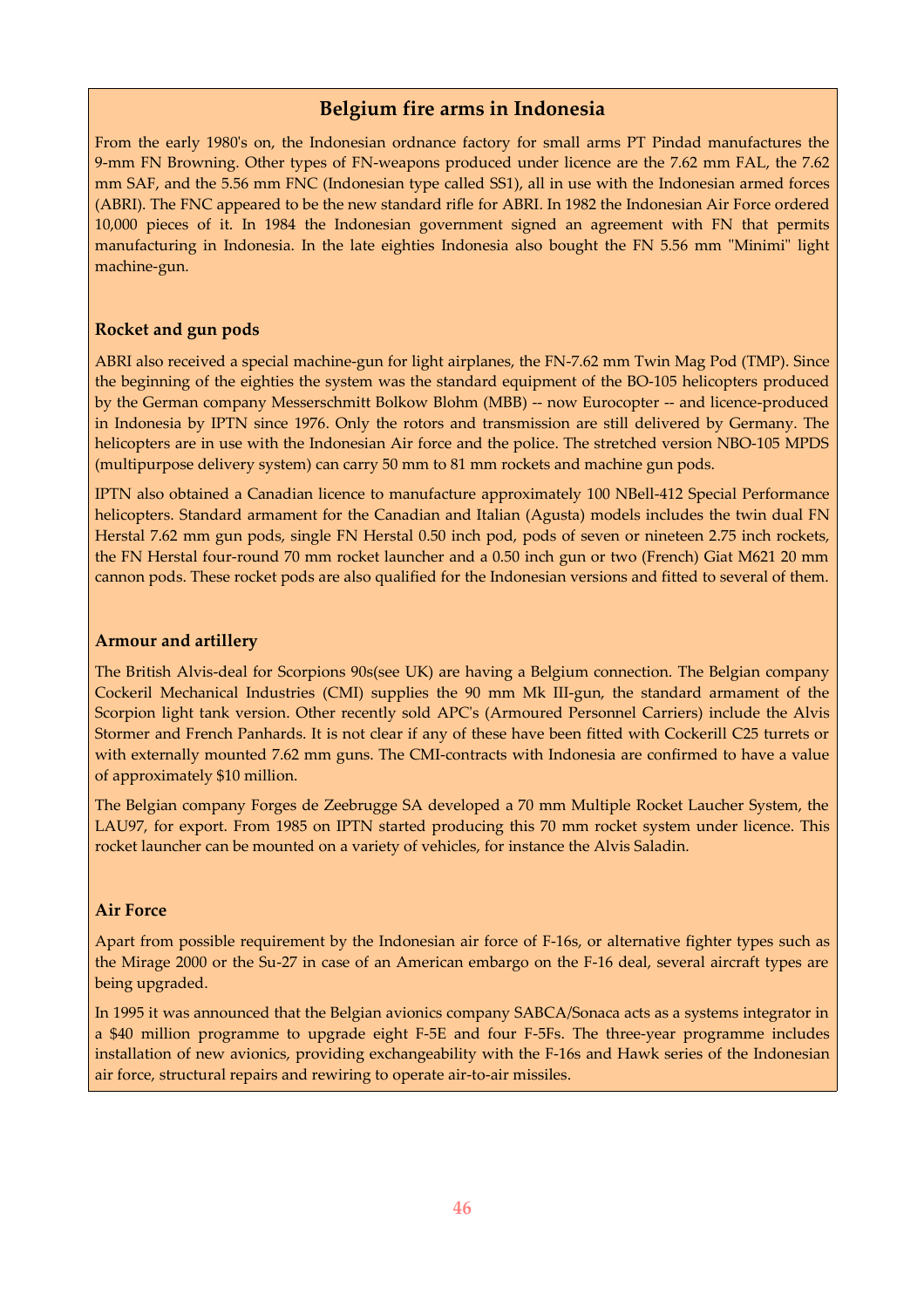## EU relations with Indonesia

*Dr. Paul Lim; European parliamentary assistant*

In this short write-up of the European Union's (EU) relations with Indonesia, it should be first said that it goes back to the 1970s which saw the then European Economic Community (EEC) and the Association of Southeast Asian Nations (ASEAN) moving in the direction of multilateral relationship concretised in the EEC-ASEAN Cooperation Agreement of 1980. This 1980 Agreement, which is still in operation, does not in any way replace bilateral relations between the EU and Indonesia which still continues but it could be seen as being within the multilateral framework of the ECC-ASEAN Cooperation Agreement. There is no bilateral cooperation agreement between the EU and Indonesia as with the other ASEAN-countries except Vietnam. However, we must also not forget the bilateral relations between the individual Member States of the EU and Indonesia.

One can say that the fruits of bilateral relations between the EU and Indonesia are in the various rural and agricultural development cooperations projects, in energy and in the field of forestry. Indonesia also has on its soil regional projects like the ASEAN-EC Energy Management Training and Research Centre (AEEMTRC). Here again we must not forget that the individual Member States have relations with Indonesia in development cooperation etc.

Now, 1992 saw the proposition of a new so-called "third generation" Cooperation Agreement with ASEAN which included a human rights clause. However, in the European Council Portugal refused to give the European Commission the mandate to negotiate with the ASEAN countries this new Agreement for the reason of Indonesia's occupation of East Timor. In other words, no negotiations started with ASEAN. On hindsight, even if the whole Council including Portugal had approved the proposed third generation cooperation agreement and the Commission began negotiations, it is hardly likely that the ASEAN countries would have accepted the human rights clause.

So, East Timor remains a potential thorn not just in EU-Indonesia relations but also in EU-ASEAN relations. The ASEAN countries are in solidarity with Indonesia over East Timor or at least take the line that they would not interfere in the internal affairs of a friendly neighbour and ASEANmembers and would not break ranks. One could cast doubts as to whether the Philippines or Thailand really accept the Indonesian occupation of East Timor, but we have seen Indonesian pressure on the Philippines and Thailand on the visits of Mr. Hosea Ramos Horta onto their soil. One wonders what are the private views of Thai and Filipino officials on this matter.

Would the EU ever allow its relations with Indonesia or for that matter EU-ASEAN relations sour? The Santa Cruz massacre of 1991 brought down EU-ASEAN relations affecting also bilateral relations between individual Member States and Indonesia to various degrees. Since then relations have improved as toned down on human rights, and East Timor is not divisive, and becomming a bi-lateral issue between Indonesia and Portugal removing it as a thorn, culminating in the Asia-Europe Meeting (ASEM) in Bangkok meeting where ASEAN played an important part in bringing East-asian and ASEAN countries to meet up with the EU and its Member States. ASEM was also the setting for the contact between Indonesian and Portuguese leaders.

What would sour relations between EU and ASEAN for the present time is more likely to be Burma especially its impending admittance into ASEAN along with Laos and Cambodia. What will it mean also for the future of ASEM? Now, with Burma, the European Commission was ready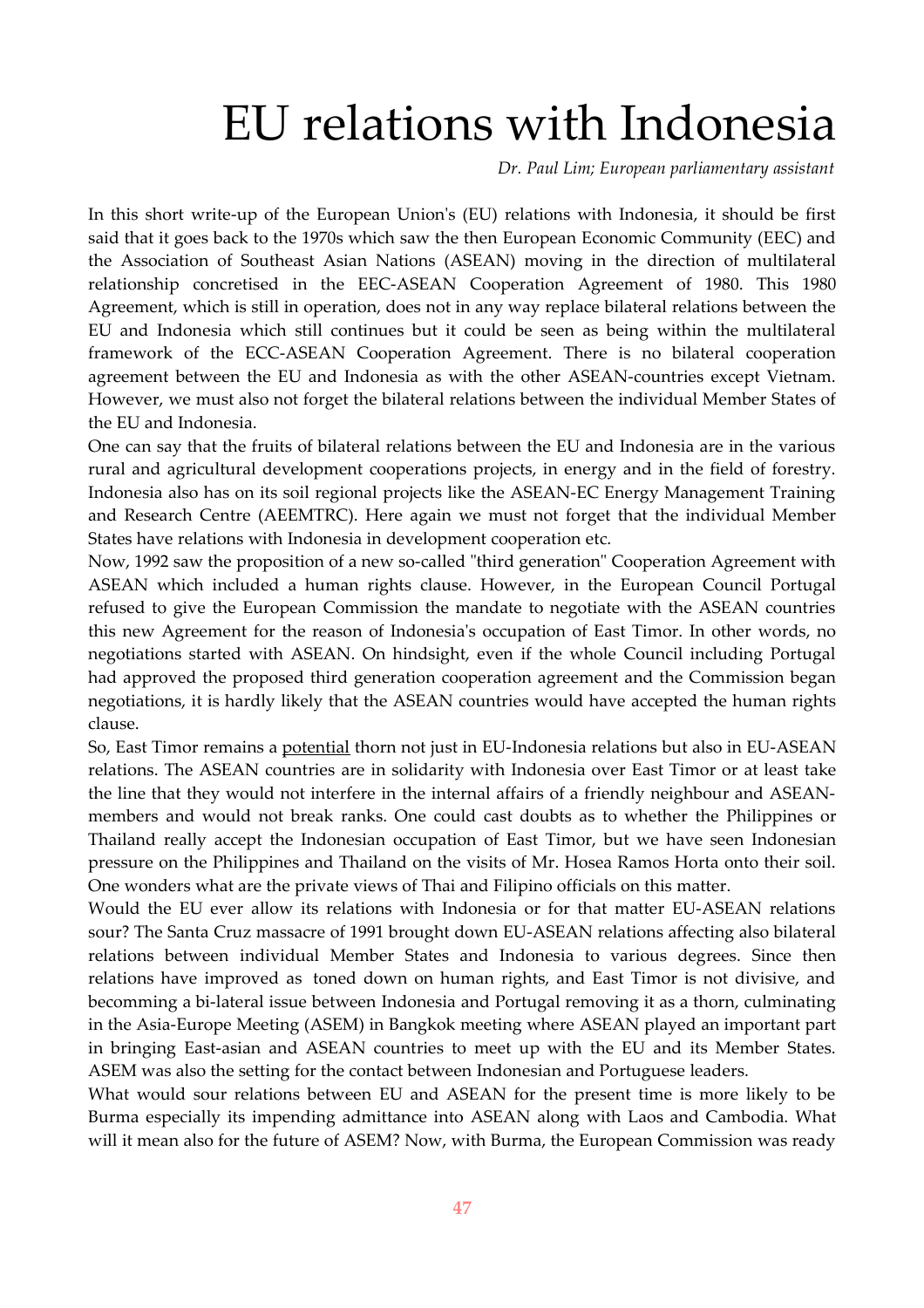to start the procedure and investigation in view of lifting Burma's General Trade Preferences (GSP) privileges. Can such a thing ever happen to Indonesia over East Timor or can sanctions ever be brought against Indonesia over East Timor? For lifting Indonesia's GSP privileges, one has to prove forced labour practises in East Timor or, for that matter, Indonesia, and for sanctions, it is very unlikely.

Indonesia is too much of an economic, trade and investment interest to the EU and its Member States, to its economic operators. With Burma, it is possible, for trade with it, is not enormous. There is less economic interest at stake in Burma. With Indonesia, the sale of arms is one wellknown sector and there are many others like oil, chemicals, industrial and manufactured goods. Indonesia represents a large producer goods and consumer goods market, the largest in Southeast Asia, if not a cheaper production base. There is also the attempt to match Indonesian Small and Medium sized Enterprises (SMEs) with European SMEs through the European Business Information Centre, through the European and Member States Chamber of Commerces in Indonesia. So, much economic interest at stake which would deter any sanctioning of Indonesia. Indonesia is economically important to the EU and its Member States. Another indicator of the economic importance of Indonesia is the resumption of new official development cooperation with Indonesia after tempers over the Santa Cruz massacre cooled down.

There is the other argument that is only when there is economic leverage which comes with trade and investment that human rights could be attended to, listen to but has European economic "muscle" in Indonesia been used to encourage Indonesia to withdraw from East Timor? In fact as we see British warplanes are used in East Timor.

One should not expect therefore any drastic change in the EU's and Member States' relationship in the direction of putting human rights and democracy and the withdrawal of Indonesia from East Timor as top priorities and determinants of relationship.

#### **A call to act**

Does this mean that we should despair? No it does means much work to be done to convince policy-makers to go beyond making statements but the willingness to take measures that would even hurt the interests of the EU and its Member States, if it comes to that, when dialogue comes to nothing. This is a tail order. It means all the more the promotion of "codes of conduct" for European firms trading and investing in Indonesia for that matter any where else in the world. It means mobilising the parliamentary route which is generally easier. It means mobilising European public opinion. It means giving support to East Timorese and Indonesians who are working for human rights and democracy, support to those denied economic and social rights. Human rights is not just political and civil rights for the poor are denied economic and labour rights too. It means continuing and reforing the campaign against arms sales to Indoensia used to violate the human rights in East Timor. One should not rely totally on a parlementary camapign, but on a campaign by groups in civil society.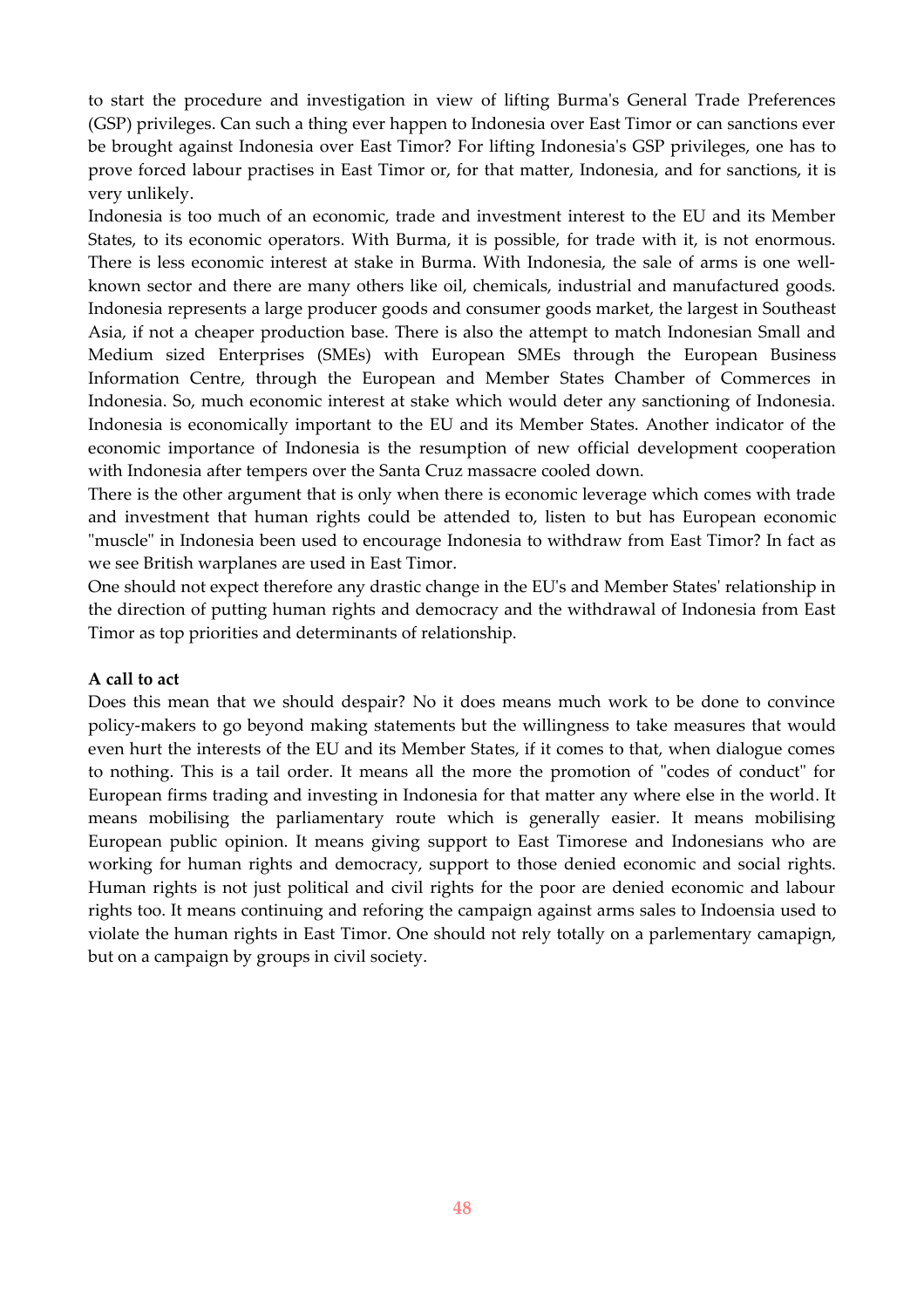## Finland's relations with Indonesia

*Laura Lodenius, Committee of 100 in Finland*

Since Finland started to build economical relations with Indonesia in the sixties, commercial considerations have dominated; Finland's export industry got the priority. The Indonesian market is the most lucrative for the forest and pulp industry. Because of this economical interest Finland for instance has abstained in UN when there was voting on East Timor. One part of the export to Indonesia is arms trade and this is an important part of the relationship between the two countries. Arms exports are used as the key to open the doors for other offsets and improving the political relations between the two countries.

#### **Arms trade to Indonesia**

In January 1995 president Martti Ahtisaari visited Indonesia. Just before this visit the government gave a permission to the company Nokia Telecommunication for exporting field artillery components and also to Vammas for exporting grenade components. The Indonesian company PT Pal is producing already the Vammas mortar bomb for its Commando type 60 mm mortars in license.

In 1995 Indonesia ranked fifth on the Finnish arms export statistics, after Norway, the United States, Austria and Sweden. All in all it was only 4.0%, of the total of Finnish arms export, worth US\$ 1,026,772.

Finnish arms trade is very limited compared to other European countries, but it has grown dramatically during the last few years. This as a result of active policy from the government. The government wants to support the defence-industry because it is in serious trouble -- like in the rest of Europe -- due to the fact that much of the imports of military equipment comes from other countries (which has made it almost impossible for the domestic market to produce competitive) and because of the strong competition on the world arms markets after the Cold War.

Finland wants to export more to Southeast Asia and several recent developments are underlining this. Shortly after president Ahtisaaris' visit to Indonesia the Finnish government decided to appoint a military attaché to Kuala Lumpur in Malaysia, with the special mission to promote Finnish arms trade to Southeast Asia. This task was never before included (at least non-officially) in the contracts of the attaches. Even more astonishing was the arrangement that 50% of the salary comes from the biggest arms producers in Finland. The government tried to keep this salary arrangement secret, but failed. The media got the information and the government earned negative publicity. When asked, the government said that the attaché is not going to promote arms offsets in Indonesia.

In March 1996 the government gave SISU-defence an export license for armoured troop carriers, the so-called PASI, and in June 1996 to Nokia a license to export electronic components for field artillery and in September 1996 to Elesco for maritime mine counter measures equipment.

The government defended the license decisions in the public with arguments like: "Also other European countries export," "Finland's equipment will not be used against people," Finland exports "only equipment which Indonesia does not use at East-Timor," "these are no real guns," and so on.

Some export license applications have been refused, because they are for "real" arms not "only components". This was the case when Indonesia wanted to buy cartridges from Finland.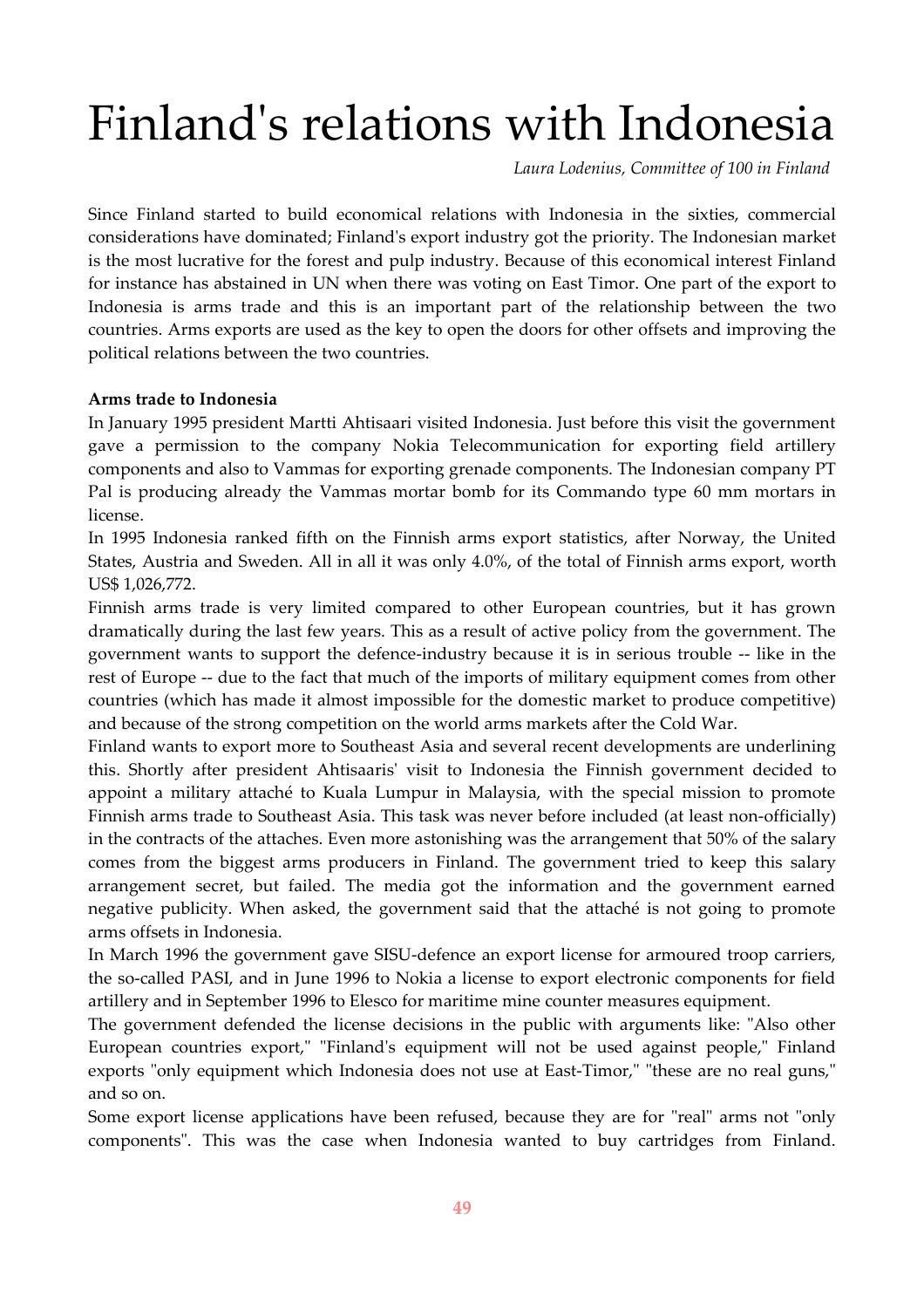Armoured personnel carriers are sold with white paint - used during UN-peace missions - but can easily be painted for other tasks. The peace organisations don't accept this division of arms into different categories, between those which can kill and those who are totally innocent and aim for a broader definition of arms trade.

#### **NGO's campaigning against arms trade**

During 1995 the NGO's, Peace and Human Right organisations and the Finnish East-Timor group campaigned against the new arms trade legislation. This new legislation makes it easier to export military equipment and components, also to third world countries and areas with human rights violations and political instability. The aim of this change is to increase arms exports. The campaign managed to create a public discussion on arms trade and to get a clause in the law that the human rights situation in the countries of destiny should be taken into account when export licences are considered. The organisations have asked the government not to give export licenses to countries like Indonesia and Turkey.

Very often the anti-arms-trade-campaign knows about the coming decision on granting exports before the government votes on them and manages to get the media and public opinion aware, which makes it much harder for the politicians and the government to give permission.

#### **Public activities on East Timor and Indonesia**

People begin to become more aware of the problem of Indonesia and East Timor. The Finnish East Timor group invited during 1995-1997 several East Timorese and Indonesian guests to give public lectures and visit the Finish parliament and the ministry of Foreign Affairs. The public lectures they gave helped the Finnish public to learn about Indonesia and East Timor. In 1996 the East Timor groups organised an "East Timor week," with for example an exhibition and the launch of a booklet about East Timor in Finnish. Also the visit to Finland of the Nobel prize winner Mr. José Ramos-Horta attracted much publicity. Particularly his condemnation of arms trade to Indonesia brought about extensive media coverage.

The biggest success has been that public pressure has created a split in the government on the issue of arms exports. Many ministers have voted against permissions for exports to countries like Indonesia. Especially the Greens and Left wing alliance are against it, but also inside the biggest party of Finland, the Social Democratic party the opposition has grown.

#### **Public opinion and the parliament**

In December 1995 the Finnish section of Amnesty International organised an opinion poll in parliament. It asked about the links between foreign trade and human rights, 90% of the respondents, answered that when granting export licenses for arms trade to Indonesia -- and other countries who seriously violate human rights - the human rights aspect should be taken more seriously and that export licenses should not be granted in those cases.

A public opinion poll held by the Finnish broadcasting company, asking "Should Finland export arms to Indonesia?", gave the result of over 80% saying "No". This is a clear sign that the government does not have the public opinion supporting its policies in the question of arms trade to Indonesia.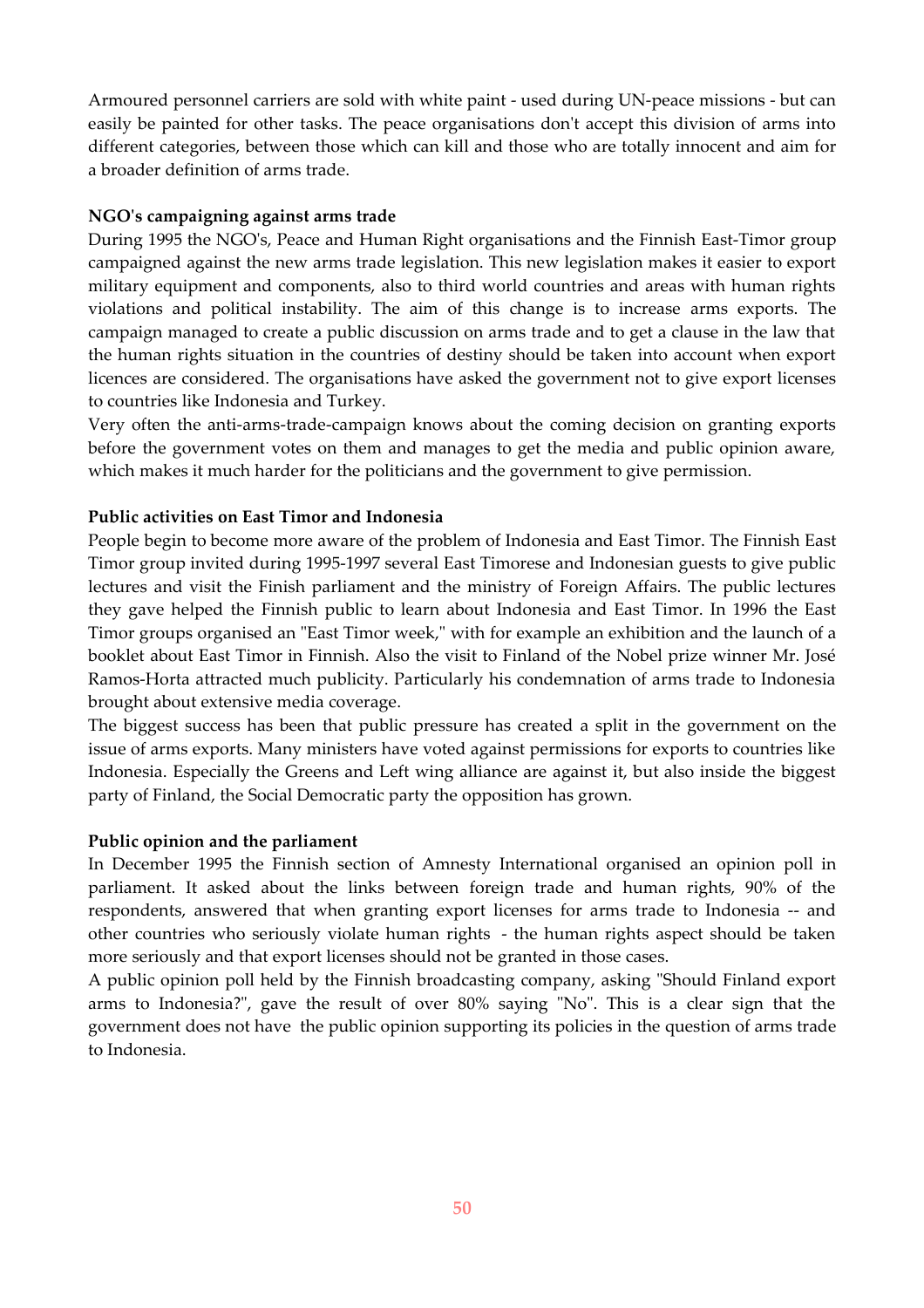## France: looking for an Indonesian Eldorado

#### *Belkacem Elomari;*

*Centre de Documentation et de Recherche sur la Paix et les Conflits*

Seeing Indonesia, because of its economic growth, as a new Eldorado, the french arms industry, supported by the public authorities, have drawn up in line in the hope of gaining some parts of this market. The French marketing strategy is based on governmental support for both civil and military industrial investments in Indonesia. In France, two groups of parliamentarians are actively seeking to strengthen French-Indonesian ties, one in the Senate and the other in the National Assembly. Both are focusing on the development of economic relations between the two countries.

Simultaneously, several parliamentarians, with the encouragement of French support groups for East Timor, have expressed concern about the human rights situation in Indonesia. The official position of the French government has been to emphasise the fact that France has never recognised the Indonesian annexation of East Timor and that it supports negotiations between Portugal and Indonesia to find a just, all-embracing and internationally acceptable solution to the issue and seek ways to secure an improvement in fundamental human rights in the country. However the government policy did not correspond with these statements. The active and successful campaign of the support groups in 1994 had no follow-up and the new French government of Chirac gave e.g. an export license for French Panhard armoured personnel carriers late 1996.

#### **Arms sales**

Cuts in French military procurement because of restructuring and a changing budget policy, coupled with strong US competition on the international arms market has created a situation where French industry has begun investing heavily in both military and economic sectors in Asia. In the past, this region had not purchased much in terms of French weaponry. Sales to the Far East, in 1991, represented only 6,8% of total French arms sales and 10,5% of sales to the third world. The year 1994 however marked the change in orders by Asian countries for French weaponry. Representing more than 50% of the French market, the region superceeded the Middle East as the most important client for French weapons.

#### **Acquisitions of french arms**

France has since the 1960's supplied the Luchaire rocket launcher and the Milan Euromissile missile launcher (a product of European Union co-operation) together with accompanying munitions to Indonesia.

As to air force material is concerned, the inventory is far more detailed and contains Aerospatiale Puma and Super Puma helicopters for which, since 1981, manufacturing licences have been accorded.

The twenty 105mm LG-1 light cannons that Indonesia ordered from GIAT Industries in 1994 have not been delivered yet. This US\$17 million contract which includes ammunition and technical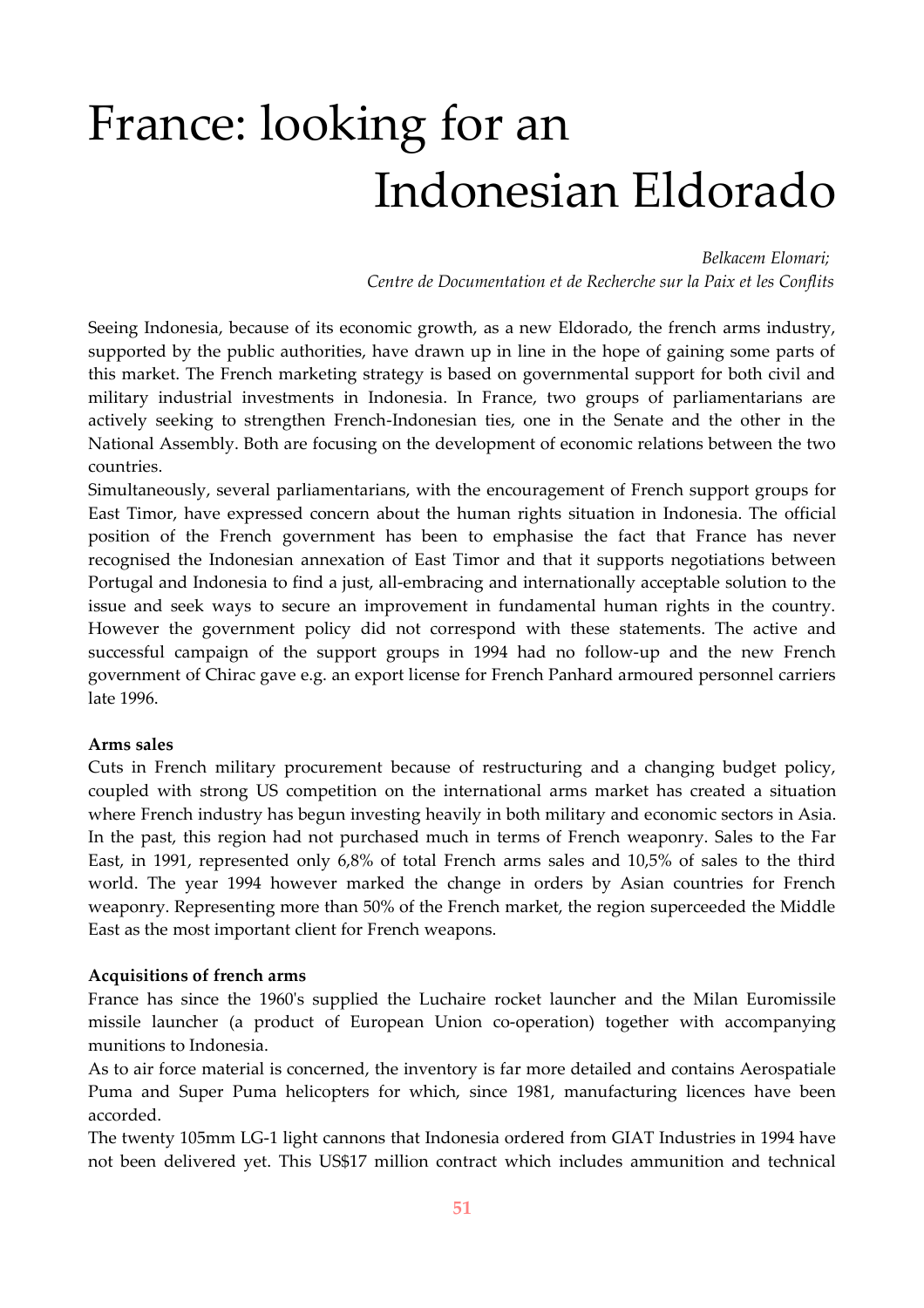assistance, will benefit the indonesian marines.

In 1996, Indonesia also ordered Mistral missiles of Matra for its navy. Samaero, the Eurocopter subcompany in Singapore, is negotiating the sale to Indonesia of several small transport planes TB type and TBM-700 of the French company Socata. The value of this possible contract is estimated at US\$ 34.6 million.

Early January 1997, the French minister of defence Charles Million proudly made a public announcement that under the patronage of his ministry and of Dr. Habibie, the indonesian Minister for Research and Technology, GIAT Industries and the Indonesian PT Pindad had signed in Paris an agreement in principle for the start of cooperation in the area of military ground equipment.

#### **Military co-operation**

French weapon sales to Indonesia favour not only the arms industry of the former but also cooperation between the defense forces of both countries. This co-operation dates back several years but continues to this day.

In the aeronautical industry, FIAS ( Formation Internationale Aeronautic et Spatiale) have sent experts to the IPTN training centre in Pussdiklat, Indonesia (3 up to 1989). This company has also set up an aeronautical training centre in Bandung and have up until the end of 1988 detached six of its experts to that facility. In June 1988 a further contract was signed between FIAS and the laboratories for thermodynamics, engines and propulsion. This contract ran until 1993 and concerned the creation of a laboratory of thermal exchangers where engineers, researchers and technicians trained by FIAS will work.

Another contract of FIAS, relating to the Lapan space research centre made it possible for a group of sixteen engineers to begin work in 1988 followed by six more in 1989. There has in total been, between 1980 and 1987, 158 Indonesian engineers and technicians trained for production by Aerospatiale and more than 50 for after sale service.

The French company Thompson-Brandt-Armaments has also sold licences for the production of mortars to Indonesia. Thomson-CSF have also in co operation with local industry conducted a research into a surveillance system for the straights of Malacca for the Indonesian customs service. The research institute into electronics (Lembaga Electroniks Nasional - LEN) is responsible for the installation and operation of the communications systems.

#### **Military students**

Indonesian military students train in France in particular in the Ordnance School. In 1988 there were 86 Indonesian military students in France.

#### **Exchange visits concerning defence and security**

These visits foster trust between military and industrial circles in both countries and help create a favourable climate for arms sales. It was for this reason that Mrs Pratiwi Sudarmono was invited to Aerospatiale in 1989.In 1985 she was chosen by NASA to become the first Indonesian woman astronaut. In 1989 she visited the centre where Ariane launchers are integrated and various other air and space installations in particular FIAS, which was responsible for the training of Indonesian technicians. In addition exchanges also took place between French and Indonesian military personnel in the form of visits by French warships to Indonesian harbours. Between March and October 1989 five such visits took place. In 1993 IPTN, the Indonesian civil and military aircraft company was represented at the Bourget show.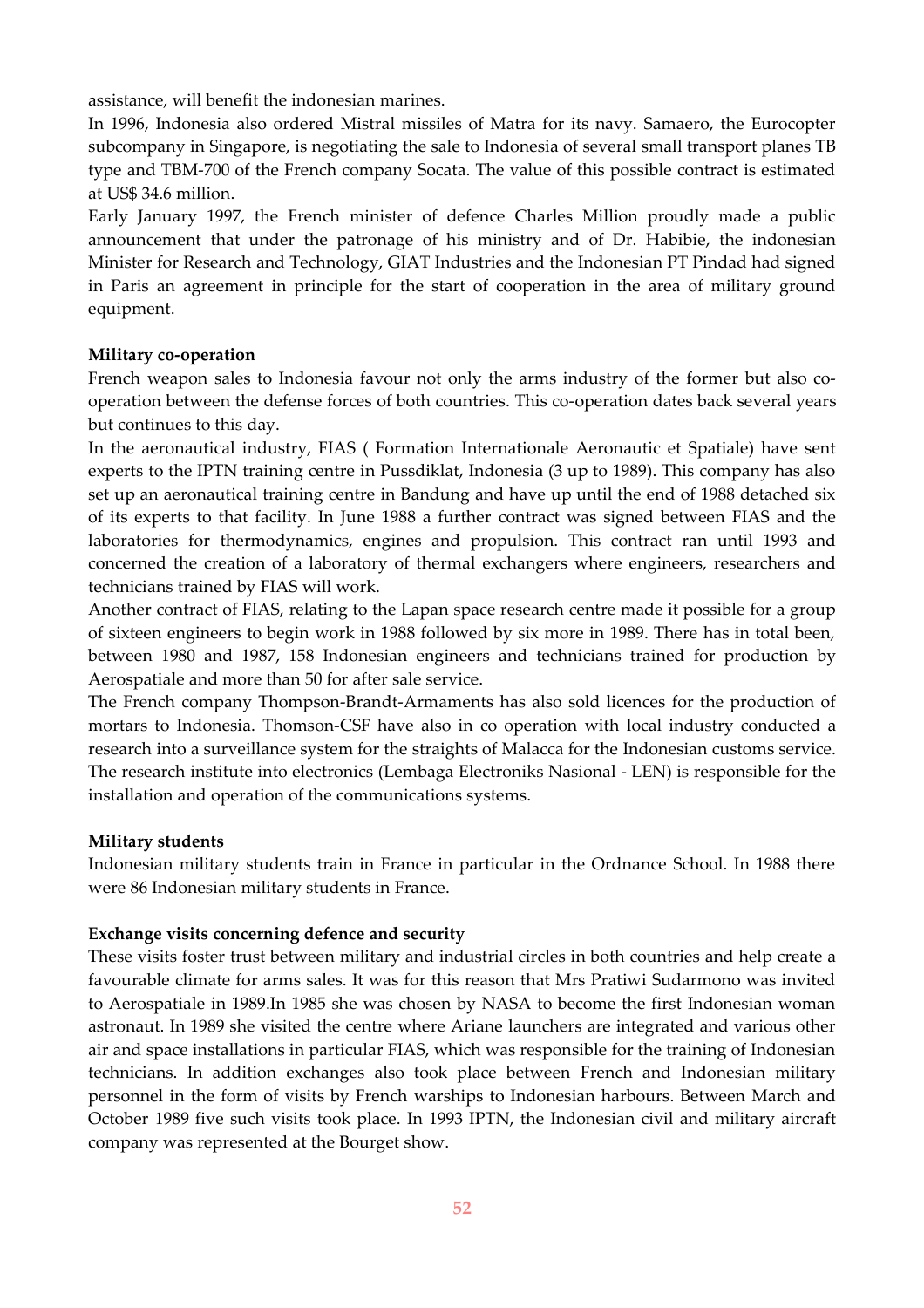#### **Evaluation according to the European Code of Conduct**

Evaluating the french arms sales for 1996 in the light of the European Code of Conduct brings us to the following conclusions.

According to the Code of Conduct, France's export of arms to Indonesia is a direct participation in the conflict between the central Indonesian government on one side and the liberation movements of East Timor and Irian Jaya on the other (3rd criteria)\*.

Moreover, the lack of respect for human rights and the level of the state debt (US\$ 100 billion in 1996) are in contradiction with the 2nd and 8th criteria of the Code of Conduct<sup>52</sup>.

52 European Union Common Criteria for arms exports:

2. The respect of human rights in the country of final destination:

3. The internal situation in the country of final destinationm, as a function of the existance of tensions of internal armed conflicts 8. The compatability of the arms exports with the technical and economic capacity of the recipient country, taking into account the desirabillity that states should achieve their legitimate needs of security and defence with the least diversion for armaments of human and economic resources.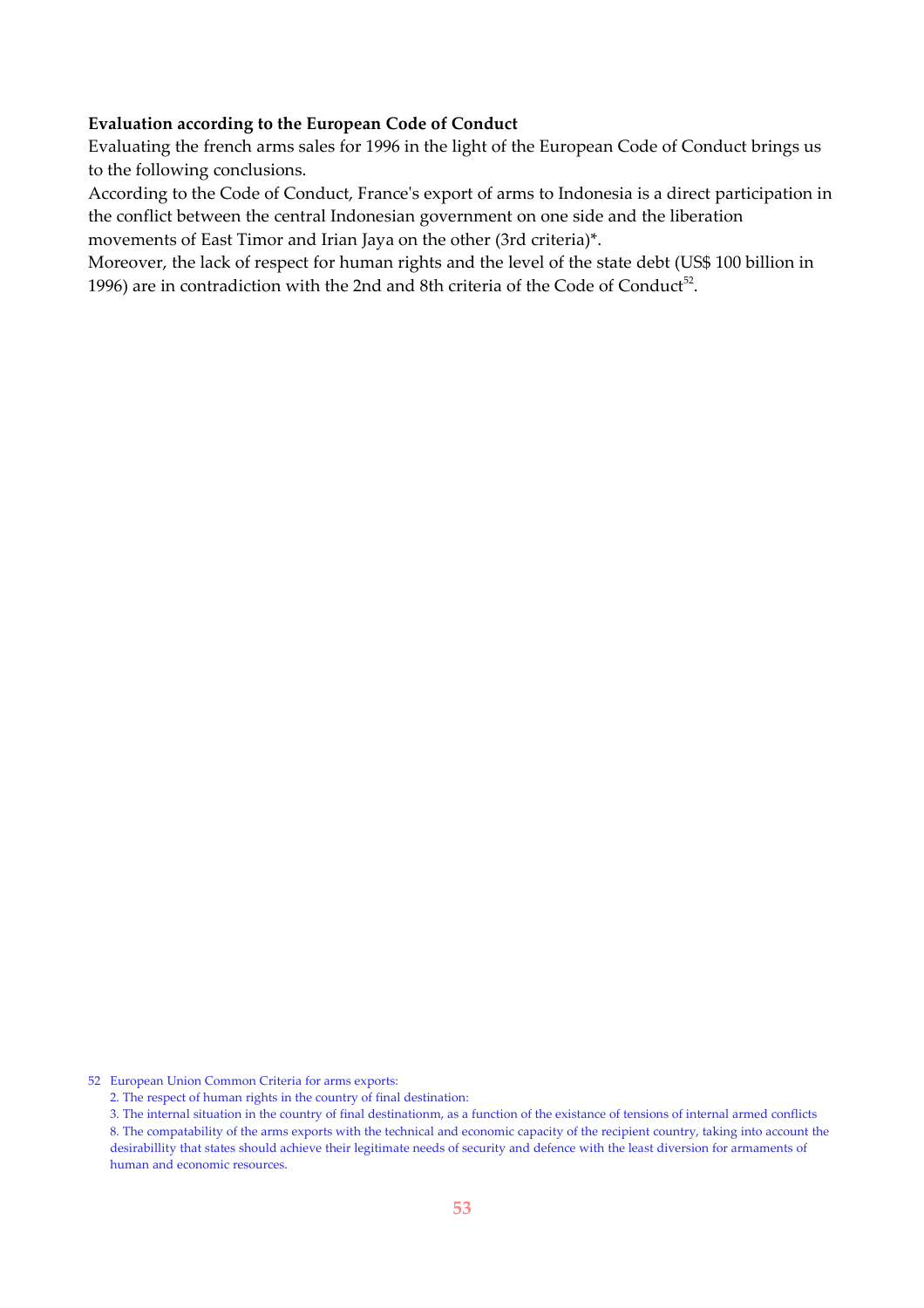|             |                                                     | <b>Ordered Delivered Type/Name</b>                     | Quantity       | <b>Company</b>                         |
|-------------|-----------------------------------------------------|--------------------------------------------------------|----------------|----------------------------------------|
|             | 1979                                                | <b>Excocet launcher</b>                                | 16             | Aérospatiale                           |
| --          | 1979                                                | <b>Excocet launcher</b>                                | 12             | Aérospatiale                           |
| 1978        | 1981                                                | <b>Excocet launcher</b>                                | 4              | Aérospatiale                           |
| $-$         | 1969                                                | Alouette 3 helicopter                                  | 9              | Aérospatiale                           |
| 1977        |                                                     | AS 330 Puma helicopter                                 | 17             | Aérospatiale                           |
| 1976        | 1979                                                | Exocet MM-38 missile                                   | 36             | Aérospatiale                           |
| 1979        | 1982                                                | Transall C-160                                         | 3              | Aérospatiale                           |
| 1978        | 1981                                                | Exocet MM-38 missile                                   | 24             | Aérospatiale                           |
| 1983        | 1985                                                | AS 332 Super Puma helicopter                           | 11             | Aérospatiale                           |
| 1982        | --                                                  | Exocet MM-38 missile                                   | 48             | Aérospatiale                           |
| 1985        | 1986                                                | Exocet AM-39 missile                                   | 10             | Aérospatiale                           |
| $-$         | 1981                                                | Sonar DUUX-2                                           | $\overline{2}$ | <b>Alcatel Th</b>                      |
| $-$         | 1981                                                | Sonar AN-526 Atlas                                     | $\overline{2}$ | <b>Alcatel Th</b>                      |
| $-$         | 1975                                                | <b>Customs Patrol craft</b>                            | 3              | Chantiers de l'Estrel                  |
| --          | 1979                                                | <b>Customs Patrol craft</b>                            | 7              | Chantiers de l'Estrel                  |
| $-$         | 1980                                                | <b>Customs Patrol Craft</b>                            | 5              | Sté Frse Const Nav                     |
| 1979        | 1980                                                | <b>Customs Patrol craft</b>                            | 7              | Constabele Méca Normandi <sup>53</sup> |
| 1985        | 1989                                                | Research vessel                                        | 4              | Constabele Méca Normandi               |
| 1996        | --                                                  | Research vessel (US\$ 50 million)                      | $\mathbf 1$    | Constabele Méca Normandi               |
| Ξ.          | 1988                                                | Dagaie engines for Armoured Vehicles                   | 10             | <b>CSEE</b>                            |
| 1994        | --                                                  | Canon 105 LG                                           | 20             | <b>Giat Industries</b>                 |
| 1981        | 1981                                                | AMX 10P                                                | 36             | <b>Giat Industries</b>                 |
| 1996        | --                                                  | Simbad/Mistral air defence systems                     |                | Matra BAe Dynamics                     |
| ÷           | --                                                  | AML-60/20                                              | 6              | Panhard                                |
| 1996        |                                                     | Amphibious scout cars                                  | 18             | Panhard                                |
| $-\!$ –     | 1989                                                | Sonar TSM 2060                                         | $\overline{2}$ | <b>Thomson Sintra ASM</b>              |
| $-\!$ $\!-$ | 1989                                                | Sonar TSM 2022                                         | $\overline{2}$ | <b>Thomson Sintra ASM</b>              |
|             | --                                                  | Airborne maritime situation control system             |                | <b>Thomson CSF</b>                     |
| 1997        |                                                     | Amascos (US\$ 50 million)                              | 6              |                                        |
| $-\!$ –     | 1989                                                | maritime surveillance radar A10 1 bis V/TSM 2060       | $\overline{2}$ | <b>Thomson CSF</b>                     |
| $-$         | 1981                                                | Radar Calypso                                          | $\overline{2}$ | <b>Thomson CSF</b>                     |
| 1986        | $\hspace{0.05cm} -\hspace{0.05cm} -\hspace{0.05cm}$ | Surveillance Radar champ bat TRS-2230                  | 12             | <b>Thomson CSF</b>                     |
| 1986        | $\rightarrow$                                       | Surveillance Radar champ bat TRS-2215 3D               | $\overline{2}$ | <b>Thomson CSF</b>                     |
| 1992        |                                                     | Surveillance Radar maritime Ocean Master <sup>54</sup> | $\ddot{?}$     | <b>Thomson CSF</b>                     |

53 Built on Lürssen design

54 Three German license built BO-105 helicopters will be equipped with this system of Thomson CSF and DAS from Germany.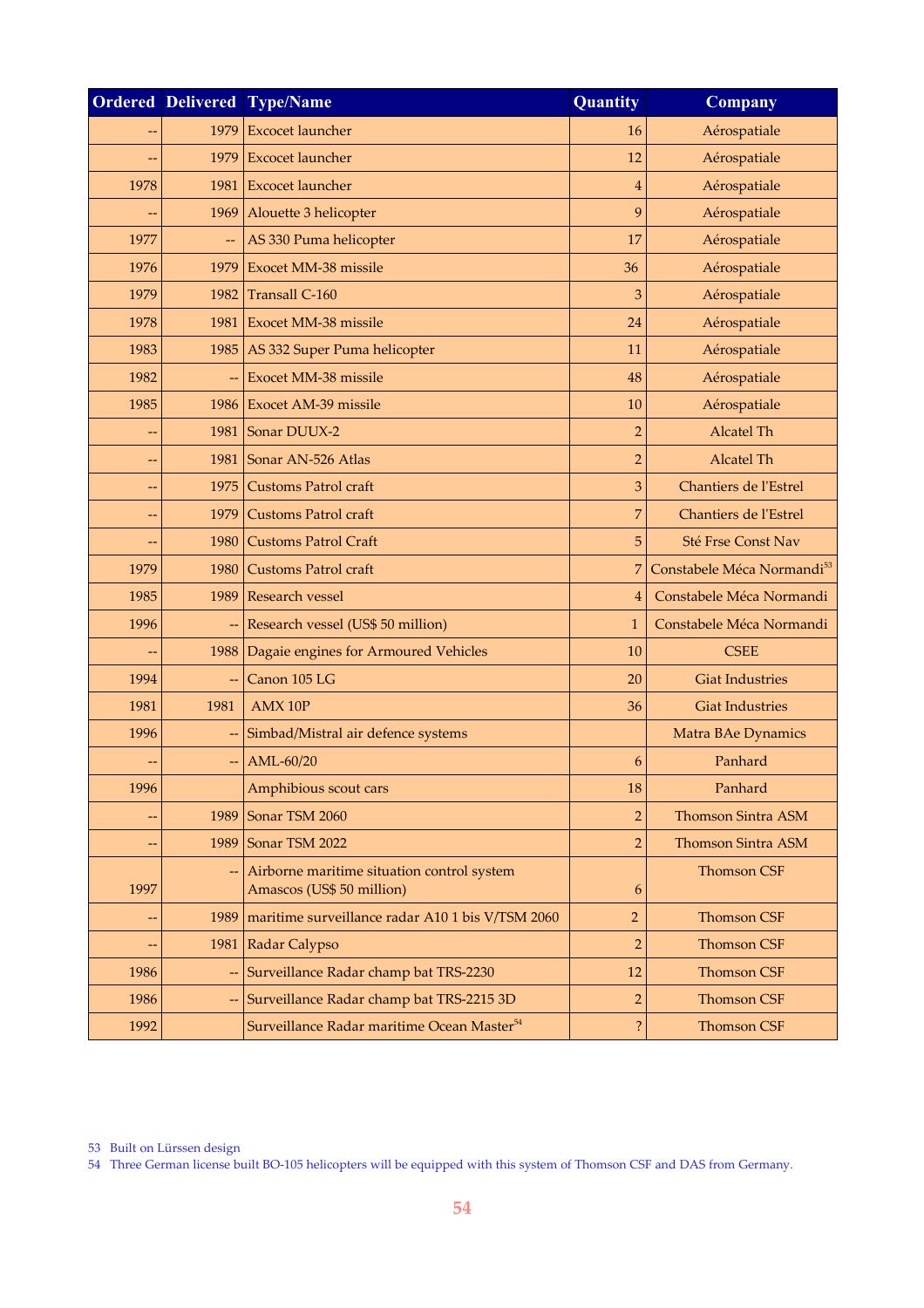## Germany: Arming the Indonesian Regime of Terror

*Andrea Kolling BUKO Kampagne "Stoppt den Rüstungsexport" With the assistance of Rainer Kahrs and Uwe Strobach*

For the German government it is 'business as usual'! Despite the illegal use of German weaponry in Indonesia's interior -- and the announcement that German arms will be used for this -- we can regard arms trade as a continuing common denominator of the German-Indonesian relationship. The close friendship between Chancellor Kohl and the worlds longest surviving dictator in power, the Indonesian President Suharto, provides a certain personal flair in this affair. Very soon, however, there will be a post Kohl and Suharto era and it remains to be seen as to what could be expected in changed times.

A short but incomplete register of German arms deliveries to Indonesia shows a fairly long list of such transfers. Since 1986 the German federal government has approved 680 exports in total, of arms and armament equipment (according to the secretary of state, Mr. Kolb, from the ministry of economics). Between 1990-1993 the German government approved the export of arms to Indonesia, as per the official database, worth nearly US\$ 600 million more, than into any other country in Southeast Asia. This figure includes only the value of those arms delivered by Germany and not the value of exports of components and tools leading to licensed production in Indonesia. Besides, arms produced by Indonesia itself on German licenses are excluded.

Detailed or even complete information on arms exports to Indonesia is not available, although some deals have attained certain notority. One well known instance of this was the export of 39 warships of the former East German national people's army. Other instances include the export of submarines, Exocet missiles, patrol-boats, tools and machinery/equipment for the production of torpedoes, G-3 assault weapons and the MP-5 machine guns dedicated for 'Special Forces'. All of these deal did eventually become public.

The most important arms export from Germany to Indonesia however, is in the area of machinery and tools and of course, licensed production in Indonesia itself. The latter particularly fosters Indonesia's domestic arms production. The availability and use of German weaponry is thus almost impossible to control or monitor.

#### **Bachruddin Jusuf Habibie -- a career in Germany**

In 1974 the former manager of Messersmitt Bölkov & Blohm (MBB) Jusuf Habibie, of Indonesia, founded the aviation corporation Nurtanio. Since 1975 MBB's BO-105 helicopters have been licensed for production. Over time Habibie has become a key figure with eminence, in the German-Indonesian arms trade. Being minister of science and technology and very close to President Suharto, Habibie is considered his possible successor and it is well known that little can be achieved in Indonesia without him.

After having studied engineering in Aachen, Germany, Habibie completed his studies with a doctors degree in the field of aeroplane construction. He first worked as an engineer in the atomic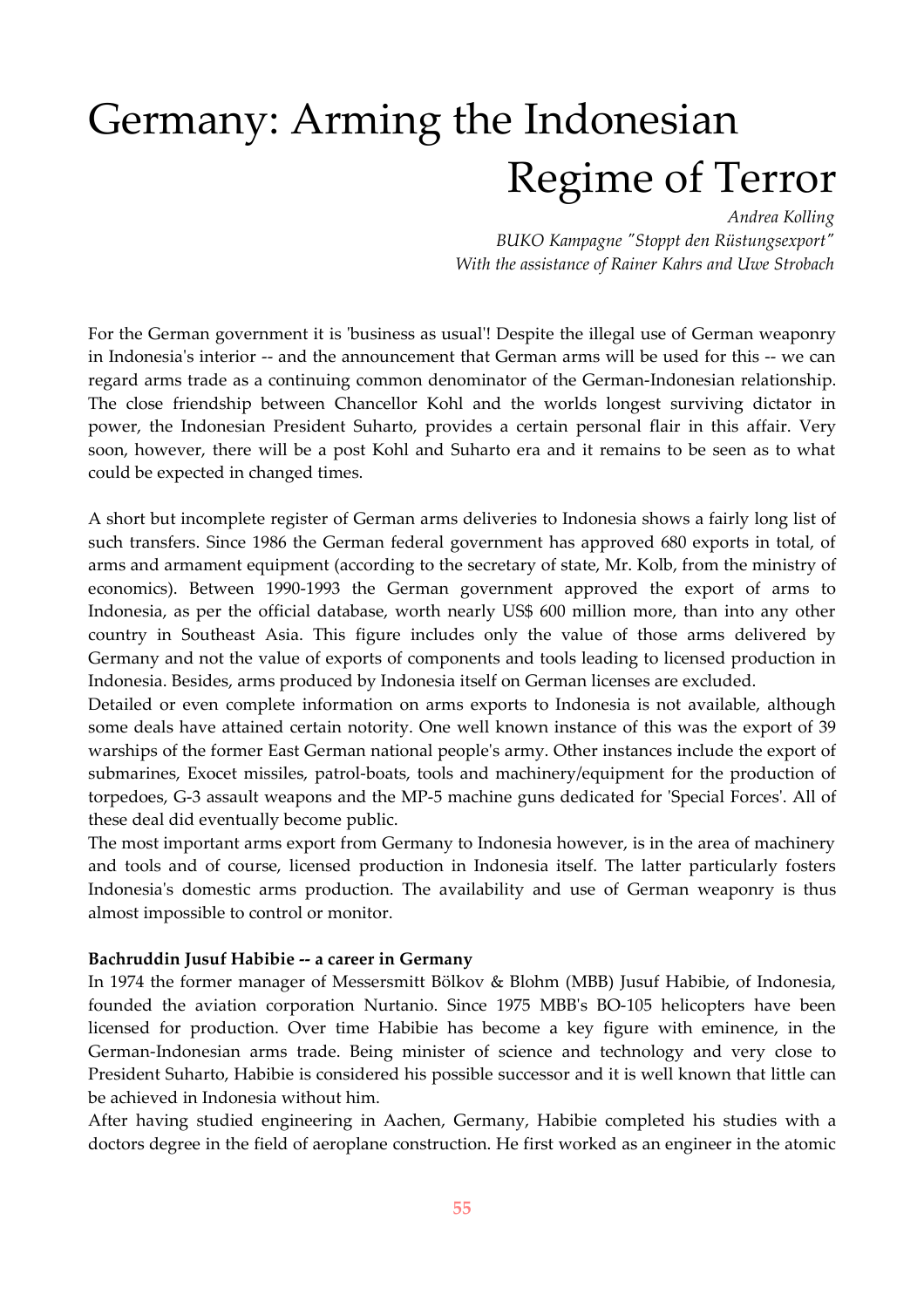research plant at Jülich and later he became vice-president of MBB-Hamburg. Though Habibie is not in military service, he has nevertheless a decisive say in affairs of the military in Indonesia. His importance in Indonesia's armaments procurement is obvious as he heads all of the state governed strategic industries. To his 'empire' belong, among others: the state-owned ammunition factory PT Pindad, Dahana Explosives, Steelworks Krakatau, PT Pal shipyard and the aviation industry, IPTN.

#### **Aviation industry IPTN**

The aviation industry, today known as IPTN, was founded in 1974 under the name of Nurtanio and was supposed to become the sole supplier for aircraft on the Southeast Asian market. In the beginning Nurtanio focused on licensed production of military aircraft with a workforce of 500 servicemen and technicians at Bandung, Indonesia. Many of the workforce came from MBB or were trained there earlier. Ten years later Habibie's IPTN-workforce totalled 15,000 strong.

The first license production of IPTN, was the military version of the German helicopter BO-105, a helicopter documented to have been used in East Timor's mountainous region against the Fretilin partisans operating there. Most parts are produced by IPTN itself, only some of the most advanced technologies -- like rotors and transmissions had to be imported from Germany. Today this high-tech enterprise represents the first and only one to produce aeroplanes in the whole of Southeast Asia. In some areas of technology -- like the BO-105 -- it has surpassed pure licensed production but domestic production of spares or even components is almost not existent and most of which are imported even today. The shared hope of Habibie and his licensees to conquer the whole of the Southeast Asian market for small helicopters and planes for the police force did not materialise. The German helicopter was almost exclusively acquired by Indonesian armed forces and police. Highly subsidised attack helicopters are cheaper on the international market for such arms.

The capacities of IPTN are now used to develop and build a civil turboprop passenger plane under a development-programme worth \$2 billion. A project with the support of ASL Lemwerder -- small German company for marketing in which the Indonesian government is a shareholder - is aimed at the marketing the Indonesian jet in Europe. In the past MBB provided the maintenance services for Indonesian military transporters of the 'Transall'-type (originally from France). Three were bought, and two more were leased from the German army, for the purpose of the large scale resettlement of people from densely crowed parts of the archipelago to thinly inhabited regions, in a widely disputed project called 'Transmigrasi'.

#### **Ship wharf: PT Pal**

Quite similar in structure to IPTN is the shipyard PT Pal in Surabaya, another ambitious and prestigious enterprise of Habibie. Since the beginning of the eighties Jakarta invested almost US\$ 600 million to rebuild and modernize this shipyard, formerly the biggest in Southeast Asia, again with German support. In this case it was not MBB which was involved, but the owner of the shipyard Lürssen in Bremen. Friedrich Lürssen, is a man who has been involved in the arms trade with Indonesia since the fifties. At present he is the Indonesian honourary consul.

PT Pal got the license to build Lürssen's Fast Patrol Boats FPB 28 and FPB 57 in the eighties and hence far more than 1000 members of the Indonesian navy were educated and trained in shipbuilding and related skills in Germany. Later this complete trainee-system was exported to Surabaya where a further thousand trainees have finished their apprenticeship, 600 of them still working for PT Pal.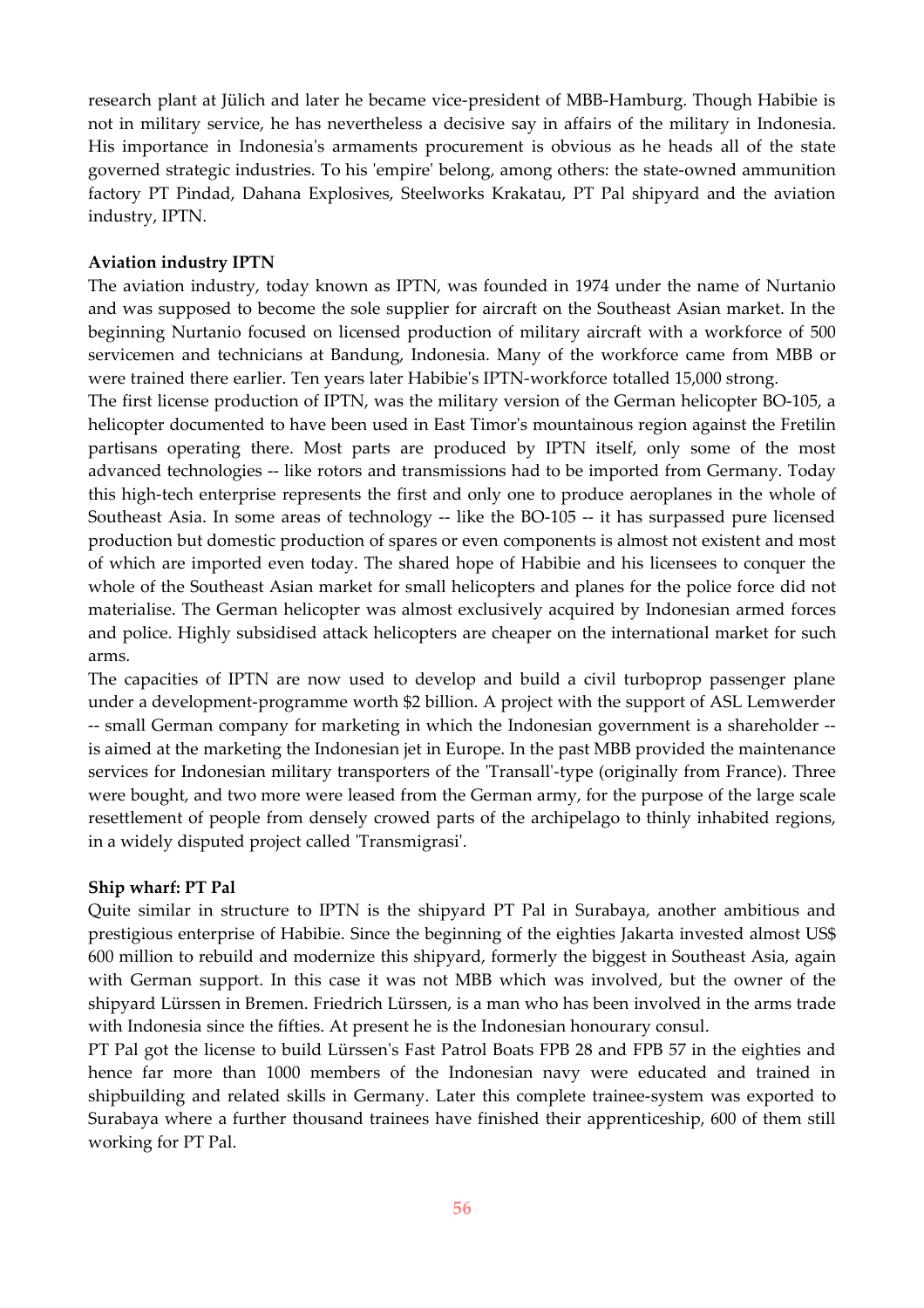The shipyard PT Pal was also responsible for the maintenance and repair of the two Indonesian submarines (bought from Germany in the late seventies), and for this purpose employed both German and Indonesian technicians. Large parts of the shipyard itself came from Germany. In 1993 the Essen based firm, Ferrostaal, acted as the main contractor of a consortium consisting of Thyssen Rheinstahl and Klöckner, that exported machinery and components for further modernising the PT Pal shipyard via Bremen. Despite modernization and the input of large government subsidies PT Pal remains, however, dependent on continuing orders of warships by its own armed forces to use the capacities constructed. Thus 1994 saw the beginning of a warship programme planning the construction of six Lürssen boats, each worth US\$ 46.6 million. What is noteworthy in this context is that only 30% of the products' components are of domestic origin whereas 70%, weaponry and electronic equipment in particular, are imported from Europe. The other problems related to the functioning of PT Pal, are related to the sharp decrease in maintenance work and repair in general, and those stemming from the ongoing decline of the international containership building.

#### **Steel production**

Ferrostaal AG which supplied many components for the PT Pal shipyard also built the Krakatau steelworks, in co-operation with Siemens and Klöckner and under Habibie's control. This was built on Java creating about 9000 jobs -- far too many for the project, say most of the experts (insiders included). The enterprises' own database however proves that permanent high subsidies for the expensive machinery and equipment e.g. from Germany, are essential to secure its survival. Moreover, the price of steel produced at Krakatau cannot compete with the price of, for example, South-Korean steel which is 20% cheaper. Thus we can see a sort of closed loop cycle, with IPTN and PT Pal in Indonesia itself, taking the bulk of Indonesian steel production, at a price far exceeding the one to be paid for on the world market for steel. Probably 90% of Krakataus steel production is for the PT Pal shipyard. An ambitious enterprise that is paid for by the general population of Indonesia.

#### **Export credits**

Again and again, Habibie has claimed that the country's high-tech future will best be developed by domestic products demonstrating Indonesia's importance and power. It was Habibie who in 1993 signed the contract for the Indonesian purchase of 39 second-hand warships of the former East German navy. The deal, worth a total of US\$ 1 billion covered the export of different warships like corvettes, minesweepers, transport/supply ships and landing craft, which were partly demilitarized but also modernized on North German shipyards.

It took US\$ 291.2 million to overhaul them there and three more years to get all the ships to Indonesia. Shipyard PT Pal is currently doing the required military refitting worth about US\$ 320.3 million for their use in the Indonesian navy.

Important to note in this respect are the guarantees for this overhaul and refit given by the German government in the form of a Hermes Insurance. These guaranties amount up to US\$ 407 million. This is meant to cover the eventuality that the already indebted Indonesian government will not be able to pay for the costs of the necessary overhauling of the German ships mentioned earlier. This contract for the military refitting also includes the extension of the new naval base Teluk Ratai, which according to unconfirmed news reports is to be built by the German firm, Ferrostaal.

A similar programme amounting up to US\$ 387.3 million was approved by the German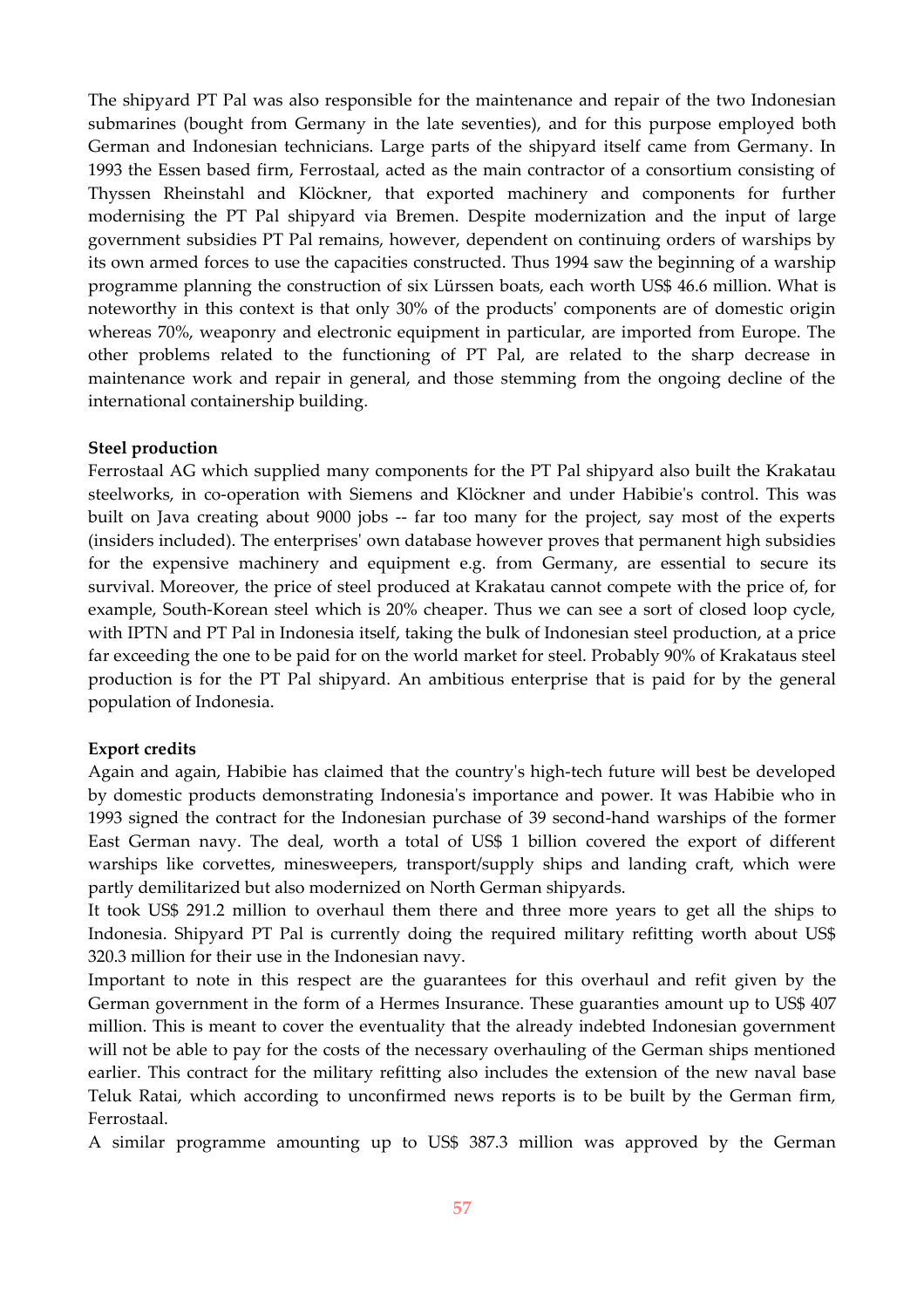government for the possible delivery of a submarine Type 209/1400 (with an option for two more).

#### **The burden of arms export**

"Indonesia is Heckler & Koch's country". This phrase cited in the military magazine Asian Defence Journal, expresses quite bluntly the significance of the small arms producer Heckler & Koch (Oberndorf) for the Indonesian army. This German company -- a subsidiary of British Aerospace -- delivered G-3 assault guns, produced by Habibies' PT Pindad, to the Indonesian armed forces for years. One of these days Indonesia will get one of their most modern and sophisticated products, the MSG 90 sniper rifle. Snipers became well known during the war in Jugoslavia when they spread terror among the population of Sarajevo. In the case of Indonesia it is possible that the weapon will be used to kill personal enemies of the regime in power. But while Indonesia is publicly discussing the matter of purchasing this weapon for their marine infantry, the German government, when asked, confirmed the existence of only two of those weapons in Indonesia.

In 1995 another deal became public giving rise to further apprehensions. An affair set off by an article in the local press that wrote about a US\$ 58.2 million deal for MaK (Kiel) selling their light tank 'Wiesel' to Indonesia. While the company confirmed the deal, nothing was heard from the German government which was responsible for the export license. Wiesel, a vehicle earlier used in Somalia and Bosnia (for safeguarding against bandits and marauders, it was said), is a sort of all-terrain-vehicle designed to be transported by air and with a weapon platform easily adapted to all military requirements with modern guns and missiles. Two of them can be carried by a German army helicopter and one of them is transportable by the Indonesian air forces' IPTN produced type CN-235 aeroplanes. The question about their probable mission remains and is not answered by the German governments claim, that the Indonesian rulers have promised to restrict their use to national defence, defence within the framework of ASEAN and for UN-missions. Beyond that the German government took into account the opinion of experts who considered these vehicles not suitable for use against insurgent groups, which was quite different from their opinion in the case of Somalia and Bosnia.

The contract relating to the NPA fleet signed in October 1993, also demands the use of the warships to be restricted to coast guard services, securing the Indonesian (international) sea lanes and fighting smugglers. Quite different, not to say contrary, to the statement of the Head of the Indonesian armed forces General Feisal Tanjung who said, in October 1995: "The formation of BLT [Battalion Landing Team] strength is meant to overcome disturbances from within. The recent purchase of ex-East German LST's [Landing Ship Tank] is to replace the aging LST's whose conditions can no longer serve the operational needs." But even this frankly announced violation of a treaty between Germany and Indonesia, not to use the ships for internal use against the population apparently do not give rise to a call for sanctions by the German government. Essentially, following from the German guidelines concerning the export of weapons, no nation in a region of tension or which is fighting a war will receive German weapons. However, to protect themselves from being bound by this provision as early as in 1984, the German government publicly declared that according to them, 'there is no Indonesian war against East Timor'.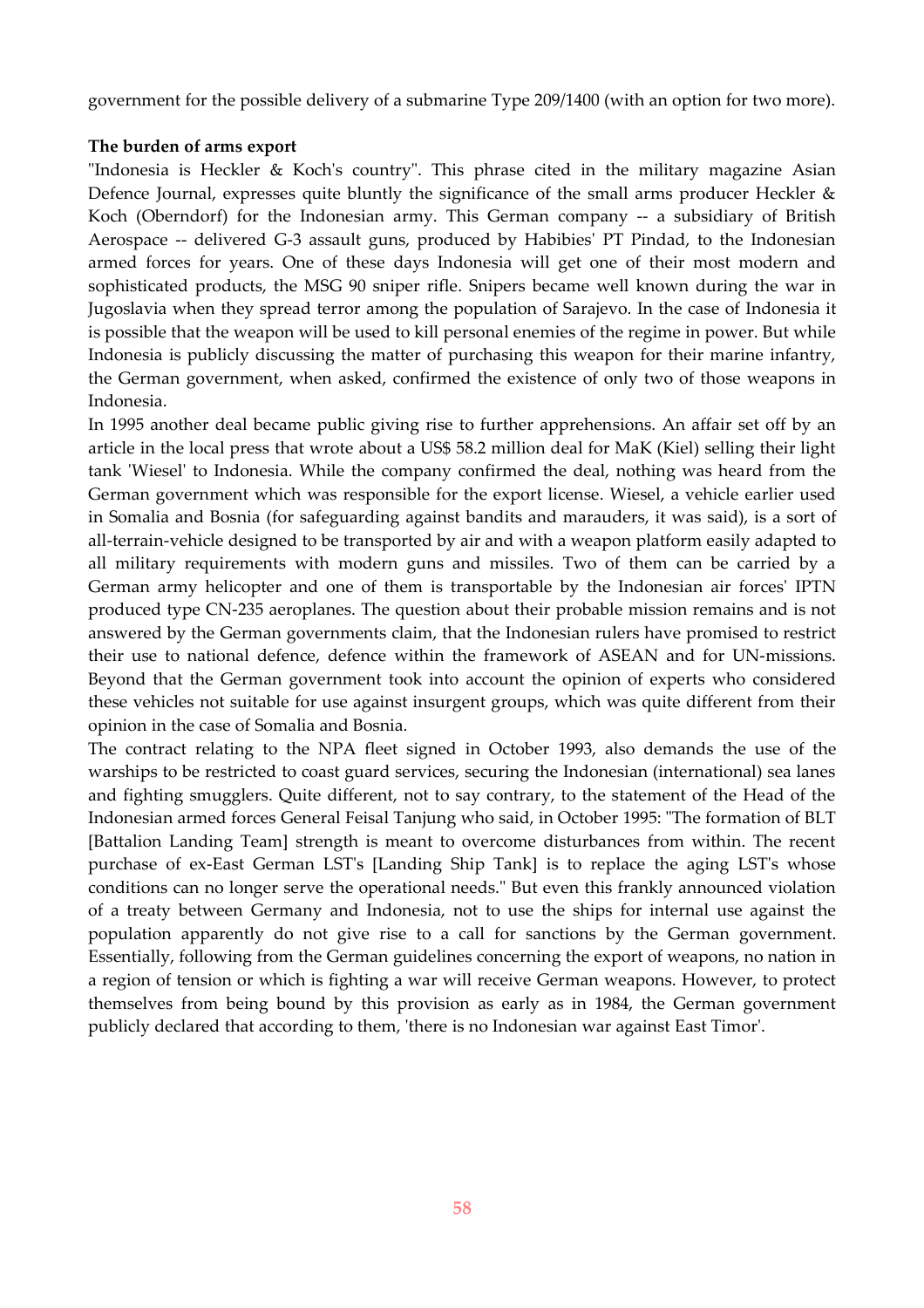## Italy: Evading the law

### on arms trade

*Chiara Bonaiuti; Ires Toscana*

Official data provided to the Italian parliament by its government shows a decrease, as compared to the previous year, in the value of Italian arms trade to Indonesia in 1995. Deliveries in 1994 of US\$ 3.6 million decreased to only a few thousand dollars in 1995. The authorizations for export decreased from 54.8 billion liras in 1994 to 2.7 billion in 1995. The authorizations for export decreased from US\$ 32.2 million in 1994 to US\$ 1.6 million in 1995. The new authorisations only concern spare parts for fire control centres, previously supplied to the Indonesian navy. According to Italian government sources, they were not to be used for repressive purposes by the Jakarta government.

For a better understanding of Italian relations with Indonesia and the figures on arms trade, it is necessary to refer to the political debate taking place in Italian parliament and to the government report of 1994 with regard to Law 185/90 that regulates arms trade.

| Italian arms export in millions US\$ |      |                 |
|--------------------------------------|------|-----------------|
|                                      | 1994 | 1995            |
| Authorised                           | 32.2 | .6 <sub>1</sub> |
| Delivered                            | 3.6  | $- -$           |

**Source:** Presidente del Consiglio dei Ministri, Relazione sulle operazioni autorizzate e svolte per il controllo dell'esportazione importazione e transito dei materiali di armamento nonché dell'exsportazione e del transito dei prodotti ad alta tecnologica del 1995 e del 1996. (Report on authorized and effected measures for the control of export, import and transit of military goods as well as on export and transit of high technology products in 1995 and 1996), Roma Camera dei Deputati Senato della Repubblica, Atti Parlementari. The authorizations include those granted by the Ministry for Foreign Affairs and those granted by the Ministry of Defence in relation to "supply of services."

#### **The Italian law**

The Italian law 185/90 on arms trade is a result of campaigns by Non-Governmental Organisations and peace associations for more public accountability. It regulates a number of restrictions on the export of Italian arms. The most important one concerning the violation of human rights. Paragraph 6.d. of the first article of this law, very clearly "forbids the export of arms to countries whose governments are responsible for violations of international conventions on human rights". This ban represents one of the biggest innovations of this law and therefore is the object of harsh criticism and frequent attacks from military lobbies.

Because of this political and economic pressure, a more restrictive interpretation of paragraph 6 has become predominant. A decision of the CISD (the Inter Ministerial Committee for the Trade of Military Products for Defence Purposes) in fact changed the contents of paragraph 6.d. The CISD decided that violations of international agreements are mandatory only when these are recognised and ascertained by the UN and/or the PESC (the Political European Security Cooperation), and only when Italy has voted in favour of such a pronouncement. Neither the decisions of the European Parliament, nor those of other International Organisations, besides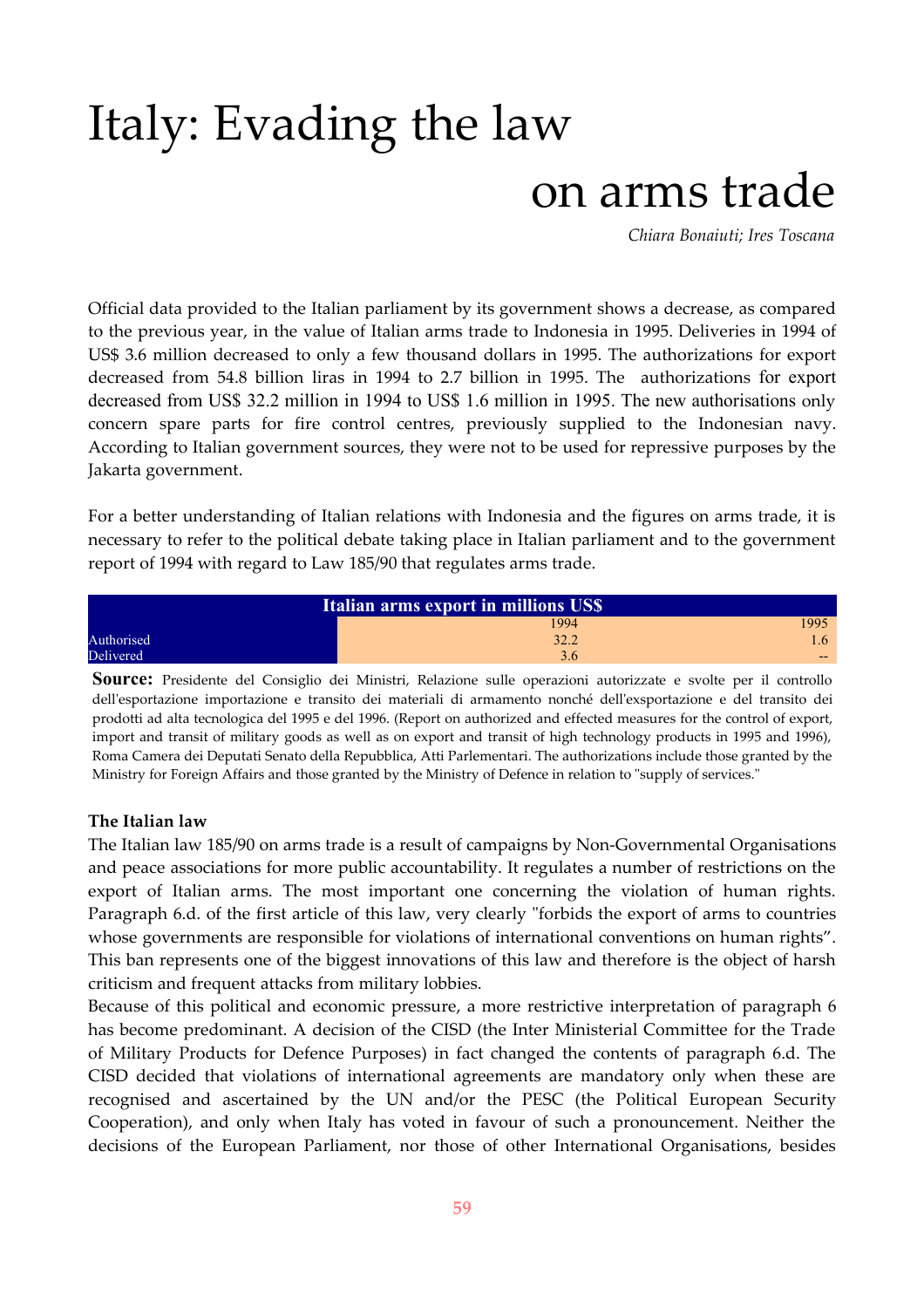those of the UN or PESC , nor the reports of Amnesty International or those of other Nongovernmental organisations, are binding.

#### **Ban on arms exports to Indonesia**

Despite the relaxation of the ban on the export of Italian arms to countries that are violating human rights, Indonesia clearly still falls under the criteria as provided in paragraph 6.d. Actually, the violation of fundamental freedom, the military invasion of East Timor, the brutal repression which has ensued, the arrests without formal accusations and trials, the detention of political prisoners etc., that were denounced in all Amnesty International reports and in numerous European Parliament decisions, were also ascertained and recognised by the UN. On the 11th of March 1993, the UN Commission for Human Rights condemned Indonesia for the violation of fundamental freedom.

Following this decision, the Italian Government in the 1995 report, concerning arms exports in 1994, declared her intention to stop arms trade with Indonesia, which is in line with law 185/90. As a result, Indonesia should not have been listed in the successive report either as a receiver of actual deliveries or in relation to new authorizations for exports.

#### **Resumption of arms trade with Indonesia**

However, the 1996 report concerning arms export in 1995, once again includes Indonesia among the countries to which exports have been authorized for a total value of US\$ 1.6 million. Even if the sum involved is rather modest, it is a signal of a change of course in relation to the explicit ban from the previous year. It points to the intent, although timid, to resume arms trade with this Southeast Asian country.

On these new authorizations a parliamentary initiative was taken by member of parliament Francesca Chiavacci of the Democratic Party of the Left. The reply of the under-secretary for Foreign Affairs, Rino Serri, made clear the course to a more lax interpretation of the ban ruled by art. 1 paragraph 6.d. and its applications. The under-secretary has affirmed that in 1995 as far as it concerned Indonesia, there had not been any ban on the exports of arms, because the condemnation for the violation of human rights had not been restated by the Commission for Human Rights after 1993. The under-secretary has further specified that only isolated transactions are involved.

The intention of the Italian industry to resume arms trade with Indonesia has been further confirmed by a 'patto di intenti', a common statement of intent between Italy and Indonesia. On the 18th and 19th of February 1997, the Defence Minister Beniamino Andreatta travelled to Kuala Lumpur in Malaysia and Jakarta in Indonesia. He met with the Indonesian Defence Minister Sudrajat, and the commander of the Armed Forces general Feisal Tanjung. The Italian delegation showed a very interesting composition: in addition to the Defence Minister, the chairmen of important Italian arms industries, such as Mr. Fabiani, the president of Finmeccanica, an industry that accounts for 70% of the production of Italian arms; Mr. Guaraglini from Alenia defence; and Mr. Antoni for Fincantieri and Ritad Ghimelli, were also present.

The meeting was used as an occasion to promote the most recent developed Italian arms systems, and was concluded with two agreements: one political, the other economical. The first is an agreement of intent, signed by the Italian Minister for Defence and by the Indonesian Minister of Foreign Affairs, Alatas, to strengthen cooperation on defence. The second is a draft commercial agreement on cooperation in specific fields of high technology like defence and aerospace. The agreement was signed by Fabiani, President of Finmeccanica and by Professor B.J. Habibie, who is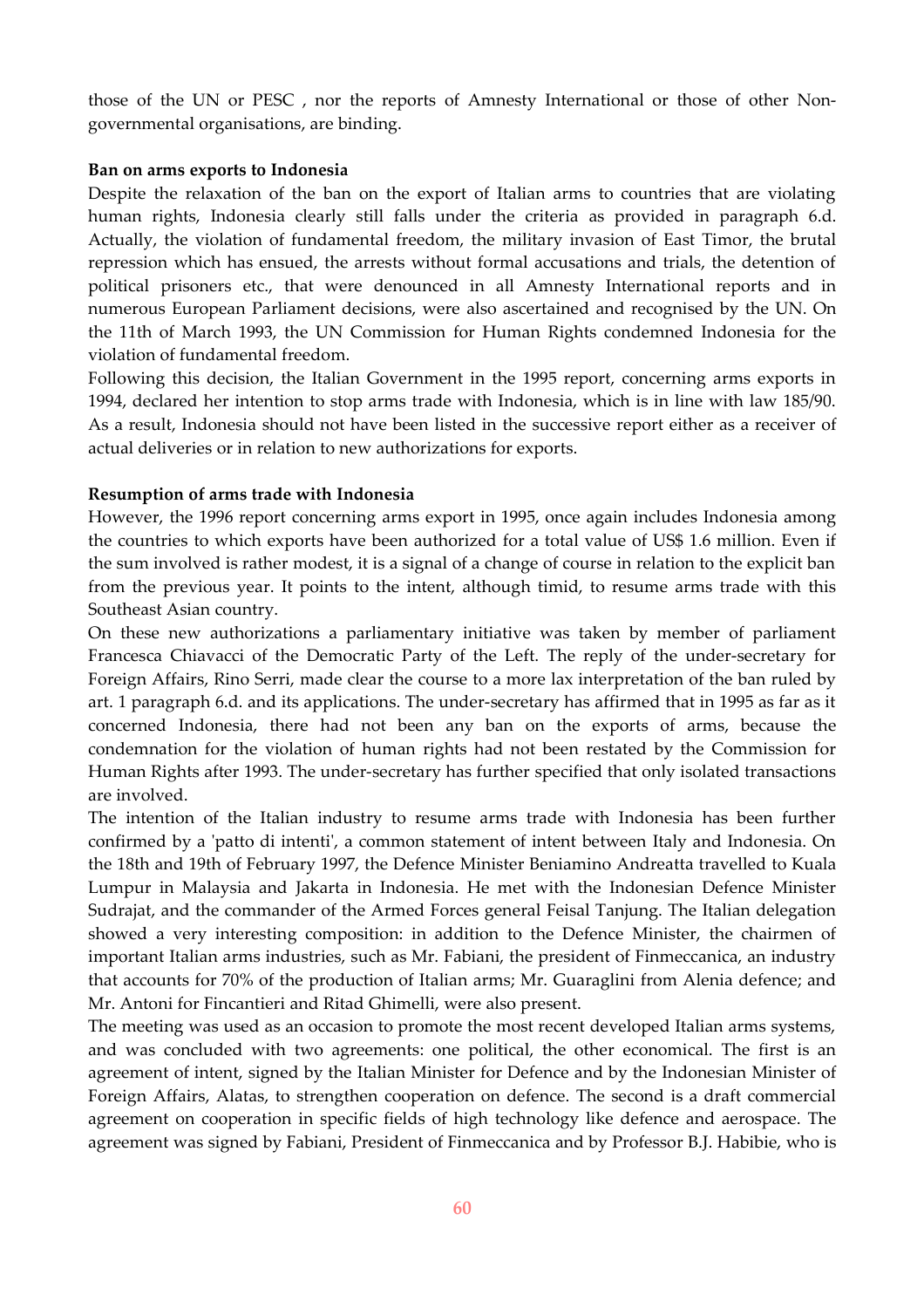president of the Strategic Industries (BPIS) as well as the Minister for Technology and above all Soeharto's right arm (see also Germany on the career of Mr. Habibie).

#### **Debate in parliament**

This recent event unleashed a heated debate in the Italian parliament. Several MP's of the opposition, but also some members of parliament of the majority, requested the government to "stop military aid to a country that has trodden over human rights and International Law, until Indonesia respects the human rights". They requested the Minister of Defence to clarify his position in relation to arms trade with Indonesia. The parliamentary Commission on Foreign Affairs denounced the fact that "the government only retained the condemnation of human rights violations , pronounced with a formal casting vote by the Commission of Human Rights of UN as binding; requesting that this should be, quite independently from a vote of revocation, considered void if in successive sessions of the Commission a new decision of condemnation is voted for, and demands that the government abides by the ban on arms exports until such a condemnation is lifted". Many MP's voiced their opinion against the government's interpretation, highlighting the fact that the mitigations of the bans sanctioned by Law 185/90 would betray the rationale and the aims of the law.

The debate is still open and involves Indonesia as well as the future of the Italian Law on public accountability for arms trade, arms control and transparency.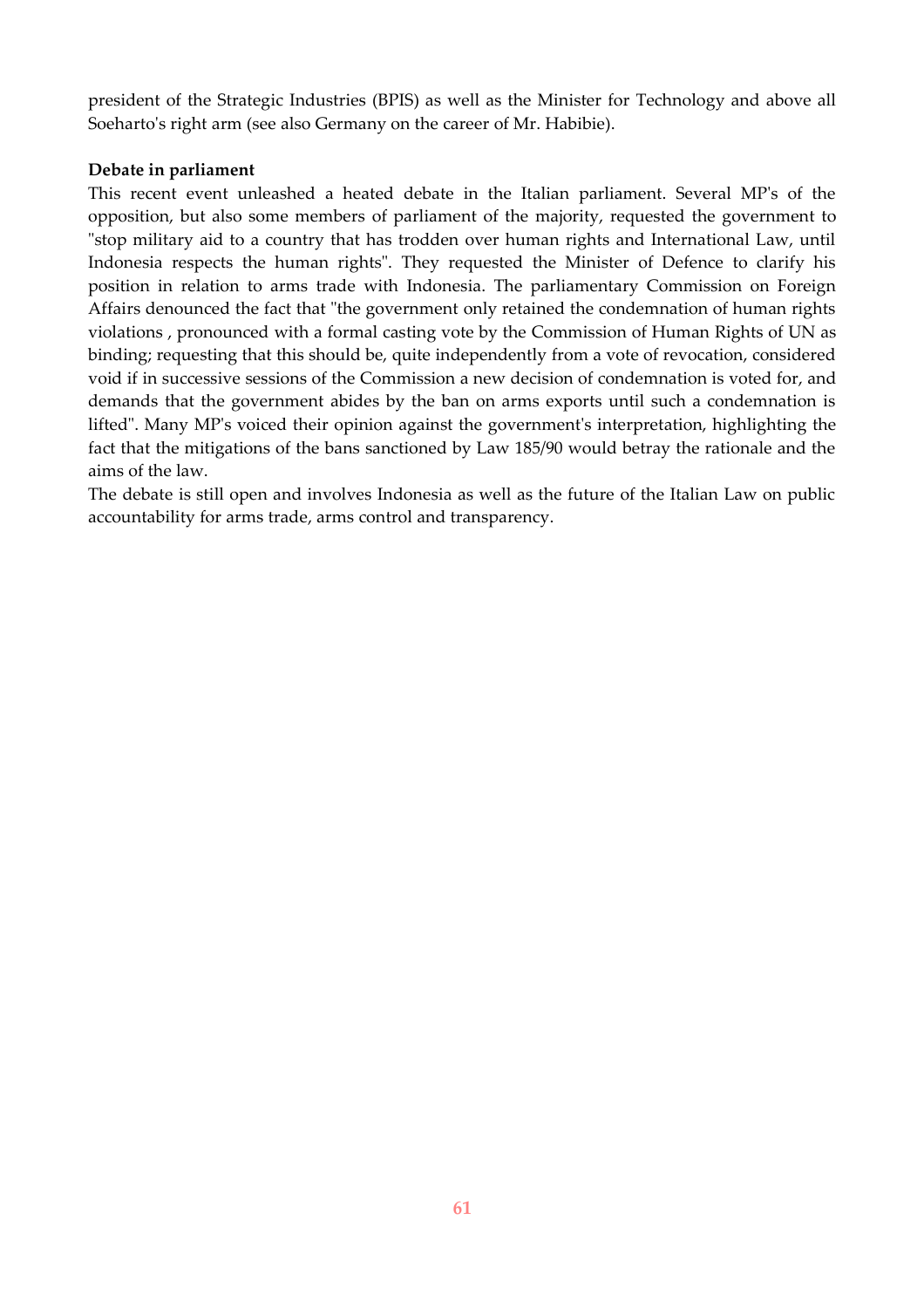## Netherlands: arms from the Dutch state and Thomson branch HSA

*Martin Broek Campagne tegen Wapenhandel*

For 350 years, Indonesia was a Dutch colony. This historic relationship between Indonesia and the Netherlands has strongly influenced the developments within ABRI, the Indonesian army. It also influences Dutch policy towards Indonesia up to the present. ABRI was established during the independence war against the Dutch (1945-1949). The Dwi Fungsi [two functions] doctrine had its origins in the experience during the revolution against Dutch colonialism, when guerilla leaders combined military and political roles. When the Dutch captured almost the entire government in Yokyakarta in 1948, the military was, for a brief time, in effect the government.<sup>55</sup>

Another main conflict with the Dutch, the West Irian Campaign, was used by the military as an important motivation for a reorganisation of ABRI. This included the improvement of standing forces for reinforcements to "cope with limited war situations and to provide a ready response to domestic disturbances." 56 In other words during this conflict as well the Dutch policy against Indonesia was strengthening the role of the Indonesian military.

A reaction to the position of the Dutch on West Irian was the take-over of the Dutch industry in 1957. The military used their strong position and the martial law imposed in 1957 to gain a lion's share in this acquisition of Dutch industry. In this way they strengthened their economic position considerably.

#### **The past as an alibi for the present**

The Dutch colonial past in Indonesia also has its influence on politics in the Netherlands. It is part of the national heritage and regarded as a black page -- although differences exist on the scope and angle of criticism -- in Dutch history. Strong criticism towards Indonesia is not welcome, because many people feel 'our own past requires modesty'. However this modesty-argument is also a useful excuse to let economic relations prevail over human rights. Don't let the past rule the present is not an easily accepted device in the Netherlands.

For example in 1995 room for questions on Indonesia inside parliament was limited, because that year the Dutch queen visited Indonesia and commotion in Dutch parliament could have spoiled the visit. Up to now the Minister of Development Aid is not allowed to speak on Indonesia, following his 1992 policy of connecting aid to human rights with regard to Indonesia. Indonesia reacted by refusing to accept Dutch development aid since that time. The governments' foremost fear was for the influence this could have on economic relations.

#### **Inherited Dutch defence-industry**

The Dutch colonial period was also very important for the domestic defence-industry in Indonesia. As early as 1950 the Dutch handed over a factory for the production of light weapons. At present this factory is known as PT Pindad (see also German chapter) a producer of rockets,

<sup>55</sup> Political Roles of the Military in Southeast Asia: the Military in Indonesia, Harold Crouch, paper for the international studies association convention, 1988, St Louis.

<sup>56</sup> Indonesian Defence Policy and the Indonesian Armed Forces, Bob Lowry, Canberra Papers on Strategy and Defence No. 99, 1993, Canberra, p. 40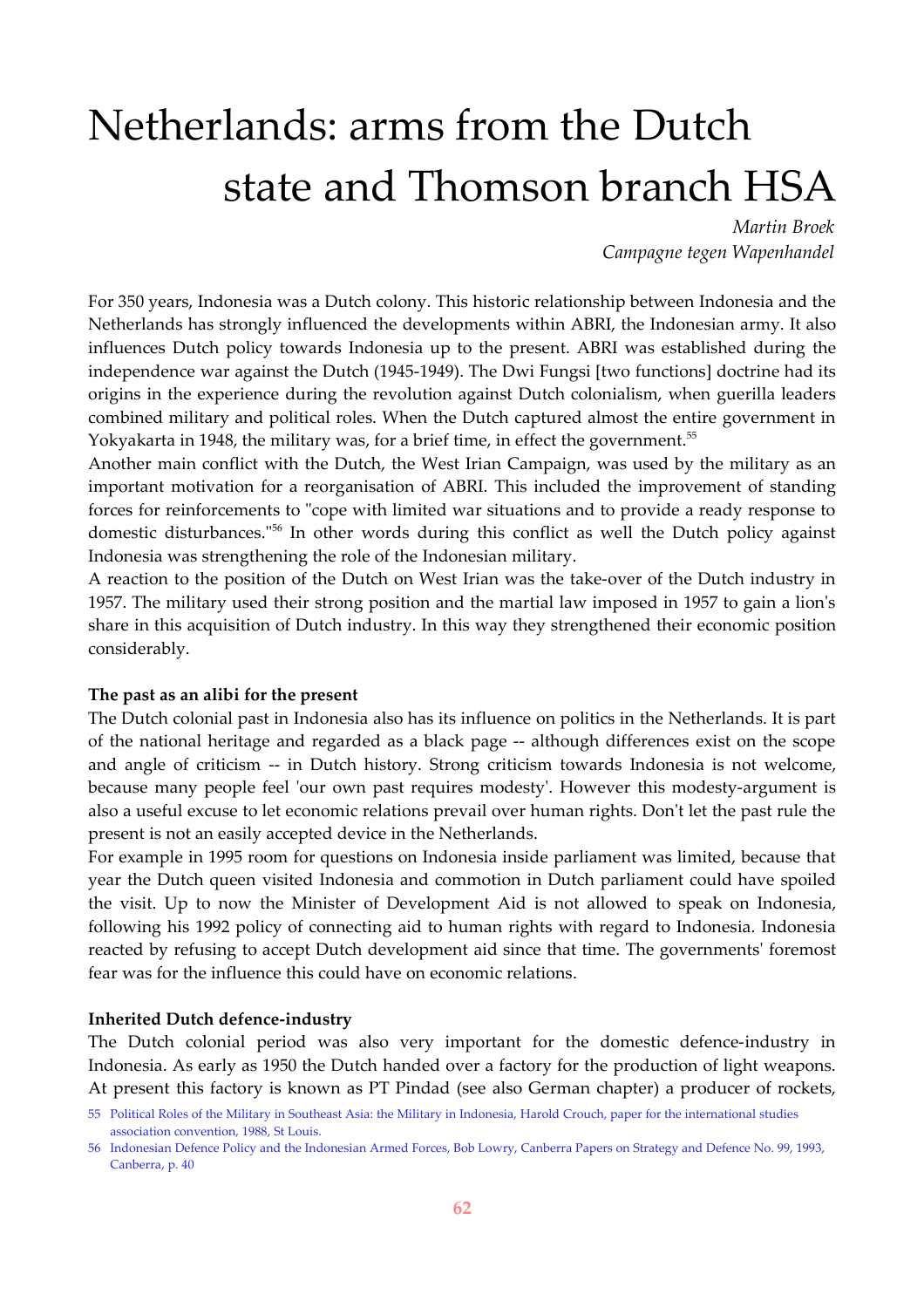ammunition, rifles and pistols. Nowadays PT Pindad uses licenses from Belgium, Finland, France, Germany, Italy, Spain and Sweden. The ship wharf PT Pal, in Surabaya, is also a reminder of the Dutch presence in Indonesia, when the biggest part of the Dutch navy was stationed in this East-Java city. Almost the entire military infrastructure of that time was handed over to the Indonesians by the Dutch in 1950.

#### **Present arms trade**

During the last ten years the Dutch state and Hollandse Signaal Apparaten (HSA, daughter of the French firm Thompson-CSF) have been the biggest Dutch suppliers of Dutch arms and military services to ABRI. The most important Indonesian receiver of Dutch arms is the navy. The Netherlands supplied nine of the major surface vessels of the Indonesian navy and is continuing its efforts to sell more naval equipment. During the Dutch queen's visit she was accompanied by Dutch naval frigates, and prominent members of the maritime defence industry followed in her. In the period 1988-92 Dutch arms exports ranked second after the U.S. exporting arms to Indonesia, according to the SIPRI-yearbook of 1993. In December 1996 a report leaked to the press which showed that at that moment Indonesia had become the twelfth largest recipient of Dutch arms outside NATO in the period 1990-1995, with a total value of exports of US\$ 17.7 million (see table I).

| Dutch arms trade to Indonesia in US\$                                  |            |  |  |
|------------------------------------------------------------------------|------------|--|--|
| 1990                                                                   | 518        |  |  |
| 1991                                                                   | 1,518,413  |  |  |
| 1992                                                                   | 4,222,156  |  |  |
| 1993                                                                   | 62,352     |  |  |
| 1994                                                                   | 9,229,536  |  |  |
| 1995                                                                   | 2,670,779  |  |  |
| Total                                                                  | 17,703,754 |  |  |
| Sources: Realisaties militaire goederen 1990 naar niet NAVO-landen;    |            |  |  |
| and Overzicht uitvoer van militaire goederen in de jaren 1991 t/m 1995 |            |  |  |
| naar de landen buiten de NAVO, 04-10-96. [Realisations military goods  |            |  |  |
| 1990 to non-NATO-countries; and Overview export military goods         |            |  |  |
| during the years 1991-1995 to countries outside NATO, 04-10-96.        |            |  |  |

#### **The Naval technology of Hollandse Signaal Apparaten**

In 1994 HSA signed two contracts. The first order was a deal between HSA and the Indonesian navy for the upgrading of three surplus Dutch van Speyk-class frigates (delivered between 1986- 1991). The Dutch state was supporting this programme.

In November 1994 a 45 million US\$ deal followed. It was the selling of command and sensor equipment, and a land-based training system to the Indonesian wharf PT Pal, for installation onboard Lürssen patrol vessels from Germany. Connected to this contract was a technology transfer which will enable the production and testing of various components at PT Len Industries in Bandung<sup>57</sup>

In January 1996 the Indonesian Minister of Foreign Affairs, Ali Alatas, visited his colleague Hans van Mierlo in the Netherlands, and asked if any objections could be expected against the order. Van Mierlo answered with a proviso that he did not see any. Dutch parliamentarians however confronted him with the words of Feisal Tanjung commander of ABRI, who said that Indonesian

<sup>57</sup> Signaal lands contract for combat system, Jane's Defence Weekly (JDW) 17-12-94; Electro-optical fore control systems for republic of Indonesia navy, Asian Defence Journal (ADJ) 9/94, p. 119. Signaal wins NAV V price, Jane's Navy International (NIN) January/February 1995, p. 5 and Contract fast patrol boats NAV V Indonesia signed, ADJ 2/95, p. 105.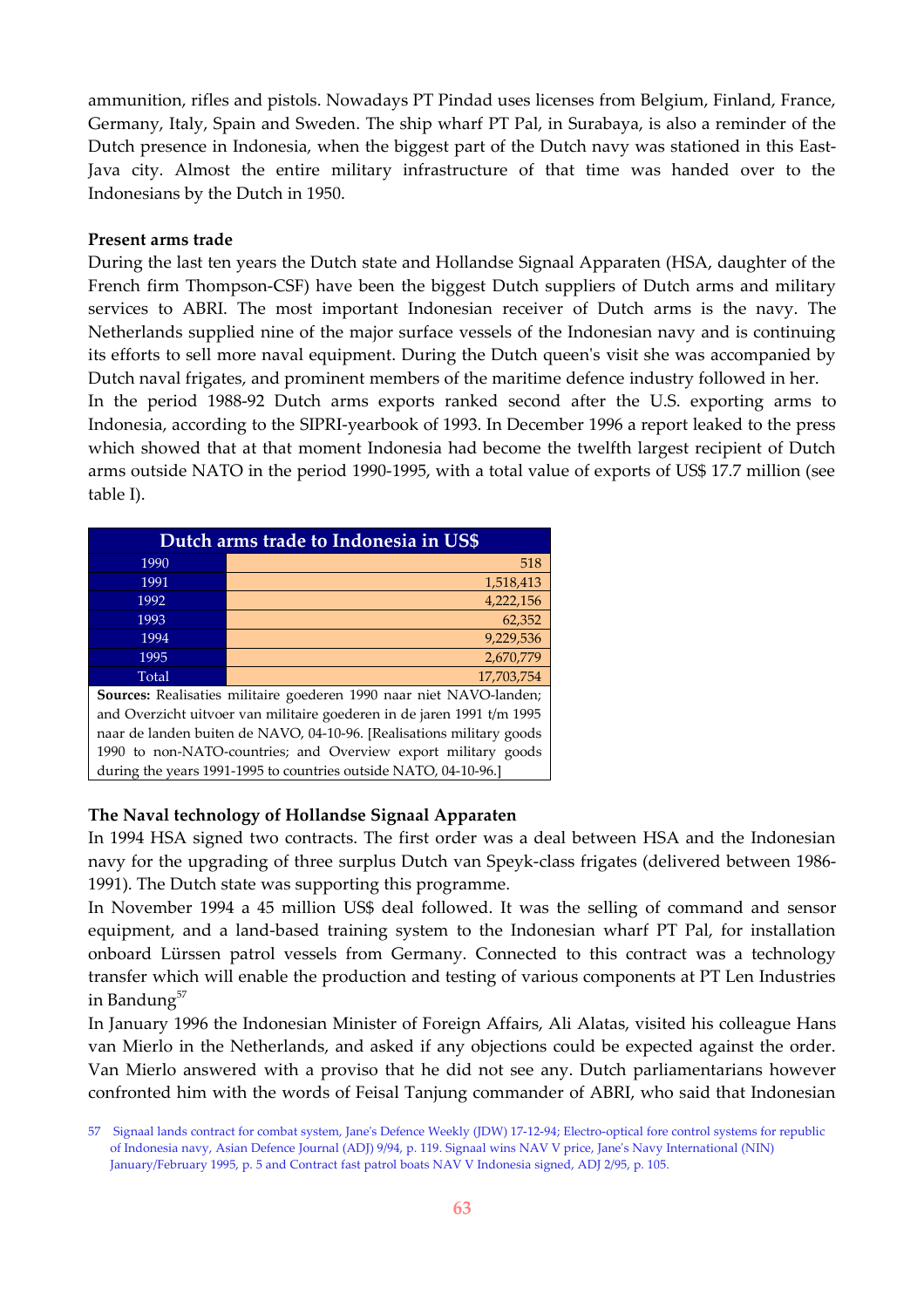naval vessels could be used for internal repression. When a parliamentarian asked if this use was a reason to cancel the deal he gave a bold answer: "One of the functions [of Dual Function] of ABRI is the maintenance of public order and security. The cited statement in this question is not giving a new point of view and doesn't mean a principle obstruction for a potential delivery." 58 While the Dual Function is legitimatizing the dominant role of the military inside Indonesian society at a social, civil, political and economical level, including the repression of democratic groups in Indonesia and of the East Timorese opposition against the illegal occupation, Dwifungsi was not regarded as something to be taken into account.

However up to ow, no export permission has been granted for this deal. HSA will never sell the equipment without permission. It looks as though the order was cancelled. The reason for this is not clear. One of the possible answers is that systems from the Naval Combat Systems branch of Thomson CSF were sold instead.**<sup>59</sup>** This Thomson branch is managed from HSA in the Netherlands, but based in France. If this was the case, a Dutch export permission is not required, nor is the answering of painful questions in Parliament.

#### **Submarines and illicit commission**

Submarines have been on the Indonesian shopping list for many years and the Netherlands are a potential supplier. At the moment it looks as though the Germans are the most plausible partner for Indonesia. However the Dutch attempts are an example of the amount of bribing the Indonesian military is expecting in such deals.

During the period 1993-1996 the Dutch ship wharf Rotterdamse Droogdok Maatschappij (RDM) tried to sell two of its Moray-class submarines to Indonesia. This deal was -- and still is - necessary to keep the company in the submarine business. In 1994 the Indonesians said they were not interested. So the Dutch government made the order more attractive and added two second hand submarines of the Zwaardvis-class to the deal. That way Indonesia would have been able to buy four submarines for just a little less than one US\$ 500 million. **60**

But the Indonesians were still not interested they wanted more. They asked for US\$ 109-115 million illicit commission. The Ministry of Finance decided this was going to be too much. Not because the bribery consisted of more than 20%, but because of the fear that the RDM wharf could collapse during the construction. And in that case the Dutch state would have to pay the losses suffered by ABRI, as well as the bribes and the ancillary suppliers.

#### **Human Rights and the navy**

Criteria in Dutch guidelines for arms exports state that no export licenses should be given if:

- $\bullet$  tensions or war in the region of the consumer country exist;
- arms embargoes by the Security council or European Union exist against the country;
- $\bullet$  if the arms can be used for human rights violations; and
- 0 the balance between the amount spent on public spending and defence. These criteria are not decisive but balanced with interests on economics and foreign policy considerations.

Naval equipment is the most important part of Dutch arms trade. It seems obvious that naval vessels are not used for internal repression. Because the human rights criteria is the strongest argument against arms deliverances it is hard to tackle the Dutch military trade with Indonesia. However, unlikely as it may look in Indonesia, the armed forces are all used in the security

verkopen met onderzeeboten,' Colijn en Rusman, Vrij Nederland 03-08-96.

<sup>58</sup> Letter Foreign Affairs to parliament 02-02-96. Annex to the letter of the Minister of Defence 20-06-96.

<sup>59</sup> TAVITAC transitions to New Technology, NIN, december 1996, p. 30. In this article it is stated Indonesia has three of the systems. 60 2 x US\$ 46 million for Zwaardvis-class and 2 x US\$ 208 million for Moray-class. 'Zwaardvis en Tijgerhaai; Onderzeeboten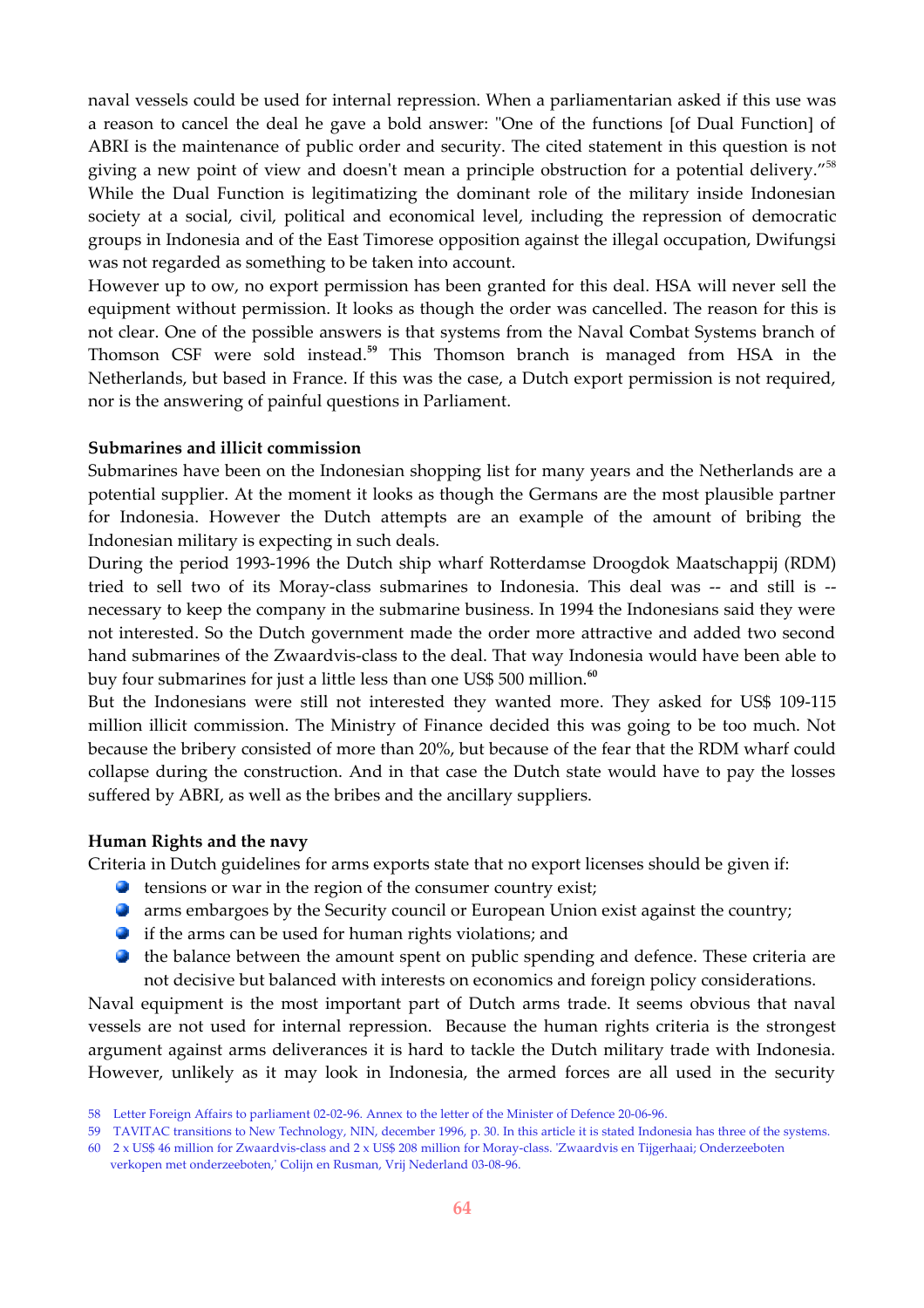approach. Also the navy.

In 1986 it was reported that Dutch built vessels had been used to bombard the coastal areas of West Papua. The Swedish naval guns aboard those vessels must have been used for this. At the time it was a very common tactic of the Indonesian armed forces to sweep a region of Papua's by coastal bombardments. **<sup>61</sup>** In 1975 when these ships were ordered by Indonesia there was a strong protest against it, because of the annexation of East Timor. The arguments used by the Dutch government for not stopping the order was that naval vessels cannot be used against the East Timorese resistance.

In 1995 naval vessels intercepted and hindered a refugee ship coursing to Australia. The vessel had to change course and go back to East Timor. These fugitives were refused the right of seeking refuge in a foreign country and some were even tortured after returning home.**<sup>62</sup>** Indonesia decided to increase patrolling this region after several East Timorese refugees in Australia caused diplomatic difficulties.

Naval vessels are also used as a means of military transport. In 1994 it was stated that naval ships had been used to transport heavy equipment to East Timor.**<sup>63</sup>** When the Indonesians bought the Van Speyk-class frigates the commander of the Eastern fleet remarked upon the large transport capacity of these ships, while the Yugoslavian frigate in Indonesian service is specially appointed for troop transports.**<sup>64</sup>**

So naval vessels are used for bombardments, prison guards and transport of troops and equipment as part of the military operations of ABRI against the population of East Timor and the internal opposition. Dutch command, radar and fire control equipment are an integral part of these vessels.

#### **Education**

The relationship of education of Indonesian students in the Netherlands has a long history and military related education forms part of this. One of these projects in the past was the translation of a psychological test by the University of Nijmegen, which was used for testing political prisoners on Communist sympathies. **65**

Early in 1997, after a visit to Indonesia, the Dutch Minister of Education said he made agreements with the Indonesian Ministers of Education, and of Research and Technology to improve cooperation. The Minister of Research and Technology, Habibie, is the one who is developing the Indonesian arms industry. At this moment Indonesian students of air- and spacecraft construction from Bandung are studying at the Technical University of Delft. When in the Netherlands in August 1993, Habibie visited the Dutch Fokker plant in Amsterdam and was brought up to date on transfers of space technology and production under license in Indonesia. Since 1996 there is an official program in the Netherlands strengthening technology co-operation between the Netherlands and Indonesia.**<sup>66</sup>**

- 64 JFS 1996-97
- 65 Handel in onderdrukking, 1982, p. 48.

<sup>61</sup> ' Papoea's', commentaar door B. Lulofs Den Haag, Telegraaf 16-08-86. It is the only source we have found on this use of Dutch ships. There was only one class of Dutch vessels at the time in the Indonesian Navy the Dutch corvettes of the Fatahillah-class equipped with Bofors guns. Jane's Fighting Ships (JFS) 1996-97 p. 308. In West Papua: the obliteration of a people, by (1988, p. 79) it was stated by the first ambassador of West Papua, Eliezer Bonay when interviewed in 1981: "They can only bomb, or attack with rockets from the sea. So they just bomb whole regions where there are villages, wherever there are people. Indonesian troops rarely kill guerillas, sometimes one or two. It's the people who get killed."

<sup>62</sup> Information from the East Timor Centre for Human Rights, Information, Education and Training, 27-11-95 on Apakabar.

<sup>63</sup> In a report of an East Timorese it was mentioned that military reinforcements arrived 'by sea (...) bringing heavy equipment, including artillery and tanks.' TAPOL Bulletin No. 127, feb. 1995, p. 19.

<sup>66</sup> Export hoger onderwijs naar Indonesië kansrijk, Algemeen Dagblad 16-01-97 and Financieel Dagblad 10-01-97 and VeeDee Amok no. 5, 1993, p. 15.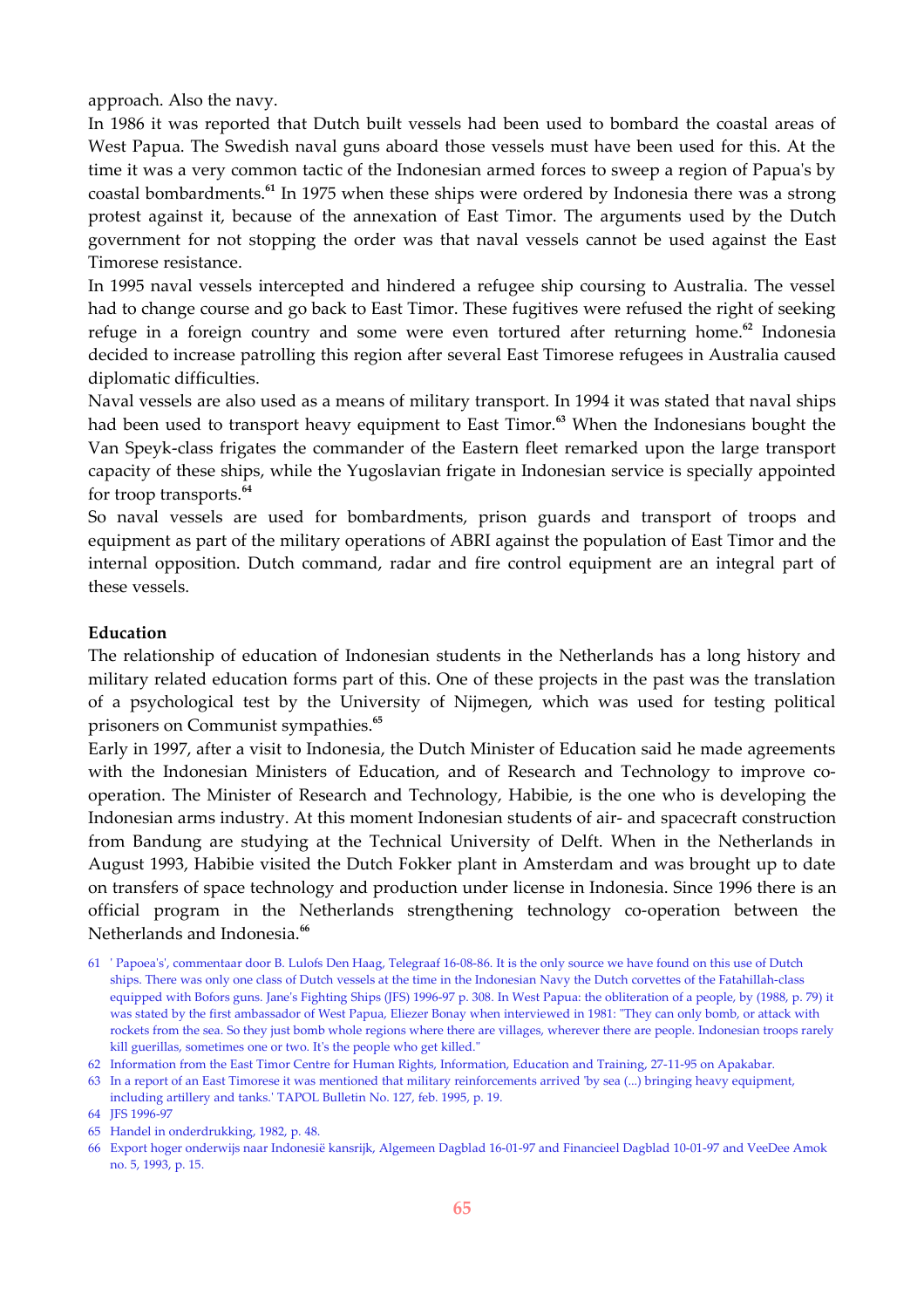In May 1996 the commander of the Dutch armed Forces General Van den Breemen offered education and training to the Indonesian marines and proposed strengthening the ties between the Dutch and Indonesian armed forces. The Dutch parliamentarians were not informed about this mission. It was an interview in the Indonesian weekly Gatra that shed light on it. Besides the effort of strengthening reciprocity Van den Breemen said: "We spoke about contacts at the level of special forces, amphibian assault units and frogmen. **67** " Obviously what Van den Breemen meant was the Dutch Special Boat Squadron (SBS). Educated in jungle warfare, infiltrations, sniperactions, espionage etc, this is the creme de la creme of the Dutch armed forces, well trained for counter insurgency. The Ministry of Defence said it was part of a programme expanding the relations between the Dutch and Indonesian armed forces, which had declined in recent years. "It is time to change this," according to a spokesman. Most of the Dutch political parties reacted against these plans, because of competence -- they were not informed -- or for more principle reasons. In response to the reaction of parliament the Dutch Ministry of Defence denied the text of the interview, withdrew the words of the previous day and said contacts should go on, at a moderate level. However, recently the Dutch Intelligence and its Indonesian counterparts discussed improving relations.**<sup>68</sup>**

#### **Activities**

Dutch protests against arms trade to Indonesia have developed since 1994. Huge protests against arms trade to Indonesia at the end of the seventies and early eighties faded away, but interest has grown again for the issue.

Early in 1995 a secret visit by the commander of the Indonesian armed forces, Tanjung, leaked to the press and instead of taking place behind closed doors it was reported on television, together with arguments of the demonstrators against the Indonesian military and arms trade to the Soeharto regime. The HSA-order of late 1994 started to attract attention when it became the main issue of a radio programme on arms trade to Indonesia in december 1995. During the first half of 1996 lots of peace and human rights groups wrote letters to the parliament and left wing parties repeatedly questioning the government on the deal. The umbrella organisation of Dutch students (LSVB) raised the subject because of brutal actions of ABRI against demonstrating Indonesian students in April 1994, during which three students died. This might be the reason that the deal was cancelled even though a contract had already been signed. The quick reaction by the Dutch parliament to Van den Breemen's offer to the Indonesian military, was probably also a result of this awareness.

In the second half of 1996 different groups wrote petitions to the Dutch parliament to demand, amongst other things a stop of arms deliveries to Indonesia, in line with the European parliament resolutions. The last petition -- exclusively on arms trade to Indonesia -- was also signed by the Christian Trade Union (CNV), the second most important trade union in the Netherlands. It was novity, a Dutch trade union demanding to stop arms trade.

#### **Official politics**

The HSA order met with strong criticism from the Dutch Minister of Development Aid, Pronk (Social Democrat). Who continued to speak about Indonesia although he was not allowed to. Both the small left wing party's, the GreenLeft and the Socialist Party made arms trade to Indonesia an important point of discussion during the last meeting of the commission on Foreign Affairs. The

<sup>67</sup> GATRA 18-05-96 (translation Komitee Indonesia); Algemeen dagblad 22-05-96; and de Volkskrant, Algemeen Dagblad, Trouw 23- 05-96.

<sup>68</sup> Letter of the Minister of Home Affairs to the Parliament, 11-02-97.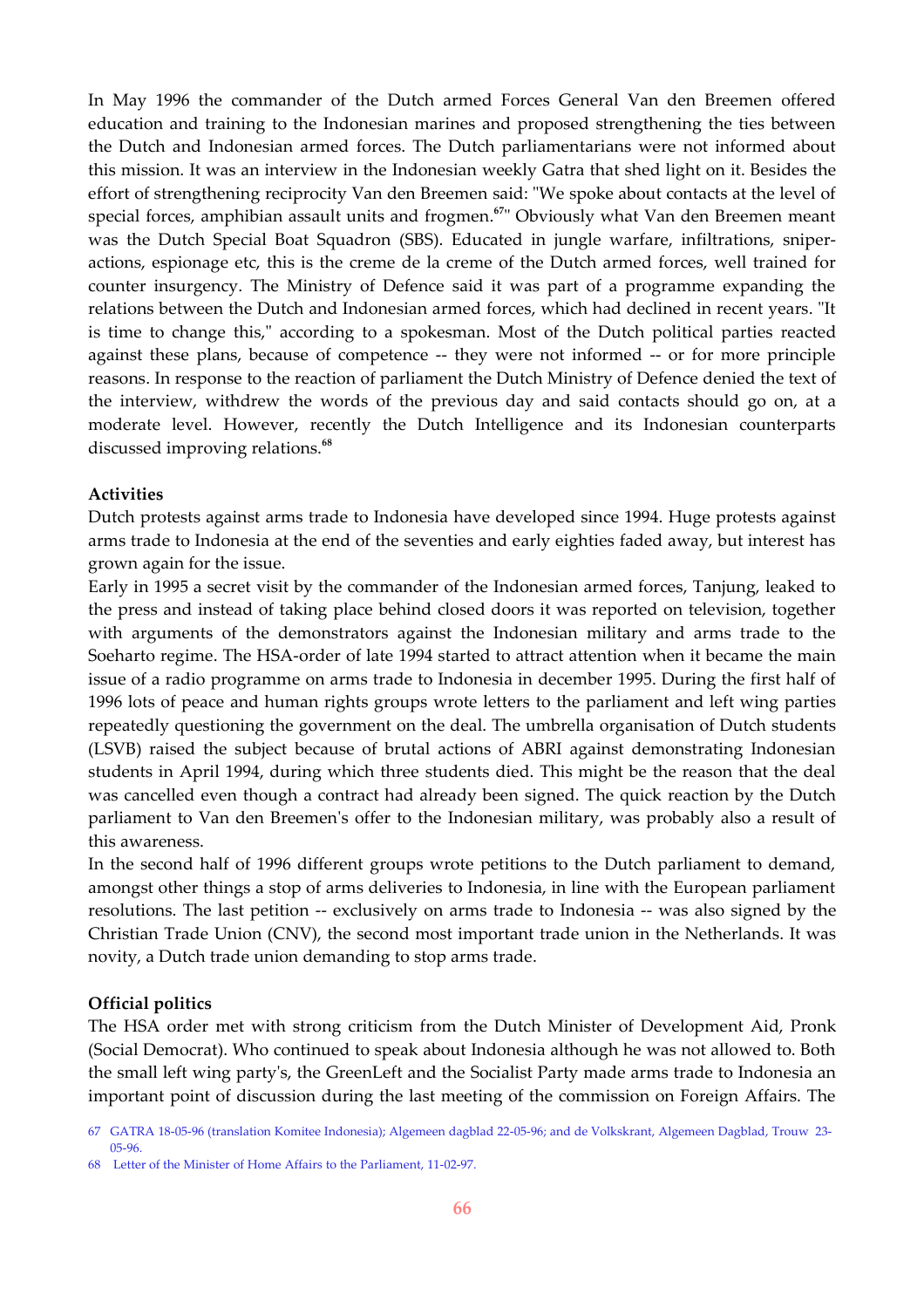Socialist Party asked the Dutch Minister of Foreign Affairs to put it on the agenda of the European Union. The resolutions of the European Parliament and the expansion of the US arms embargo on Indonesia were used as arguments underlining the importance of such a policy. The Dutch Minister of Foreign Affairs has given no reaction thus far.

In July 1996 -- during the period that Indonesia was in turmoil, because the party leader of the / PDI was replaced as a result of her growing popularity -- the Dutch Secretary of Defence went to the Indonesian Air Show (IAS) in Jakarta. He was accompanied by two F-16's and a tanker aircraft (Indonesia wants to buy two new tanker aircraft). He was looking for the commanders of the Indonesian army and navy and was offering Dutch surplus arms. However the IAS did not go as smoothly as planned; a dinner for the foreign guests attending the Air Show had to be called off and Feisal Tanjung cancelled all the appointments he had at IAS. According to the Far Eastern Economic Review this was because of discord in the armed forces about the methods used against the PDI leadership. Not all the Indonesian military like "the army's image as a bullying enforcer,<sup>69</sup>" and during the IAS, Tanjung had to solve this internal opposition. Although the Dutch Secretary of Defence was directly confronted with the activities of his Indonesian hosts so far it has not been a reason to change policy.

|                | Dutch arms exports to Indonesia after 1975                                                                        |                                                                |               |  |
|----------------|-------------------------------------------------------------------------------------------------------------------|----------------------------------------------------------------|---------------|--|
|                | No. Type                                                                                                          | Delivered by                                                   | <b>Period</b> |  |
| 8              | F-27 Transport aircraft                                                                                           | Fokker                                                         | 1976-1977     |  |
| 3              | F-28M 400 M Troopship                                                                                             | Fokker                                                         | 1976-1977     |  |
| 23             | F-28 Fellowship Civil                                                                                             | Fokker                                                         | $1976-$       |  |
|                | M 8 firecontrol, SINBADS on 2 209-submarines                                                                      | <b>HSA</b>                                                     | 1977-1981     |  |
| 3              | Corvettes Wilton Fijenoord                                                                                        | (RSV consort.) US\$ 243 milion                                 | 1979-1980     |  |
| $\overline{4}$ | Fire control systems for South-Korean fast attack craft                                                           | <b>HSA</b>                                                     | 1979-1980     |  |
|                | AMX-PRI reconnaissance vehicles                                                                                   | NL-State*                                                      | 1976-1978     |  |
|                | Armaments and electronics fitted in the included SEWACO<br>system for Yugoslavian Ki Hajar Dewantar-class frigate | <b>HSA</b> and Netherlands                                     | 1981          |  |
|                | Windtunnel project for Puspiptec research centres in Serpong                                                      | NLR & NL-State                                                 | 1981          |  |
| 6              | <b>Bailey bridge sections</b>                                                                                     | <b>NLState</b>                                                 | 1981          |  |
| 100            | jeeps                                                                                                             | NL-State                                                       | 1981          |  |
| 100            | 1 ton trailers                                                                                                    | NL-State                                                       | 1981          |  |
| 130            | 3 ton trucks                                                                                                      | NL-State                                                       | 1981          |  |
| 385            | AMX-LTI 105 light tanks                                                                                           | NL-State*                                                      | 1979-1985     |  |
| 55             | <b>AMX-PRA</b> armoured vehicles                                                                                  | NL-State*                                                      | 1981-1983     |  |
| 10             | <b>WASP Helicopters (ASW)</b>                                                                                     | NL-State                                                       | 1981          |  |
| 150            | <b>AMX-PRA 105mm Howitzers</b>                                                                                    | NL-State, revision by RDM &<br>Wilton Fijenoord US\$ 83 milion | 1983-1985     |  |
| $\overline{2}$ | Minehunters Tripartite type                                                                                       | v d Giessen de Noordt                                          | 1988          |  |
| $\overline{2}$ | Weapons control, Radar, Fire control and Sonar for Singa-class                                                    | <b>HSA</b>                                                     | 1988-1989     |  |
| $\overline{2}$ | Propulsion for two Indonesian government tugs                                                                     | Stork-Wärtsilä                                                 | 1991          |  |

69 Indonesia political Engineering, John McBeth in Jakarta, Far Eastern Economic Review (FEER) 04-07-96, p. 14.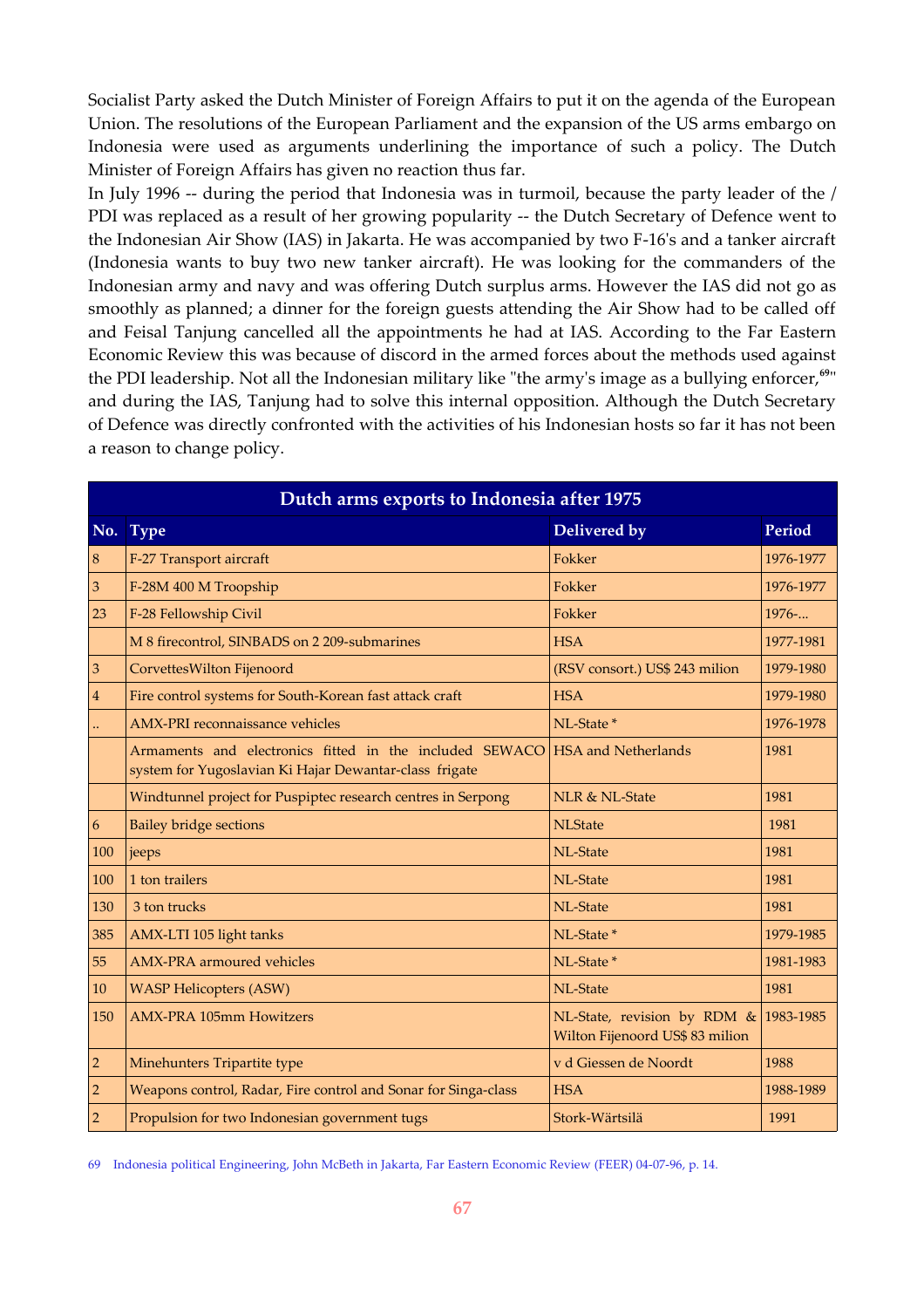|            | Survey ship for maritime research                                           | Amels Makum    | 1985      |
|------------|-----------------------------------------------------------------------------|----------------|-----------|
|            | Fire control $\&$ radar on Lürssenpatrol boats FPB-57 (NAV I and III)   HSA |                | 1988-1993 |
| <u> 16</u> | frigates Van Speyk type                                                     | NL-State       | 1987-1991 |
|            | Overhaul Van Speyk-class                                                    | NL-State & HSA | 1987-1996 |
|            | Signaal Scout radar                                                         | <b>HSA</b>     | 1992-1993 |
|            | Updated SINBADS TFCS on 209-class                                           | <b>HSA</b>     | 1993-1996 |
|            | Overhaul Van Speyk-class                                                    | NL-State & HSA | 1996-1997 |

\* The French government gave a license to export these vehicles to Indonesia.

**Sources**: STOP Arming Indonesia; Netherlands, 1994; Handel in onderdrukking, 1982; Jane's Fighting Ships 1996/97.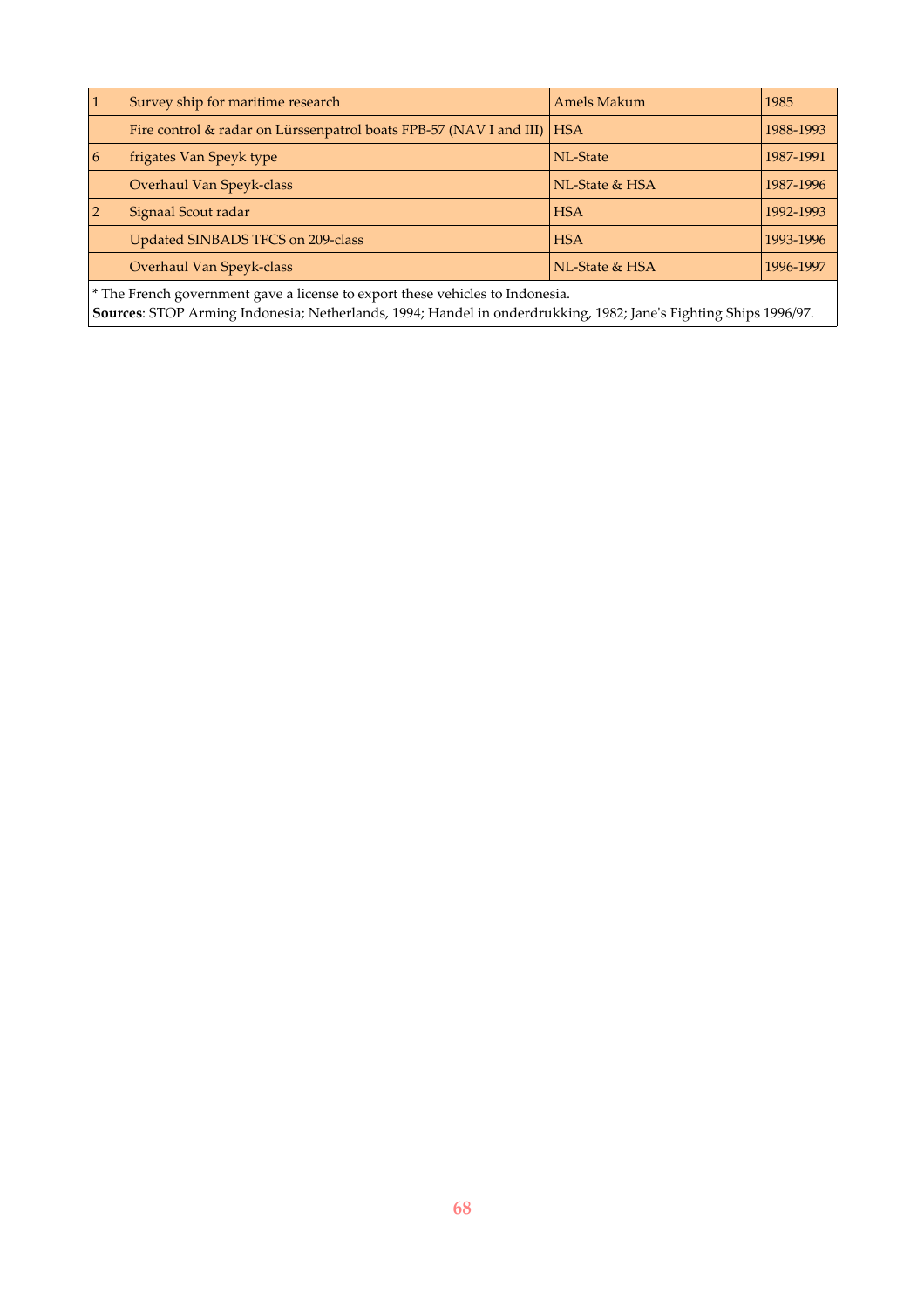## Spain: Indonesia and Southeast Asia: aspecial place in Spanish arms trade

*By Arcadi Oliveres, Campanya Contra el Comerc d'Armes (C3A)*

Since the beginning of the 1980s, Southeast Asia has been an area of special interest for Spanish arms exporters. During the last years (1993-1995), Spain continued to maintain a remarkable activity in Southeast Asia in respect to the arms industry. Probably the most important relationship was established with Thailand, because of the sales of an aircraft carrier, which was contracted in 1992.

There also are agreements with the Philippines on aircraft (CN-235) supplies by Indonesia, but produced under Spanish licenses, to Brunei and Malaysia.

A number of Southeast Asian countries acted as intermediaries during the war between Iran and Iraq (1980-1987). They acted as staging posts for Spanish arms exports. The Philippines, Indonesia, Singapore and Thailand became the official destinations for explosives which were later turned over to Iran.

Spain also is actively promoting its military equipment in this same area. For example, it participated in the Asian Aerospace' fair held in Singapore in 1992 and 1994. Spanish businessmen and officials regularly travel to Asian capital cities, while official trade organisations provide active support and advice. Special focus is on Indonesia, which is seen as harbouring a potentially vast market, due to its political and demographical situation.

Finally, if not only Southeast Asia is taken into consideration, but the far East as well, we also see Spanish military aircrafts in South-Korea.

#### **Exports to Indonesia**

The importance of trade with Indonesia becomes evident, when it is considered, that in the 1980s this country received 80% of Spanish arms exports to Asia (the Middle East excluded). In the case of Spanish trade with Indonesia, we can differentiate two categories of military products: small arms and aeronautic components. However, it is not easy to obtain accurate data on Spanish arms exports, because they do not appear separately in the figures provided by the Ministries.

Spanish companies, other than the aeronautics product sectors, also sell to Indonesia. CESELSA, which is now owned by INDRA, for example, is developing a flight simulator for the CN-235. Small arms producers exported more than US\$1 million worth of goods to this Asian country between 1988-1992. The sale of small arms increased sharply during the period 1993-95, and approximately valued US\$2 million. BAZAN has offered to supply Corvettes and Frigates.

Finally, the offer of SESA to supply telephone communication systems to Indonesia may have military implications in the future for companies represented by SESA (the Spanish subsidiaries of ALCATEL and AT&T).

#### **The role of aeronautics in the relationship with Indonesia**

The far biggest share of contracts with Indonesia was established by one company: Construcciones Aeronauticas, SA. (CASA). Since 1975 it has collaborated closely with the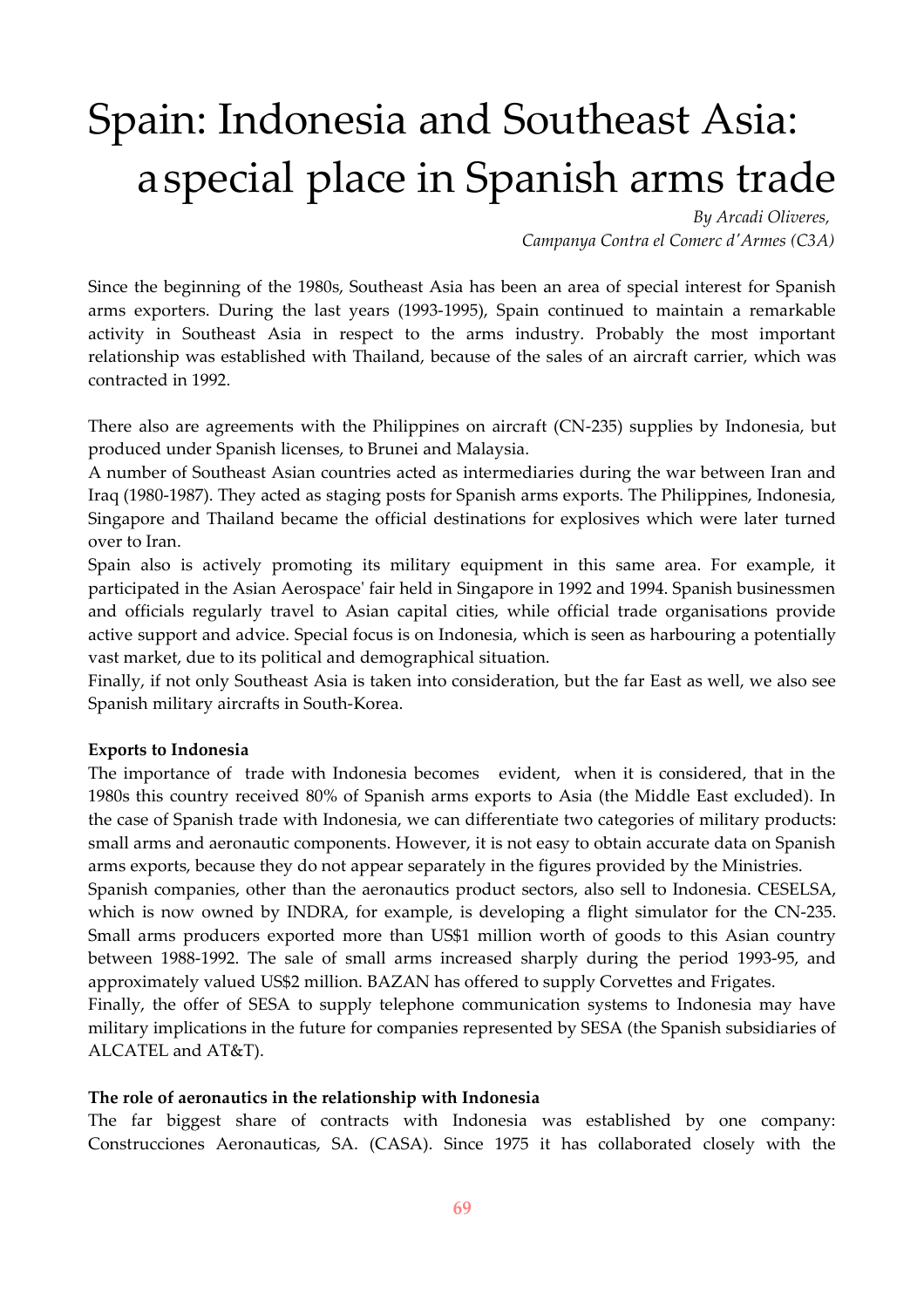Indonesian company Industri Pesawat Terban Nusantara (IPTN), also known as Nusantara Aircraft Industries or Nutranio.

This cooperation consists mainly of contracts in which Spanish technology is granted to Indonesia for the production of the civil passengers plane C-212 Aviocar personnel and cargo transport planes, and the CN-235 modernized version assembly, using parts supplied by CASA. The CN-235, of which Indonesia uses the transport and maritime patrol (CN-235 MPA) version is being used by the Indonesian armed forces. The contract amounts up to 117 units, of which 40 have already been supplied.

| Military aeronautic export to Indonesia 1980-1992 |                                  |                                    |                    |  |  |
|---------------------------------------------------|----------------------------------|------------------------------------|--------------------|--|--|
|                                                   | In millions US\$                 |                                    |                    |  |  |
| Years                                             | <b>Military Aeronautic sales</b> | Total Spanish exports to Indonesia | % Aeronautic/Total |  |  |
| 1980                                              | 16.622                           | 76.111                             | 21.8               |  |  |
| 1981                                              | 26.368                           | 147.698                            | $17.8\,$           |  |  |
| 1982                                              | 56.965                           | 260.468                            | 21.9               |  |  |
| 1983                                              | 31.424                           | 324.12                             | 39.7               |  |  |
| 1984                                              | 33.507                           | 163.396                            | 20.5               |  |  |
| 1985                                              | 28.713                           | 184.054                            | 15.6               |  |  |
| 1986                                              | 11.256                           | 64.552                             | 17.4               |  |  |
| 1987                                              | 6.345                            | 51.571                             | 12.3               |  |  |
| 1988                                              | 10.056                           | 72.745                             | $13.8\,$           |  |  |
| 1989                                              | 7.166                            | 110.722                            | 6.5                |  |  |
| 1990                                              | 8.615                            | 99.983                             | 8.6                |  |  |
| 1991                                              | 10.980                           | 76.318                             | $14.4\,$           |  |  |
| 1992                                              | 11.781                           | 132.793                            | 8.9                |  |  |
| 1993                                              | 6.849                            | 148.436                            | 4.6                |  |  |
| 1994                                              | 3.318                            | 155.506                            | 2.1                |  |  |
| 1995                                              | 3.055                            | 176.204                            | $2.8\,$            |  |  |
| Total                                             | 273.020                          | 2,244.680                          | 12.2               |  |  |

**Sources:** V. Fisas, Las armas de la democracia, Ed, Critica: Barcelona 1989 Instituto Español de Comercia Exterior (ICEX), Indonesia, Madrid 1989 Ministerio de Economia y Hacienda, Estadicas del Comercio Exterior de España, years 1989, 1990, 1991, 1992, 1993, 1994 and 1995.

The percentage of the aeronautical sales in relation to the total value of the Spanish exports to Indonesia has decreased as compared to the eighties. This decrease probably is the consequence of different factors: the reduction of the international arms market, the production directly made by Indonesian factories themselves, but working under Spanish licenses, and the removal of the possibility, imposed by the Development Aid Committee (DAC) of the Ministry of Development Aid (ICDE), of financing purchases of arms with credits from the Spanish Development Aid Fund (FAD).

#### **Reluctance to control the arms trade**

Spanish legislation on arms sales in general is liberal. One exception is the Royal Decree 824 of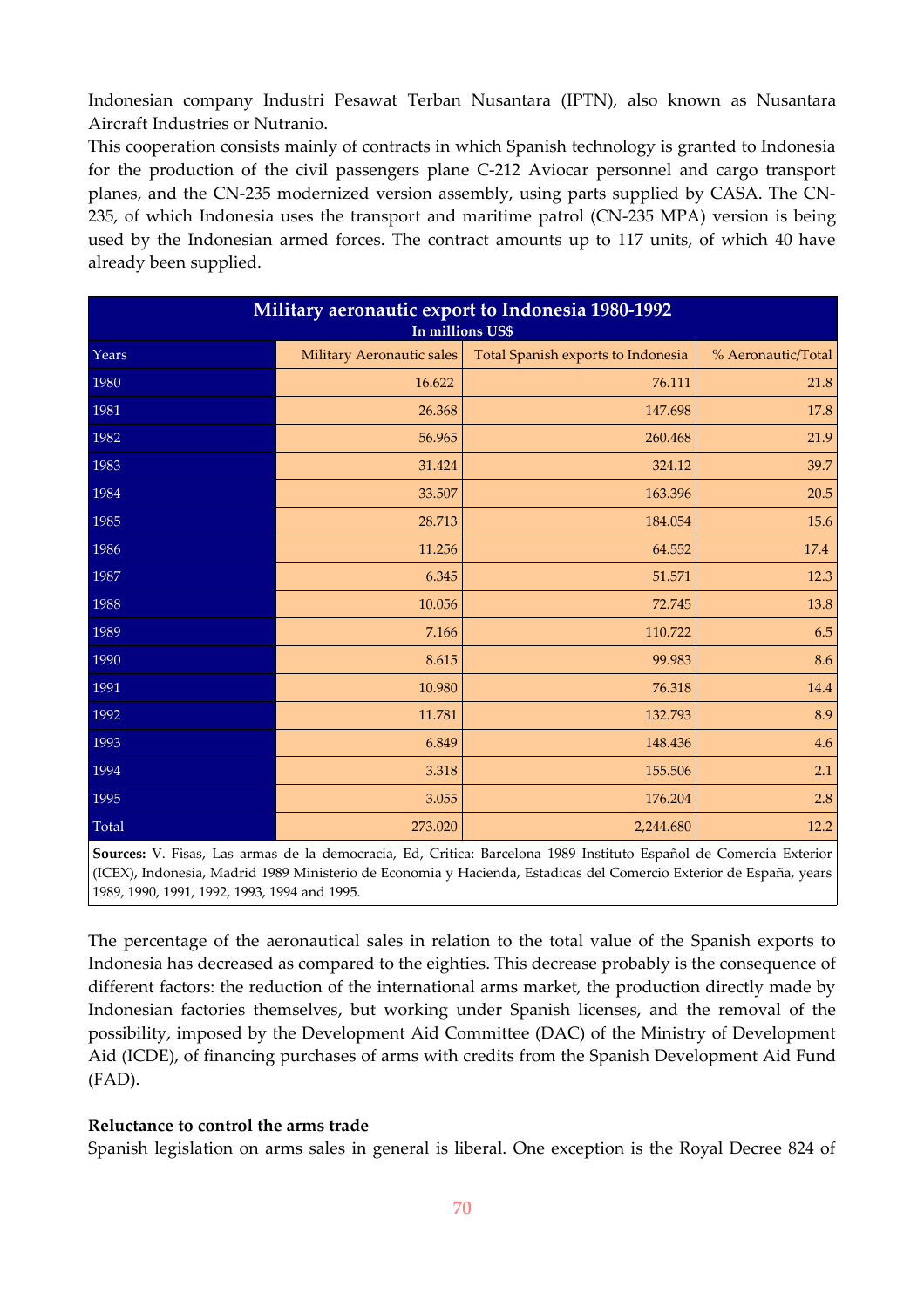28th March 1993 which approves of the "Regulation of Defence Material and Dual Purpose Material in External Commerce". It points out that exports will not be authorized if, for instance, "there are objective signs of the possibility of using defence or dual purpose material in actions which disturb global and regional peace and stability or security."

It becomes evident that this phrase covers the Indonesian government's treatment of its civilian population, especially in East Timor, Irian Jaya (New Guinea) and Aceh in the northern zone of Sumatra, and that, consequently, Spanish sales of arms and dual purpose equipment to Indonesia should be stopped.

It is unlikely that authorizations by the Spanish government for arms exports to Indonesia will continue. The violations of the human rights are frequently denounced and civilian conflicts are present in several parts of the country (especially in East Timor). One of the reasons authorizations are still granted for these exports, probably is the secrecy of the Commission for the regulations of exporting arms and dual purpose equipment.

Different Spanish NGO's are campaigning for more transparency of Spanish arms trade. Two purposes are important: 1. the publication of a book on the conduct of the Commission and 2. the control of the Commission by the delegates. There seems to be a positive shift in public awareness towards this initiative that will be voted on in the Spanish parliament in early April 1997.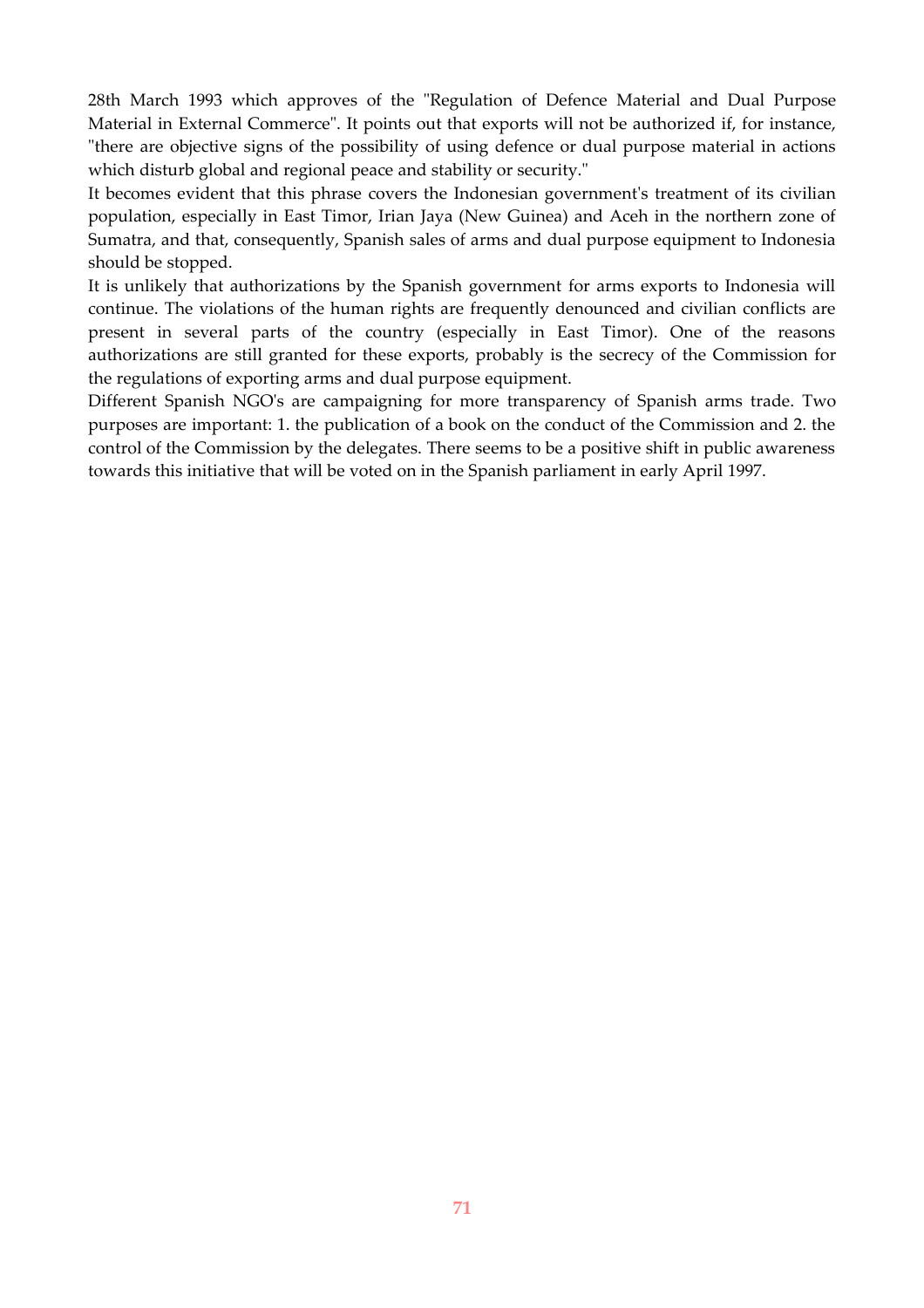## Sweden: arms exports

### under scrutiny

*Henrik Westander; Swedish Peace and Arbitration Society (SPAS)*

The Swedish companies FFV and Bofors have been exporting arms to the Dutch colonial forces on Java well before Indonesia became an independent state in 1949. Deliveries continued to the newly-found republic. Between 1951 and 1957, FFV had permission to export machine guns and ammunition to Indonesia. During the 1950s Indonesia was a major buyer of Swedish arms and ammunition in the Third World; by the of the 50's and the early 1960s, Bofors exported both naval and field anti-aircraft guns. However, all arms exports to Indonesia stopped during the conflict between Indonesia and Malaysia (1963-1966), and apart from the sale of a small consignment of spare parts by Bofors in 1968, Indonesia remained closed to Swedish arms exports for many years.

#### **Cultivating the Indonesian market**

In 1972 the arms industry complained repeatedly that their applications for export licences were always turned down. Two years later, however, the Swedish government gave Bofors the green light to start cultivating the Indonesian market, and in 1975 the Minister of Trade gave Bofors the go-ahead to sign a contract for naval anti-aircraft guns.

In December of the same year Indonesia invaded East Timor. The Social Democratic government advised Bofors not to sign deals with Indonesia. Bofors, however, anticipating a right wing government, ignored this warning and went ahead with the signing of a contract. The company also made use of the government's earlier permission to enter into the first of a long series of contracts with the Indonesian navy in February 1976.

Subsequently, the War Material Inspectorate advised Bofors against making new deals -- advice which Bofors ignored. The government repeatedly gave in after much soul-searching, and granted approval for new arms exports to the occupying power, Indonesia. The Social Democrats, then in opposition, were highly critical of these sales. But the right wing government, which was in power from 1976 till September 1982 in Sweden, approved sales of sixteen 40mm guns, three 120mm guns, three 375mm anti-submarine mortars, five 57mm guns and 84 air-defence missiles RBS 70 (with 12 launchers).

#### **Good Luck to Bofors**

The Social Democrats, especially Mats Hellström (Minister of Foreign Trade) and Pierre Schori (Secretary of International Relations), were very critical of these sales. Yet, in November 1982, immediately after winning the elections, the Social Democratic government approved the sale of four new 40mm guns to Indonesia. The Prime Minister Olof Palme stated in 1982 that "according to reliable sources, there is no fighting in East Timor at this moment".

In January 1983 Mats Hellström was appointed Minister of Foreign Trade, and became responsible for the arms export. He stated categorically that he would not approve any new arms deals with Indonesia. At the same time, however, the Minister of Finance Kjell-Olof Feldt, wished Bofors luck in their negotiations in Jakarta to obtain new contracts for deliveries of guns. The first new contract was signed in 1983, the year in which Indonesia launched a major offensive against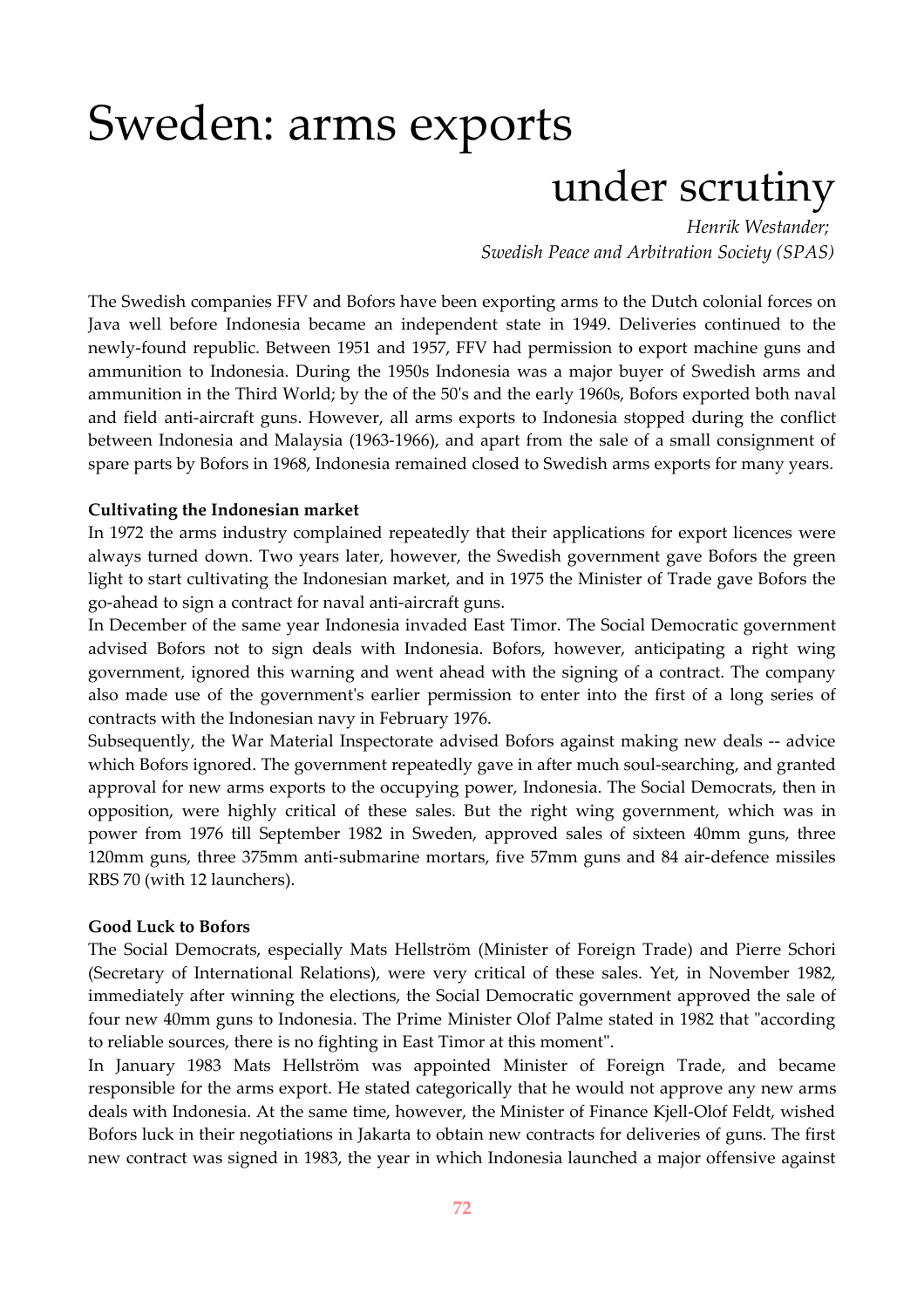East Timor.

For a long time Hellström refused to approve the deal, but in February 1986 the Government overruled him and gave the go-ahead. Hellström did his best to cover up the deal, but it was revealed and he was strongly criticized. He resigned in October 1986, partly due to the arms export, and was appointed as Minister of Agriculture.

The new Minister of Foreign Trade, Anita Gradin, stated that there would be no more arms deals with Indonesia. In September 1991 the Social Democrats lost the elections, and a new right-wing coalition formed the government.

In November 1991 a massacre by the Indonesian armed forces in Dili, the capital of East Timor, was filmed by a television team and pictures were spread worldwide. In January the following year, the Social Democrats responded to the massacre by tabling a motion in Parliament demanding a stop to all exports of war material to Indonesia.

#### **Human Rights violations**

The Social Democrats could have stopped the deliveries of spare parts. In all controversial arms deals the government informs the `advisory parliamentary committee,' and each of the five parties represented had a right of veto. But in practice, nothing changed. The deliveries of spare parts continued, as the new conservative Minister of Foreign Trade, Ulf Dinkelspiel, confirmed in Parliament on December 8th 1992.

Between 1990 and 1992 Bofors exported spare parts to a value of US\$ 0.8 million to Indonesia. There were no other exports. Later Bofors signed contracts for the supply of training ammunition. The government gave permission for export. They could still say that these were merely followup deliveries.

On October 6th 1993, however, SPAS (the Swedish Peace and Arbitration Society) revealed that Kockums was marketing submarines to Indonesia. The War Material Inspectorate stated that "Indonesia fulfils the conditions in the guidelines for export of war equipment."

SPAS was critical of Sture Ericson, the Defence and Security spokesman for the Social Democratic Party, who, as a member of the advisory parliamentary committee, had acted against the Party's official policy. This fact and other controversial arms deals with the Middle East which SPAS revealed, contributed to the end of his political career: the local members of the party did not nominate Sture Ericson for parliament again.

Another consequence of SPAS' efforts was that Pierre Schori, the Social Democratic spokesman for Foreign Affairs, publicly stated that the party will block new arms deals with Indonesia. But at the same time, the companies concerned have obtained permission from the government to sign new contracts.

In September 1993 the right-wing government gave Bofors the go-ahead to tender for four naval guns to Indonesia, worth 35 million Swedish crowns. The government was divided on the issue. The Minister for Culture, Birgit Friggebo, was against the deal and the Social Democrats, who had approved permission in a parliamentary commission, were very doubtful.

A year later, in September 1994, the Social Democrats won the general election and Mats Hellström became the new Minister for Foreign Trade and responsible for arms exports. He took a more restrictive line, which annoyed the arms exporters.

At the same time the situation in occupied East Timor

worsened, an occupation which the Social Democrats regarded as one of "the postwar period's most ruthless breaches of international law".

A number of protests were staged against the Indonesian occupation during the Economic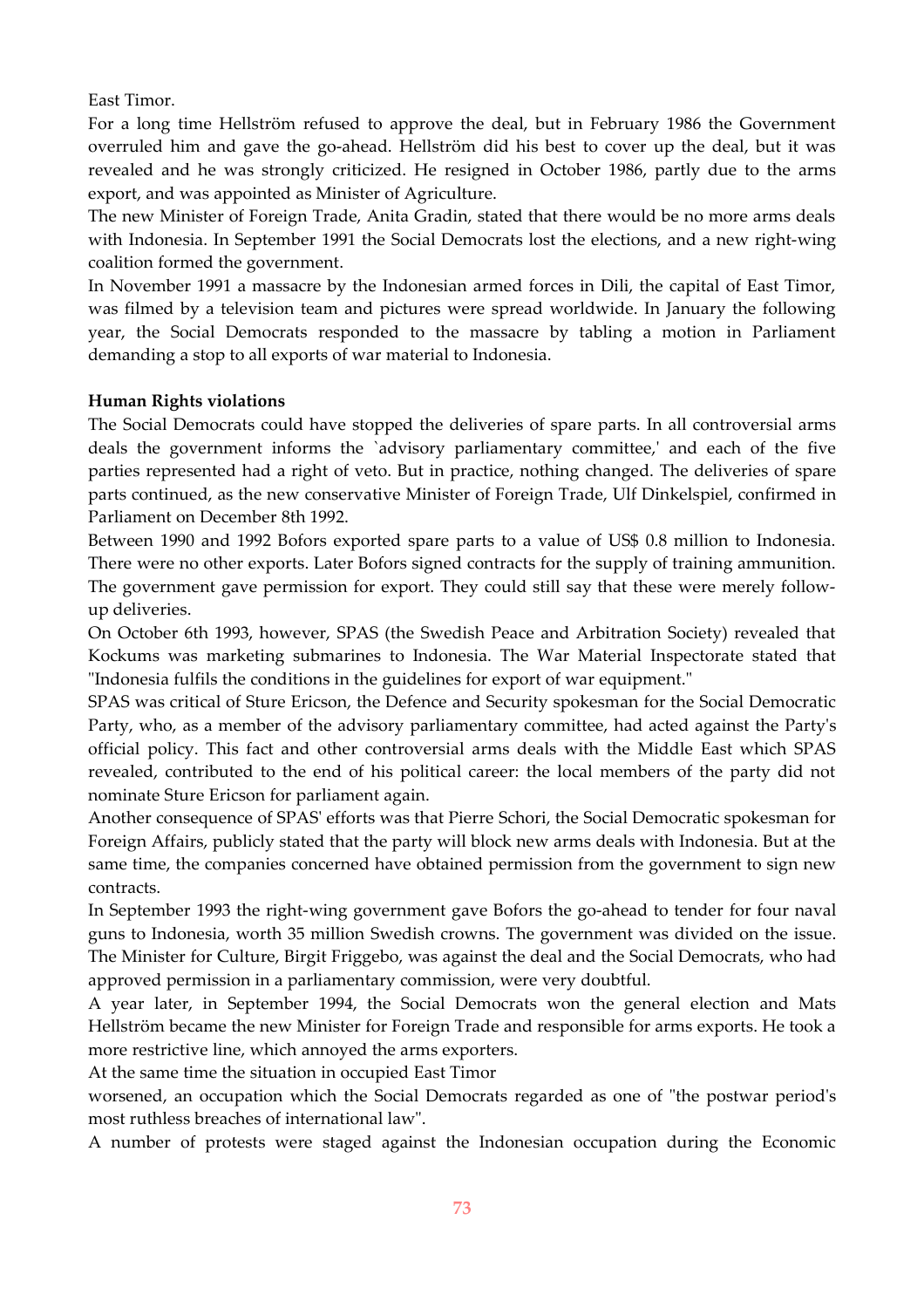Summit meeting held in Jakarta in November 1994. Once the meeting was over, the military and their death squads started a widespread wave of terror in East Timor.

"These events are part of a general escalation of violence and a worsening of the situation in East Timor" said Foreign Minister Lena Hjelm Wallen in Parliament (14 March 1995).

#### **European Union**

In November 1994 the European Parliament called for member states to "stop all military assistance and arms export to Indonesia".

During 1994 and 1995 both the Centre and the Social Democratic parties motioned in the Swedish Parliament that the Swedish government should support the implementation of this and/or similar resolutions.

By now Sweden was a new member of the European Union, and Sweden's chances to exert influence there often named. "Within the European Union we shall unite with, for instance, Portugal (...) to together try to increase pressure against Indonesia" said the Minister for Foreign Aid, Pierre Schori, in Parliament 16 of February 1995.

"I think it excellent that the European Parliament wants to stop arms exports" Hellström said in an interview 24 March. He also promised that Sweden intended to take up the matter of arms export to Indonesia in the EU.

In June 1995 Hellström stated he would take "a very restrictive stance" if Bofors applied for permission to export guns. But a week later Hellström handed over responsibility for arms exports to Jan Nygren, the Minister for Co-ordination.

It was presumably now, in the summer or early autumn of 1995, that Bofors applied for permission to export three naval guns to Indonesia (that is one gun less than Bofors was given the go-ahead to tender for in September 1993.)

At the same time there were violent riots in East Timor. In September the European Parliament passed a new resolution exhorting all member states to "immediately stop all arms exports" to Indonesia.

#### **Naval guns**

In November 1995 a senior officer in Bofors was so certain that the deal would be approved that he told SPAS that the company already had export permission for the new guns. But the matter was very sensitive. In December 1995 the Prime Minister, Ingvar Carlsson, and the other EU heads of governments wrote of "the growing tension in East Timor". The Left Party's Eva Zetterberg (18 November), the Greens' Eva Goes (21 November) and the Liberal's Lennart Rohdin (14 December) criticized this new gun deal in Parliament. The Centre Party's foreign affairs group had earlier demanded "a stop to all military assistance and arms export to Indonesia".

Jan Nygren now considered it politically impossible to approve export of the guns. When the subject came up in Parliament he wriggled out of it. "The matter is not on the government's table" as he put it the 14 December.

But at the end of March 1996, when Göran Persson had become the Social Democrat Prime Minister and Leif Pagrotsky responsible for arms export, Bofors was told that they could soon deliver the guns shortly.

On Friday 12 April 1996 SPAS revealed in a newspaper article that the government intended "shortly" to approve the export of three guns from Bofors to Indonesia.

Our information resulted in a debate within the government, but the message did not get through. On April 18 the government approved the deal. SPAS soon revealed this classified decision, to the irritation of Leif Pagrotsky. We gathered together a number of organizations for a common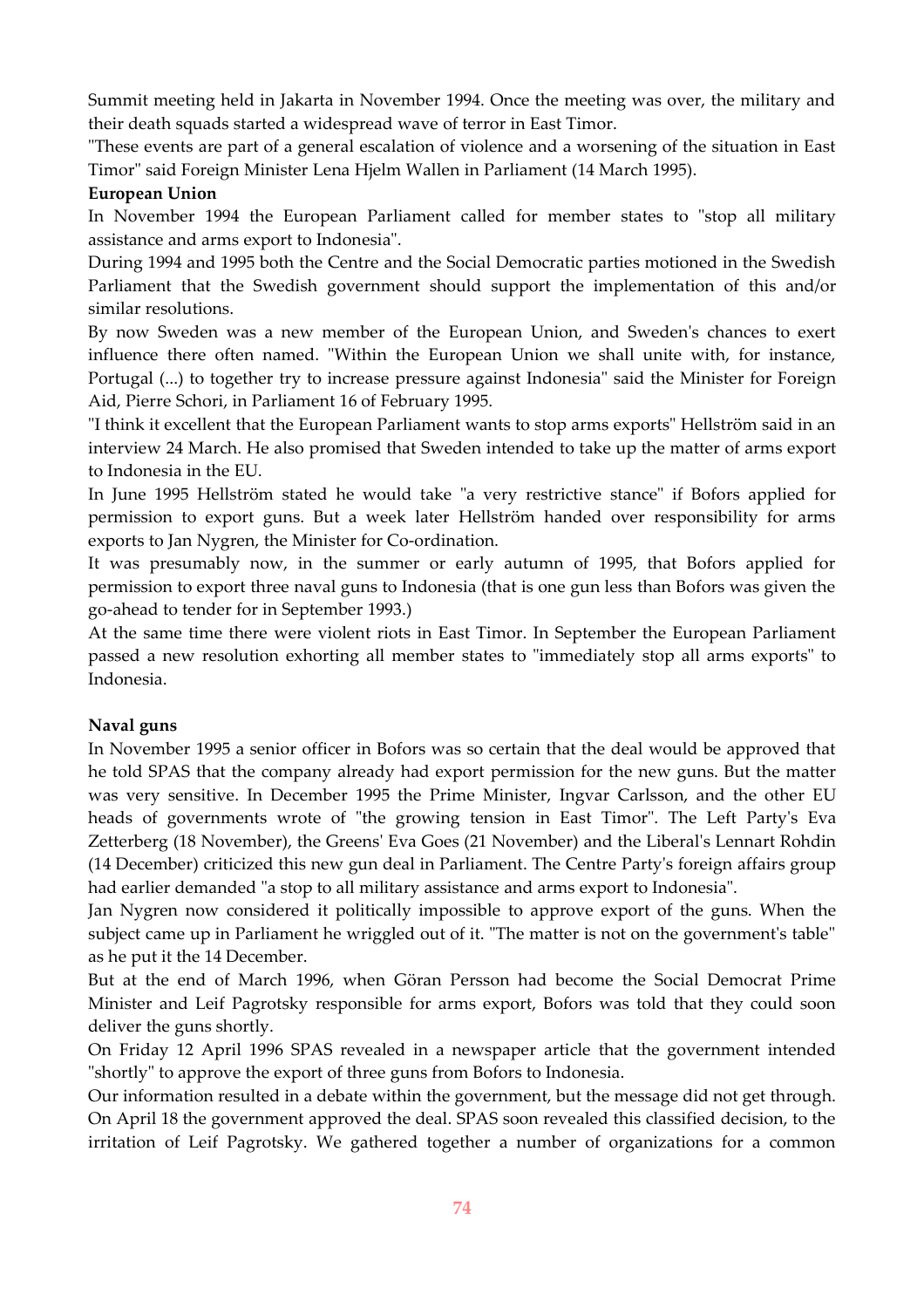protest and arranged a press conference together with critical members of Parliament from several parties.

#### **Pressure increased**

Pressure increased further when SPAS, in the summer of 1996, could reveal that the government had also approved the sale of an additional 42 air-defence missiles RBS 70 to Indonesia.

In mid-October the East Timoran Jose Ramos-Horta was awarded the Nobel Peace Prize. This was a great boost for the people of East Timor. And a hard slap in the face for the Swedish government since Horta very strongly criticized the export of Swedish weapons to Indonesia.

The following day SPAS published statistics which showed that during the first half of 1996 Sweden had exported arms and ammunition to Indonesia worth US\$ 7.4 million. Partly naval artillery, partly air-defence missiles.

This led to a new debate, but Leif Pagrotsky refused to take part in it. Among other things, he would not appear in three television debates with SPAS.

#### **"follow-on deliveries"**

Leif Pagrotsky approves what he calls "follow-on deliveries" to Indonesia, also of complete weapon systems. At the same time he has claimed he does not approve export of any military equipment not previously exported. For instance, a deal which SPAS uncovered in the autumn of 1993 was stopped by the Social Democrats. In this case Hägglunds was not allowed to export

armoured personnel carriers BV206 to Indonesia (Since then a Finnish company has tried to get the contract, a deal SPAS has criticized in the Finnish media). If a similar deal was put on Pagrotsky's table today we are sure that he would turn it down.

The only exception to this policy to date is that the Government has given the go ahead for deliveries from Bofors for components to mine-sweeping equipment.

Pagrotsky's definition of "follow-on deliveries" has led to extensive debate and is now being investigated by the parliamentary Committee on the Constitution where the current arms deals with Indonesia are also under scrutiny.

The debate has also led to a vigorously growing opinion against all war materiel exports to Indonesia. Five of Parliament's seven parties, the Centre party, the Liberals, the Christian Democrats, the Left Party and the Green Party, now demand a stop to all export of war materiel to Indonesia, including of spare parts. There is also a strong opinion within the Social Democratic party demanding that they should live up to previous commitments to stop all war materiel export to Indonesia. SPAS continues the campaign against the exports of spare parts and ammunition.

The responsible minister, Pagrotsky, said in Parliament on October 24 1996 that of all arms producers within the EU, Sweden is the most restrictive regarding arms exports to Indonesia. But, unlike his predecessor, Hellström, Pagrotsky has declared that the Swedish government does not intend to work within the EU for an arms embargo against Indonesia (article in Svenska Dagbladet 22 December 1996).

| Export of arms and ammunition to Indonesia 1950-1992, in millions US\$ |               |      |               |
|------------------------------------------------------------------------|---------------|------|---------------|
| Year                                                                   | <b>Amount</b> | Year | <b>Amount</b> |
| 1950                                                                   | 0.09          | 1980 | 3.46          |
| 1951                                                                   | 0.60          | 1981 | 5.84          |
| 1952                                                                   | 2.16          | 1982 | 12.05         |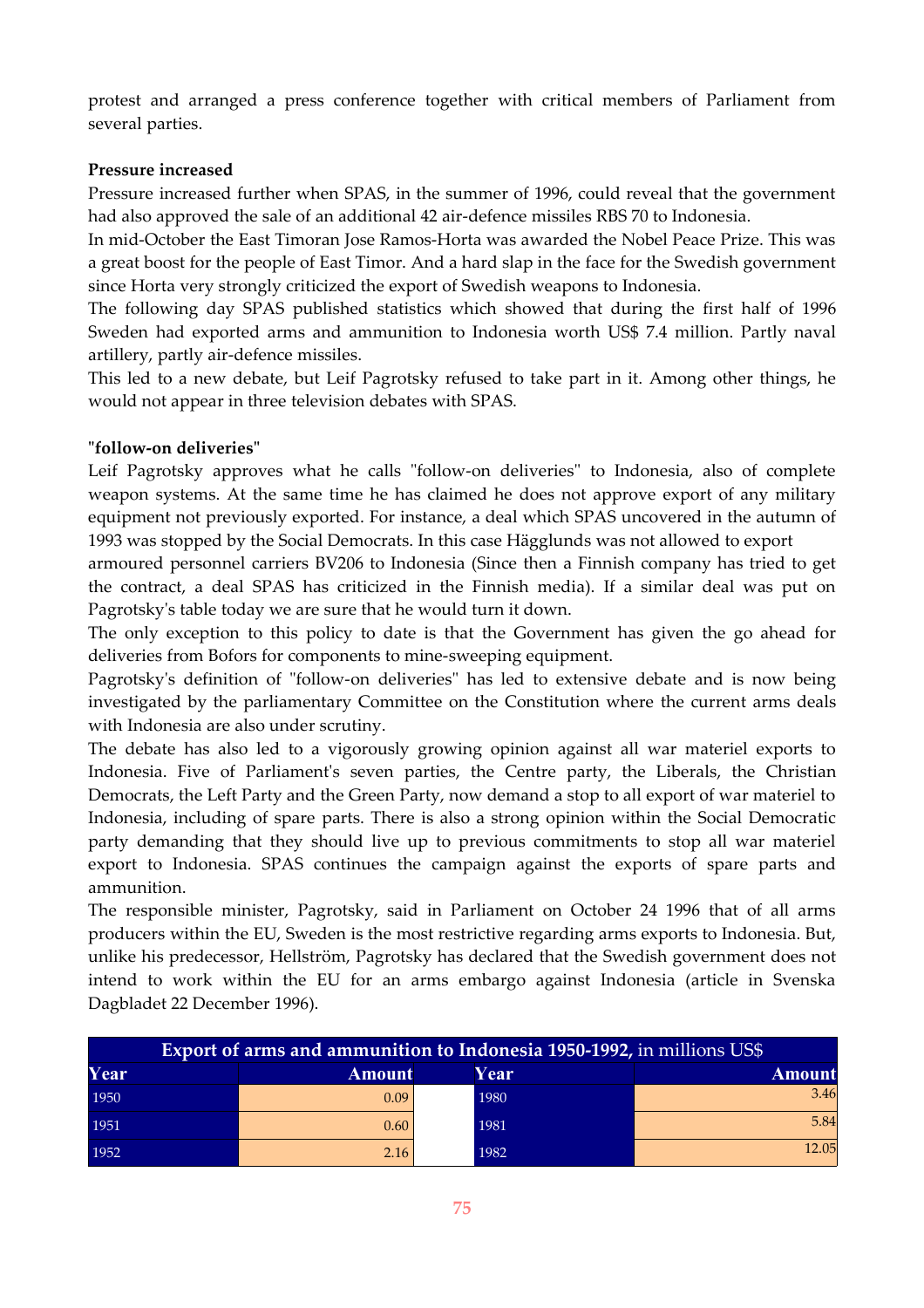|       | Export of arms and ammunition to Indonesia 1950-1992, in millions US\$ |       |                                                      |
|-------|------------------------------------------------------------------------|-------|------------------------------------------------------|
| 1953  | 2.36                                                                   | 1983  | 3.22                                                 |
| 1954  | 1.94                                                                   | 1984  | 9.01                                                 |
| 1955  | 0.42                                                                   | 1985  | 3.49                                                 |
| 1956  | 0.44                                                                   | 1986  | 13.61                                                |
| 1957  | 0.74                                                                   | 1987  | 6.69                                                 |
| 1958  | 0.09                                                                   | 1988  | 2.31                                                 |
| 1959  | 0.03                                                                   | 1989  | 6.68                                                 |
| Total | US\$ 8.87 million                                                      | Total | US\$ 66.36 million                                   |
| 1960  | 0.89                                                                   | 1990  | 0.00                                                 |
| 1961  | 0.81                                                                   | 1991  | 0.23                                                 |
| 1962  | 3.45                                                                   | 1992  | 0.52                                                 |
| 1963  | 0.05                                                                   | 1993  | 0.08                                                 |
| 1964  | 0.05                                                                   | 1994  | 1.63                                                 |
| Total | US\$ 5.25 million                                                      | 1995  | 0.00                                                 |
| 1976  | 0.07                                                                   | 1996  | at least 7.90                                        |
| 1977  | 0.07                                                                   | Total | US\$ 10.36 million                                   |
| 1978  | 4.98                                                                   |       |                                                      |
| 1979  | 9.40                                                                   |       | Total 1950 - 1996: US\$ 105.36 million<br>(at least) |
| Total | US\$ 14.52 million                                                     |       |                                                      |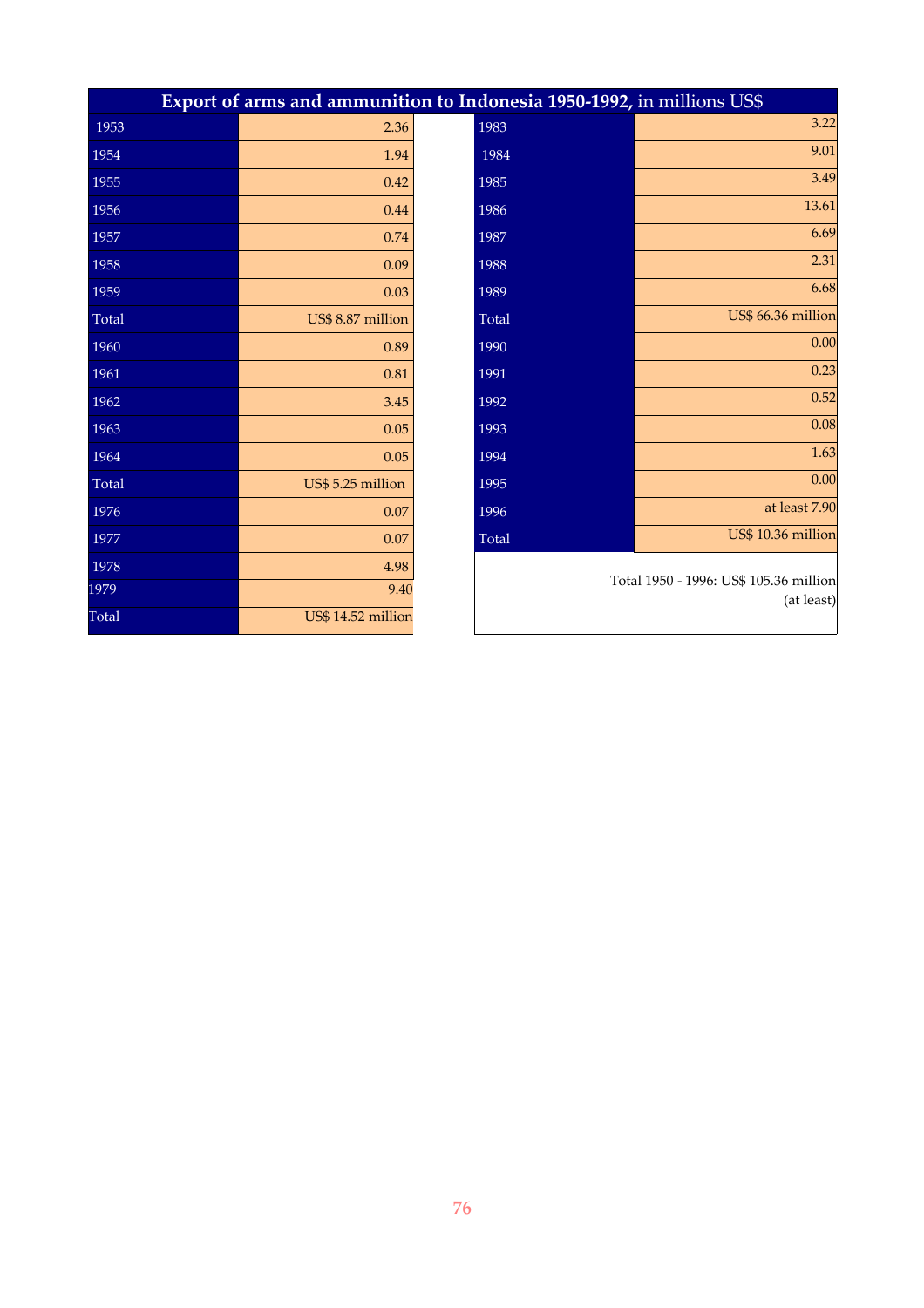# Switzerland: Guns and assault rifles for Indonesia

*Thomas Gass and Stefan Boss; Arbeitsgemeinschaft für Rüstungskontrolle und ein Waffenausfuhrverbot.*

According to official figures, Switzerland has exported only small quantities of arms to Indonesia. However, the official figures are unreliable, since the Swiss Arms Export regulations can easily be evaded.

Arms have frequently been sold to Indonesia through subsidiary companies and by granting manufacturing licences. In this way, Indonesia has acquired Swiss assault rifles, rockets and air defence guns, which are now being used by the Indonesian armed forces. The Swiss government does not have to take political responsibility for these supplies. In addition, in June 1993 the government gave the company Oerlikon-Contraves permission to export arms to Indonesia directly from Switzerland.

As official data shows, Switzerland has exported arms to Indonesia with a value of 1,8 million Swiss francs between 1982 and 1993. This mainly consisted of small quantities of accessories and ammunition for the air defence guns produced by Oerlikon Bührle. Indonesia acquired these guns (20mm and 35mm) through the French firm CMN and foreign subsidiary companies of Oerlikon Bührle. The guns are intended for use in German patrol vessels and mine-sweepers which are being built at the Indonesian shipyard PT Pal under a license authorized by Lürssen. Sura rockets designed by Oerlikon-Contraves are made under licence in Indonesia for the German BO-105 helicopters. The first test rounds were fired in 1978 and since that time the helicopters have been equipped with these rockets, which originally came from Switzerland.

#### **The constitution**

The Swiss parliament amended the country's constitution on June 23rd 1993, making it possible to lift the existing arms embargo against Indonesia. Oerlikon-Contraves, from Zurich, asked for permission to deliver parts and ammunition for air defence guns, worth 10 million Swiss francs. Though the government admitted that the human rights situation in Indonesia is precarious, it sought to justify the deal on the grounds that air defence guns are defensive and unsuitable for internal use and would therefore not affect the human rights situation. The Swiss government decided that further supplies should be decided on on a case to case basis.

Deliveries of air defence guns through subsidiary companies, which did not need the permission the constitution requires, through the years have led to a large number of orders for spare parts and ammunition. Demands for such items grew to such a level that the Swiss government felt obliged to abandon export control, even though its permission ran counter to the Swiss Arms Export regulations. These regulations forbid arms exports to regions with tension and to countries in which human rights are systematically violated. Yet the constitution does not make any distinction between offensive and defensive arms.

Originally, the government wanted to keep the decision a secret, and it only became public after the anti-arms trade group ARW, which had been tipped off by an informant, informed the media. The controversial transaction involving Oerlikon Bührle has up to now not taken place. In December 1996 the military magazine 'Jane's Defence Weekly' published that Indonesia is looking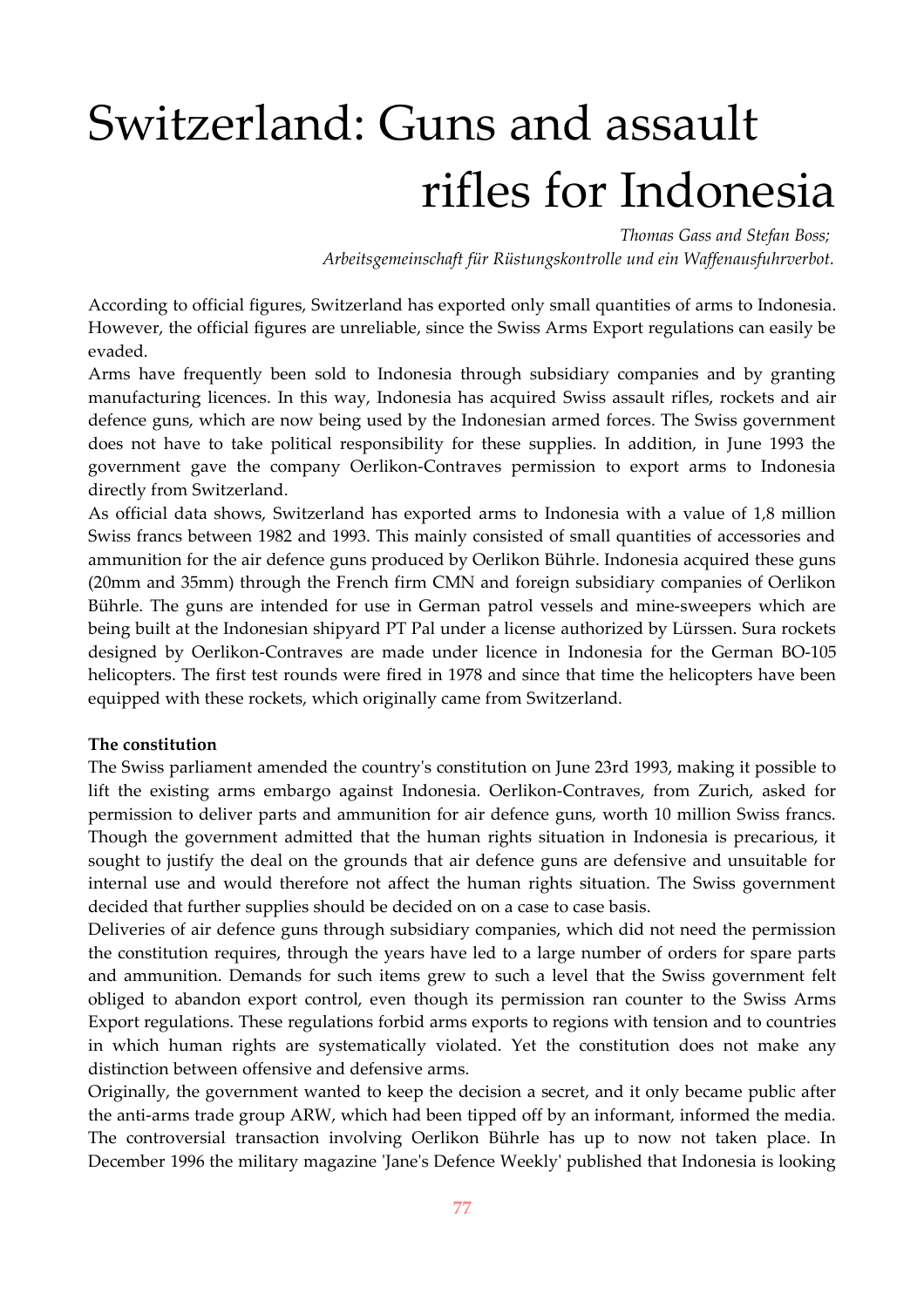for 150 new armoured personnel carriers and that they will possibly buy the carriers of the English firm GKN Defence under a license authorized by the Swiss firm Mowag.

#### **Assault rifles**

The Swiss Industrial Company (SIG) sold assault rifles (type SG-540/541) to Indonesia through its subsidiary company Manurhun in France.

#### **Trainer aircraft**

Pilatus' Aircraft Industry is represented in Indonesia by the firm Transavia Utama. The Indonesian air force does not possess Pilatus trainer aircraft, but it does have "Islander" from Pilatus' English subsidiary company, Britten-Norman and more than 40 trainer aircraft which include AS-202/18A3 "Bravo" from another Swiss firm FFA Altenrhein. The Swiss government does not regard trainer equipment as arms.

#### **A total arms export ban**

In 1995 and 1996 the Swiss parliament discussed a new arms export law. Due to a very strong lobby of the arms industry, it had to compromise very much: Human rights are not considered any longer in connection to arms deals in this new law. The proposal of the government, that wanted to regard trainer aircraft as arms was rejected; and the defence-industry only needs permission for the export of production licenses if they are of "essential significance" for the production of arms. The reality of this new law will show how effective the new regulations for exports and production licenses will be.

In June or September 1997 there will be a referendum on a total ban, including deliveries through foreign subsidiaries, mediation, production under license, finance companies and the export of trainer aircraft. This is the result of an initiative by ARW, the Social Democratic party and the Christian Movement for Peace.

**Sources:** Military Powers, October 1991; Friedens Politik Zeitung der ARW (ARW's Newsletter); Schweizerischer Aussenhandel Statistik.

| These statistics do not contain the assault rifles, rockets and air defence guns, nor the<br>military training provided by Switzerland, as exports through subsidiary companies<br>of licences and of training aircraft, are not taken into account by Swiss law. Below the<br>value of official Swiss arms exports. |                          |      |            |
|----------------------------------------------------------------------------------------------------------------------------------------------------------------------------------------------------------------------------------------------------------------------------------------------------------------------|--------------------------|------|------------|
| 1996                                                                                                                                                                                                                                                                                                                 | 931.6 1989               |      | 513.7      |
| 1995                                                                                                                                                                                                                                                                                                                 | $\Omega$                 | 1988 | 27.4       |
| 1994                                                                                                                                                                                                                                                                                                                 | $\Omega$                 | 1987 | 176,769.5  |
| 1993                                                                                                                                                                                                                                                                                                                 | $\overline{\phantom{0}}$ | 1986 |            |
| 1992                                                                                                                                                                                                                                                                                                                 |                          | 1985 | 42,277.0   |
| 1991                                                                                                                                                                                                                                                                                                                 | 349,517.8 1984           |      | 467, 437.1 |
| 1990                                                                                                                                                                                                                                                                                                                 |                          | 1983 | 6,429.5    |
|                                                                                                                                                                                                                                                                                                                      |                          | 1982 | 170,281.1  |
| Amount in US\$                                                                                                                                                                                                                                                                                                       |                          |      |            |

#### **Swiss arms exports to Indonesia, according to official figures.**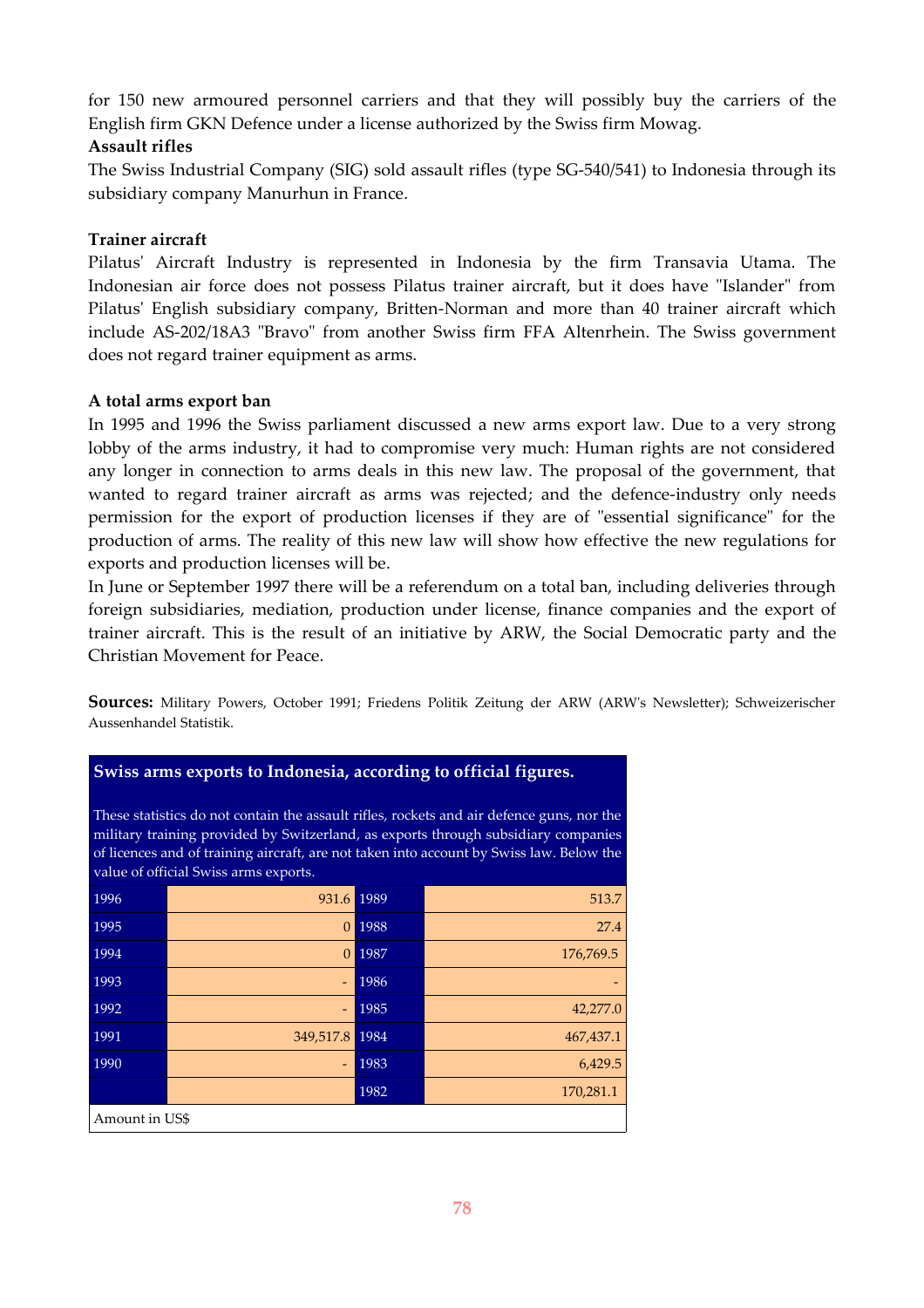# **UK government position**

*Ann Feltham Campaign Against Arms Trade*

Equipment with military use, or with "dual" military / civil use, needs a licence before it can be exported from the UK. In deciding whether to grant the licence, the Government says that it pays attention to the human rights record of the recipient country, and acts in accordance with internationally agreed criteria. These latter include:

- a) a respect for human rights in the country of final destination (European Union common criteria);
- b) that the arms not to be used other than for the legitimate defence and security needs of the recipient state (guidelines agreed by the permanent members of the United Nations Security Council);
- c) that the arms not be used for the violation or suppression of human rights and fundamental freedoms, for the purposes of repression or other than for the legitimate defence needs of the recipient state (Organisation for Security and Co-operation in Europe principles.).

The UK government professes its concern about the human rights situation in Indonesia and East Timor, and has recognised that "there is still much to be done by Indonesia to improve its human rights record."<sup>70</sup> The Government does not believe an arms embargo would bring about a change. It has, however, said that "we do not licence for export any UK defence equipment which we judge likely to be used for internal repression."<sup>71</sup> Despite this, in late 1996, it licensed the export of armoured vehicles and water cannon although, similar equipment, sold previously had been used to violate human rights. More details are given below.

The Government promotes military exports to Indonesia through its Defence Export Services Organisation which opened a Jakarta office in 1991. It employs three staff and cost an estimated US\$128,841 in 1995/6.<sup>72</sup>

#### **Licences granted**

An export licence is needed before military equipment can be exported from the UK. Equipment which only has a military use (as distinct from having both civil and military application, comes under Schedule 1, Part III, Group 1 of the Export of Goods (Control) Order. The Government will not say exactly what equipment has been exported, but lists released by the Department of Trade and Industry, give the total number of licences issued in each of its Military List classifications. There is no way of telling, however, whether the licence covers, for instance a complete aircraft, or a component of an aircraft. Furthermore, the computer records cannot always identify individual items on an export licence if it is part of a larger application.

<sup>70</sup> Letter to Brother Daniel, 19.12.96

<sup>71</sup> Hansard, 3.2.97

<sup>72</sup> Hansard, 9.7.96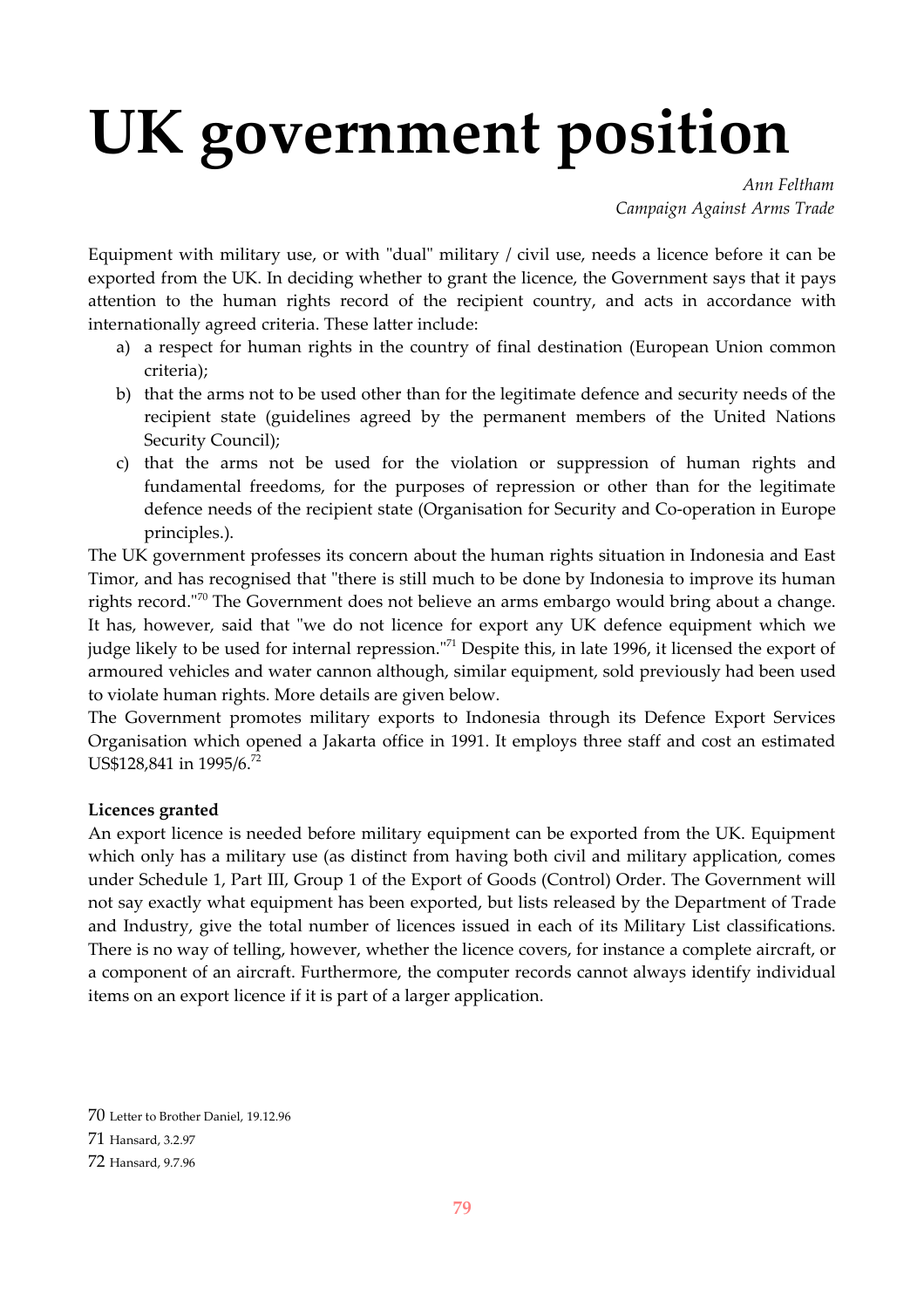| Military List Description | $\lceil \text{all} \rceil$<br>complete<br>weapons<br>cover<br>components for the weapons)     | and No. licences granted |                |                |                |
|---------------------------|-----------------------------------------------------------------------------------------------|--------------------------|----------------|----------------|----------------|
| (ML)                      |                                                                                               |                          | 1993 1994 1995 |                | 1996           |
| classification            |                                                                                               |                          |                |                | Jan-Jun        |
| ML1                       | Small arms, machine guns and accessories                                                      | $\overline{2}$           | $\overline{4}$ | 3              |                |
| ML <sub>2</sub>           | Large calibre armament or weapons                                                             | $\overline{2}$           | 5              | $\overline{2}$ | $\overline{2}$ |
|                           | (eg. guns, howitzers, mortars)                                                                |                          |                |                |                |
| ML3                       | Ammunition                                                                                    | 12                       | 3              | 3              |                |
| ML4                       | Bombs, torpedoes, missiles, mines                                                             |                          | 3              | $\mathbf{1}$   |                |
| ML5                       | Fire control systems (eg. weapons sights, bombing computers, target<br>range finding)         | 5                        | 6              | $\overline{7}$ | $\mathbf{1}$   |
| ML <sub>6</sub>           | Vehicles inc. tanks and armoured vehicles                                                     |                          | $\overline{4}$ | 14             | 3              |
| ML7                       | Toxicological agents, riot control agents                                                     | $\mathbf{1}$             | 2              |                |                |
| ML8                       | Military explosives and propellants                                                           |                          | $\mathbf{1}$   |                |                |
| ML9                       | Combat ships                                                                                  | $\overline{2}$           | $\overline{4}$ |                |                |
| <b>ML10</b>               | Aircraft                                                                                      | $\overline{7}$           | 10             | 9              | 18             |
| ML11                      | Electronic equipment specially designed for military use, not coming<br>under another heading | 24                       | 22             | 18             | 6              |
| <b>ML13</b>               | Armoured goods inc. body armour                                                               | $\mathbf{1}$             | $\mathbf{1}$   | 3              | $\overline{2}$ |
| <b>ML18</b>               | Equipment and technology designed for production of Military List<br>goods                    | $\overline{2}$           |                |                |                |
| ML24                      | Specially designed military software                                                          |                          |                | $\mathbf{1}$   | 2              |
| PL5006                    | Apparatus specially designed for handing, detecting, etc improvised<br>explosive devices      |                          | $\mathbf{1}$   | 7              | $\mathbf{1}$   |
| P15017                    | Equipment designed for the development of goods in Group 1                                    |                          |                |                | $\overline{2}$ |
| PL5027                    | Technologies applicable to some of the above                                                  | $\mathbf{1}$             | $\overline{2}$ | $\overline{4}$ |                |

**Deals list:** It is important to remember that there is no register of export licences granted. The list that follows only covers deals reported in the press and is therefore of necessity incomplete.

#### **The Hawk deals**

On 21st November 1996 the President of the Board of Trade, Ian Lang, announced that he had issued licences for the export to Indonesia of 16 Hawk aircraft, plus associated equipment. The deal was worth an estimated US\$489 million. The aircraft have a range of capabilities, including ground attack.<sup>73</sup>

This followed a US\$815 million deal, signed in June 1993. This contract covered eight Hawk 100 advanced trainer/light attack aircraft and sixteen Hawk 200 single-seat fighters, plus spares and training. The work took place in BAe factories in Warton and Salmesbury, both in Lancashire, and Brough, Humberside. The Adour Mk871 engines were built by Rolls Royce, in Filton, Bristol.

There were no Indonesian-built components in these Hawks, but at the time it was said there are likely to be some if the order is extended. While the deal was under negotiation, it was speculated that a purchase of up to 96 Hawk aircraft was possible if BAe helped Indonesia develop its own aeronautical industry. At that time a contract was said to be dependent on the willingness of BAe

<sup>73</sup> Hansard 21.11.96 & 16.12.96; Financial Times, 22.11.96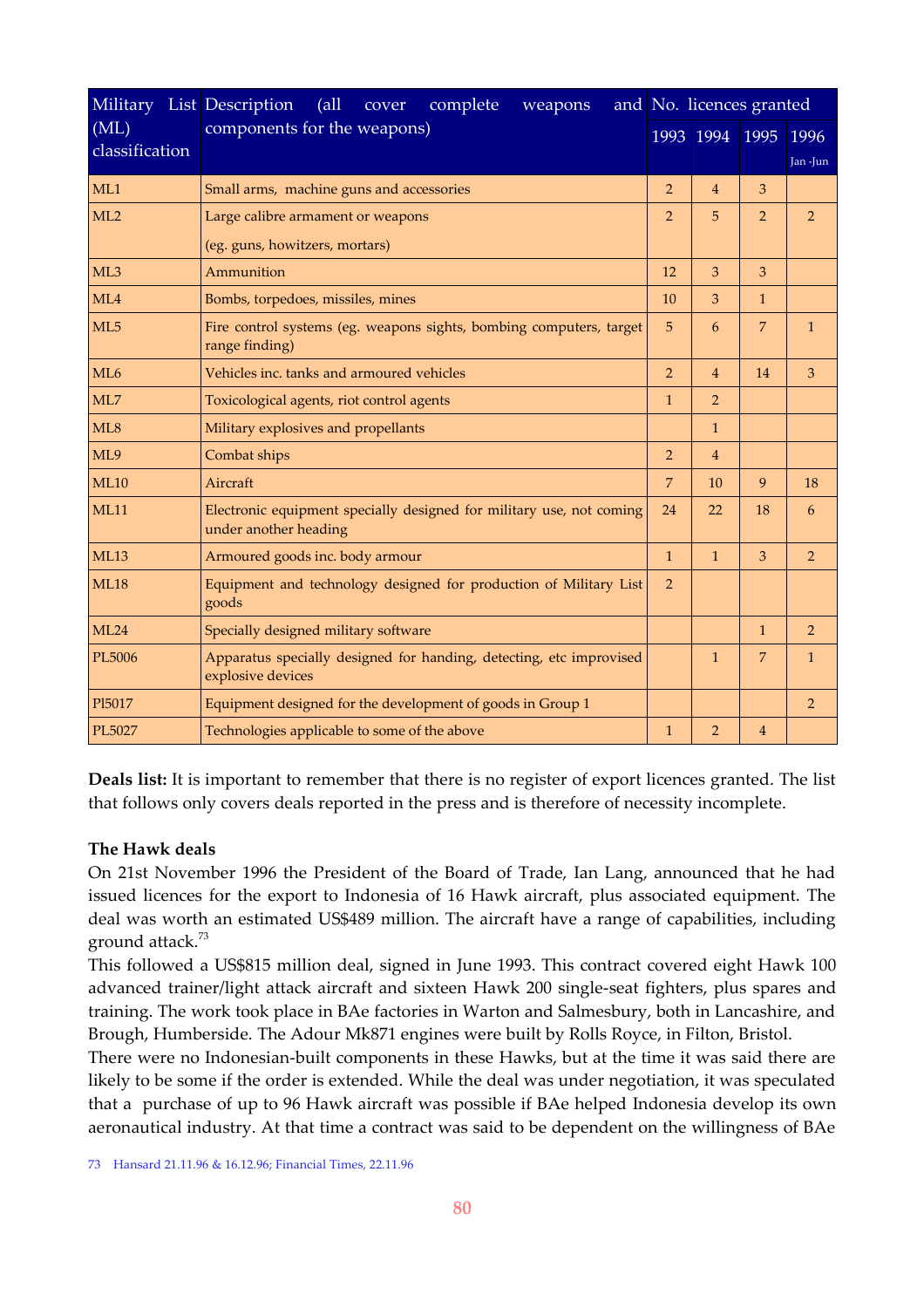to allow 35% of the manufacture to be carried out by IPTN, Indonesia's state-run aeronautical company. None of the subsequent reports, mention this. ITPN manufactures parts for the BAe Rapier missile under an offset agreement on the purchase of the Hawks.<sup>74</sup>

Interestingly, in several editions of "The Military Balance", the International Institute for Strategic Studies described Hawk aircraft already supplied as being in service with one of the Indonesian Air Force's Counter-Insurgency (COIN) squadrons. However, from the 1995/6 edition they have been listed as being in a fighter/ground attack squadron. Is this change simply a public relations exercise?

There have been a number of reports over the years, from local people and journalists, of the use of Hawk aircraft in East Timor. Unfortunately, but understandably, there is no film footage to substantiate these reports, nor is there evidence from a source which the UK government will accept.

#### **Light tanks and armoured vehicles**

On 9th December 1996, only a few weeks after the latest Hawks announcement, Ian Lang, issued export licences to Alvis 50 Scorpion armoured vehicles, plus associated equipment. This latter was later revealed to include ammunition and gunnery desk top simulators.

The US\$130 million contract, is the second of an expected three orders, the first having been placed in early 1995. The first contract included Scorpion 90 vehicles, Stormer command post variants, armoured personnel carriers, armoured recovery vehicles, ambulances, flatbed cargo carriers, and an armoured vehicle-launched bridge carrying a Class 30 scissor bridge.

Mr Lang's December 1996 announcement also covered a second export licence, given to Procurement Services International Ltd for a variety of police vehicles, including seven Tactica water cannon. These are made by Glover Webb, of Hamble, Hampshire, a company that was bought by GKN in 1994. However, follow-up questions in the House of Commons revealed that in fact the licence covers nearly 300 armoured vehicles: 2 Tactica four-seat, 2 Tactica 10-seat, 5 Tactica explosive ordnance disposal (EOD), 7 Tactica water cannon, 8 Tactica command and communication vehicles, 2 base station communications equipment, 164 Hornet Patroli, 50 Hornet Dalmas, 24 Hornet APC8 armoured personnel carriers, 12 Hornet armoured EOD carriers, 24 Hornet deterrent vehicles, and 12 Hornet armoured command and communications vehicles. It seems that the licence for the Glover Webb equipment has been placed in advance of a firm contract. In mid-February 1997 this was "expected soon".<sup>75</sup>

Questioning revealed that export licences for three water cannon had been issued in 1994 and for another six in 1995. 76

#### **Similar equipment used**

The UK government has admitted that UK-manufactured armoured vehicles, supplied in the 1960's, were used against students protesting over bus fare increases in South Sulawesi last April. Three students died as the vehicles entered their campus. The Foreign Office expressed its concern about this to the Indonesian authorities, which punished six junior officers for using excessive force. Their trial, and the punishment meted out, was not related to the use of the vehicles. The senior officers in charge of the operation were not charged or punished.

Pictures taken by Indonesian human rights campaigners show Tactica water cannon in use in

76 Hansard, 20.2.97

<sup>74</sup> Flight International, 21.4.93; Financial Times and Times, 11.6.93; Flight International, 16.6.93; Jane's Defence Weekly, 19.6.93;

Reuters, 6.12.93; Flight International, 24.8.94; Aviation Week & Space Technology, Market Supplement, 22.4.96

<sup>75</sup> Jane's Defence Weekly, 18.12.96 & 19.2.97; Hansard, 9.12.96, 13.1.97 & 23.1.97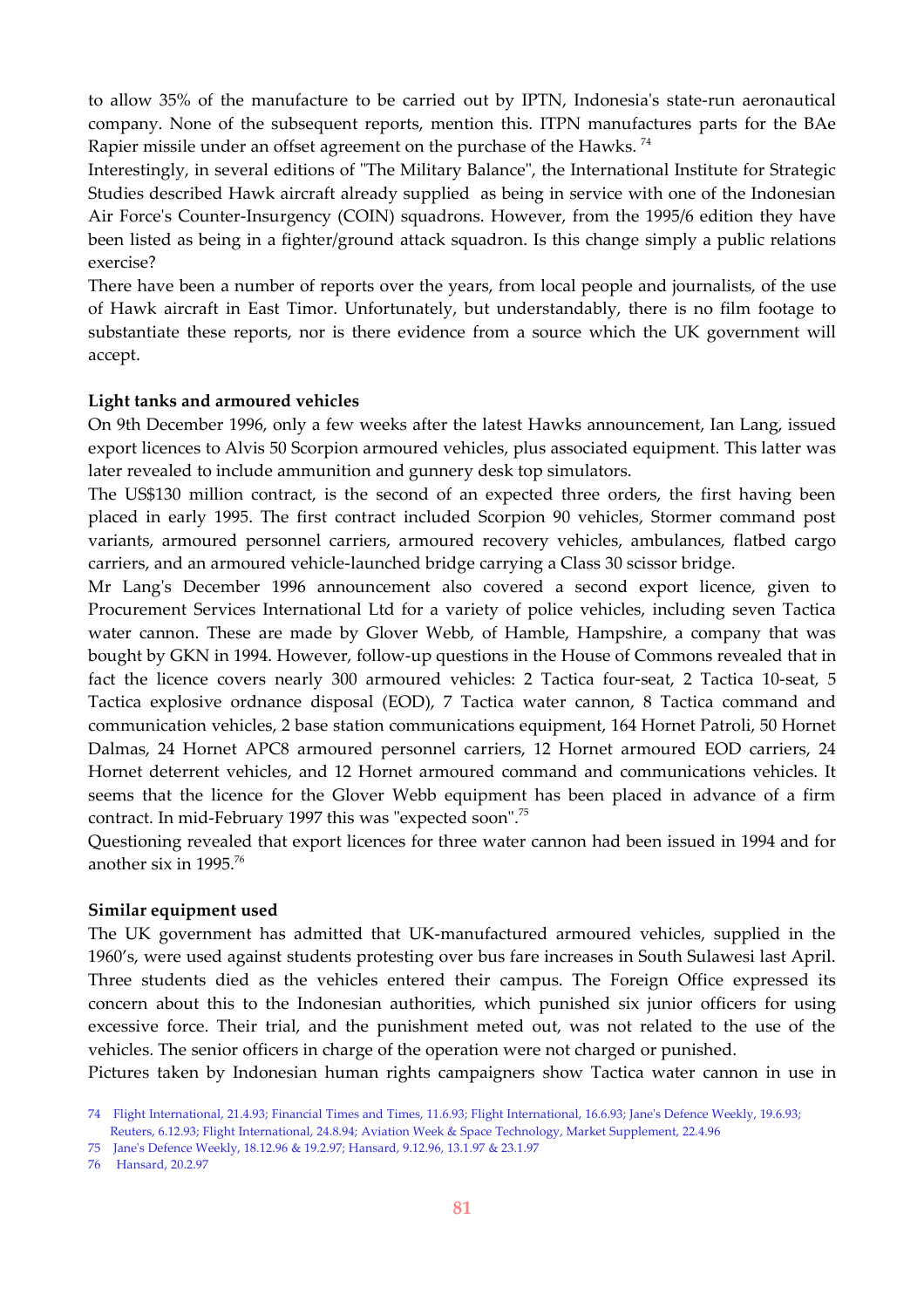Bandung, in June 1996, against people protesting at the deaths of the South Sulawesi students. Descriptions from eye-witnesses indicate that a tear gas was used in the water cannon.

#### **Other equipment**

In addition to those deals mentioned above, the International Institute for Strategic Studies' "The Military Balance 1996/97" lists the following UK manufactured equipment as being in the possession of the Indonesian armed forces:

- 69 Saladin armoured reconnaissance vehicles manufactured by British Leyland (Alvis) 16 being upgraded;
- 55 Ferret armoured reconnaissance vehicles manufactured by Daimler Motors 13 being upgraded;
- 55 Saracen armoured personnel carriers manufactured by British Leyland (Alvis) 14 being upgraded.

All these armoured vehicles appear to have been supplied in the late 1960s and early 1970s.

This publication also lists 14 BAe Mk53 Hawks as currently in service with the Indonesian Air Force. The Army has 51 Rapier surface-to-air missiles; other Rapier missiles are available to the Air Force for airfield defence.

#### **Training**

The UK government, in answer to parliamentary enquiries, will provide lists of those countries whose military personnel have received training in the UK, or been trained by members of the UK armed forces. Indonesia is always on these lists, indicating the UK is continuously training members of its armed forces.

Members of the Indonesian police force have also been trained by the UK authorities. One project, investigated by the National Audit Office (NAO) and covered in the latter's report "Aid to Indonesia", 29th November 1996, took place in the late 1980's. It provided management training for the Indonesian National Police and aimed to create a pool of management trainers. The NAO reported that the Foreign and Commonwealth Office, in supporting the project, recognised that the police were closely integrated with the military establishment, and said that any delay in implementing the project "would hardly have a favourable impact on the former Chief of Police who had moved on to become a Presidential adviser and was likely to play a crucial role in decisions on future military procurement for the Indonesian armed forces."

#### **The campaigns**

The Campaign Against Arms Trade (CAAT) and TAPOL -- the Indonesia Human Rights Campaign have been working for an arms embargo on Indonesia since the 1970's. However, the Dili massacre, and subsequent television documentaries, have made this a hot political issue in the 1990's, and many organisations and individuals in the UK have joined the campaign.

In addition to on-going parliamentary lobbying, there have been campaigns, based near the relevant factories, against the Hawk and armoured vehicle deals, and action inside the factories themselves. A Christian campaigner poured his own blood over Hawk aircraft, while the four Ploughshares women broke into the Warton plant and smashed up a Hawk. The jury at their trial, in July 1996, found them not guilty of causing criminal damage.

In early 1997, CAAT, TAPOL and the World Development Movement tried to use the legal system to challenge the armoured vehicle licences. While the UK government had never accepted the argument for an embargo, that any military equipment sold to the Indonesian authorities gives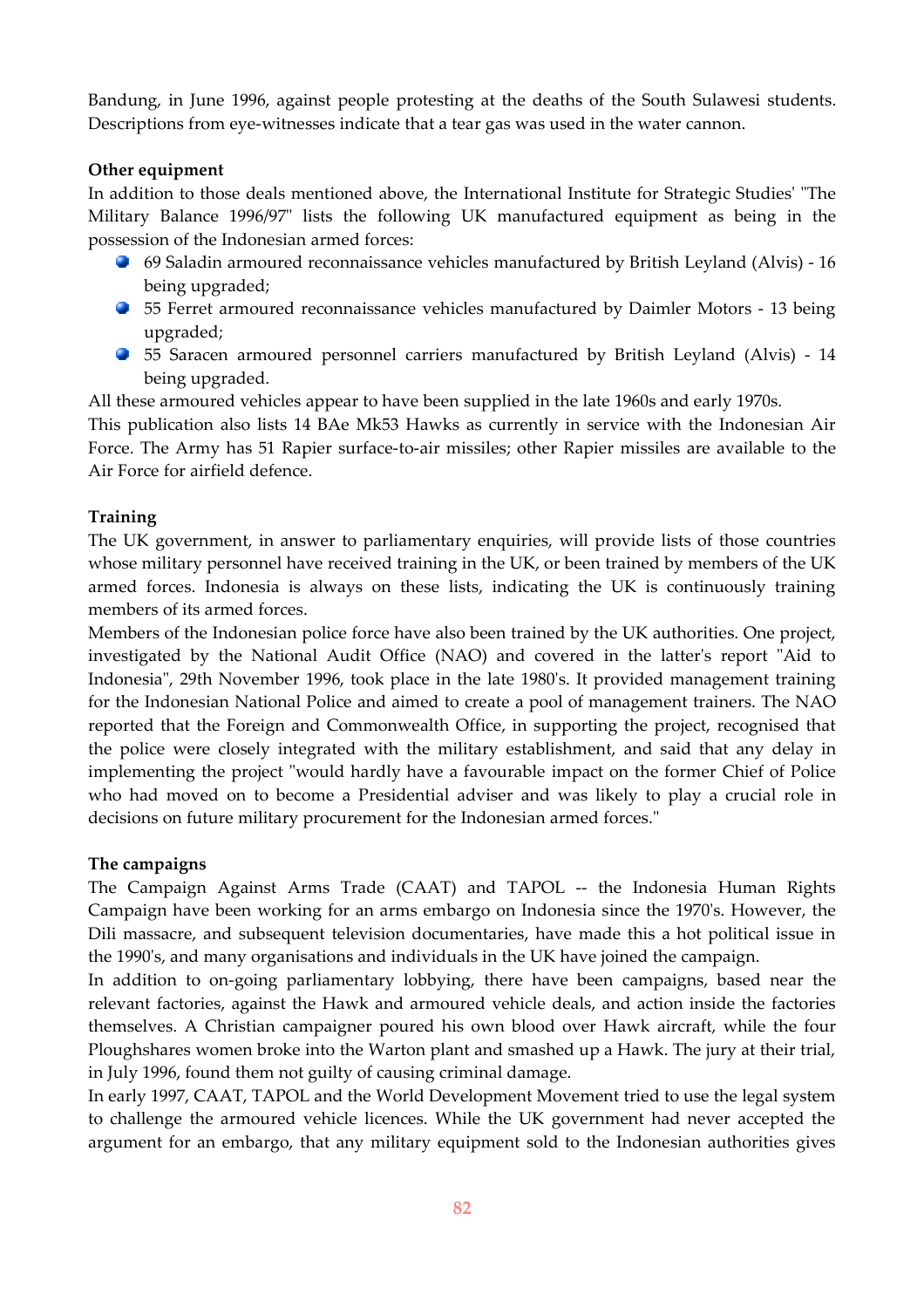them international credibility and respectability, it said it would not issue licences for the export of any equipment which is likely to be used for internal repression. Since both armoured vehicles and water cannon were so used in 1996, the three organisations went to court alleging that the Government had acted unlawfully in issuing the licences. The organisations lost their case as it was ruled that the Government could decide which of its foreign policy considerations were paramount.

Amnesty International UK has also called on the Government to revoke the armoured vehicle licences, "in the light of mounting evidence about the use of such equipment in committing grave human rights violations in that country". This is first time AIUK has made such a call.

At the time of writing a General Election is imminent and this may bring a change of Government. Unfortunately, the Labour Party's policies look little different from those of the Conservatives, but more of their backbench MPs and local members are supportive of an embargo. The campaign to stop all military exports to Indonesia continues.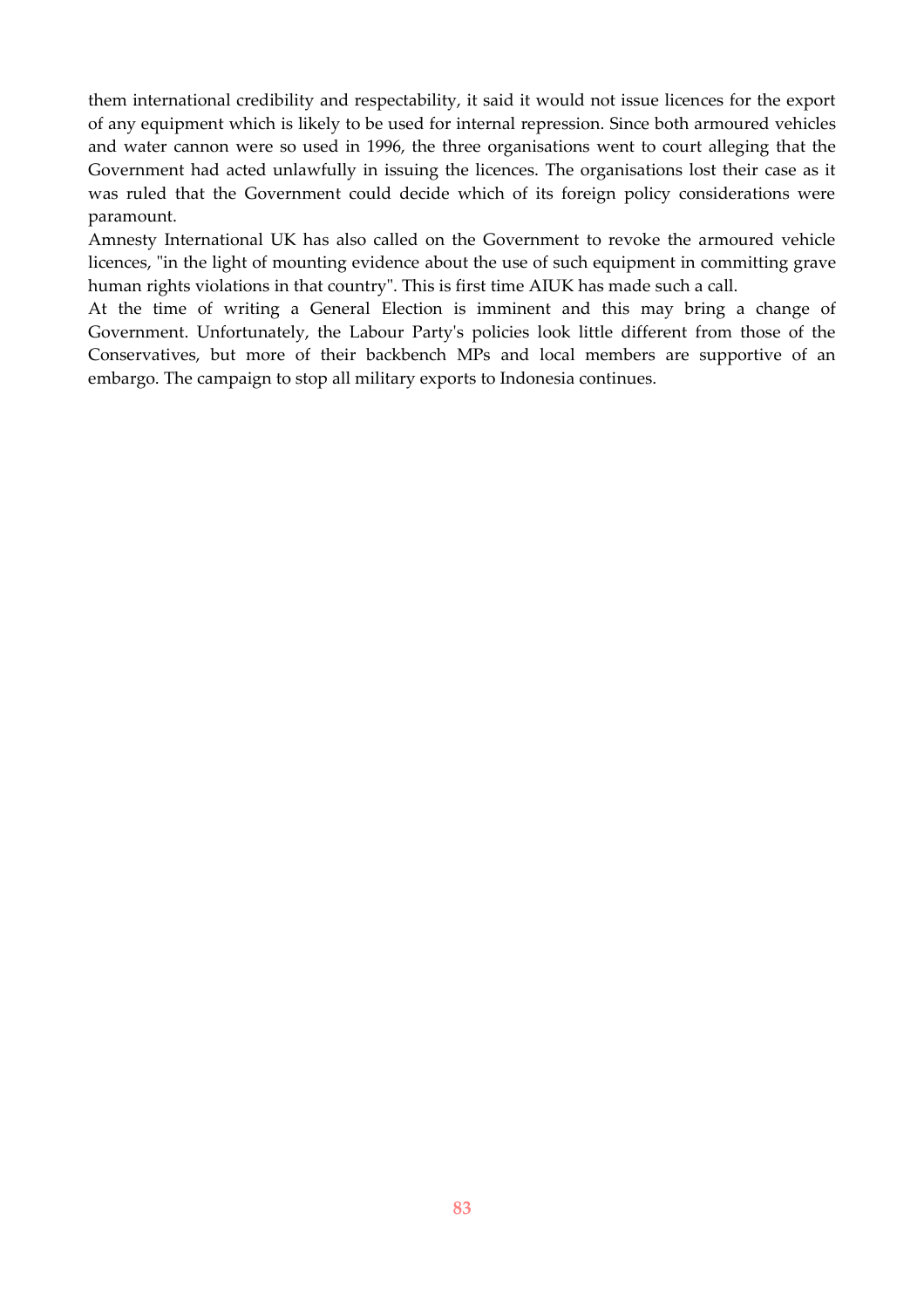## ----------------------- Appendix 1

### **Agreement Between The Government Of Australia And The Government Of The Republic Of Indonesia On Maintaining Security.**

THE GOVERNMENT OF AUSTRALIA AND THE GOVERNMENT OF THE REPUBLIC OF INDONESIA (hereafter referred to as the "Parties"),

| <b>DESIRING</b>    | to strengthen the existing friendship between them;                                                                                                                        |
|--------------------|----------------------------------------------------------------------------------------------------------------------------------------------------------------------------|
| RECOGNISING        | their common interest in the peace and stability of the region;                                                                                                            |
| <b>DESIRING</b>    | to contribute to regional security and stability in order to ensure circumstances in<br>which their aspirations can be best realised for the economic development and      |
|                    | prosperity of their own countries and the region;                                                                                                                          |
| <b>REAFFIRMING</b> | their respect for the sovereignty, political independence and territorial integrity of<br>all countries;                                                                   |
| <b>REAFFIRMING</b> | their commitment to the settlement of all international disputes by peaceful means<br>in accordance with the Charter of the United Nations and international law;          |
| RECOGNISING        | that each Party has primary responsibility for its own security;                                                                                                           |
| MINDFUL            | of the contribution that would be made to their own security and that of the region<br>by cooperating in the development of effective national capabilities in the defence |
|                    | field and hence their national resilience and self-reliance;                                                                                                               |
| NOTING             | that nothing in this Agreement affects in any way the existing international<br>commitments of either Party;                                                               |

THEREFORE AGREE as follows:

Article 1

The Parties undertake to consult at ministerial level on a regular basis about matters affecting their common security and to develop such cooperation as would benefit their own security and that of the region.

Article 2

The Parties undertake to consult each other in the case of adverse challenges to either party or to their common security interests and, if appropriate, to consider measures which might be taken either individually or jointly and in accordance with the processes of each Party.

Article 3

The Parties agree to promote - in accordance with the policies and priorities of each - mutually beneficial cooperative activities in the security field in areas to be identified by the two Parties.

Article 4

This Agreement shall enter into force on the date of the later notification by either Government of the fulfilment of its requirements for entry into force of this Agreement.

IN WITNESS WHEREOF, the undersigned, being duly authorised by their respective Governments, have signed this Agreement.

DONE at Jakarta on the eighteenth day of December, one thousand nine hundred and ninety-five in the English and Indonesian languages, both texts being equally authentic.

GARETH EVANS ALI ALATAS Minister for Foreign Affairs Minister for Foreign Affairs

FOR THE GOVERNMENT FOR THE GOVERNMENT OF OF AUSTRALIA: THE REPUBLIC OF INDONESIA: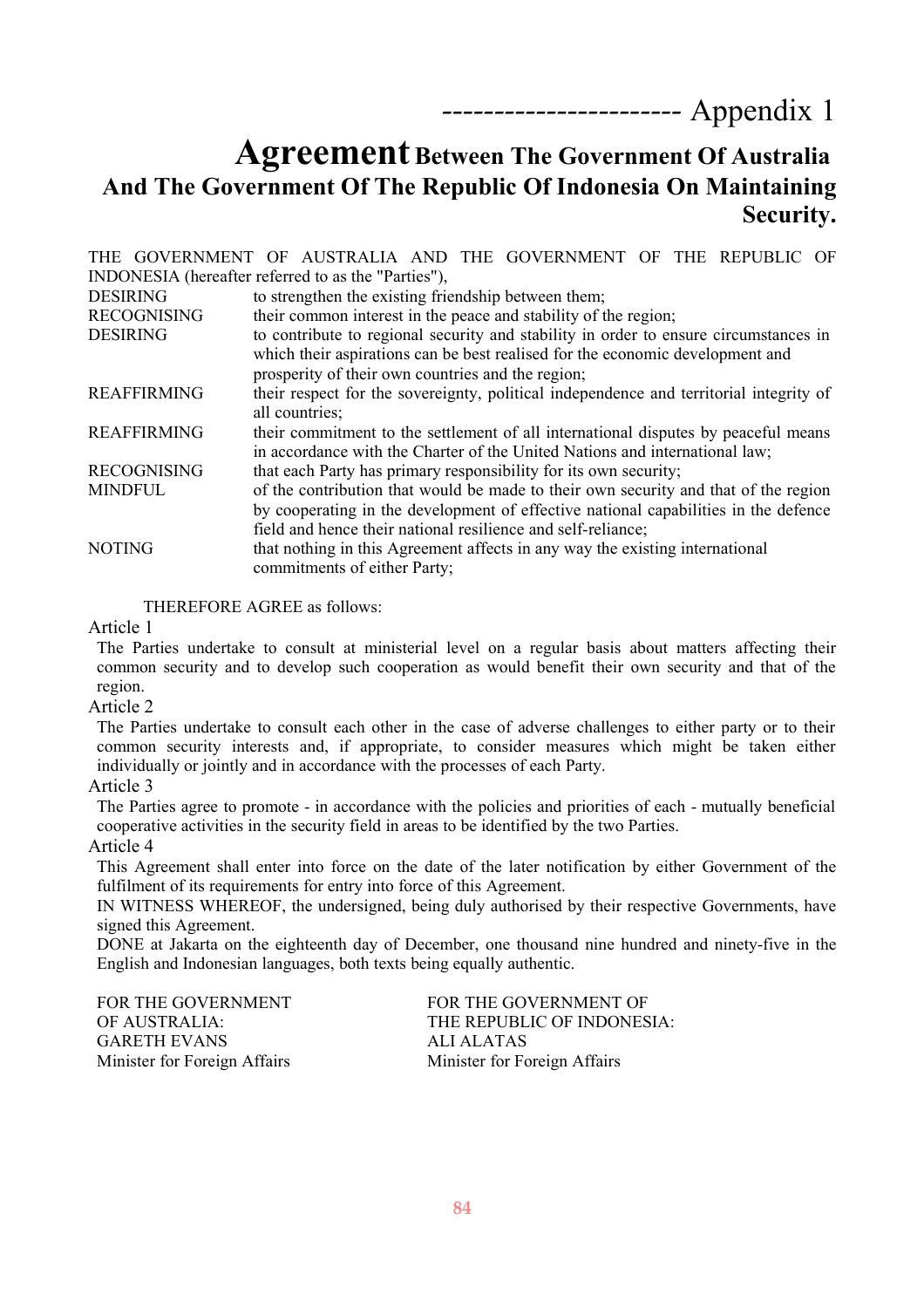#### **The European Parliament meeting in plenary session on Thursday, 19 September adopted the following resolution which was sponsored by all the main political groups:**

The European Parliament,

- A. Recalling its previous resolutions on Indonesia.
- B. Whereas the Indonesian authorities have launched a crackdown against peaceful campaigners of the pro-democracy movement, resulting in a wave of arrests and police interrogations of active members of this movement, which has created a situation of fear whereby many hundreds of pro-democracy activists have been forced into hiding.
- C. Deeply concerned at the violent seizure of the headquarters of the Indonesian Democratic Party (PDI) by military and paramilitary forces on 27 July 1996.
- D. Having regard to the preliminary report of the Indonesian National Commission of Human Rights on the events of 27 July which refers to 5 deaths, 149 wounded and 74 missing persons.
- E. Whereas further restrictions on the freedom of expression occur, in particular the curbing of the press and the maltreatment of journalists trying to cover the events of 27 July and whereas the Government continues to deny the rights of freedom of speech and assembly.
- F. Noting that the Government of Indonesia has not yet ratified the International Covenant on Civil and Political Rights or the Convention Against Torture and other Cruel, Inhuman and Degrading Treatment or Punishment.
- 1. Condemns the seizure of the PDI building by military and paramilitary forces and the casualties inflicted on 27 July and the subsequent wave of arrests of members of the pro-democracy movement;
- 2. Reaffirms its solidarity with the aims and goals of the Indonesian pro-democracy movement in the struggle for a just, democratic and pluralist society;
- 3. Calls for the immediate and unconditional release of all those who have been arrested for the peaceful expression of their political aspirations, notably Muchtar Pakpahan, leader of the SBSI workers union, and the release of all political prisoners, including those from East Timor and Irian Jaya;
- 4. Calls on the Indonesian authorities to halt the legal proceedings against Mrs Megawati Sukarnoputri, president of the Indonesian Democratic Party;
- 5. Requests that the UN Special Rapporteur on extrajudicial, summary or arbitrary executions be asked to undertake an investigation into the events of 27 July and the whereabouts of the people still missing;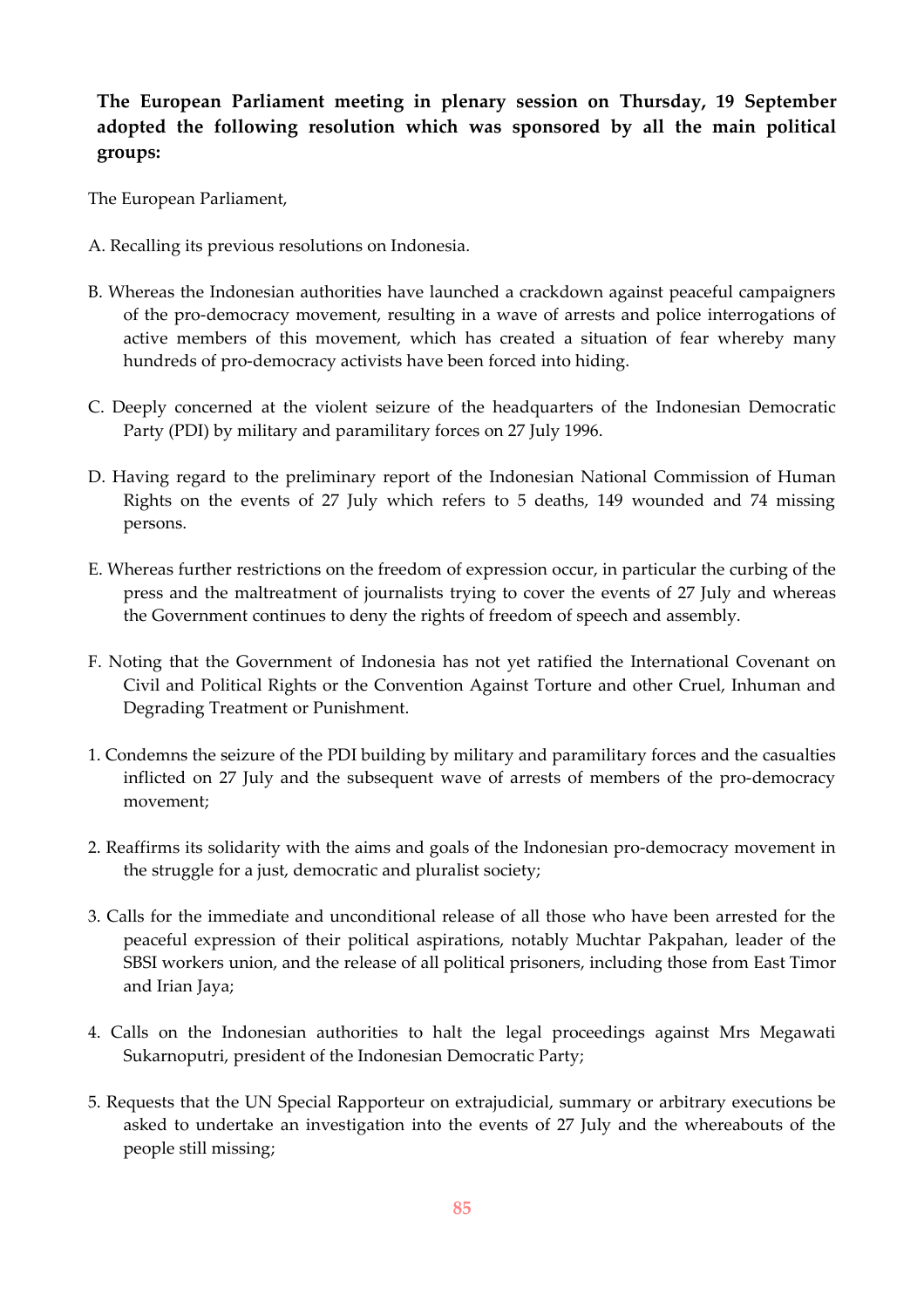- 6. Appeals for restrictions on the freedom of expression and for the ill-treatment of journalists for reporting on the events of 27 July to be ended forthwith;
- 7. Reiterates its demand for the Member States of the European Union to withhold all military assistance and all arms sales to Indonesia;
- 8. Urges the Council to consider, as a matter of urgency, the adoption of a common position on the human rights situation in Indonesia and the suitability of declaring a moratorium on the development of economic and political relations with Indonesia in protest at the widespread repression;
- 9. Calls on the Commission to keep the establishment of trade relations with ASEAN subject to respect for human rights, in particular by Indonesia, and to adhere to the position that these two matters cannot be discuassed separately;
- 10. Urges the Indonesian authorities to stop violating the rights of peaceful criitics and activitists and to guarantee to all individuals, including independent journalists, their rights to freedom of speech and association, as expressed in the international declaration on human rights;
- 11. Instructs its President to forward this resolution to the Council, the Commission, the Government of Indonesia, the Secretary-General of the United Nations and the UN High Commissioner for Human Rights.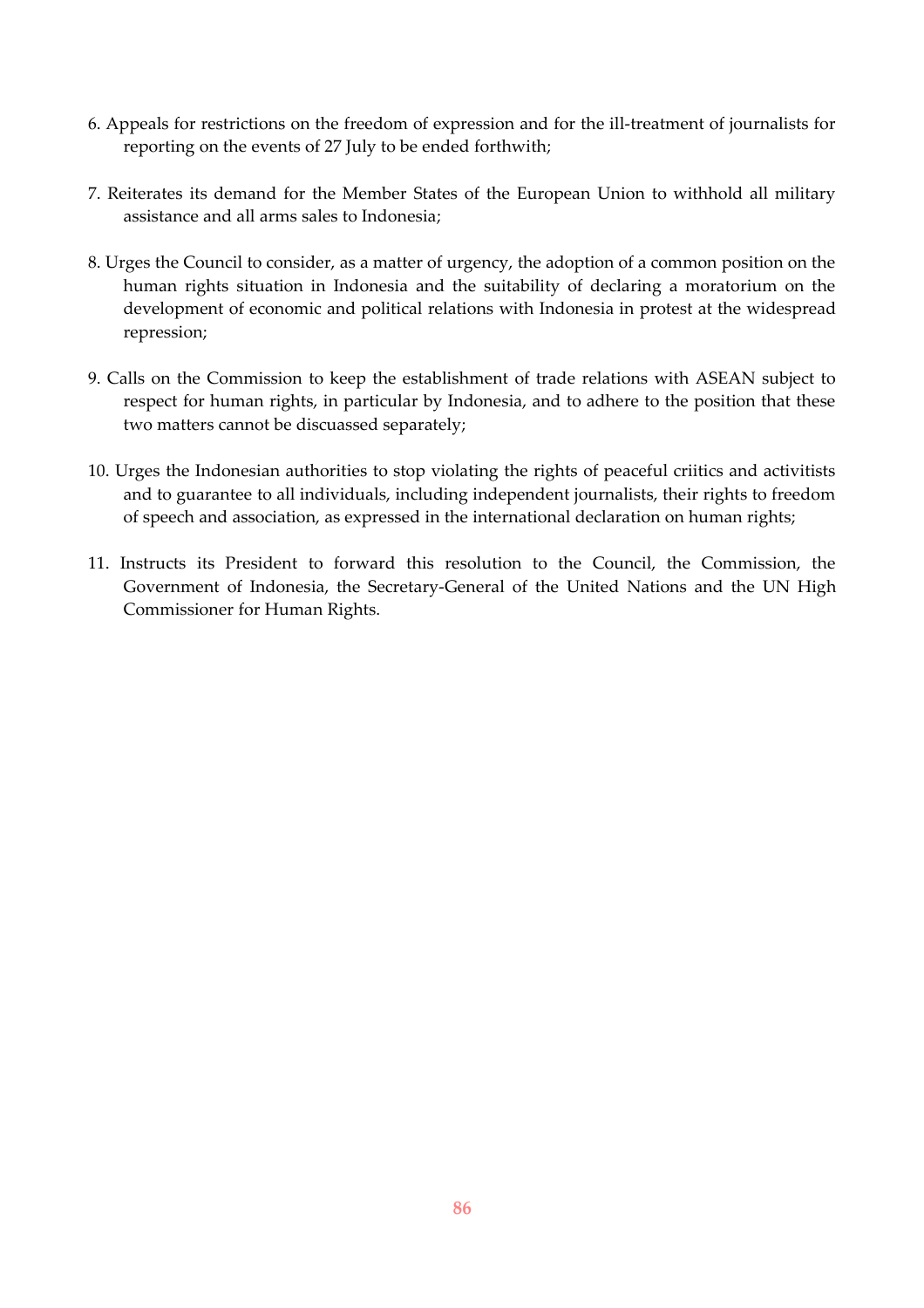## Further reading

- Aditjondro, George J.: In the shadow of mount Ramelau: the impact of the occupation of East Timor (INDOC, Leiden, 1994)
- Amnesty International: Indonesian & East Timor Power and impunity; Human Rights under the New Order (Amnesty International Publications, London, 1994)
- ◆ Budiardjo, Carmel & Liem Soei Liong: The War Against East Timor (Zed, London, 1984)
- ◆ Budiardjo, Carmel: Surviving Indonesia's Gulag; a Western woman tells her story (Cassell, London, 1996)
- ◆ Cox, Steve: Generations of Resistance. East Timor (Photographs with introduction of Peter Carey) (London, 1995)
- Crouch, Harold: The Army and Politics in Indonesia (Cornell University Press, Ithaca and London, 1993 (revised ed.)
- European Network Against Arms Trade (ENAAT): STOP Arming Indonesia; a european perspective on arms trade to a military regime (ENAAT, Amsterdam, 1994)
- Jardine, Mathew (Introduction by Noam Chomsky): East Timor Genocide in Paradise (Odonian Press, Tuscon, Arizona, 1995)
- Lowry, Bob: Indonesian Defence Policy and the Indonesian Armed Forces (Australian National University, papers on Strategy and Defence, no. 99, Canberra, 1993)
- Lowry, Bob: Australia-Indonesia security cooperation: for better or worse? (Australian National University, working paper no. 299, Canberra, 1996)
- Ludwig, Klemens (Ed.): Osttimor Der zwanzigjährige Krieg; mit einer porträt der Friedensnobelpreisträger José Ramos -Horta und Bischof Belo (RoRoRo, Hamburg, 1996)
- Magalhaes, A Barbedo de: East Timor; Indonesian occupation and genocide (President's office Oporto University, Oporto, 1992)
- ◆ Osborn, Robin: Indonesia's secret war; the guerilla struggle in Irian Jaya (Allen & Uwin, Sydney, London, Boston, 1985)
- ◆ Pilger, John: Distant Voices (Vintage, London, 1992)
- Pinto, Constancio, Jardine Mathew: East Timor's Unfinished Struggle (South End Press, Boston, 1997)
- Ramos-Horta, J: East Timor: Decolonialisation Unfinished: a case Study in International Law (New York, 1984)
- Ramos-Horta, J: Towards a Peaceful Solution in East Timor (East Timor Relief Association, Fairfield, 1997)
- Schulte-Nordtholt, H.G.: The Political System of Atoni of Timor (University of Leiden, Leiden, 1971)
- Sundhausen, U: The road to power; Indonesian military politics 1945-1967 (Oxford University Press, Kuala Lumpur, 1982)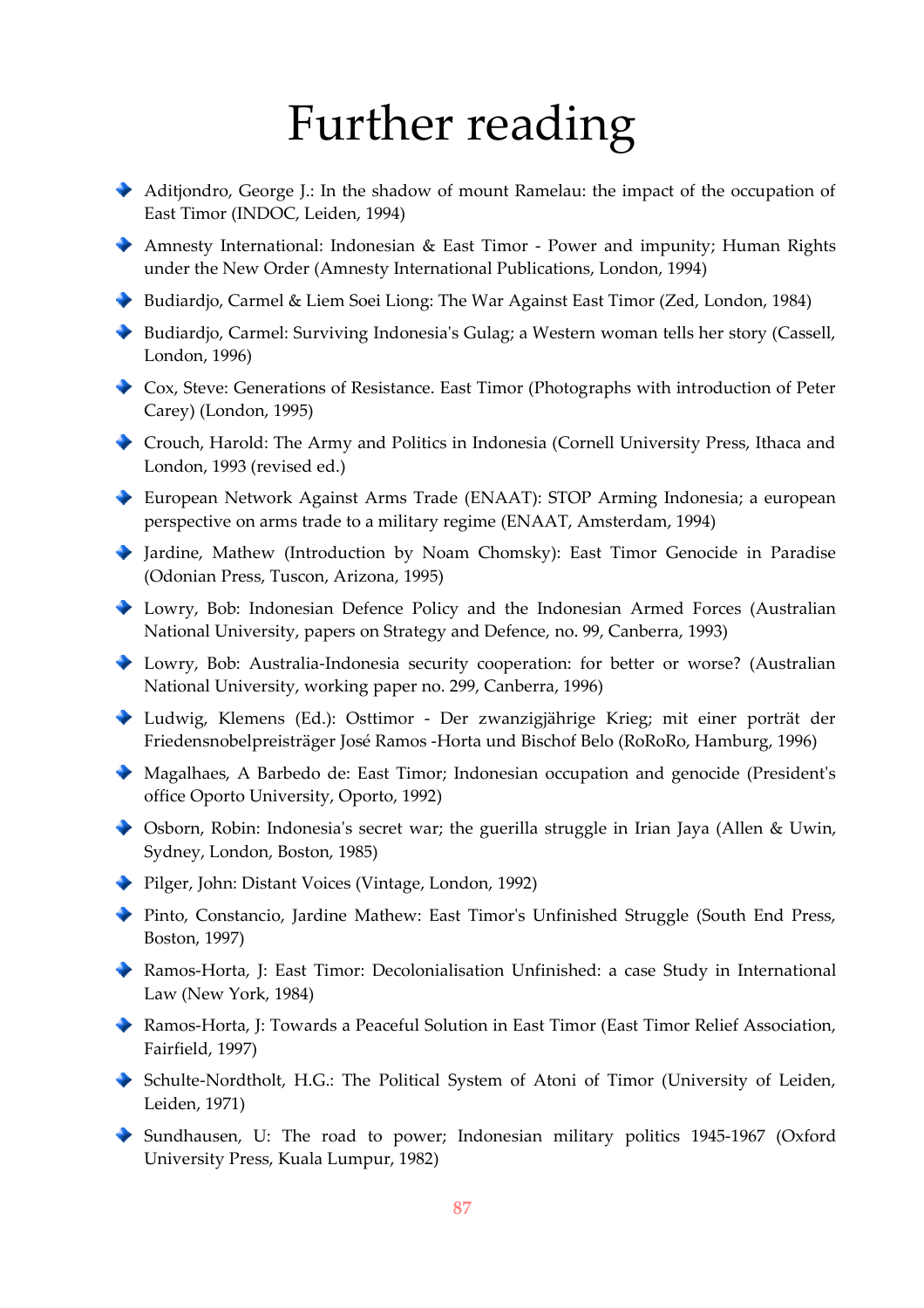- TAPOL -the Indonesia Human Rights Campaign: Indonesia; muslims on trial (Tapol, London, 1987)
- TAPOL the Indonesia Human Rights Campaign: West Papua; the Obliteration of a People (Tapol, London, 1988 (3rd ed.)

#### **Magazines:**

- ◆ Damoclès: Centre de Documentation et de Recherche sur la Paix et les Conflits (CDRPC), ISSN 0296-1199
- Indonesian Informationen (German): Watch Indonesia!, ISSN 0947-0751
- $\blacktriangleright$  Inside Indonesia (a quarterly magazine) available from:
- ◆ PO Box 190, Northcote 3070, Australia, fax/ tel +61-3-9481 1581.
- **IPB News: International Peace Bureau**
- Rundbrief (German): BUKO Kampagne "Stoppt den Rüstungsexport"
- Südostasien Informationen (German): Sudostasien Informationsstelle / Asien House, ISSN 0930 - 7826
- TAPOL Bulletin (English): TAPOL: the Indonesia Human Rights Campaign
- ◆ The East Timor Estafeta (English): ETAN (East Timor Network/US), ISSN 1088-8136
- Timor Informations (French): Association de Solidarité avec Timor Oriental (ASTO), ISSN 0154-487X
- ◆ Timor Link (English): Catholic Institute for International Relations